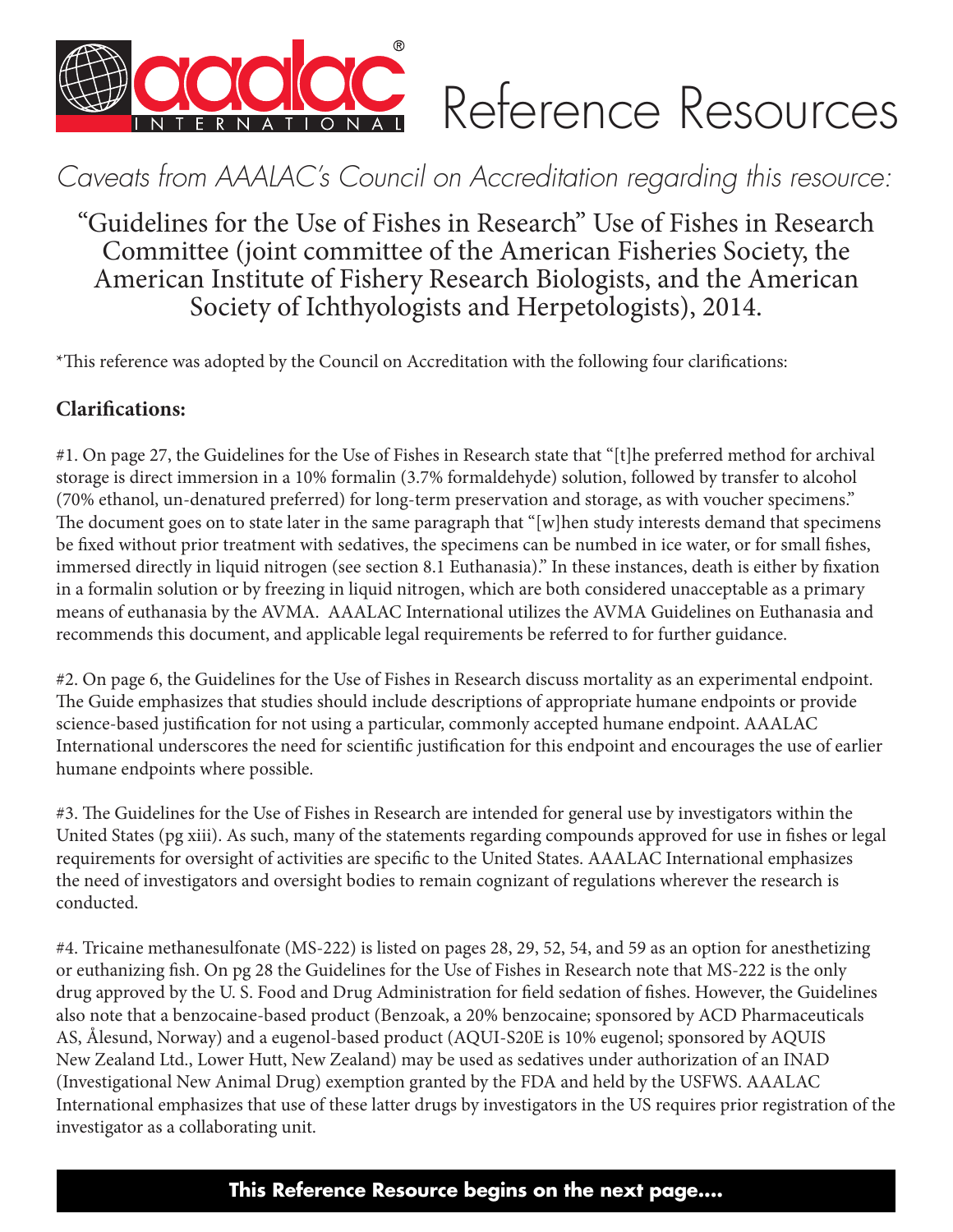# **Guidelines for the Use of Fishes in Research**

Use of Fishes in Research Committee members: J. A. Jenkins, Chair, H. L. Bart, Jr., J. D. Bowker, P. R. Bowser, J. R. MacMillan, J. G. Nickum, J. D. Rose, P. W. Sorensen, and G. W. Whitledge on behalf of the American Fisheries Society; J. W. Rachlin and B. E. Warkentine on behalf of the American Institute of Fishery Research Biologists; and H. L. Bart on behalf of the American Society of Ichthyologists and Herpetologists

> American Fisheries Society Bethesda, Maryland 2014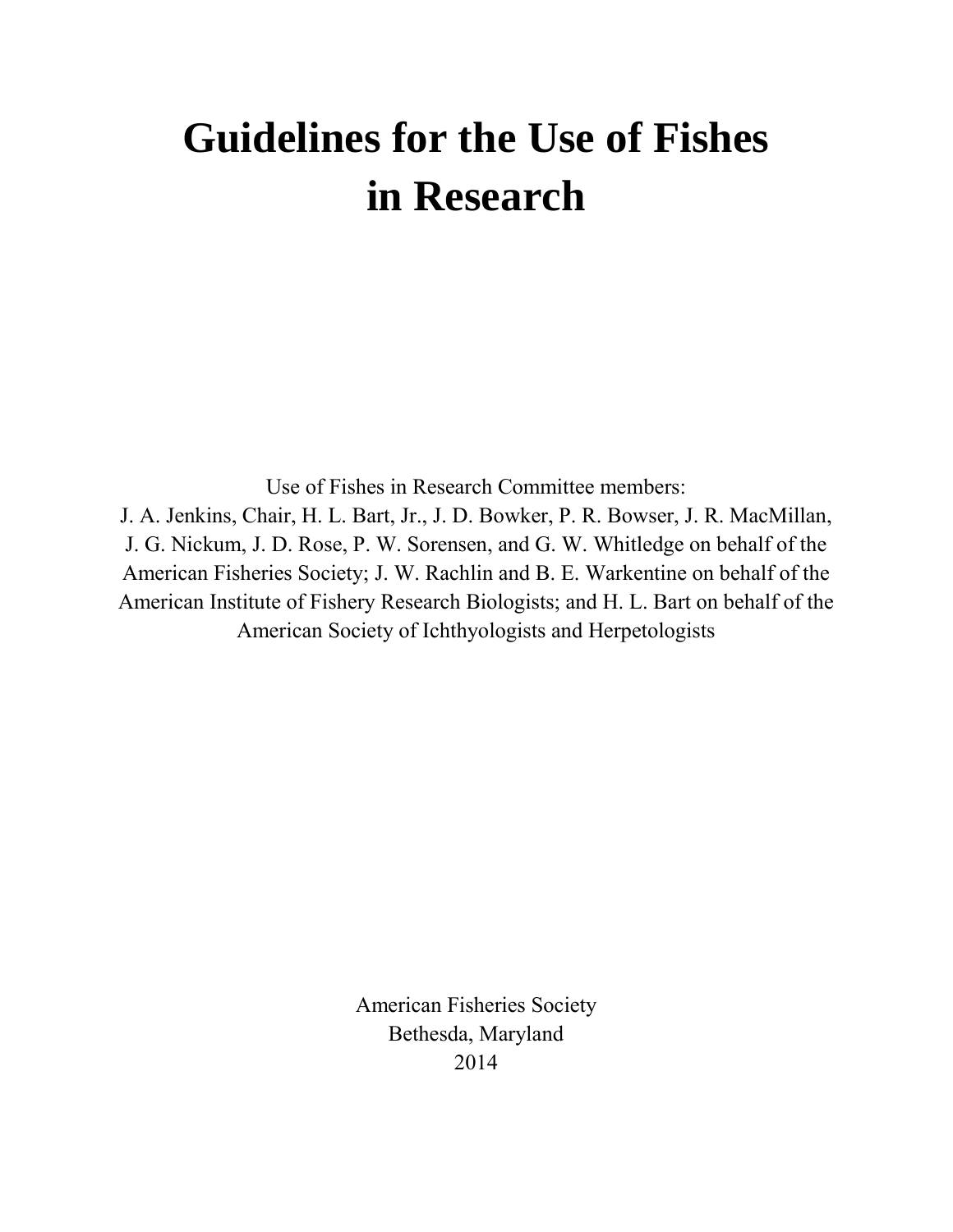A suggested citation format for this book follows.

Use of Fishes in Research Committee (joint committee of the American Fisheries Society, the American Institute of Fishery Research Biologists, and the American Society of Ichthyologists and Herpetologists). 2014. Guidelines for the use of fishes in research. American Fisheries Society, Bethesda, Maryland.

Cover art: Close-up photograph of Brown Trout, *Salmo trutta*, from the South Fork of the Cache la Poudre River, Colorado, taken by James Rose in 2010.

© Copyright 2014 by the American Fisheries Society

All rights reserved. Photocopying for internal or personal use, or for the internal or personal use of specific clients, is permitted by AFS provided that the appropriate fee is paid directly to Copyright Clearance Center (CCC), 222 Rosewood Drive, Danvers, Massachusetts 01923, USA; phone 978-750-8400. Request authorization to make multiple copies for classroom use from CCC. These permissions do not extend to electronic distribution or long-term storage of articles or to copying for resale, promotion, advertising, general distribution, or creation of new collective works. For such uses, permission or license must be obtained from AFS.

Printed in the United States of America on acid-free paper.

Library of Congress Control Number 2014943876 ISBN 978-1-934874-39-4

American Fisheries Society Web site address: *www.fisheries.org*

American Fisheries Society 5410 Grosvenor Lane, Suite 100 Bethesda, Maryland 20814 USA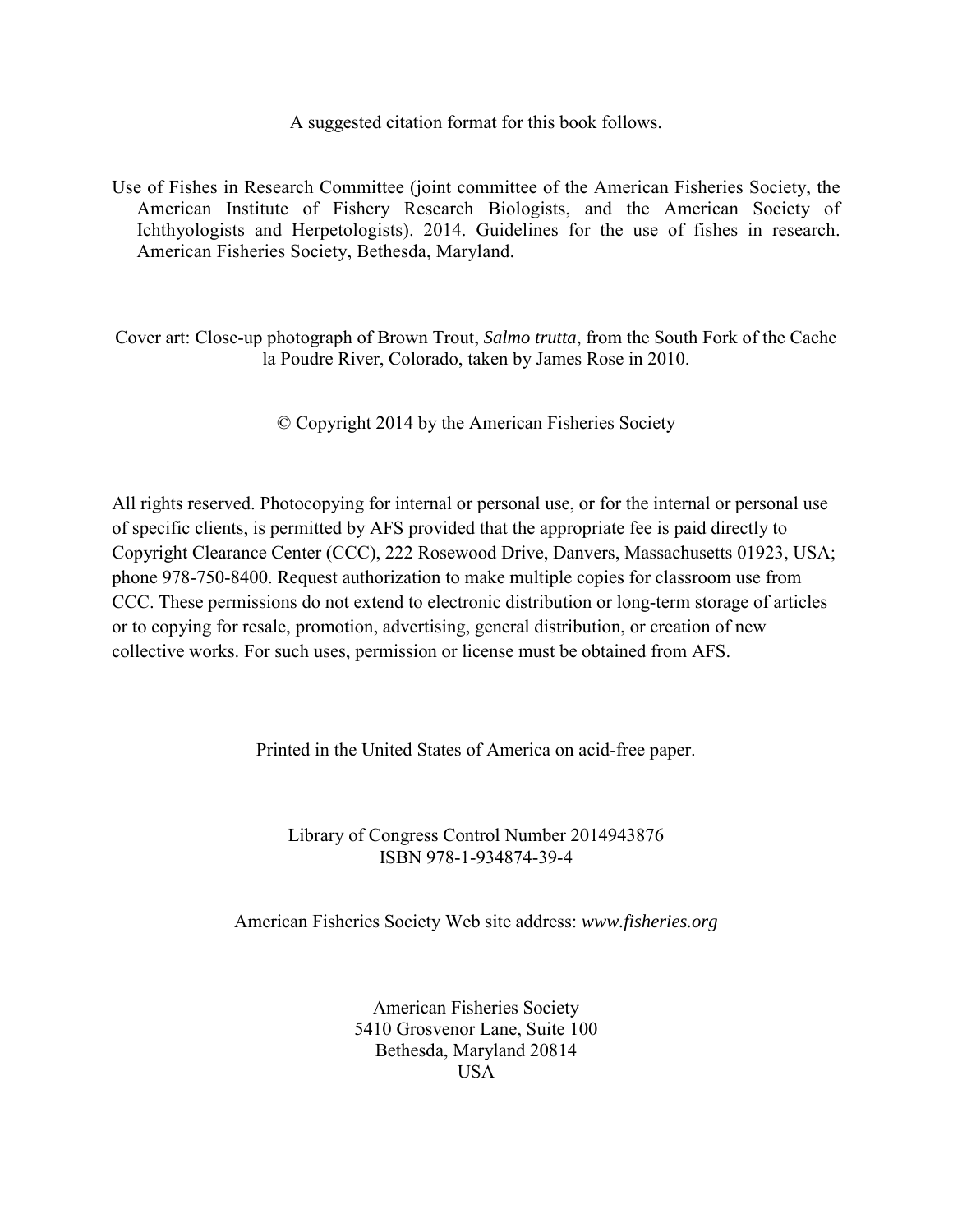# **Table of Contents**

| <b>20</b> |
|-----------|
|           |
|           |
|           |
|           |
|           |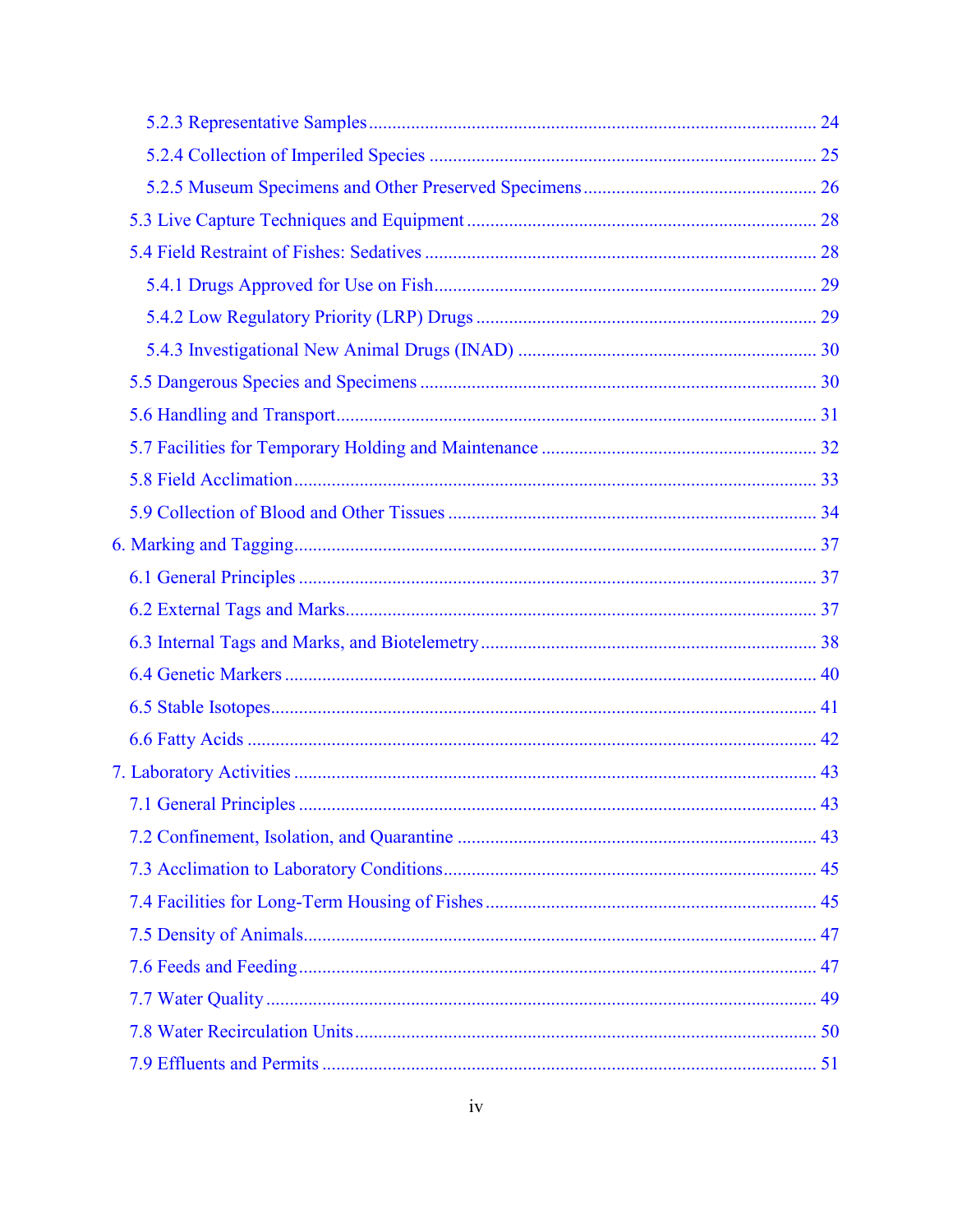| Appendix Table 1. Low regulatory priority aquaculture drugs, indications, and doses.  87 |  |
|------------------------------------------------------------------------------------------|--|
| Appendix Table 2. OIE-notifiable causative disease agents for fish and amphibians 88     |  |
|                                                                                          |  |
|                                                                                          |  |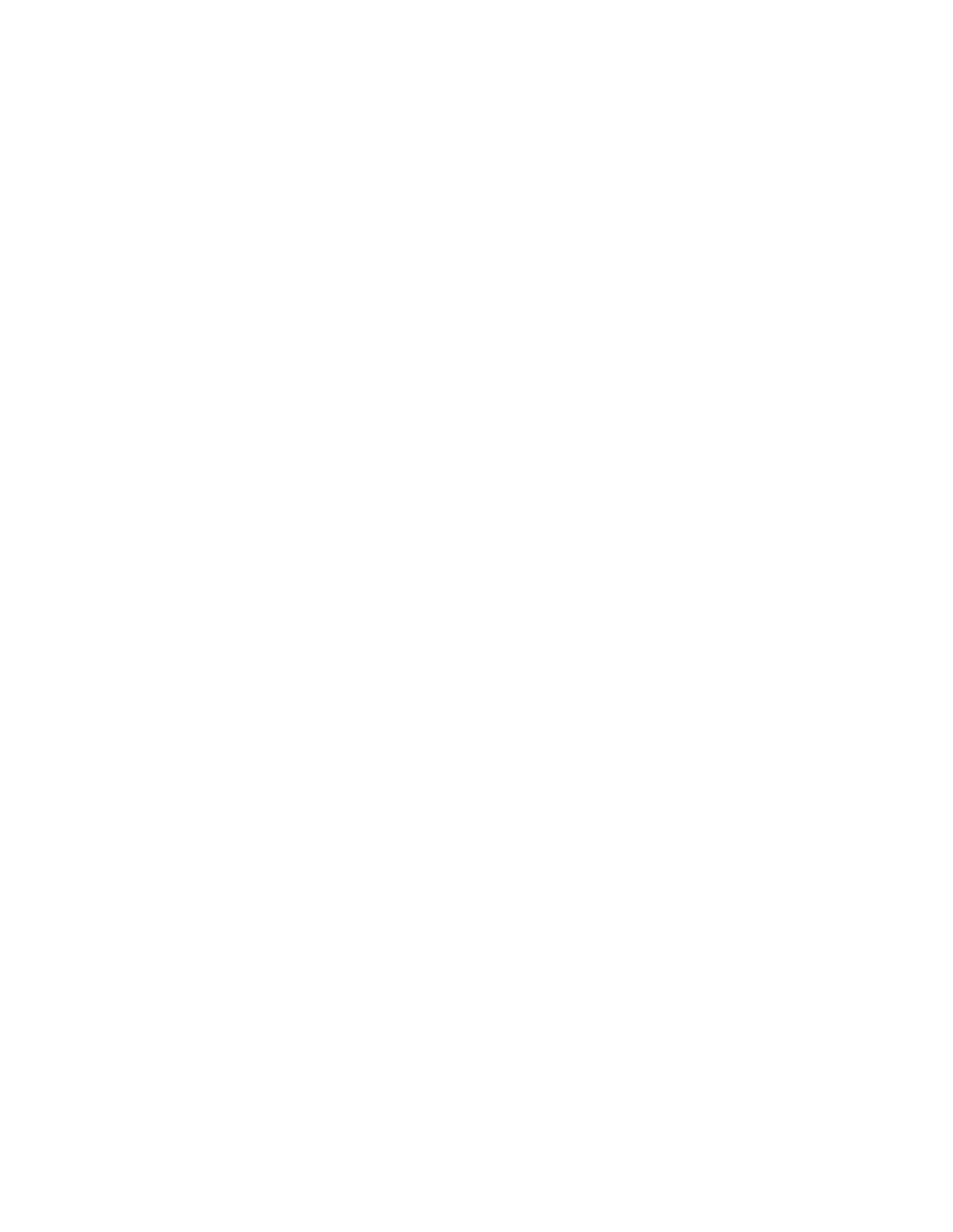#### **Use of Fishes in Research Committee, 2014**

#### <span id="page-7-0"></span>*American Fisheries Society*

Jill A. Jenkins National Wetlands Research Center U.S. Geological Survey Lafayette, LA 70506 [jenkinsj@usgs.gov](mailto:jenkinsj@usgs.gov)

Paul R. Bowser Department of Microbiology and Immunology College of Veterinary Medicine Cornell University Ithaca, NY 14853-6401 [prb4@cornell.edu](mailto:prb4@cornell.edu)

James D. Bowker Aquatic Animal Drug Approval Partnership Program U.S. Fish and Wildlife Service Bozeman, MT 59715 [jim\\_bowker@fws.gov](mailto:jim_bowker@fws.gov)

J. Randy MacMillan Vice President Clear Springs Foods, Inc. Buhl, ID 83316 [randy.macmillan@clearsprings.com](mailto:randy.macmillan@clearsprings.com)

John G. Nickum Nickum and Nickum Fountain Hills, AZ 85268-2742 [jgnickum@hotmail.com](mailto:jgnickum@hotmail.com)

James D. Rose Professor Emeritus University of Wyoming Laramie, WY 82071 [trout@uwyo.edu](mailto:trout@uwyo.edu)

Peter W. Sorensen Department of Fisheries, Wildlife and Conservation Biology University of Minnesota St. Paul, MN 55108 [soren003@umn.edu](mailto:soren003@umn.edu)

Greg W. Whitledge Center for Fisheries, Aquaculture, and Aquatic **Sciences** Southern Illinois University Carbondale, IL 62901 [gwhit@siu.edu](mailto:gwhit@siu.edu)

#### *American Society of Ichthyologists and Herpetologists–AFS Liaison*

Henry L. Bart, Jr. Biodiversity Research Institute Tulane University Belle Chasse, LA 70037 [hbartjr@tulane.edu](mailto:hbartjr@tulane.edu)

#### *American Institute of Fishery Research Biologists–AFS Liaisons* Joseph W. Rachlin

Laboratory for Marine and Estuarine Research Department of Biological Sciences Lehman College of the City University of New York Bronx, NY 10468-1589 [joseph.rachlin@lehman.cuny.edu](mailto:joseph.rachlin@lehman.cuny.edu)

Barbara E. Warkentine Science Department Maritime College State University of New York Bronx, NY 10465-4198 [synodus@aol.com](mailto:synodus@aol.com)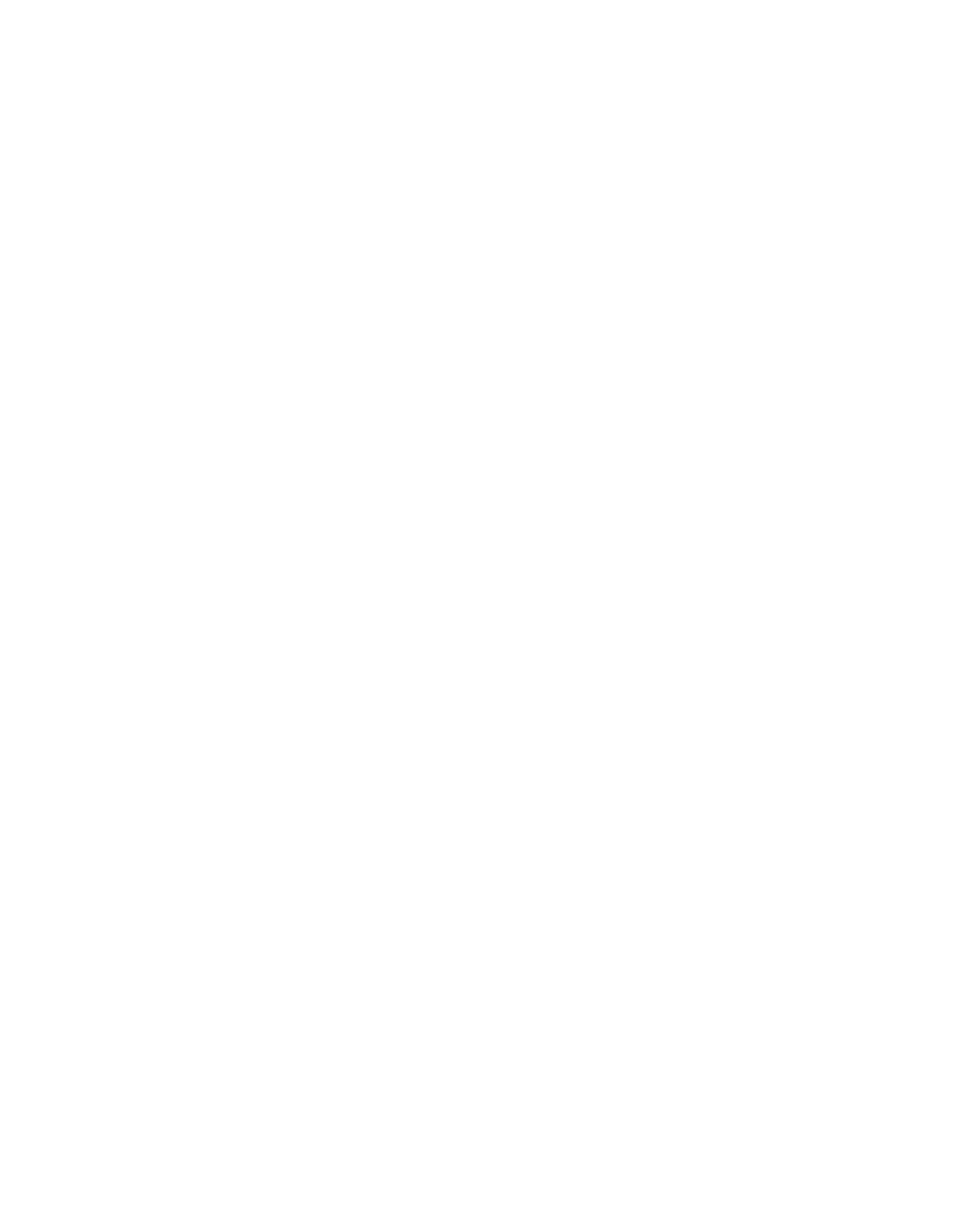#### **Preface**

<span id="page-9-0"></span>The American Fisheries Society (AFS), the American Society of Ichthyologists and Herpetologists (ASIH), and the American Institute of Fishery Research Biologists (AIFRB) are professional societies focused on the scientific understanding and the global protection, conservation, and sustainability of aquatic animals, fishery resources, and aquatic ecosystems. Their policies and standpoints are based primarily on information developed through scientific practices, but they also reflect ethical concerns, including the conservation of the diversity and abundance of fish populations, and respect for life and life processes. Research investigations on fishes, the environments in which they are found, the factors influencing the health and wellbeing of fishes, and the variety of human activities that depend upon and/or affect fishes are core pursuits for all three societies. Further, these societies believe that their members are responsible not only for advancing scientific knowledge and understanding of fish and fisheries but also for improving human appreciation for these animals and the industries that they support. All three societies actively promote research and the dissemination of information derived from that research. They also advocate respect for life processes, respect for the forms of life within various ecosystems, and the humane treatment of animals used in research investigations.

Fishes are worthy of experimental and observational research: they are useful indicators of environmental quality and ecological integrity, and their individual adaptations and physiological specializations make them suitable for use as physiological and biomedical models. Further, fishes are economically important through recreational and commercial activities in that they provide an important source of food for humans and other animals and are popular to catch and to observe.

The authors of the Guidelines for the Use of Fishes in Research (referred to hereinafter as the Guidelines) are scientists, have respect for life, and are professionally trained in a multitude of disciplines. The AFS, ASIH, and AIFRB support the intent of the current version of the Guidelines to aid investigators, institutions, and regulatory authorities in addressing responsible, scientifically valid research on fish and fish habitats. The 2004 Guidelines (Use of Fishes in Research Committee 2004) superseded the Guidelines for the Use of Fishes in Field Research (ASIH et al. 1987, 1988) by the inclusion of content relevant to laboratory research. The current version is in answer to the 2004 call for a periodic document review and update, with a similar suggestion noted herein.

The understanding and welfare of animals used in research can be served best by using a multidisciplinary approach in which data and expertise are derived from such disciplines as ecology, behavioral studies, nutrition, genetics, toxicology, chemistry, endocrinology, physiology, anatomy, and fish health. At the same time, understanding that research is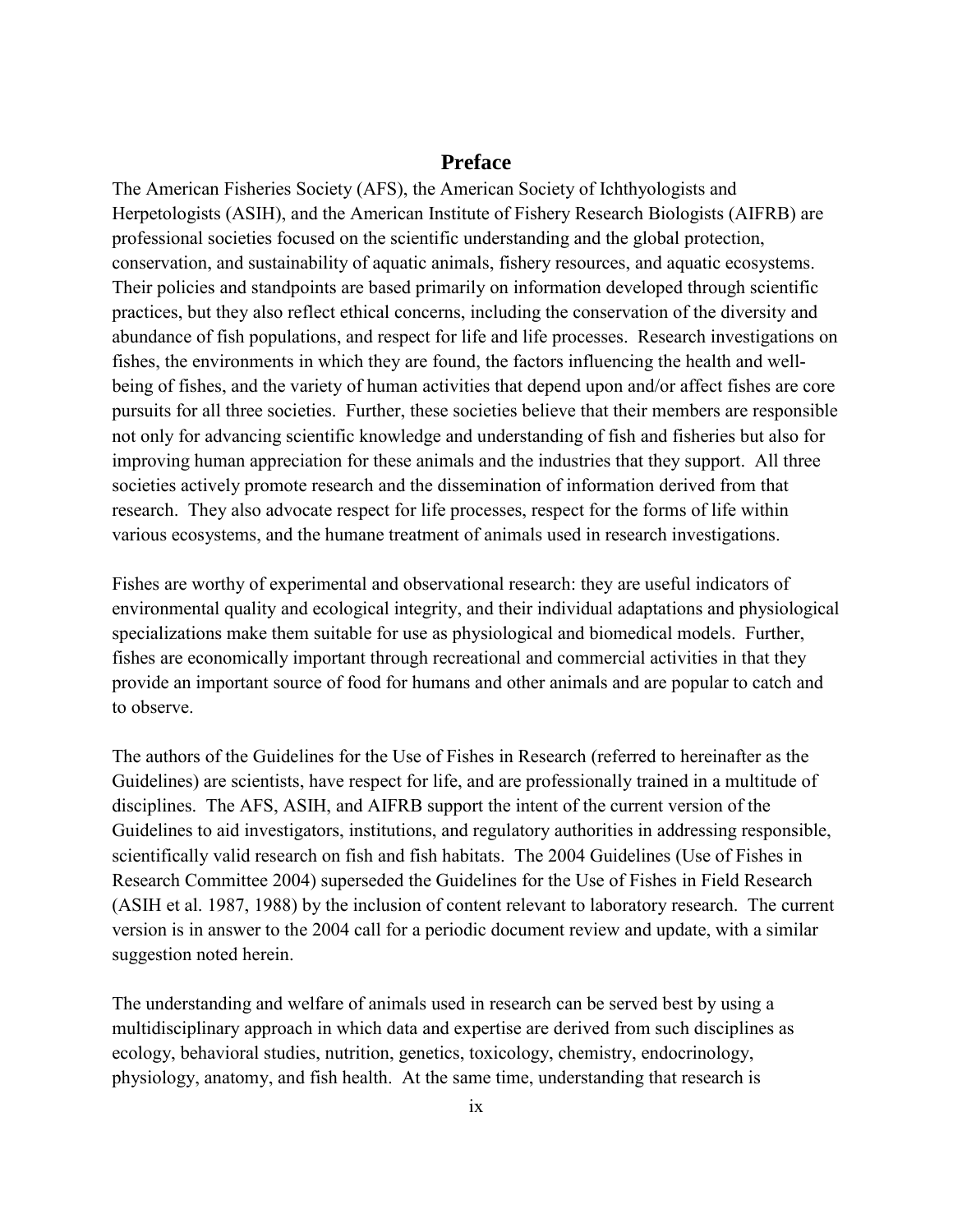conducted in a variety of human cultural settings is important. Ideally, scientific procedures, analytical methods, data interpretations, and conclusions based on scientific studies should be consistent across all cultures; however, personal belief systems can and do influence concepts regarding which practices and methods are, or are not, consistent with humane treatment of animals. Some members of the 2014 Uses of Fishes in Research (UFR) Committee also served on the committee that revised the 2004 Guidelines (Use of Fishes in Research Committee 2004). The 2004 and 2014 Guidelines not only reflect the scientific expertise of both UFR Committees but also provide a framework for the promotion of scientifically valid research on fish and fish habitats and for research that is conducted in a manner acceptable to the social communities within which the research takes place.

The Guidelines address both field and laboratory research with fishes and will serve as a resource document on topical themes. Specific information in response to United States laws is a focus here, yet these Guidelines can be applied and adapted internationally by investigators working within their own institutional infrastructure with regard to animal care and use committees. Internet pathway links to various Web sites and documents are included; however, such pathways to online media may change. If readers experience difficulty in reaching a specific Web site, contact the AFS Publications Director at [alerner@fisheries.org.](mailto:alerner@fisheries.org)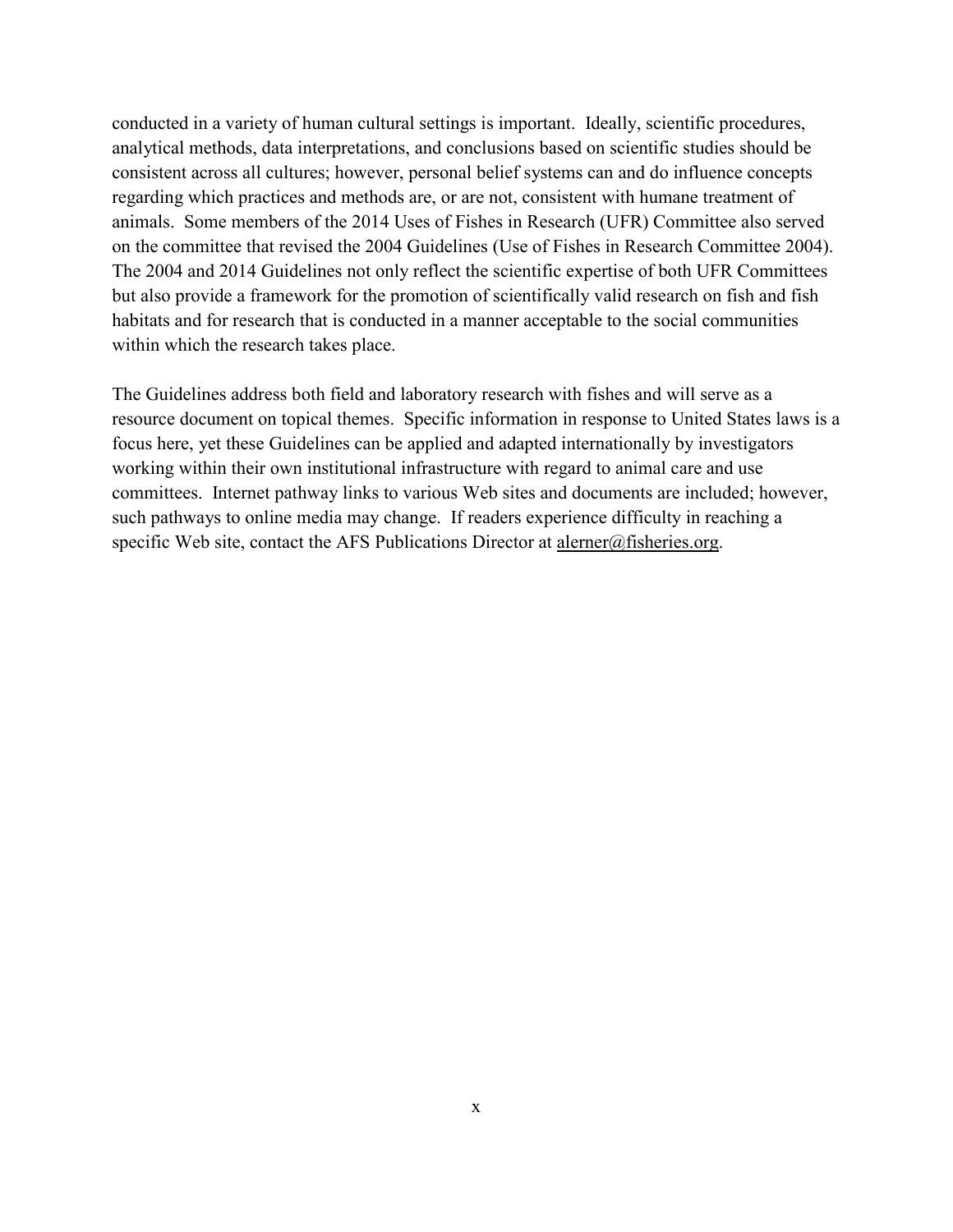#### **Acknowledgments**

<span id="page-11-0"></span>The UFR Committees that produced the 2004 and 2014 Guidelines gave generously of their time and expertise by developing, updating, and revising sections. We thank Linda Broussard, Jennifer Duke-Sylvester, Cassie Thibodeaux, and Heather Birdsong (U.S. Geological Survey [USGS], National Wetlands Research Center [NWRC]), Tiffany Smoak (student contractor, NWRC), Meghan Holder (contractor, Five Rivers Services, Inc., NWRC), Katelyn Porubsky (formerly USGS Science Publishing Network) for assistance with citations, C. Victoria Chacheré (USGS Science Publishing Network) for editorial and formatting work, and NWRC for this support. We thank peer reviewers: Vicki Blazer of USGS, Marie Maltese of U.S. Fish and Wildlife Service (USFWS), Richard Brown and David Geist of Pacific Northwest National Lab, Carl Schreck of Oregon State University and USGS, Joe Tomasso of Texas State University, and Howard Browman of the Institute of Marine Research, Norway, and Jesse Trushenski of Southern Illinois University for contributions. We thank Chris Walster of The Island Veterinary Associates Ltd, Stafford, UK and Akos Horvath of Szent István University, Godollo, Hungary for country-specific information. An ASIH ad hoc Committee is thanked for careful review and insights: Hank Bart (Chair), James Albert, Barry Chernoff, Bruce Collette, David Greenfield, Dean Hendrickson, Karen Martin, Edie Marsh-Matthews, Jacob Schaefer and Jacqueline Webb. AFIRB Board of Control and President Steve Cadrin are thanked. Finally, we acknowledge Bill Fisher, past AFS President, for appointing the current UFR Committee and current President Robert Hughes in helping AFS continue its tradition of advancing sound science and disseminating science-based fisheries information for the global protection, conservation, and sustainability of fishery resources and aquatic ecosystems. The AFS Governing Board and Dr. Hughes are also thanked for their careful reviews. Any use of trade, product, or firm names is for descriptive purposes only and does not imply endorsement by the U.S. Government.

Respectfully,

Jill A. Jenkins, Chair, UFR Committee, 2014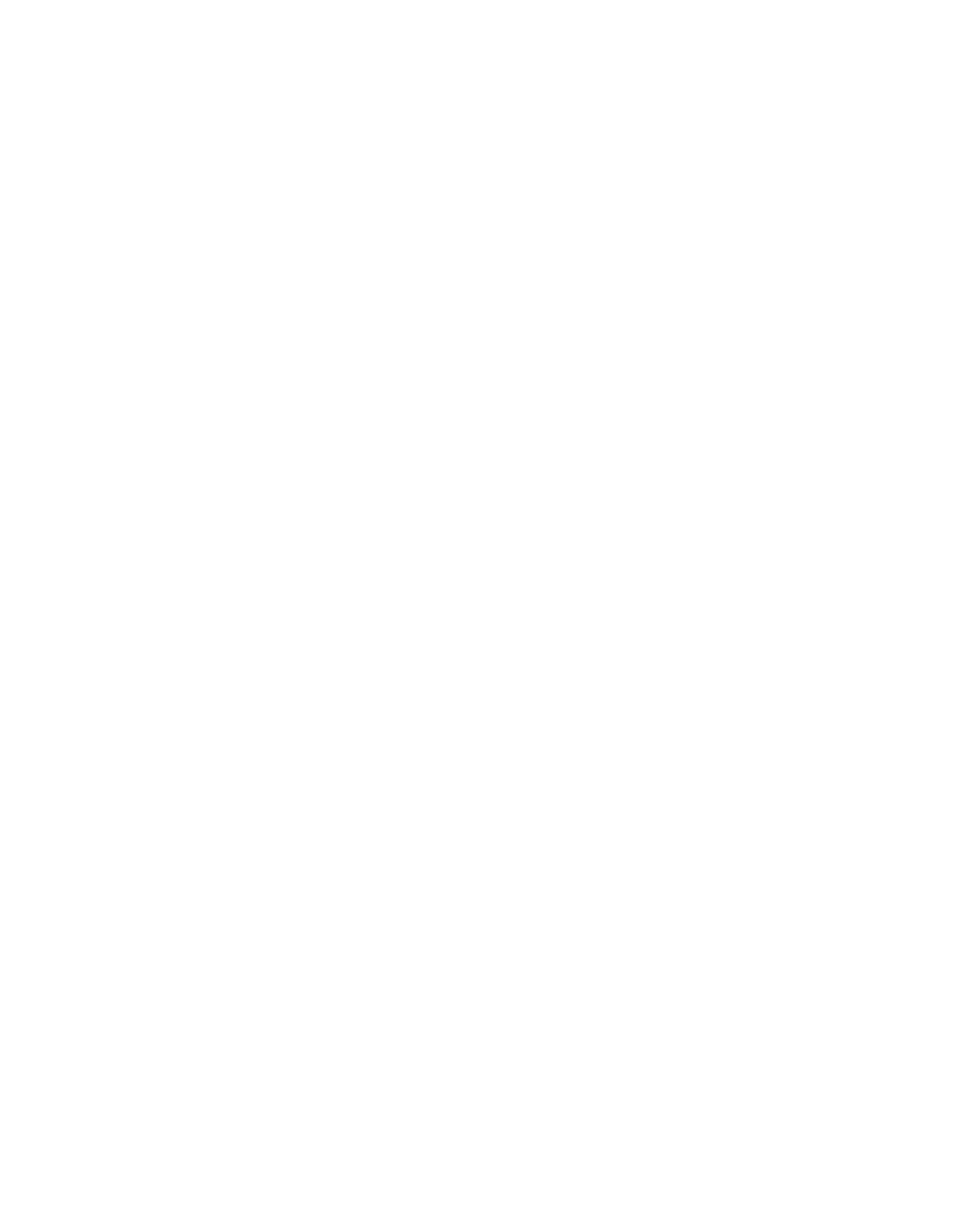#### **Statement of Purpose**

<span id="page-13-0"></span>The 2004 and 2014 Guidelines were developed to provide a structure that advances appropriate attention toward valid experimental designs and procedures with aquatic animals while ensuring humane treatment of the experimental subjects. At a practical level, the Guidelines are intended to provide general recommendations on field and laboratory endeavors, such as sampling, holding, and handling fishes; to offer information on administrative matters, including regulations and permits; and to address typical ethical concerns, such as perceptions of pain or discomfort experienced by experimental subjects. These Guidelines must be recognized as *guidelines*. They are not intended to provide detailed instructions but rather to alert investigators to a broad array of topics and concerns to consider prior to initiating study. At a comprehensive level, the principles upon which these Guidelines are based are broadly applicable, and many of the described practices and approaches can be adapted to situations involving other aquatic animal species and conditions.

Understanding the differences between fishes and other vertebrates, especially mammals, is critically important to conducting scientifically sound research with fishes. Disparities in life histories and mortality rates in fishes versus other vertebrates are critical in designing sustainable sampling levels in fish populations. The UFR Committee points out that (1) compared to mammalian populations, adult populations of many fish species persist despite very high natural mortality rates in juvenile stages by virtue of the fact that most species lay thousands or tens of thousands of eggs; (2) because of these mortality patterns, research on fishes, especially field research or research on early life stages, can involve, and often requires, much larger numbers of research subjects than does research on mammals; and (3) the animal handling and husbandry requirements for fishes are fundamentally different from those for mammals and other vertebrates, in general. Policies, regulations, and recommendations developed for research on mammals, birds, reptiles, or even amphibians are frequently inappropriate for research with fishes. The Guidelines also address some of the ethical concerns that motivate guidelines used for research with other vertebrates, while being mindful of the unique physiology and general nature of fishes.

The Guidelines were developed for general use by investigators within the United States; therefore, the roles, responsibilities, and informational needs of Institutional Animal Care and Use Committees (IACUCs) were given specific attention. All United States institutions that use vertebrate animals for research, teaching, research training, and biological testing are required to create an IACUC to oversee and evaluate all aspects of the institution's animal care and use program. Investigators from other nations who read this document may disregard specific references to U.S. state and federal laws and regulations, as their institutional infrastructure and processes may differ from those of an internal committee such as IACUCs. The principles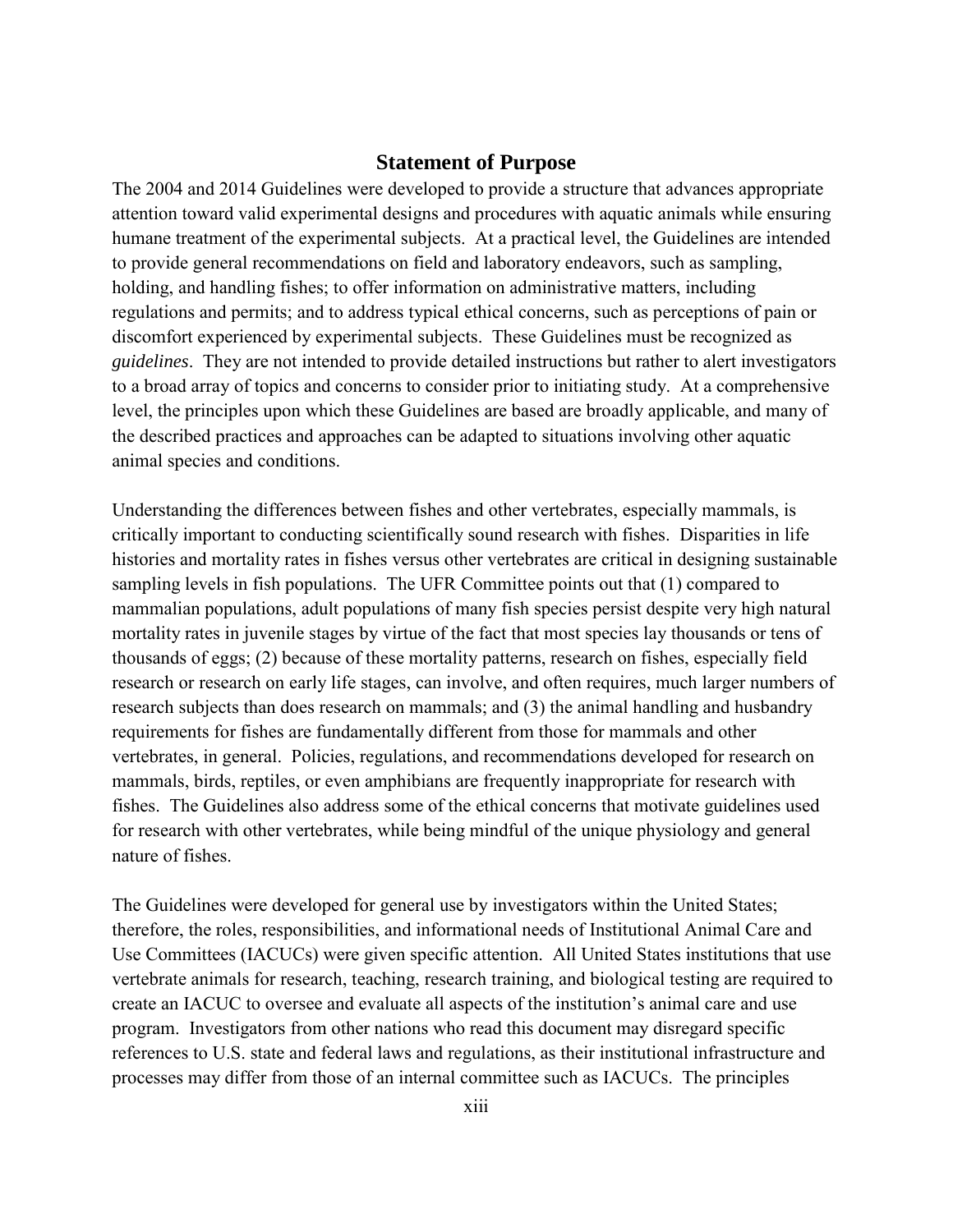described herein, however, are applicable to research on fishes regardless of geographic location. Investigators in other nations may benefit by modifying any of the specific provisions pertaining to the United States, thereby adopting guidelines consistent with the laws and regulations of their own government. The UFR Committee urges that the Guidelines be endorsed and adopted (adapted, where necessary) by those state and federal authorities with regulatory responsibilities for fishes, offices with federal oversight (e.g., National Institutes of Health, Office of Laboratory Animal Welfare; [http://grants.nih.gov/grants/olaw/olaw.htm\)](http://grants.nih.gov/grants/olaw/olaw.htm) as well as by universities and other institutions and authorities using fishes and aquatic animals within their research and teaching programs.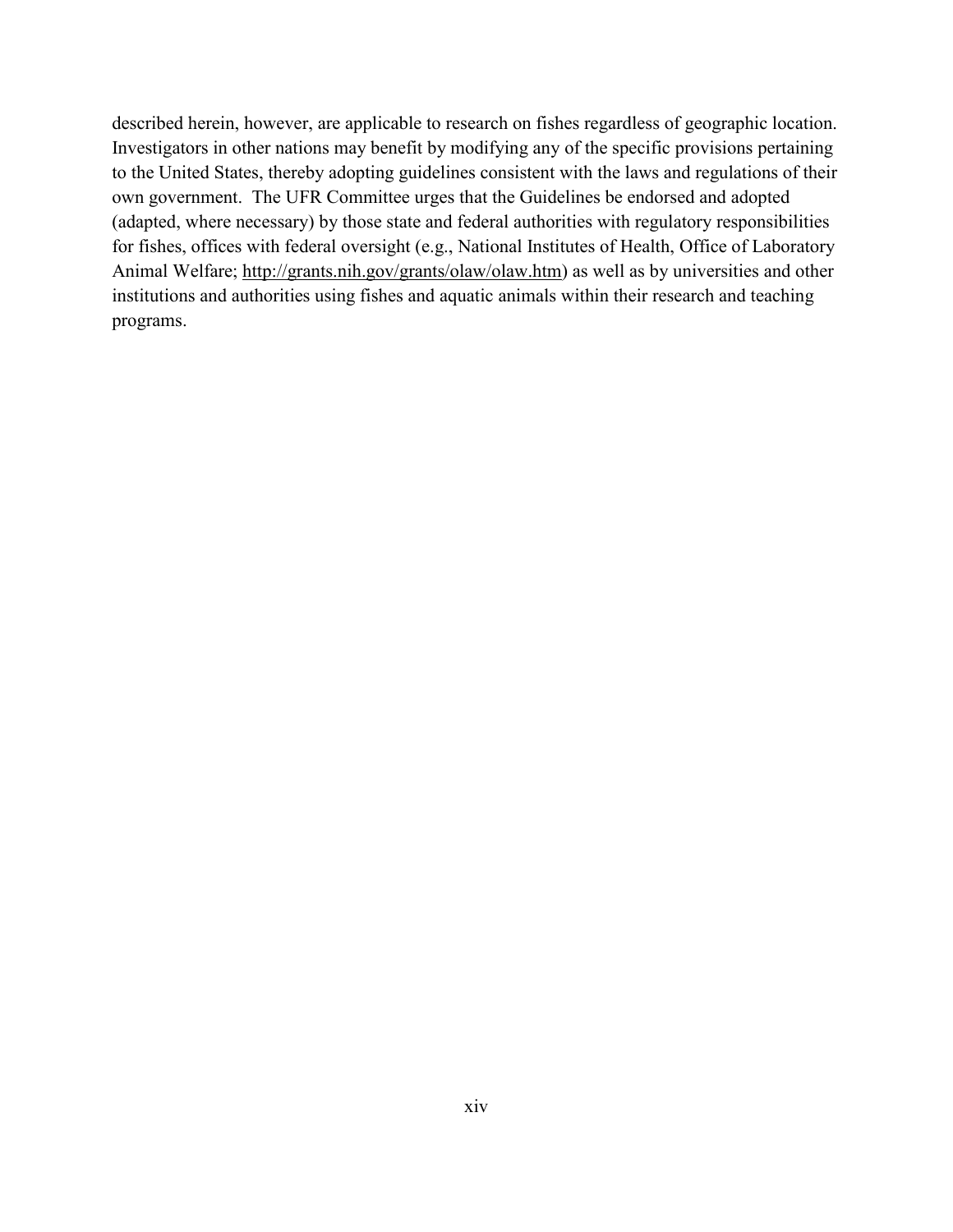# **1. Introduction**

<span id="page-15-0"></span>Experimental studies using live, intact organisms continue to play an essential role in developing knowledge and better understanding of life processes, life forms, and the environments in which they occur. The enormous evolutionary radiation of fishes comprises at least 27,000 species (Nelson 2006). Fishes exist in a multitude of forms and have many unique physiological, behavioral, and ecological specializations. Fishes occupy a variety of niches in virtually every kind of aquatic habitat. Understanding their biology cannot be accomplished in the absence of experimentation with live, intact animals.

Among the reasons for studying fishes are the following: fishes are useful indicators of environmental quality and ecological integrity; fishes provide an important source of food for many of the world's humans and terrestrial animals and are an important source of food for other aquatic animals; fish are an important part of aquatic environments and ecological systems; catching and observing fishes are very popular and economically important recreational and commercial activities for millions of people around the world; the unique adaptations and physiological specializations of fish make them especially suitable for use as physiological and biomedical models; and the human endeavor to understand the roles that various organisms play in the earth's ecosystems must include accurate and detailed knowledge of the biology of fishes.

The diversity demonstrated by the 27,000+ species of fishes creates many opportunities for new research, but it also makes the task of developing research protocols that would apply to all species and all circumstances impossible. Instead, broad guidelines building on the most current, scientifically valid information are provided in the Guidelines for interpretation and application by various investigators who frequently are the authority on the species or systems involved in their studies. Ultimate responsibility for the ethical and scientific validity of each study and the methods employed rests with the investigator; however, government agencies, reflecting the beliefs and values of the citizenry and acting on their behalf, often require that investigators follow codes which prescribe acceptable strategies, techniques, facilities, conditions, and postexperimental disposition of animals used in research.

Some individuals have argued that fishes should not be included under laws and policies aimed primarily at mammals and birds; however, the Health Research Extension Act (HREA) of 1985 (Public Law 99-158 1985, [http://history.nih.gov/research/downloads/PL99-158.pdf\)](http://history.nih.gov/research/downloads/PL99-158.pdf) included fishes within its jurisdiction and responsibilities. Additional information about the HREA of 1985 and the Public Health Service Policy on Humane Care and Use of Laboratory Animals (Office of Laboratory Animal Welfare 2002,

[http://grants.nih.gov/grants/olaw/references/phspol.htm\)](http://grants.nih.gov/grants/olaw/references/phspol.htm) may be accessed via the Web sites of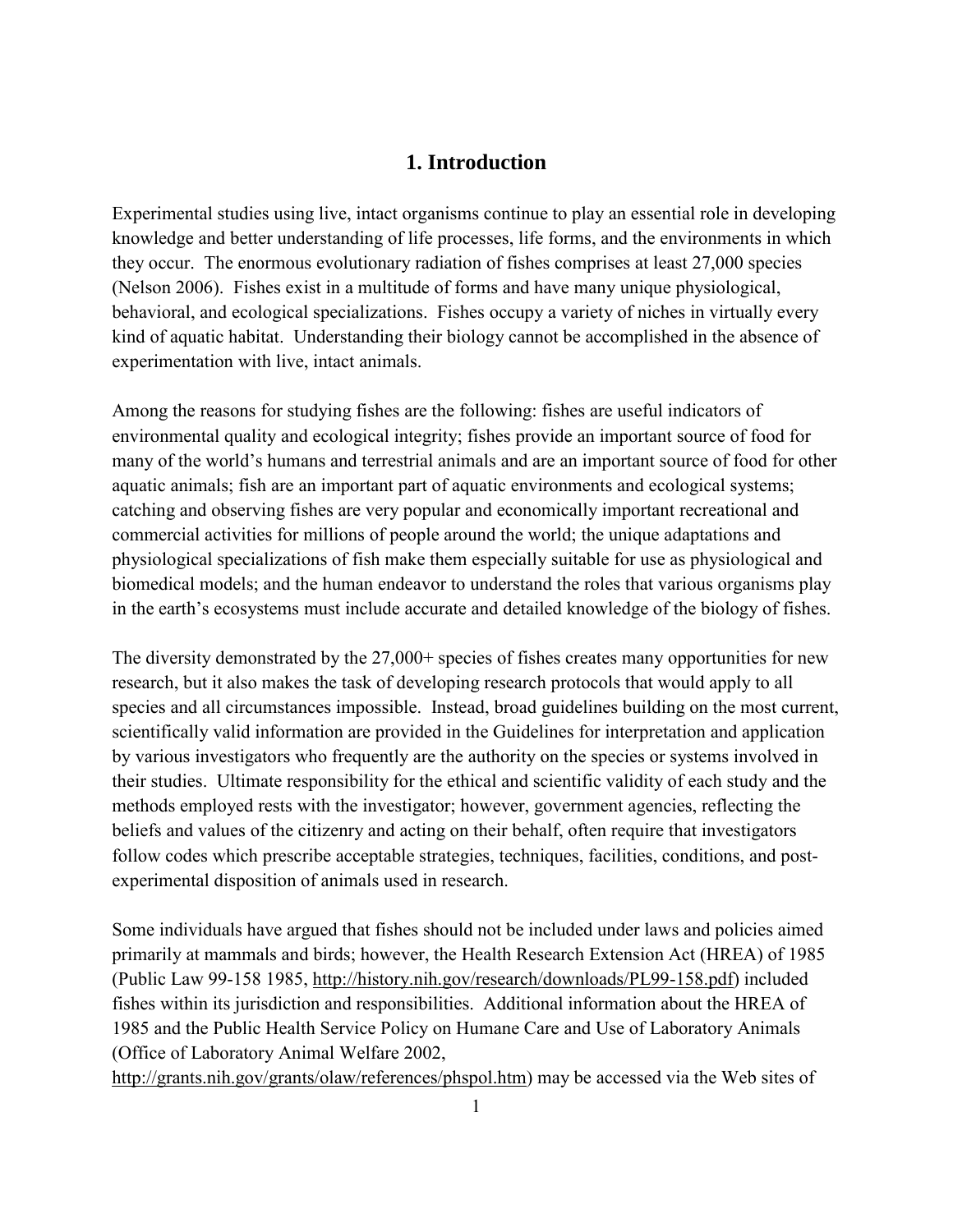the U.S. Department of Health and Human Services (USDHHS; [http://www.hhs.gov/\)](http://www.hhs.gov/) National Institutes of Health (NIH; [http://www.nih.gov/\)](http://www.nih.gov/) Office of Extramural Research (OER; [http://grants.nih.gov/grants/oer.htm\)](http://grants.nih.gov/grants/oer.htm). Fishes are specifically included within the scope of the Guide for the Care and Use of Laboratory Animals—Eighth Edition by the Institute for Laboratory Animal Research (ILAR) (NRC 2011,

[http://www.aaalac.org/resources/theguide.cfm\)](http://www.aaalac.org/resources/theguide.cfm), Division on Earth and Life Studies, National Research Council of the National Academies. The laws and other guides, such as the ILAR guidelines (NRC 2011) provide general material addressing fishes or other poikilotherms. The ILAR guidelines specifically call for the development of detailed information by knowledgeable groups. Generally, scientific societies with expertise on particular classes of vertebrates are considered to be the most appropriate sources for the supplemental information needed to implement existing policies.

The pre-2004 versions of these Guidelines, Guidelines for the Use of Fishes in Field Research, were developed and jointly published by the American Society of Ichthyologists and Herpetologists (ASIH), American Fisheries Society (AFS), and American Institute of Fishery Research Biologists (AIFRB) (ASIH et al. 1987, 1988). The 1987 and 1988 Guidelines emphasized field research, and the 2004 Guidelines added material on laboratory research with fishes. The 2004 Guidelines were thus developed in response to the Public Health Service (PHS) expanding their definition of "animals" to include live vertebrates used in research or intended to be used in research (Public Law 99-158). The 2014 Guidelines expands the 2004 Guidelines by providing updates with new knowledge and information brought forward over this past decade. A checklist to assist investigators preparing Institutional Animal Care and Use Committee (IACUC) applications remains in these 2014 Guidelines (see [Appendix](#page-99-0)).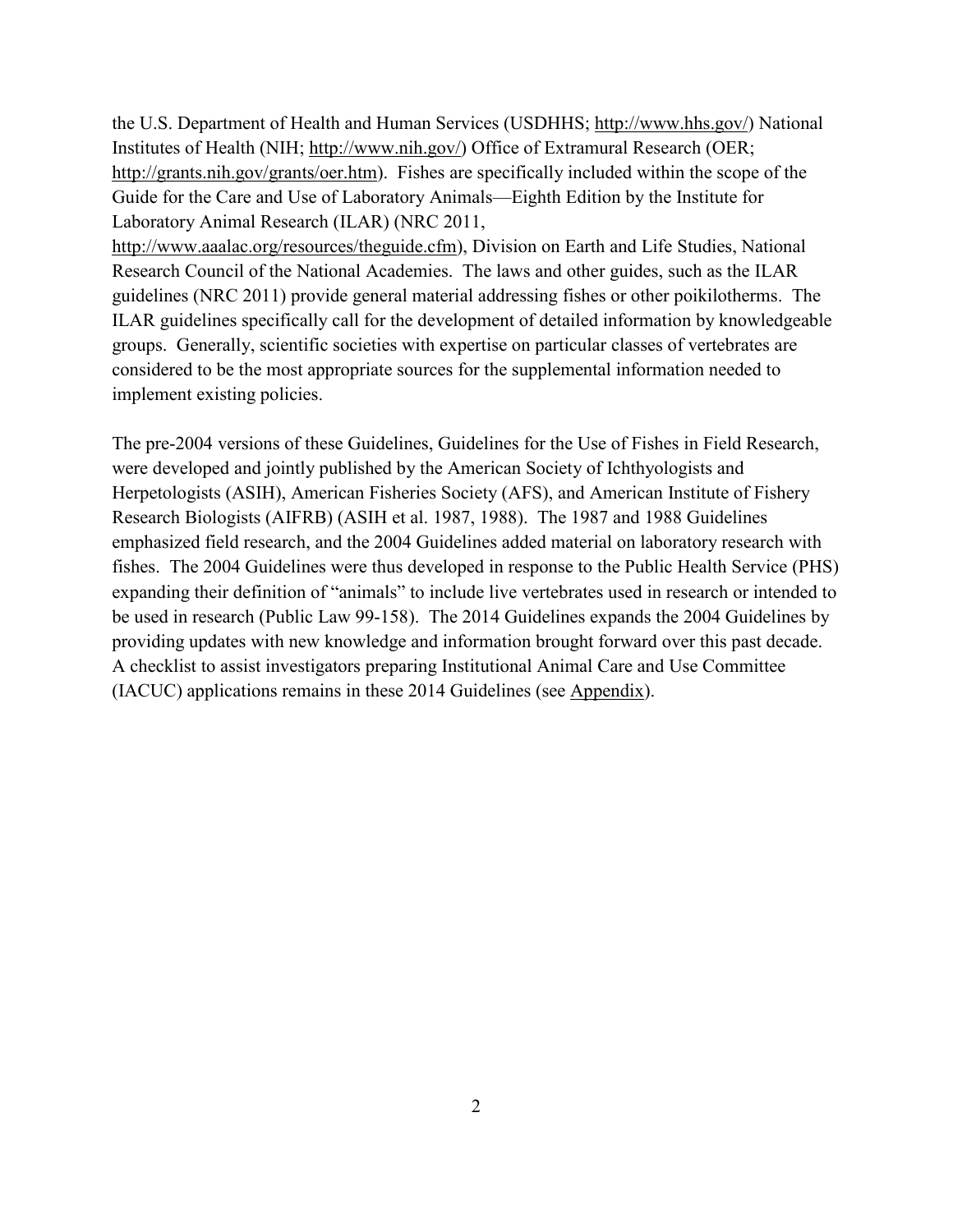## **2. General Considerations**

<span id="page-17-0"></span>Certain general considerations apply to nearly all research investigations on fishes, whether conducted in the field or in a laboratory setting. This section introduces concepts and procedures that can be adapted to the situation and circumstances for each investigator.

Research studies should have well-understood and justifiable objectives that address, within the context of the research discipline, basic needs for knowledge and understanding of the world in which we live and the particular resource under consideration. In cases where the biology of fishes proposed for study is well known, a study hypothesis should be articulated so that the use of fishes is focused on addressing that hypothesis. If the biology of a fish species is not well known, general sampling and other observational uses of fishes (i.e., not hypothesis-driven) may be warranted to guide the development of a good study hypothesis (see section [5.2 Field](#page-37-0)  [Collections\)](#page-37-0). Research quality relies on the carefully communicated questions that can be addressed by scientific methods and on the development of research procedures that are quality controlled, publishable, and repeatable. Guidelines have been published for the improved reporting on animal research and for increased reproducibility (Kilkenny et al. 2010; see ARRIVE Guidelines, [http://www.nc3rs.org.uk/page.asp?id=1357;](http://www.nc3rs.org.uk/page.asp?id=1357) see section [3.1 International](#page-23-0)  [Regulations and Guidelines\)](#page-23-0).

The validity of research results is affected by the experimental design, the analytical procedures employed, and the quality and health status of the experimental subjects. The quality and appropriateness of the fishes used, both the species and the individuals, can seriously influence results and conclusions, thereby having dramatic effects on the number of animals needed and the number of times that the study is repeated. These effects, in turn, will have important animal welfare and financial implications. Research scientists have long recognized the importance of animal welfare considerations; however, formal guidelines for the use of fishes in research were not common in the United States prior to 1985, when requirements that research proposals obtain the approval of an IACUC were imposed (Public Law 99-158 1985, [http://history.nih.gov/research/downloads/PL99-158.pdf\)](http://history.nih.gov/research/downloads/PL99-158.pdf). Although the principles and procedures described in these Guidelines have been designed to address requirements imposed by IACUCs in the United States, the general concepts are applicable to investigators around the globe.

# **2.1 Approval of Research Plans by IACUCs**

When approval by an IACUC is required, investigators must prepare written statements or requests for animal use that ensure that all applications, proposals, and actual research will meet certain basic requirements (Silverman et al. 2007). Safeguards include limiting unneeded replications of research, use of appropriate species and number of animals, an adequate experimental design, and method of euthanasia or disposition of the animals after the completion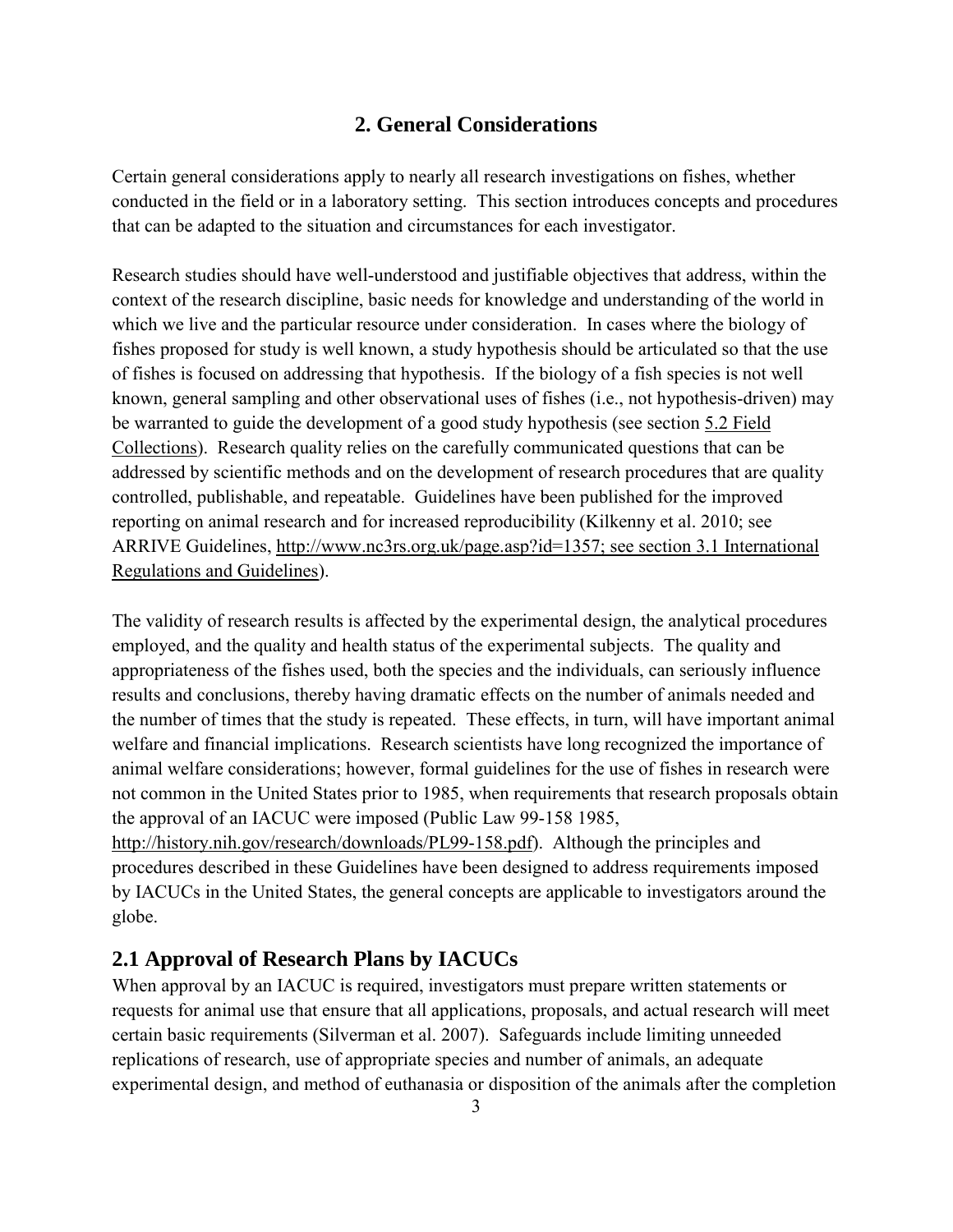<span id="page-18-0"></span>of the study. Investigators must be familiar with the species to be studied, or with closely related surrogates, so as to be able to provide environmental conditions essential for the well-being of the experimental subjects and to be able to recognize their responses to disturbances, including capture, restraint, or other changes in environmental conditions that may be applicable to the particular study. Copies of IACUC-approved study plans are maintained by the IACUC from the sponsoring facility, as well as by the individual investigator.

Post-approval monitoring of protocols by the IACUC is required by federal laws, regulations, and policies; allows for the modification of research procedures/protocols; and ensures the wellbeing of the animals.

#### **2.2 Project Quality Assurance Plans and Standard Operating Procedures**

Project Quality Assurance Plans (PQAPs) and standard operating procedures (SOPs), while not required by many universities or nongovernmental institutions, are nevertheless recommended as useful tools for maintaining overall research quality. PQAPs and SOPs usually are required if research data and conclusions will be submitted to certain regulatory agencies, such as the U.S. Food and Drug Administration (FDA, [http://www.fda.gov/\)](http://www.fda.gov/) or the U.S. Environmental Protection Agency (EPA, [http://epa.gov/\)](http://epa.gov/).

A PQAP should include a description of the project design and approach to the problem, a statement of anticipated deliverables, and a description of how the data will be reported (for instance, as individual measurements or in a reduced form). The PQAP documents the principles, policies, organizational responsibilities, objectives, implementation actions, and accountability procedures that will ensure an appropriate quality process throughout a research project. Emergency contacts and contingency plans for animal care may be included in a PQAP. Importantly, the PQAP should describe actions that will be used to control/verify experimental procedures and ensure that results obtained are representative of the experimental parameters being evaluated. The PQAP should identify how unauthorized laboratory personnel or research project areas will be controlled and biosecurity maintained. For research involving field sampling, the PQAP should include a sampling plan outlining the methods, equipment, and procedures, as well as safety procedures for personnel. For laboratory research, sample preparation and analytical methods should be specified. SOPs for routine, specialized, or unpublished methods should be identified. Data quality objectives should be identified for each measured parameter, and quality control procedures to be used, whether in the field or under laboratory conditions, should be stated. Corrective actions should be specified should problems arise. Finally, a quality assurance (QA) report should be generated at the conclusion of the study. This report should include a summary of the PQAP, results of technical systems and performance evaluation audits, corrective actions taken and results of those actions, data quality assessments (precision, accuracy, representativeness, completeness, comparability, and reporting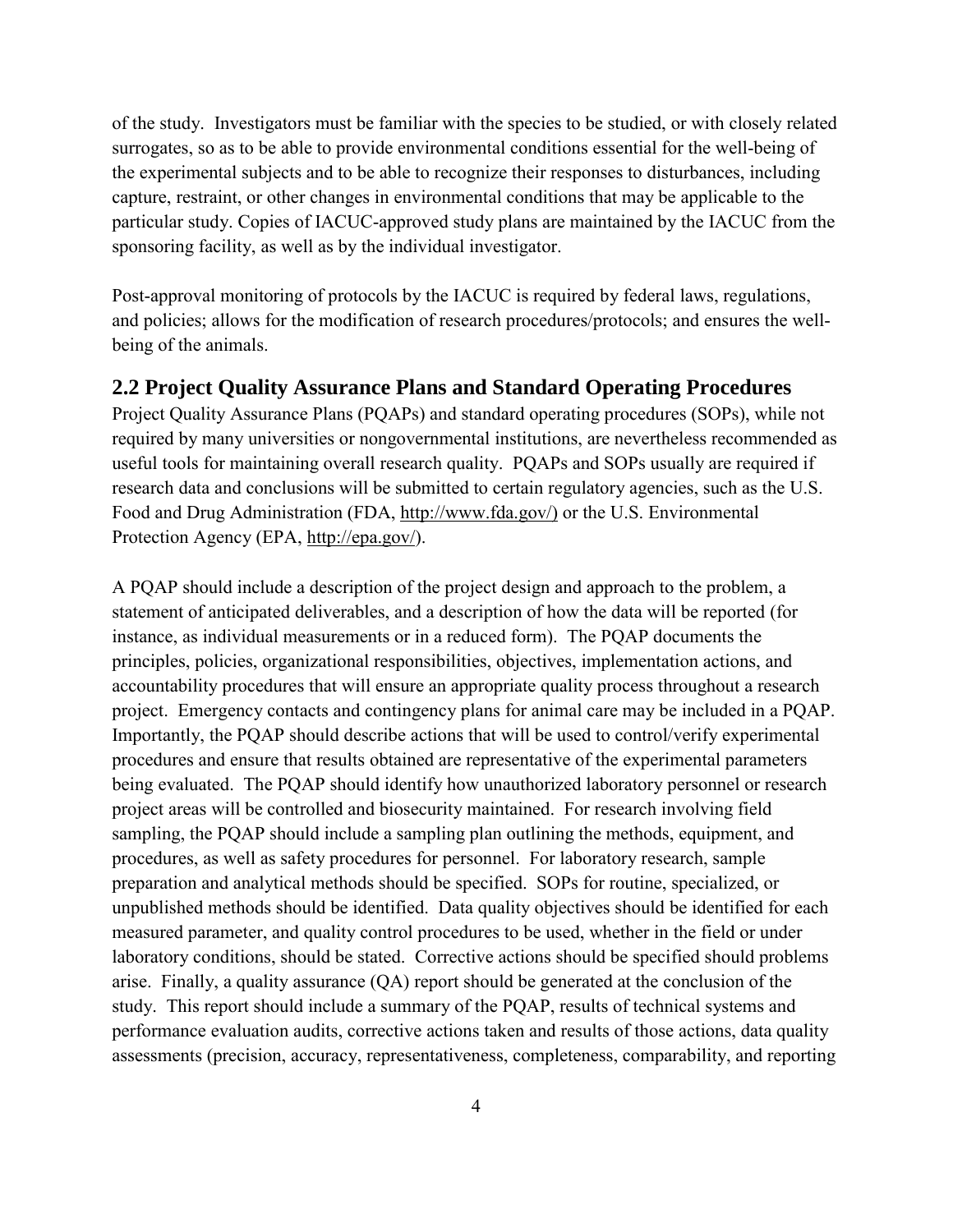<span id="page-19-0"></span>limits), a discussion of whether the QA objectives were met, and limitations on use of data collected during the research.

SOPs document routine or repetitive technical activities, or those that occur occasionally yet need to be followed in the exact fashion as the previous time. Ideally, SOPs ensure that work is done correctly the first time, thereby reducing unnecessary repetition and costs. If research data are generated in a setting where the same procedures are used yet personnel change with time, SOPs help maintain consistency. Some institutions require SOPs for assuring that job applicants can perform the needed tasks. SOPs also can form an essential part of effective training programs. General SOPs, not specific to individual studies, may be established as basic procedures for entire research laboratories or institutions. Examples of specific technical tasks for which SOPs are useful in conducting research with fishes include blood sampling, vaccination protocols, procedures for electrofishing, preparation of solutions for use as sedatives, and techniques for collecting meristic data. Policies requiring adherence to SOPs and PQAPs in research protocols are to allow for the development of new procedures and for the revision or expansion of established procedures whereby new study techniques are developed. Additional information on SOPs and PQAPs is available in guidance documents from the EPA (EPA 2007, Guidance for Preparing Standard Operating Procedures [SOPs], [http://www.epa.gov/quality/qs](http://www.epa.gov/quality/qs-docs/g6-final.pdf)[docs/g6-final.pdf,](http://www.epa.gov/quality/qs-docs/g6-final.pdf) or EPA 2002, Guidance for Quality Assurance Project Plans, [http://www.epa.gov/quality/qs-docs/g5-final.pdf\)](http://www.epa.gov/quality/qs-docs/g5-final.pdf) or the FDA (various questions and answers regarding quality assurance and SOPs are included in FDA 2007, Guidance for Industry—Good Laboratory Practices Questions and Answers,

[http://www.fda.gov/downloads/ICECI/EnforcementActions/BioresearchMonitoring/UCM13374](http://www.fda.gov/downloads/ICECI/EnforcementActions/BioresearchMonitoring/UCM133748.pdf) [8.pdf\)](http://www.fda.gov/downloads/ICECI/EnforcementActions/BioresearchMonitoring/UCM133748.pdf) and from various manuals or texts that address quality assurance. Further, the U.S. Fish and Wildlife Service (USFWS, [http://www.fws.gov/\)](http://www.fws.gov/) Aquatic Animal Drug Approval Partnership (AADAP) Program [\(http://www.fws.gov/fisheries/aadap/home.htm\)](http://www.fws.gov/fisheries/aadap/home.htm) has online SOPs [\(http://www.fws.gov/fisheries/aadap/AADAP\\_Protocols\\_and\\_SOPs.htm\)](http://www.fws.gov/fisheries/aadap/AADAP_Protocols_and_SOPs.htm).

#### **2.3 Statistical Design**

Inherent in the use of animals in research is the responsibility for efficient, effective design of experimental studies, wherein healthy animals without abnormal physiognomies and behaviors will facilitate study results, and for humane treatment of experimental subjects (Klontz and Smith 1968; Snieszko 1974; Klontz 1995; NRC 2011). Study objectives should be clearly stated, and explanations should be provided on the need for the type and quantity of data to be collected, as well as what will constitute an end to the experiment.

The number of animal subjects required for an investigation will depend on the questions being explored. Field studies and laboratory studies typically require greatly different statistical designs. The life stage of the fish used in each study will also affect the numbers needed.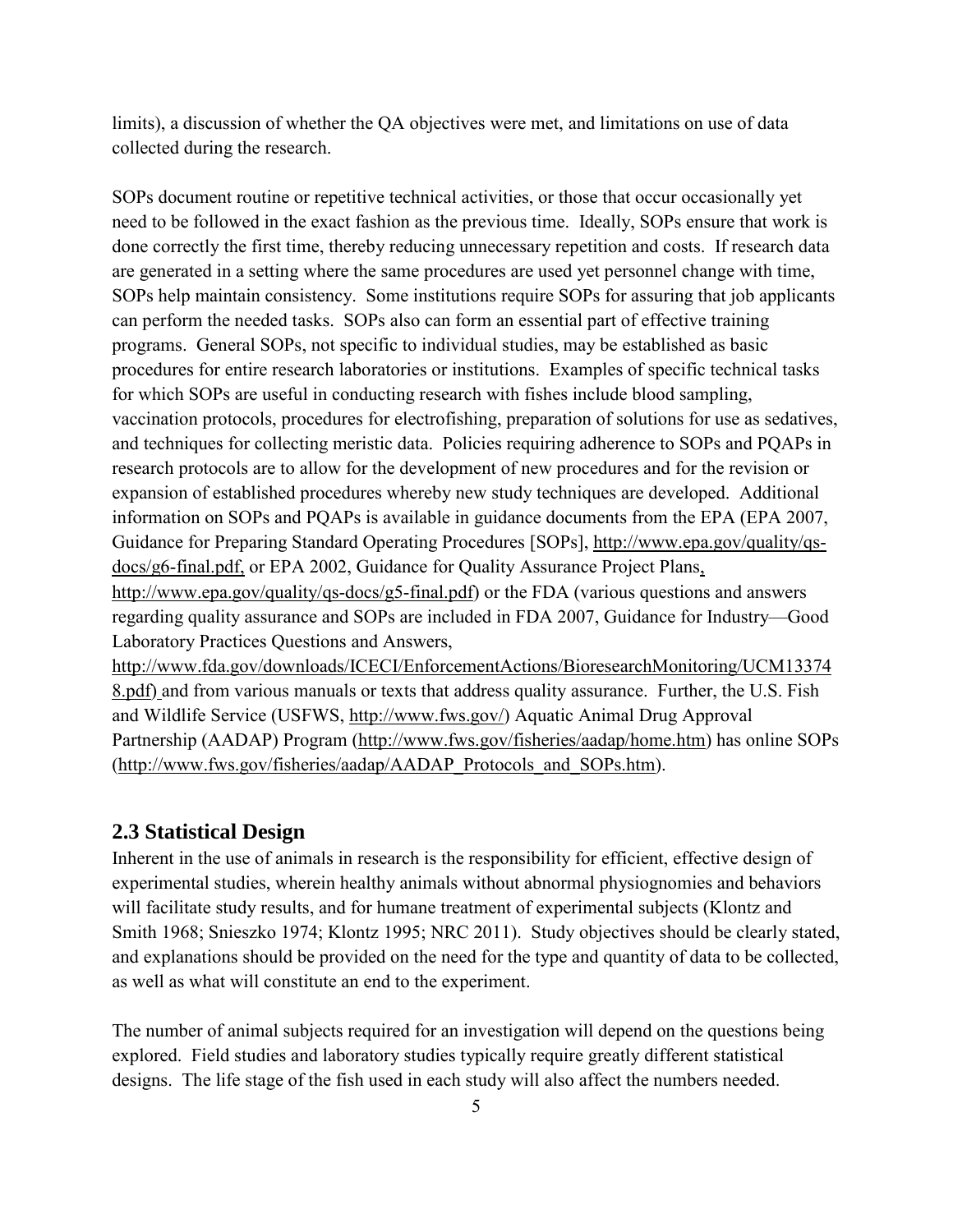<span id="page-20-0"></span>Studies of early life stages may require very large numbers of individuals. In all cases, studies should be designed to use the fewest animals necessary to reliably answer the questions posed. The use of adequate numbers to establish variance and to ensure reliability is essential so as to prevent needless repetition of the study (ASIH et al. 1987, 1988). A true "replicate" is the smallest experimental unit to which a treatment can be applied independently. Pseudoreplication can result from wrongly treating multiple samples from one experimental unit as multiple experimental units or from using experimental units that are not statistically independent (Heffner et al. 1996). Statistical power analysis can improve designs of experiments (Peterman 1990). Conducting statistical power analyses ensures the development of study designs that have the appropriate statistical power to accomplish research objectives.

#### **2.4 Mortality as an Experimental Endpoint**

In laboratory studies, experimental endpoints, other than death of the experimental subjects, should be developed unless mortality is required by the study protocol. The use of mortality as an endpoint is appropriate when one or both of the following criteria are met: (1) Little or no information pertaining to research objectives is available on the species of interest or the experimental variable being imposed (e.g., short-term, limited mortality studies may be used to develop experimental limits for subsequent sublethal studies), and (2) mortality data are required, or at least preferred, by a sponsoring agency to provide a basis for criteria development as part of a regulatory process. Studies that require mortality endpoints include, but are not limited to, those concerning the effects of pathogens and parasites, toxicological research, and physiological tolerance.

#### **2.5 Fish Health Management: Control of Pathogens and Parasites**

In laboratory studies involving fishes, healthy subjects are prerequisites for reliable data (Jenkins 2011a), unless an infectious disease is part of the experimental protocol. Fish used in research must be free of any notable microbial presence that could indicate a diseased condition. Fish free from infectious fish pathogens generally will be satisfactory; however, an unrecognized disease condition, even at chronic or nonlethal levels, can seriously confound research results (Lawrence et al. 2012). The source of fish used in research will, in general, influence their health status. Fish raised in captivity have a level of health oversight that will not occur in wildcaught fish. When inquiring about the health status of fish at a culture facility, the researcher can request specific information including any available fish health inspection reports. When fish are brought into a laboratory setting from the wild, the researcher should expect that microorganisms are present. If no disease symptoms are apparent, this is no guarantee that these wild-caught fish are free from problematic disease organisms. Once those fish are in a laboratory setting, the culture conditions and associated stressors will be very different from those in the natural environment, whereby an active disease event can develop. Many laboratories will administer formalin baths to newly arrived fish during an acclimation period (see section [7.3 Acclimation to](#page-59-0)  [Laboratory Conditions\)](#page-59-0). The goal is to eliminate external protozoa and monogeneans from the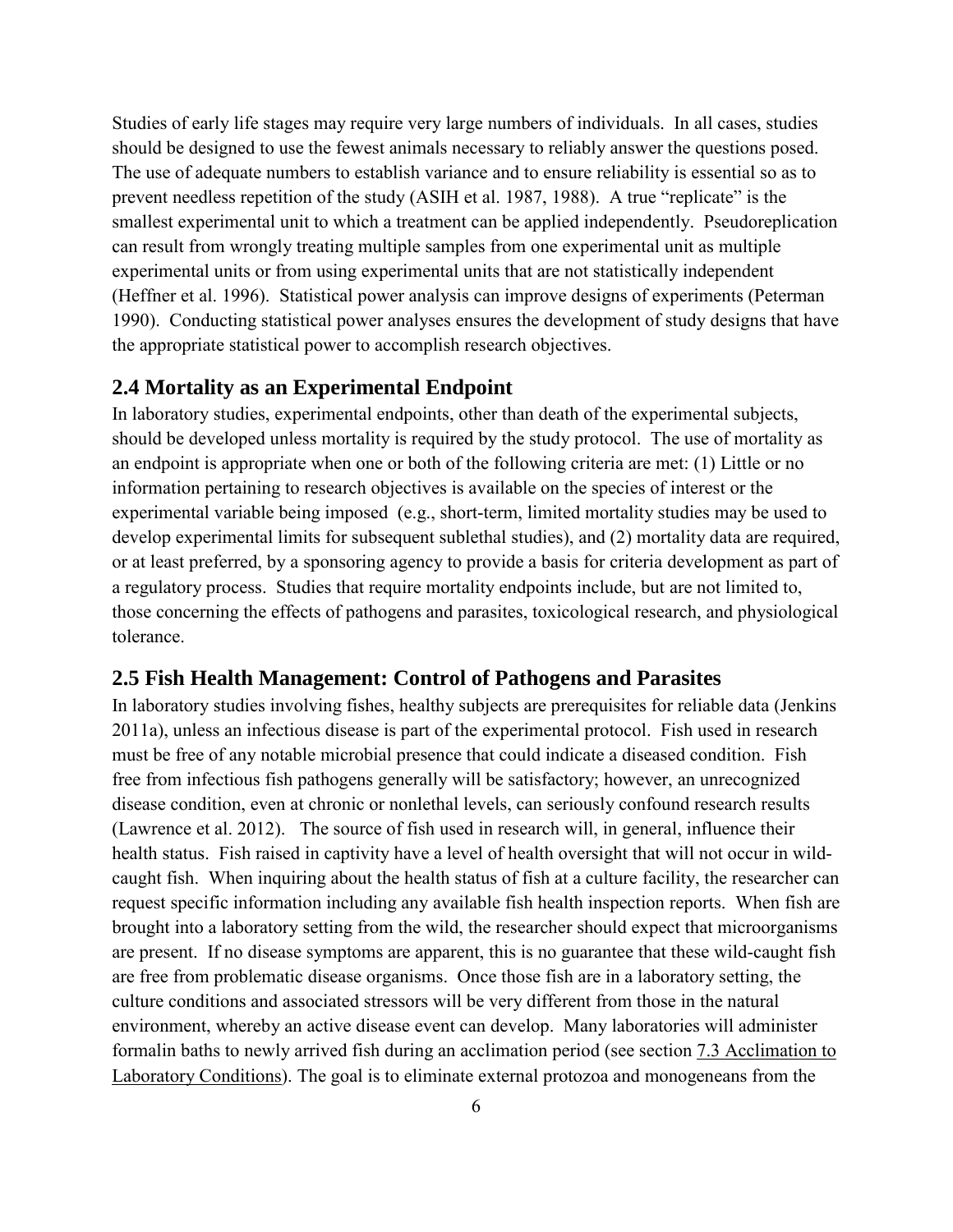fish. It is not recommended that fish be routinely administered antibiotics for bacterial pathogens as this practice may lead to the development of antibiotic resistant bacteria.

Any fish that die in the laboratory setting should undergo a proper diagnostic evaluation by an individual with expertise in fish health. Determining the cause of such mortalities will greatly aid the development of health management protocols for a facility. For laboratory colonies of fish that are maintained on a long-term basis, a surveillance program may be established whereby a limited number of fish are selected at regular intervals for diagnostic evaluations to determine if any problematic pathogens are present. As with the performance of diagnostic evaluations on mortalities, data gained through surveillance efforts will provide valuable information regarding if pathogens are present in a colony so that appropriate management practices can be put in place to limit any impacts. The researcher should consult with an individual with expertise in fish health and/or the veterinarian with responsibility for health management at their facility for further information.

In fact, in both captive-reared and wild-caught fishes, the investigator may expect to find various infectious organisms. The presence of such infectious organisms may not cause disease or prevent the use of the host fishes in research, but the relative importance of their presence must be evaluated for possible effects on research results (Winton 2001). Testing for specific pathogens or parasites may be warranted. Diagnostic procedures continually improve and allow for greater confidence that pathogens of concern are not present or not present in numbers great enough to affect the accuracy or reliability of research results. It probably is unrealistic to consider fishes to be "pathogen free" in all but certain special cases of captive-bred species. Steps should be taken in consultation with a fish health specialist or veterinarian to address any fish health issues in a manner that provides for the health and well-being of the fish and also supports the research.

If a disease condition is part of the experimental design, the potential effects of the pathogen or parasite on research results should be predictable or constitute a variable that is being tested through the research. If fishes are treated for a disease with a therapeutic compound prior to study initiation, they should not be used until sufficient time has passed to eliminate any residues of the treatment. Consideration of any other effects of the treatment on the representative status of the subject fish must be included in the design of the study and in the analyses of data derived from that study.

If experimental fishes are to be treated for a disease, FDA-approved drugs should be used and current FDA regulations followed (Code of Federal Regulations [CFR] 2012), although considerable flexibility is provided by the FDA for research conducted in laboratory settings. In addition, veterinarians are allowed to prescribe extra-label uses of drugs under some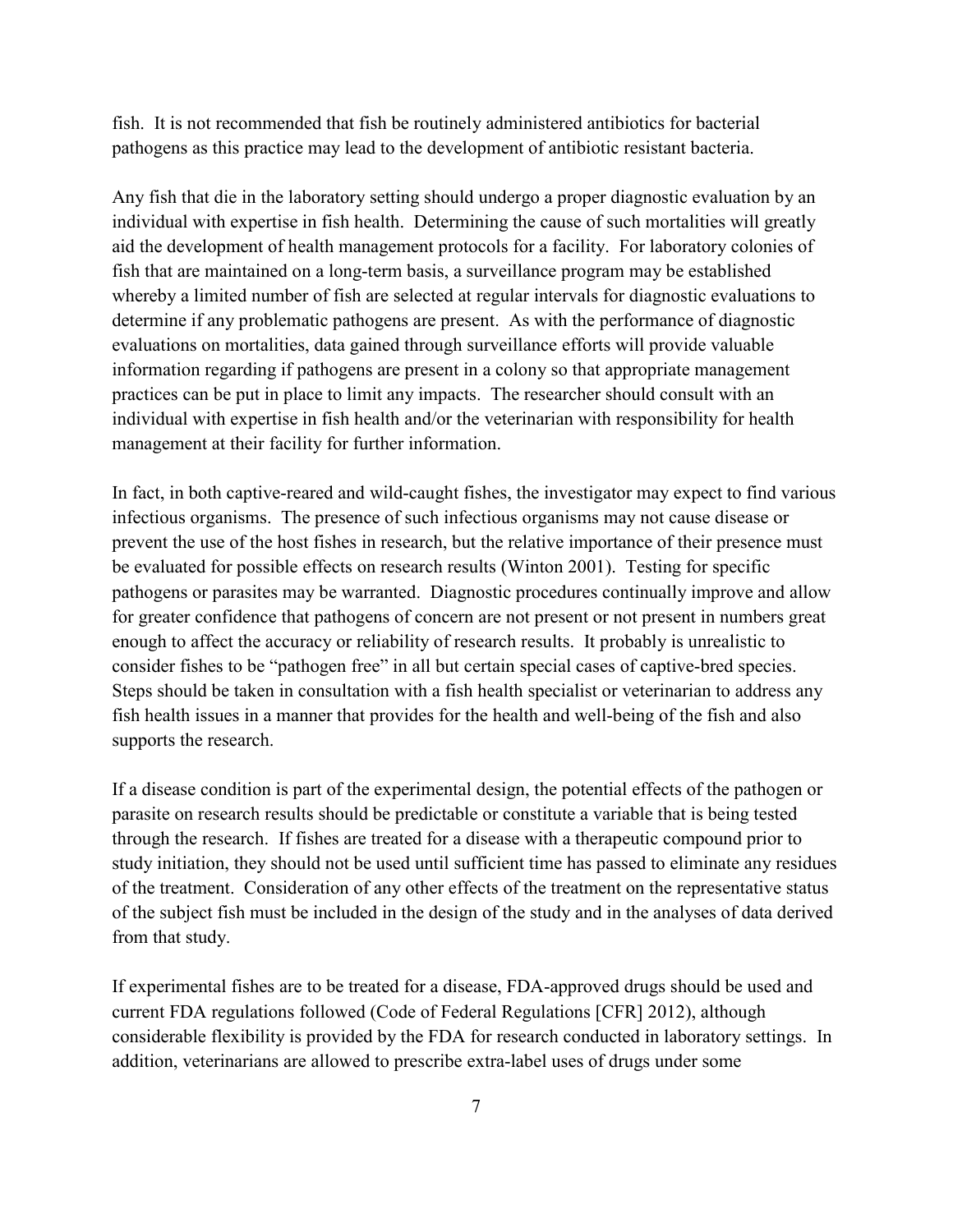circumstances. Institutional, local, or state guidelines pertaining to the administration of drugs must be followed, and EPA, state, and local regulations pertaining to effluent discharges that may contain drugs must also be observed. The UFR Committee recognizes the fact that many drugs and disease treatments have been used in the past with some degree of apparent success in combating the signs of disease; however, the UFR Committee believes that considerable caution should be exercised in the use of any drug that has not received FDA approval. There are some compounds which are not currently approved but which can be legally accessed for use in fish (e.g., products included in the Index of Legally Marketed Unapproved New Animal Drugs for Minor Species, drugs used under Investigational New Animal Drug [INAD] exemptions). Additionally, unapproved drugs of "low regulatory priority" (LRP) can be used, provided that some conditions are met (FDA 2011; see [Appendix Table 1\)](#page-101-0). Please see section [7.13](#page-69-0)  [Administration of Drugs, Biologics, and Other Chemicals](#page-69-0) for additional details on the options regarding drug use in fishes. A list of the substances that seem effective but are as yet unapproved are not included here because of the danger that such an inclusion could be misconstrued as endorsement of unapproved drugs. Fishes treated with substances that have not been approved by the FDA must not be released nor consumed.

Complete records of all disease treatments must be maintained because FDA inspectors may order a review of these files. Approved therapeutic compounds have information sheets or labels that specify guidance on the use of that substance with the fish species. Research designed to study the efficacy, safety to fish, human safety, or environmental safety of the disease treatments should be designed in consultation with the FDA Center for Veterinary Medicine and ultimately receive their concurrence. If the fishes may eventually be released or if they could become food items for human consumption, it is imperative that FDA regulations be observed in detail. Additional information may be obtained from the Web sites for the FDA [\(http://www.fda.gov/\)](http://www.fda.gov/) and the EPA [\(http://www.epa.gov/\)](http://www.epa.gov/).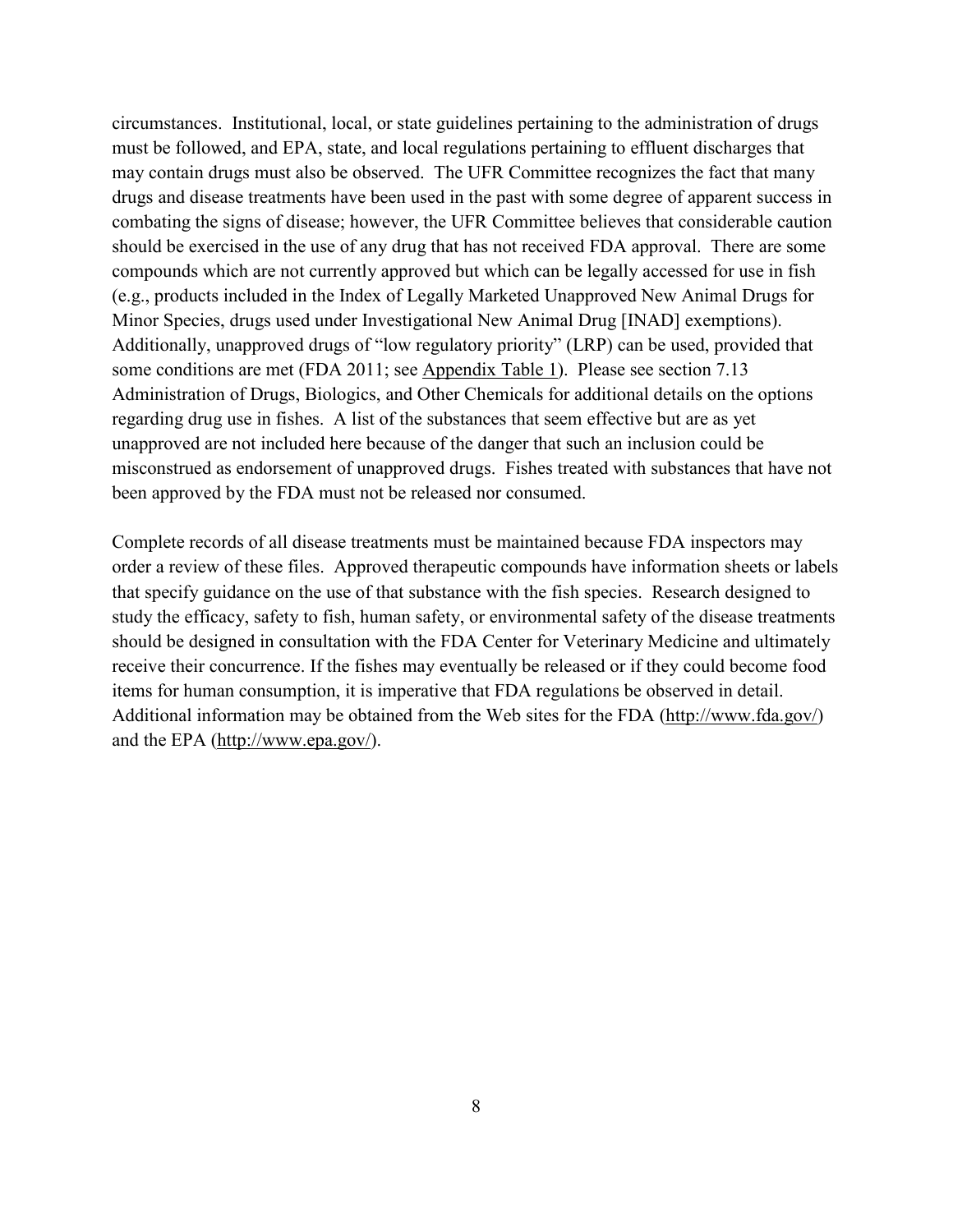#### **3. Statutory Requirements and Regulatory Bodies**

<span id="page-23-0"></span>The investigator must have knowledge of all regulations pertaining to the animals under study, as well as to biosecurity issues, and must obtain all permits necessary for carrying out proposed studies (ASIH et al. 1987, 1988). Responsibility for compliance rests with the institution and, ultimately, with the principal investigator.

#### **3.1 International Regulations and Guidelines**

Investigators working outside of the United States should comply with all wildlife regulations of the country in which the research is being performed. Work with many species is regulated by provisions of the Convention on International Trade in Endangered Species of Wild Fauna and Flora (CITES; [http://www.cites.org/\)](http://www.cites.org/), an international agreement with an aim to ensure that international trade in specimens of wild animals and plants does not threaten their survival. CITES promotes that "wild fauna and flora in their many beautiful and varied forms are an irreplaceable part of the natural systems of the earth which must be protected for this and the generations to come" (CITES 1979, [http://www.cites.org/eng/disc/text.php\)](http://www.cites.org/eng/disc/text.php). Trades range from live animals to a vast array of wildlife products, including sturgeon caviar. The CITES Web site includes a database of species and maps. The text of the Convention was finalized in Washington, D.C., in 1973 following a 1963 resolution adopted by members of World Conservation Union. Member countries (Parties) adhere voluntarily, and when they have "joined" CITES, they are legally bound to implement the Convention. The regulations of the Convention, however, do not replace national laws; rather, they provide a framework to be respected by each Party. Each Party then adopts its own domestic legislation to ensure that CITES is implemented at the national level.

International trade in animals and animal products calls for regulations designed to prevent the spread of transmissible diseases to individual animals, between groups of animals, and to humans (Jenkins 2011b). Disease risks should be assessed and precautions taken to minimize risks before wildlife is translocated (Cunningham 1996) (see sections [3.2 Biosecurity](#page-25-0) and [7.2](#page-57-0)  [Confinement, Isolation, and Quarantine\)](#page-57-0). The World Organisation for Animal Health (formerly known as the Office International des Epizooties; OIE, [http://www.oie.int/\)](http://www.oie.int/), created in 1924 and headquartered in Paris, has been a leader in defining international health standards for animals, with a current membership of nearly 200 countries. Focus includes global animal health and disease and the dissemination of veterinary science information. They publish two Codes (terrestrial and aquatic) and two Manuals (terrestrial and aquatic). The Codes aim to assure the sanitary safety of international trade in animals and their products. The Aquatic Animal Health Code (OIE 2012a, [http://www.oie.int/en/international-standard-setting/aquatic-code/\)](http://www.oie.int/en/international-standard-setting/aquatic-code/) addresses animal health and zoonoses, animal production, food safety, and animal welfare. The Manual of Diagnostic Tests for Aquatic Animals (OIE 2013, [http://www.oie.int/en/international-standard-](http://www.oie.int/en/international-standard-setting/aquatic-manual/access-online/)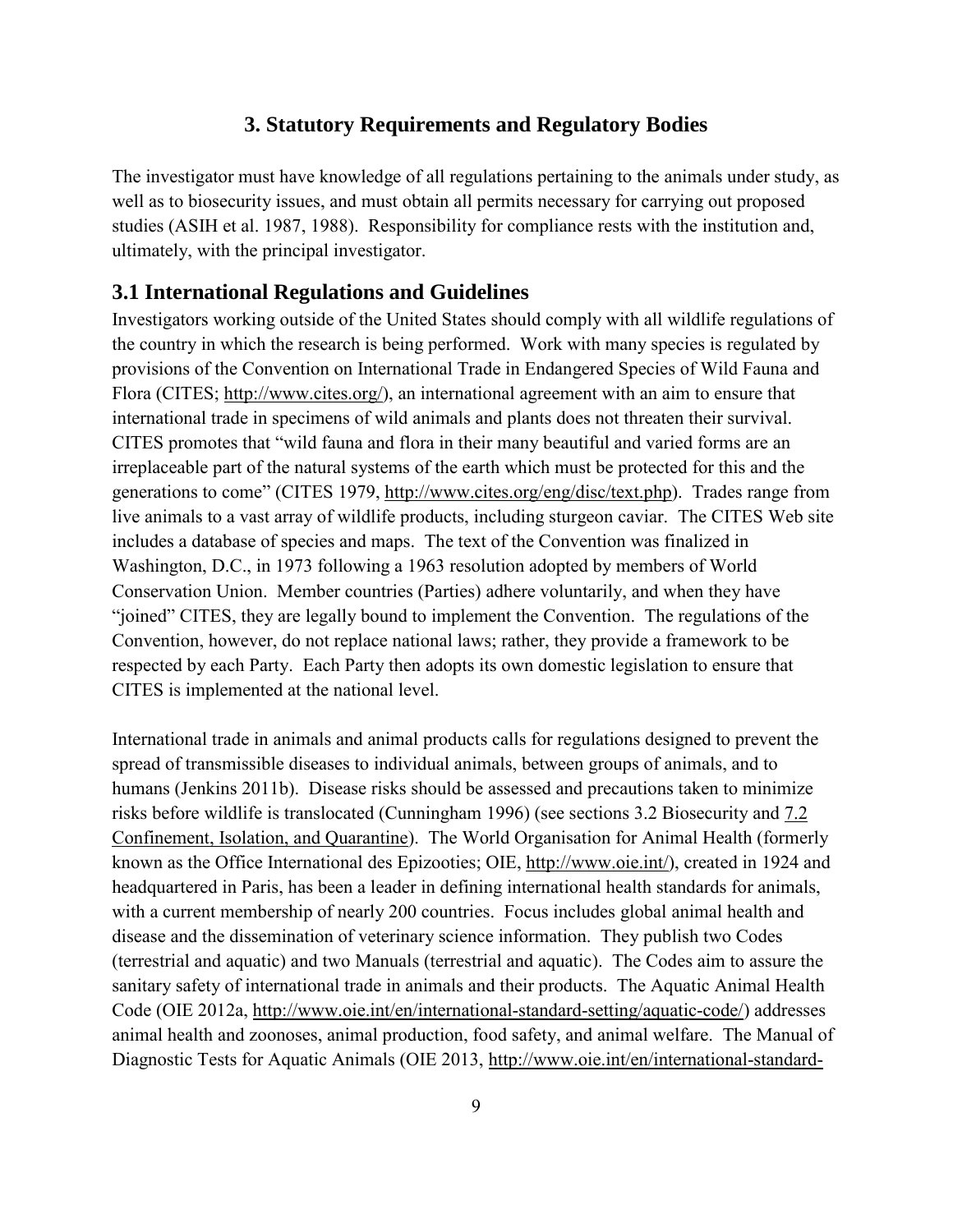[setting/aquatic-manual/access-online/\)](http://www.oie.int/en/international-standard-setting/aquatic-manual/access-online/) describes internationally accepted laboratory techniques. (See [Appendix Table 2](#page-102-0) for a list of OIE-notifiable diseases in fish and amphibians.)

The Organization for Economic Cooperation and Development (OECD, [http://www.oecd.org/\)](http://www.oecd.org/), headquartered in Paris, has 34 member countries and promotes policies that intend to improve economic and social well-being. Publications through OECD address fish and fisheries policies with topics including fisheries globalization and toxicological testing guidelines. These publications take into account sustainable communities and animal welfare concerns. Annual reports, newsletters, working papers, guidelines, best practices, and legal instruments can be viewed through the OECD Web site.

Countries may participate in international fisheries forums through such organizations as the Food and Agriculture Organization of the United Nations (FAO, [http://www.fao.org\)](http://www.fao.org/index_en.htm), the Ocean and Fisheries Working Group of the Asia-Pacific Economic Cooperation (APEC, [http://www.apec.org\)](http://www.apec.org/), and the Commission for the Conservation of Antarctic Marine Living Resources (CCAMLR, [http://www.ccamlr.org\)](http://www.ccamlr.org/). Guidelines written for specific countries may be researched through contact with such international authorities.

In the European Union (EU), the 27 countries' activities and partnerships are based on the rule of law, whereby treaties and binding agreements are upheld. For the care and use of live animals for scientific purposes, the European Commission (the executive body of the EU) has promoted the "3R" principles of replacement, reduction, and refinement. The "3R" principles intend to facilitate alternative approaches, reduce animal use, and refine the animal procedures (European Union 2010; see section [2. General Considerations\)](#page-17-0). This legislation aims at eliminating disparities among member states' laws, regulations, and administrative provisions regarding the protection of animals used for experimental and other scientific purposes, thereby lessening barriers to trade involving products and substances resulting from the research. Specific guidelines on vertebrates are provided. Article 49 states that each member state is to establish a national committee for the protection of animals used for scientific purposes. The committees are to provide advice on the acquisition, breeding, accommodation, care, and use of animals in scientific procedures, thereby ensuring the use and sharing of best practices (European Union 2010). For example, amendments of the Hungarian Act XXVIII of 1998 on the Protection and Humane Treatment of Animals regulate the use of animals for scientific research (Act XXVIII 1998; Government Decree No. 243/1998 (XII. 31.) 1998; Joint Decree of the Ministry of Agriculture and Regional Development, Ministry for the Environment, and the Ministry of Economics No. 36/1999 (IV.2) 1999). Documents within EU law are available online [\(http://eur-lex.europa.eu/\)](http://eur-lex.europa.eu/). In the United Kingdom, the updated Animal Welfare Act 2006 (Department for Environment, Food and Rural Affairs [Defra] 2006) encompasses all vertebrates, including fishes. Under Item 59 of the Act, angling, which pertains to catching and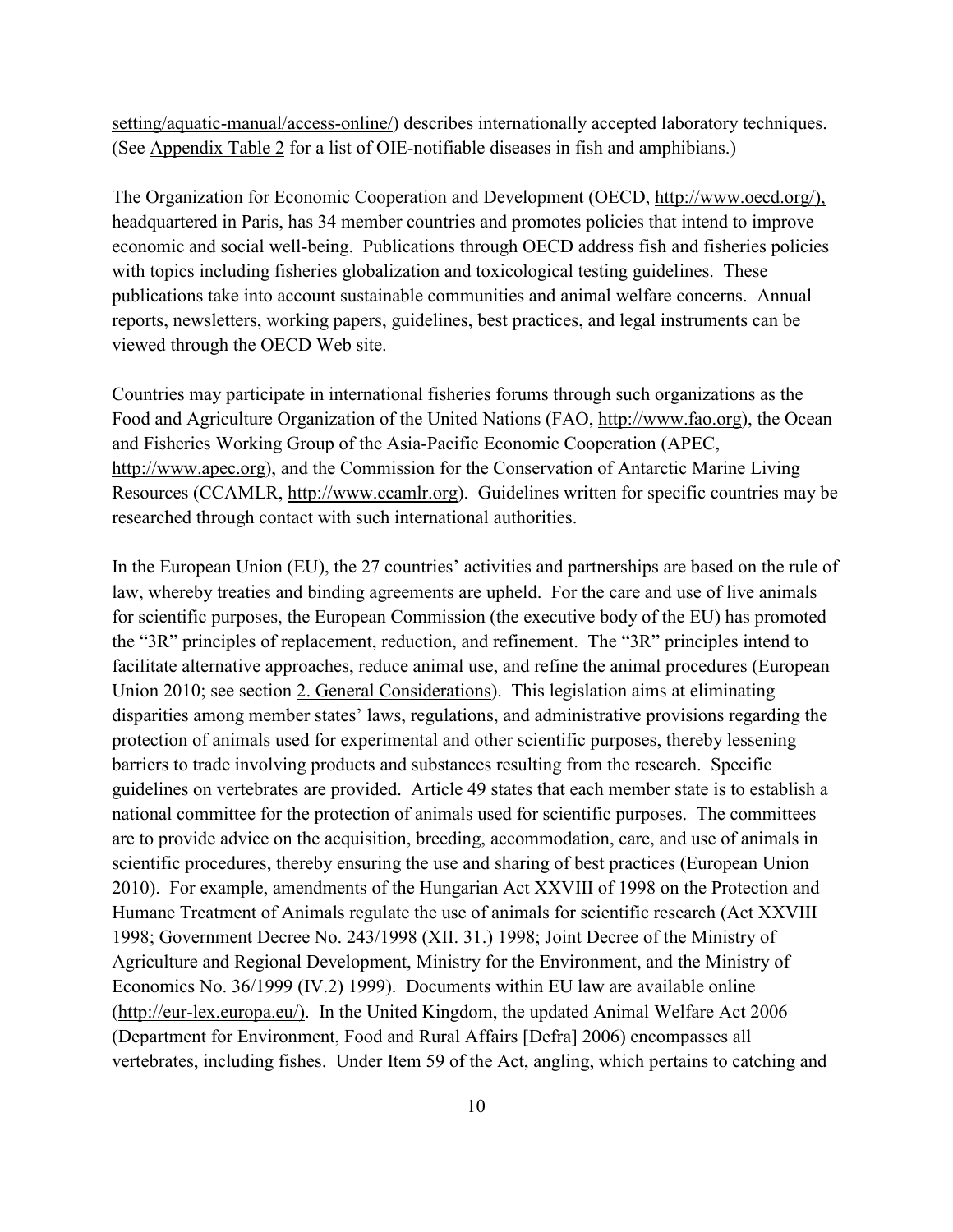<span id="page-25-0"></span>landing fish, is excluded; however, responsibilities for operating a fishery and for the welfare of the fishes contained therein are not excluded (Defra 2006). The Centre for Environment, Fisheries and Aquaculture Science (Cefas, [http://www.cefas.defra.gov.uk/\)](http://www.cefas.defra.gov.uk/), an executive agency of Defra, works with scientific entities to deliver science-based recommendations, conducts research, and facilitates international relationships. An additional resource is the Fish Veterinary Society (FVS, [http://www.fishvetsociety.org.uk/\)](http://www.fishvetsociety.org.uk/), a forum for veterinary surgeons, fish health professionals, and veterinary students. The FVS promotes fish care and health management for multiple settings, including those for ornamentals.

In Australia, the Department of Agriculture [\(http://www.daff.gov.au/\)](http://www.daff.gov.au/) plays an important role in promoting the biological, economic, and social sustainability of Australian fisheries and provides a multitude of services and resources for the fisheries communities, including biosecurity concerns of importing and exporting countries. The Fisheries Research and Development Corporation (FRDC, [http://frdc.com.au/research/Pages/default.aspx\)](http://frdc.com.au/research/Pages/default.aspx) is a partnership between the government and the fishing and aquaculture industries for Australian research partners. The Australian Fisheries Management Authority (AFMA, [http://www.afma.gov.au/\)](http://www.afma.gov.au/) establishes research priorities [\(http://afma.gov.au/resource-centre/reesearch/research/\)](http://afma.gov.au/resource-centre/reesearch/research/), the legislation and policy for which were defined mostly in the 1990s [\(http://www.afma.gov.au/about-us/legislation](http://www.afma.gov.au/about-us/legislation-and-policy/)[and-policy/\)](http://www.afma.gov.au/about-us/legislation-and-policy/).

In Canada, the Canadian Council on Animal Care (CCAC, [http://ccac.ca/\)](http://ccac.ca/) oversees the ethical use of animals in science. Governed by a council of representatives from more than 20 national organizations, the CCAC is a "quasi-regulatory" body that sets standards through guideline documents and policy statements on animal use in science. The CCAC guidelines on the care and use of fish (CCAC 2005, [http://ccac.ca/Documents/Standards/Guidelines/Fish.pdf\)](http://ccac.ca/Documents/Standards/Guidelines/Fish.pdf) were developed in response to the increased use of fishes as experimental subjects. The Canadian Food Inspection Agency (CFIA, [http://www.inspection.gc.ca\)](http://www.inspection.gc.ca/) and Fisheries and Oceans Canada [\(http://www.dfo-mpo.gc.ca\)](http://www.dfo-mpo.gc.ca/) are responsible for developing containment guidelines for fish pathogens.

#### **3.2 Biosecurity**

Biosecurity can be defined in many ways (Falk et al. 2011); it is the process of taking precautions to minimize the risk of introduction and spread of infectious organisms into or among populations. The FAO defines biosecurity as a strategic and integrated approach that encompasses the policy and regulatory frameworks that analyze and manage risks in the sectors of food safety, animal life and health, and plant life and health, including associated environmental risk. FAO declared that "biosecurity covers the introduction of plant pests, animal pests and diseases, and zoonoses, the introduction and release of genetically modified organisms (GMOs) and their products, and the introduction and management of invasive alien species and genotypes" (FAO 2013, [http://www.fao.org/biosecurity/\)](http://www.fao.org/biosecurity/). Disease occurrence is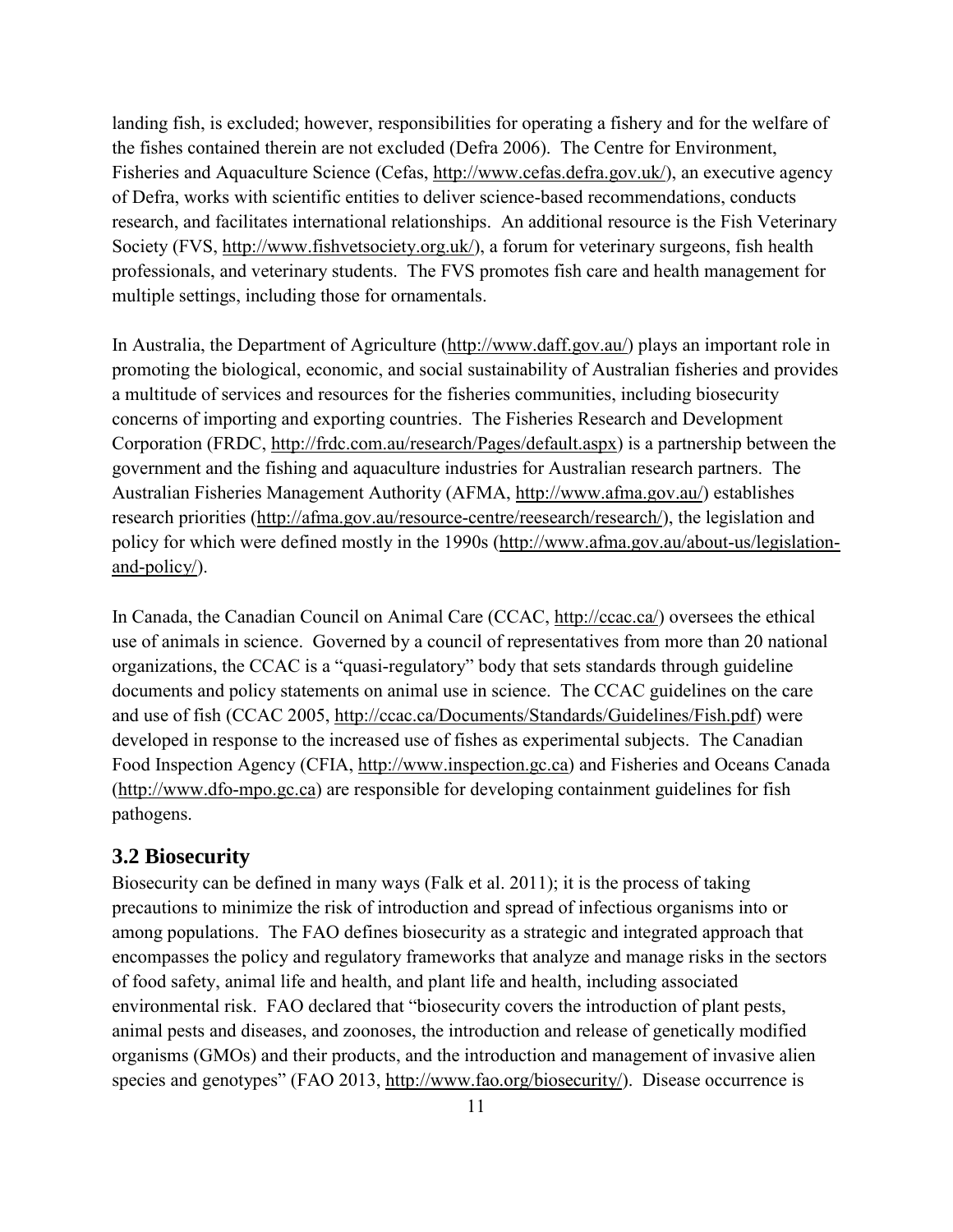<span id="page-26-0"></span>dependent on the health of the animals, the condition of the environment, and the presence of a pathogen at levels sufficient to negatively affect health (see section [7.2 Confinement, Isolation,](#page-57-0)  [and Quarantine\)](#page-57-0). The term "biosecurity" is also relevant to environmental biodiversity. Generally, regulations, appropriate permits (see section [3.4 Permits and Certificates\)](#page-28-0), and other specific concerns regarding biosecurity within a country are addressed within the guideline documents mentioned herein. New Zealand, by virtue of its unique geographic isolation and economic agricultural base, has a plethora of legislation dealing with biosecurity issues (Biosecurity Act 1993).

Various circumstances hold biosecurity as a concern with regard to working with fish. These include state, regional, national, and international transfers of fish and fish products, aquaculture production, and the ornamental industry. Implementation of biosecurity at the global level and organizations working therein were delineated by Scarfe (2003). Biosecurity is a dynamic discipline because of advances in diagnostic technologies and knowledge about epidemiology and pathogenesis. When considering cryopreserved gametes and early life stages of aquatic species, biosecurity practices enable artificial spawning methods to deliver genetics safely. Issues involve disease transmission, introduction of exotic species, genetic consequences for target species, and genetic consequences for ecosystems (Tiersch and Jenkins 2003). Microorganisms (see section [5.9 Collection of Blood and Other Tissues\)](#page-48-0) in archival samples can jeopardize valuable germplasm resources by lowering cell quality (Jenkins 2011b). Pathogen control strategies are a concern for small fish models used as biomedical models, especially Zebrafish *Brachydanio rerio* (also known as zebra danio *Danio rerio*), Japanese Medaka *Orzyias latipes*, and species of the genus *Xiphophorus* (Lawrence et al. 2012). Contemporary international and national regulatory frameworks, treaties, partnerships, and agreements addressing the transfer of aquatic animals and aquaculture products can be adapted as mechanisms for the oversight of unique temporal and geographic biosecurity issues inherent with the circumstance. Some countries may already have regulations, which are likely aligned with OIE recommendations and EU requirements, for the activities of mammalian artificial insemination industries. Additionally, core institutional biosecurity tenants may be necessary in achieving compliance with international regulations.

#### **3.3 Federal, State, and Local Regulations**

In the United States, federal authority for the use of animals in research is found primarily in two agencies, the U.S. Department of Health and Human Services (HHS; [http://www.hhs.gov/\)](http://www.hhs.gov/) and the U.S. Department of Agriculture (USDA; [http://www.usda.gov/wps/portal/usda/usdahome\)](http://www.usda.gov/wps/portal/usda/usdahome). If endangered, threatened, or candidate species for listing are involved, the U.S. Department of the Interior [\(http://www.fws.gov/endangered/\)](http://www.fws.gov/endangered/) or the U.S. Department of Commerce [\(http://www.nmfs.noaa.gov/pr/\)](http://www.nmfs.noaa.gov/pr/) has additional authorities. Authority for each Department is found in specific Acts of Congress. Legislative mandate for the Public Health Service (PHS; [http://www.usphs.gov/\)](http://www.usphs.gov/) policy for use of animals in research is provided by the Health Research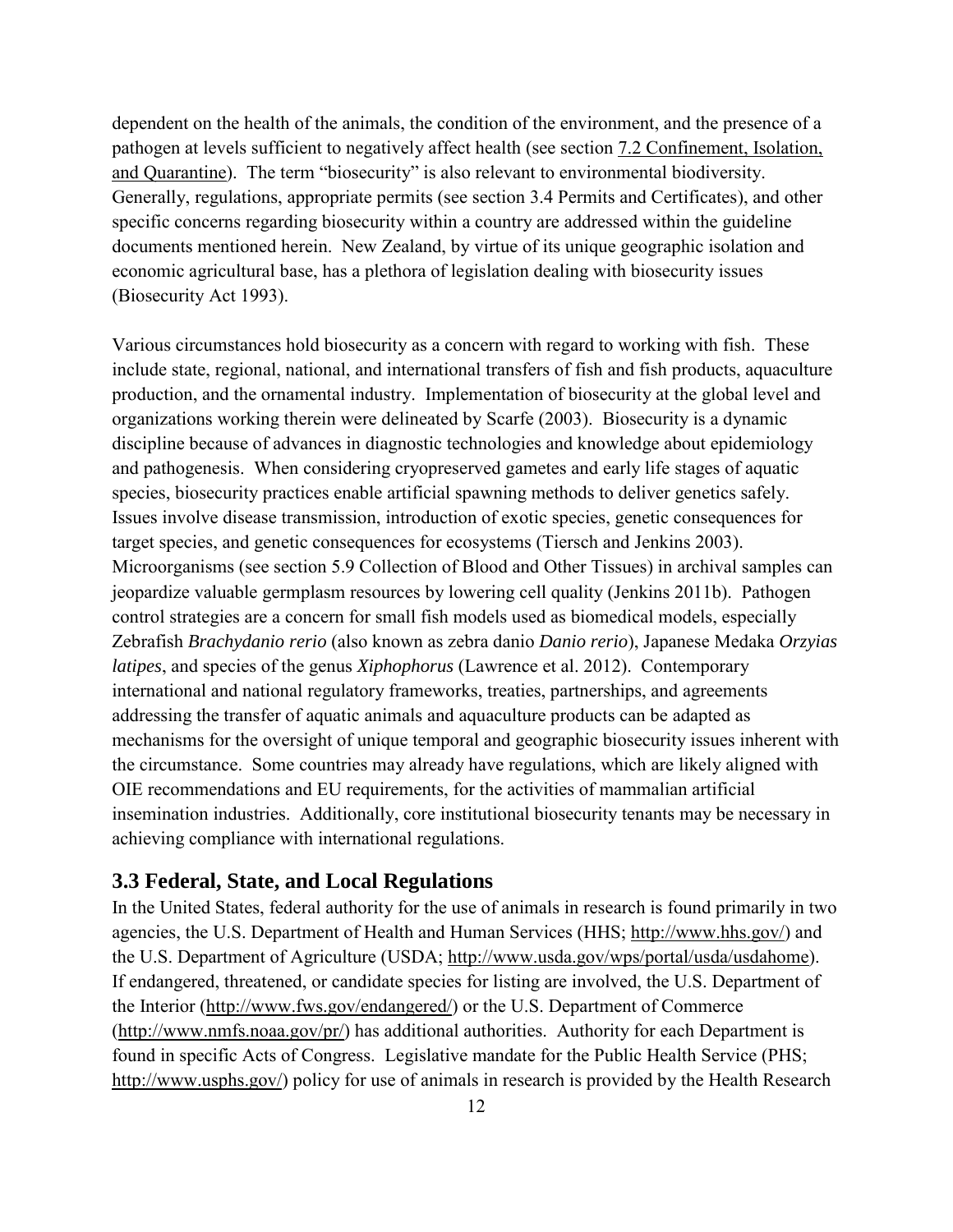Extension Act of 1985 (Public Law 99-158 1985,

[http://history.nih.gov/research/downloads/PL99-158.pdf\)](http://history.nih.gov/research/downloads/PL99-158.pdf). This Act charged the Secretary of Health and Human Services with the responsibility of establishing guidelines for proper care and treatment of animals used in research and for organizing and operating animal care committees. Within the Act, "animal" is defined as "any live vertebrate animal used or intended for use in research, training, experimentation, or biological testing or for related purposes." The PHS Policy on Humane Care and Use of Laboratory Animals (Office of Laboratory Animal Welfare 2002, [http://grants.nih.gov/grants/olaw/references/phspolicylabanimals.pdf\)](http://grants.nih.gov/grants/olaw/references/phspolicylabanimals.pdf), promulgated in 1985, includes the U.S. Government Principles for the Utilization and Care of Vertebrate Animals Used in Testing, Research, and Training. This provides a framework for conducting research in accordance with the PHS policy. The PHS requires institutions to use the Guide for the Care and Use of Laboratory Animals (NRC 2011, [http://www.aaalac.org/resources/theguide.cfm\)](http://www.aaalac.org/resources/theguide.cfm).

The legislative mandate for animal welfare, as dictated by the USDA, is contained in the Animal Welfare Act (AWA), as amended (7 USC, 2131–2156). The AWA Amendments of 1970 (Public Law 91-579 1970, [http://awic.nal.usda.gov/government-and-professional](http://awic.nal.usda.gov/government-and-professional-resources/federal-laws/animal-welfare-act)[resources/federal-laws/animal-welfare-act\)](http://awic.nal.usda.gov/government-and-professional-resources/federal-laws/animal-welfare-act) expanded the list of animals to include all warmblooded animals, determined by the Secretary of Agriculture, as being used or intended for use in experimentation or exhibition except horses not used in research and farm animals used in food and fiber research. Although fishes are not included under the AWA, investigators should be familiar with the general content and intent of the AWA. The complete AWA, including all amendments (1970, 1976, 1985, and 1990) following the 1966 enactment, can be found in United States Code (2012). The USDA regulations implementing the AWA can be found in CFR (2013). A compilation of information sources related to fish welfare is available from the USDA (Erickson 2003, [http://www.nal.usda.gov/awic/pubs/Fishwelfare/fishwelfare.pdf\)](http://www.nal.usda.gov/awic/pubs/Fishwelfare/fishwelfare.pdf).

The USDA Animal Welfare Information Center [\(http://awic.nal.usda.gov/\)](http://awic.nal.usda.gov/) is mandated by the AWA to provide information for improved animal care and use in research, testing, teaching, and exhibition. The establishment of an IACUC is introduced with a description of its roles, composition, and responsibilities to the USDA (Office of the Deputy Administrator, National Program Staff 2002, [http://www.afm.ars.usda.gov/ppweb/PDF/130-04.pdf\)](http://www.afm.ars.usda.gov/ppweb/PDF/130-04.pdf). A compilation of information sources relevant for biomedical research and amphibian, fish, and reptilian animal models is available (Crawford et al. 2001, [http://www.nal.usda.gov/awic/pubs/amphib.htm\)](http://www.nal.usda.gov/awic/pubs/amphib.htm). Principles and procedures that govern research, testing, and teaching activities involving laboratory animals in the Department of Veterans Affairs is available (Veterans Health Administration 2011, [http://www.va.gov/vhapublications/ViewPublication.asp?pub\\_ID=2464\)](http://www.va.gov/vhapublications/ViewPublication.asp?pub_ID=2464). The Ornithological Council has online Guidelines to the use of wild birds in research (Fair et al. 2010, [http://www.nmnh.si.edu/BIRDNET/guide/index.html\)](http://www.nmnh.si.edu/BIRDNET/guide/index.html), and the American Society of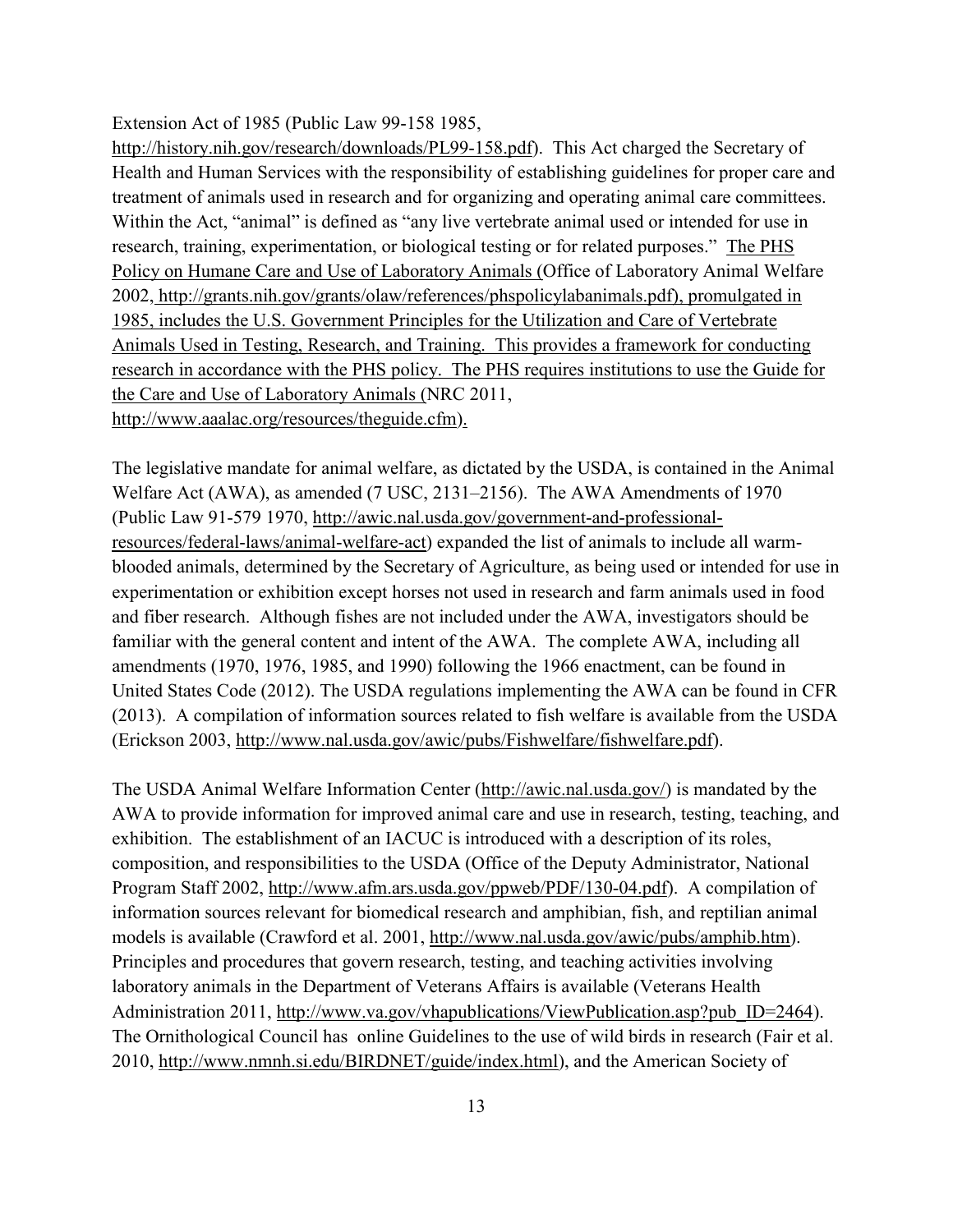<span id="page-28-0"></span>Mammalogists has one for the use of wild mammals in research (Sikes et al. 2011, [http://www.mammalsociety.org/uploads/committee\\_files/Sikes%20et%20al%202011.pdf\)](http://www.mammalsociety.org/uploads/committee_files/Sikes%20et%20al%202011.pdf).

The Food Security Act of 1985, subtitle F–Animal Welfare (Public Law 99-198 1985, [http://awic.nal.usda.gov/public-law-99-198-food-security-act-1985-subtitle-f-animal-welfare\)](http://awic.nal.usda.gov/public-law-99-198-food-security-act-1985-subtitle-f-animal-welfare), also called the Improved Standards for Laboratory Animals Act, suggests minimum requirements in specifics such as sanitation, housing, and ventilation. The Act specifies that procedures that may cause distress (see section [4. Animal Welfare Considerations\)](#page-31-0) are to be minimized in experimental procedures and that alternatives to such procedures are to be considered by the principal investigator. It also specifies elimination or minimization of unnecessary duplication of experiments on animals to help allay public concern for laboratory animal care and treatment.

States and tribal authorities may have specific legislative statutes that empower them to regulate the use of animals in research. Typically, such regulations may be found in the laws pertaining to natural resources, health, and agricultural use of fishes and wildlife and are available through the appropriate state government agency. Interstate transport of fishes, and in some situations intrastate transport, is regulated at the state level. Investigators are urged to determine which laws may apply to their research conduct. Local authorities rarely oversee the conduct of research; however, investigators should recognize that local regulations relative to the conduct of their studies may exist.

#### **3.4 Permits and Certificates**

In addition to government regulations pertaining to the conduct of research, permission typically is required for the transport of animals across state or international boundaries (see section [3.2](#page-25-0)  [Biosecurity\)](#page-25-0) and the discharge of effluents from a confined operation (see section [7.9 Effluents](#page-65-0)  [and Permits\)](#page-65-0). In the United States, authority for interstate transport of fishes is usually under the jurisdiction of the states' fish and game agencies, just as a "take" by angling or other means requires a permit (see section [5.2 Field Collections \)](#page-37-0). Documentation may be required for transport or shipment across state lines, for receipt of shipment, and sometimes for intrastate transport. Permits are typically required for injurious or invasive species. The USFWS is a resource for importers and exporters

[\(http://www.fws.gov/le/ImpExp/Info\\_Importers\\_Exporters.htm\)](http://www.fws.gov/le/ImpExp/Info_Importers_Exporters.htm). Permits are required to document that the laws [\(http://www.fws.gov/permits/ltr/ltr.html\)](http://www.fws.gov/permits/ltr/ltr.html), Federal Register documents [\(http://www.fws.gov/permits/FederalRegister/FederalRegister.html\)](http://www.fws.gov/permits/FederalRegister/FederalRegister.html), and treaties [\(http://www.fws.gov/laws/lawsdigest/treaty.html\)](http://www.fws.gov/laws/lawsdigest/treaty.html) are being adequately followed in order to help conserve protected resources. Many of these are directly applicable to fisheries investigators, including provisions of CITES, the Northwest Atlantic Fisheries Treaty (International Convention for the Northwest Atlantic Fisheries [ICNAF] 1 U.S.T. 477; T.I.A.S. 2089), and the Great Lakes Treaty (Convention on Great Lakes Fisheries between the United States and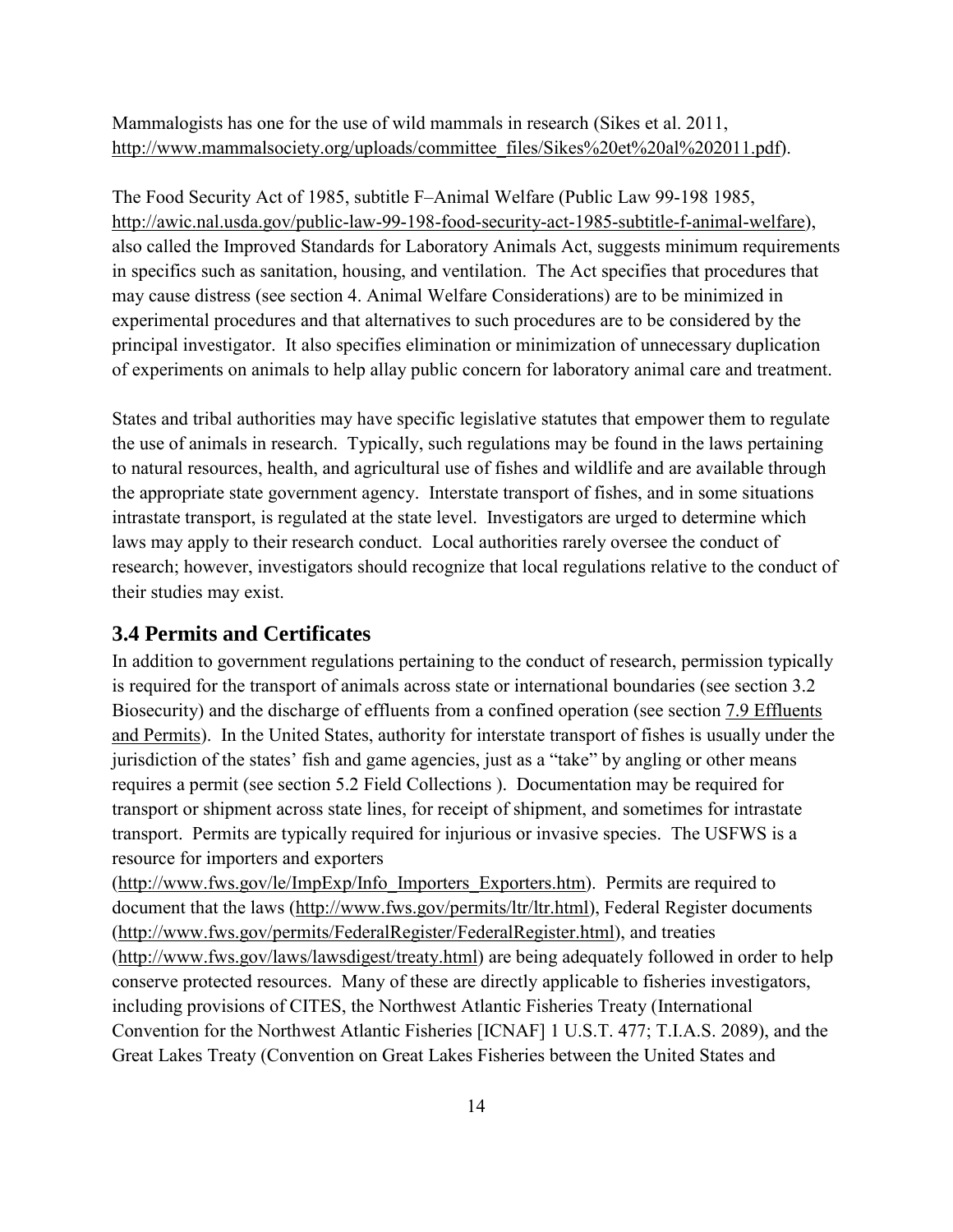Canada; 6 U.S.T. 2836; T.I.A.S. 3326) (information on these and other treaties is available at [http://www.fws.gov/laws/lawsdigest/treaty.html\)](http://www.fws.gov/laws/lawsdigest/treaty.html).

In certain cases, jurisdiction over interstate and international movement of fishes may be under the Animal and Plant Health Inspection Service (APHIS, [http://www.aphis.usda.gov/\)](http://www.aphis.usda.gov/) of the USDA. The intent of these regulations is to prevent the introduction of exotic disease agents, as well as to address concerns associated with endangered or threatened species of animals. Guidelines for addressing importation of live and dead fish, as well as gametes, are found in Title 50 (Wildlife and Fisheries) Part 16 of the CFR 2008 [\(http://www.ecfr.gov/cgi](http://www.ecfr.gov/cgi-bin/retrieveECFR?gp=1&SID=7a0d8ba4c403a707edcd008028e3e519&ty=HTML&h=L&n=50y1.0.1.2.10&r=PART)[bin/retrieveECFR?gp=1&SID=7a0d8ba4c403a707edcd008028e3e519&ty=HTML&h=L&n=50y](http://www.ecfr.gov/cgi-bin/retrieveECFR?gp=1&SID=7a0d8ba4c403a707edcd008028e3e519&ty=HTML&h=L&n=50y1.0.1.2.10&r=PART) [1.0.1.2.10&r=PART\)](http://www.ecfr.gov/cgi-bin/retrieveECFR?gp=1&SID=7a0d8ba4c403a707edcd008028e3e519&ty=HTML&h=L&n=50y1.0.1.2.10&r=PART). The Lacey Act (United States Code 2010; [http://www.gpo.gov/fdsys/pkg/USCODE-2010-title16/pdf/USCODE-2010-title16-chap53](http://www.gpo.gov/fdsys/pkg/USCODE-2010-title16/pdf/USCODE-2010-title16-chap53-sec3371.pdf) [sec3371.pdf\)](http://www.gpo.gov/fdsys/pkg/USCODE-2010-title16/pdf/USCODE-2010-title16-chap53-sec3371.pdf) combats trafficking in "illegal" wildlife, fish, and plants. The law prohibits the transportation of illegally captured or prohibited animals across state lines and addresses potential problems caused by the introduction of nonnative animal species. With regard to food commodities, those seeking to import fish/aquaculture products and live/raw shellfish from the EU need to consult the National Oceanic and Atmospheric Administration Seafood Inspection Program of the Department of Commerce (see [http://www.seafood.nmfs.noaa.gov/\)](http://www.seafood.nmfs.noaa.gov/).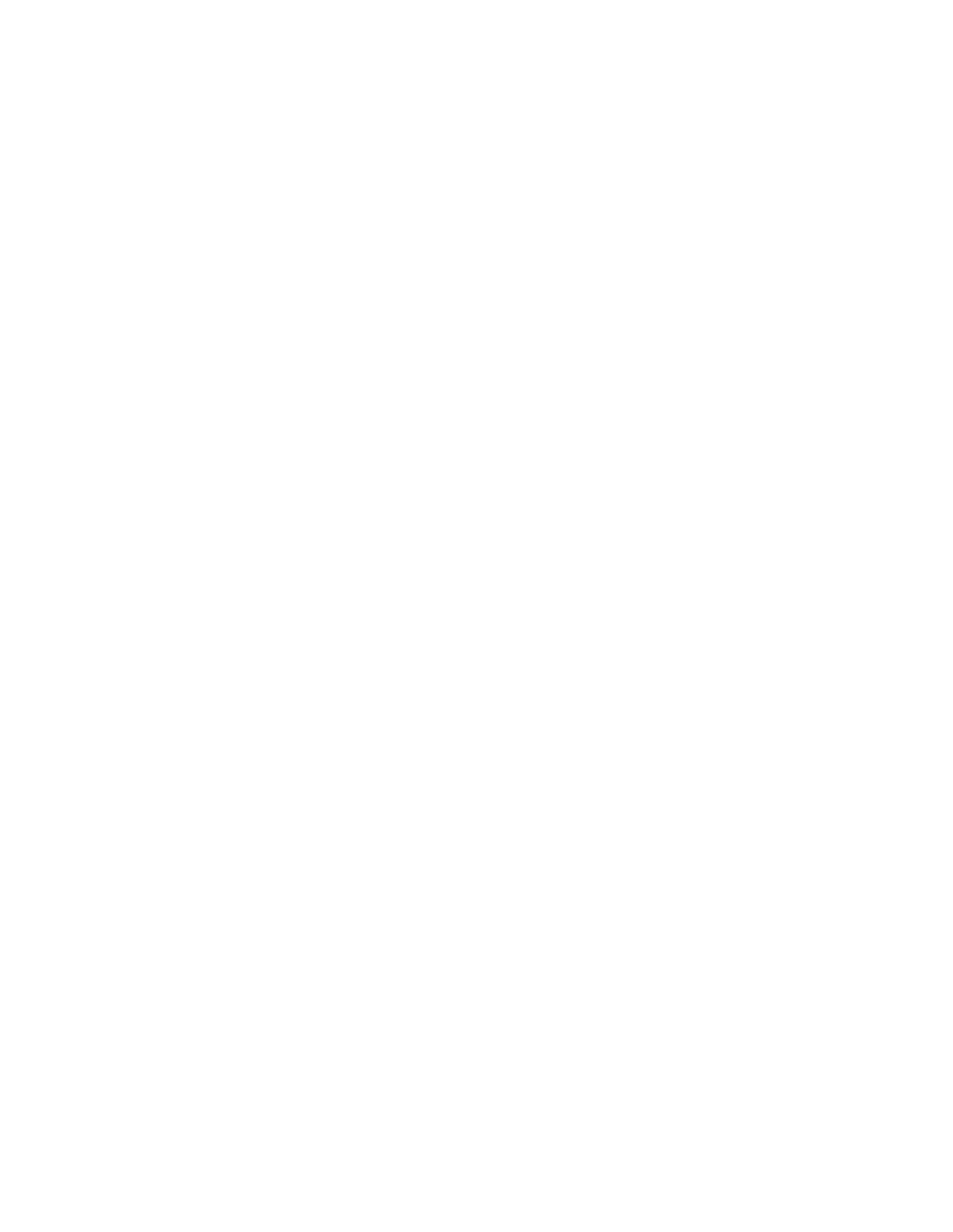#### **4. Animal Welfare Considerations**

#### <span id="page-31-0"></span>**4.1 General Considerations**

Research involving living animals, including fishes, must be based on experimental designs and animal care practices that can lead to scientifically valid results. Fishes are acutely sensitive to stress (e.g., Barton and Iwama 1991), and responses may include changes in behavior (e.g., Martins et al. 2012), reduced growth, changes in osmotic status, suppressed immune systems (with consequent disease onset), and altered reproductive capacity (Iwama et al. 2006; Schreck et al. 2001; Schreck 2010). Accordingly, unless the experimental objectives require actions or conditions designed to test responses to stress, fishes should be maintained, handled, and tested under conditions that will not create such responses. The Guidelines addresses the conduct of scientific research and focuses on established facts and the processes through which knowledge is developed. Research plans submitted to IACUCs should address animal care considerations, in addition to the details of research goals, objectives, and procedures. The extent to which IACUCs incorporate personal values concerning animal welfare into their institutional guidelines is determined within each institution.

#### **4.2 Stress**

The study of stress has focused on how animals have evolved physiological and behavioral mechanisms to address the challenges of changing environmental conditions and then to permit them to maintain homeostasis, or self-sustaining balance. The set of environmental variables (conditions) best suited for the well-being of each species typically encompasses a specific range for each factor and species (see section [5.7 Facilities for Temporary Holding and Maintenance\)](#page-46-0), as stress responses are species-specific (Schreck 2010). Accordingly, when fishes are maintained within these ranges, a state of homeostatic balance is expected. Deviations from homeostasis characterize a stress response. While many definitions for stress have been proposed, we employ the definition of Schreck (2000) and Schreck et al. (2001): "a physiological cascade of events that occurs when the organism is attempting to resist death or reestablish homeostatic norms in the face of insult." When stressed, fish generally attempt to reestablish homeostasis via a process known as "allostasis regulation in which they adjust their physiological function to re-establish a dynamic balance" (Sterling and Eyer 1988). While allostasis is generally adaptive because it helps keep animals alive in the face of a short-term stressor(s), it can be maladaptive over the long term and have negative consequences on growth, reproduction, and immunological health (Schreck 2010). Accordingly, investigators need to understand those factors that might cause stress in their experimental animal(s), the potential consequences, and how stress might be avoided by optimizing experimental conditions.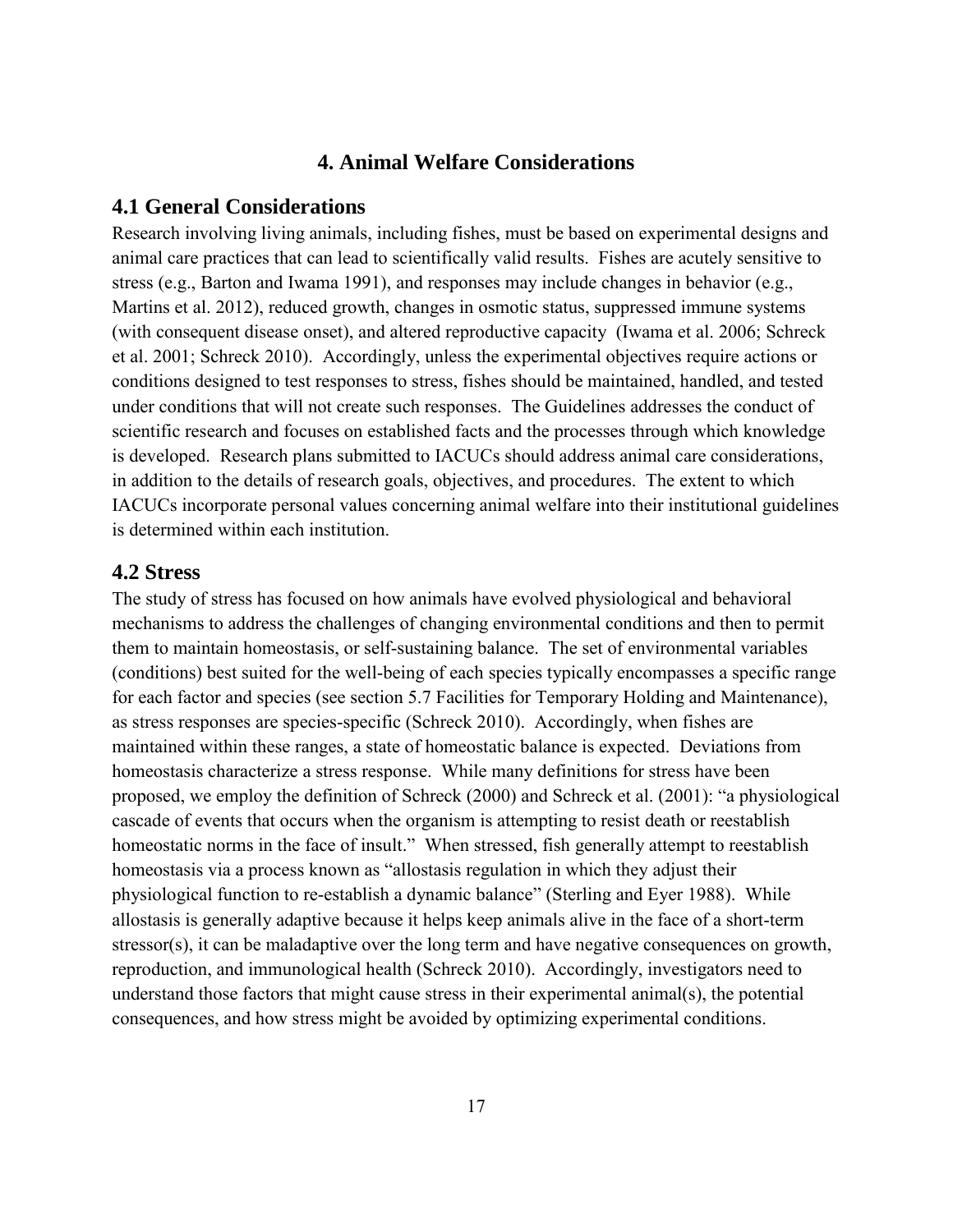<span id="page-32-0"></span>Each investigator and the IACUC should understand the conditions that minimize stress for the species in question. Extrapolation between taxa, however, must be avoided because differences exist among species (Schreck 2010). The factors and range of conditions appropriate for fishes typically will deviate substantially from those used for mammals. Assumptions and perceptions based on experiences with mammals, especially primates, must not be extrapolated to fishes; however, investigators should be aware of APHIS policy (i.e., Policy 11, USDA 2011, [http://www.aphis.usda.gov/animal\\_welfare/policy.php?policy=11\)](http://www.aphis.usda.gov/animal_welfare/policy.php?policy=11).

#### **4.2.1 Stages of Stress**

Stress responses are elicited after a fish detects a threat. Recognizing and understanding the three stages of stress is important. Each warrants consideration in the design of animal care protocols:

- Stage 1. Primary stress responses vary among species but are characterized by immediate neuroendocrine responses including catecholamine and corticosteroid release and can be quantified by measuring blood hormones. Sometimes behavioral changes accompany these endocrine responses that help the animal cope with the stressor and, in and of themselves, have few consequences to health.
- Stage 2. The secondary stage of a stress response is characterized by changes in blood and tissue function evoked by the primary response. Secondary stress typically occurs within minutes of the primary response and is characterized by increased blood glucose and heart rate, diuresis, alteration of leukocyte count, altered osmolyte balance, and behavioral changes (see section 5.6 Handling and Transport). Although these responses can have short-term positive effects, many also are negative, so they should be avoided when possible. They can be evaluated through the study of extracted blood (see section [5.9 Collection of Blood and Other Tissues\)](#page-48-0).
- Stage 3. Tertiary stress responses are associated with long-term exposure and negatively affect the well-being of the organism. Effects associated with tertiary stress include decreased growth, propensity to contract disease, and decreased reproductive function (Selye 1976; Schreck et al. 2001; Iwama et al. 2006; see sections [5.8 Field](#page-47-0)  [Acclimation](#page-47-0) and [7.3 Acclimation to Laboratory Conditions\)](#page-59-0). The best way to avoid a tertiary stress response is to care for animals so as to minimize stress responses.

#### **4.2.2 Measuring and Avoiding Stress**

While the nature of stress is insidious, it also tends to be polymorphic, changing with time and taking different forms in different species at different stages in their lives. It is rarely feasible to measure changes in blood hormones to assess primary or secondary stress; therefore, investigators are advised to design experiments that avoid stress unless the purposes of the research require measurements of stress indicators. Important indicators of a lack of stress are persistence of normal behavioral activity and propensity to feed and grow. Careful experimental design and planning can ensure study results that are not confounded by unrecognized or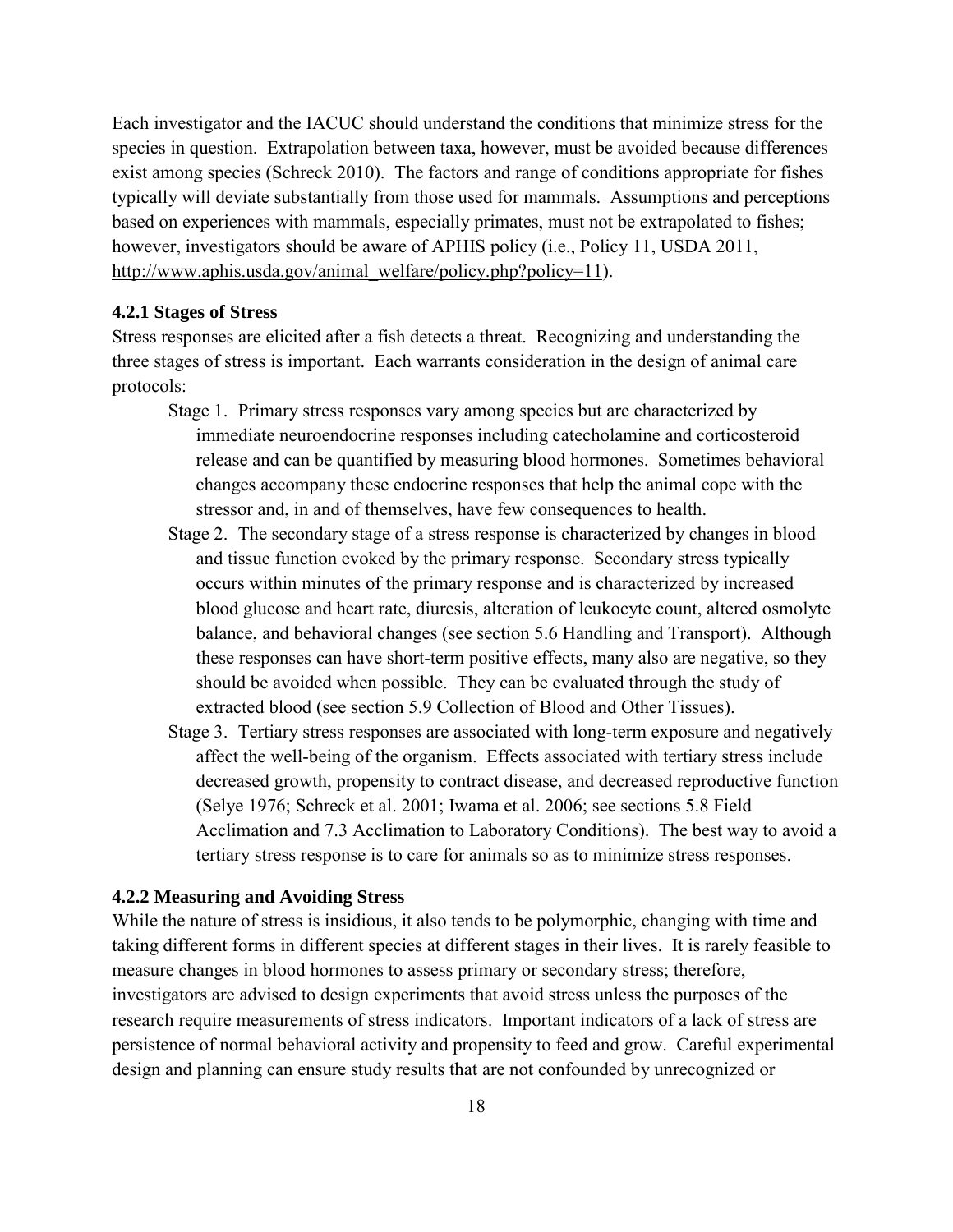unmeasured stress. Unless the aim of the research is to establish optimal conditions for holding particular species of fish in captivity, such as captive propagation of endangered species, it is generally advisable for investigators to select species for experiments whose optimal holding conditions are known and can be recreated in the laboratory. Specific factors to consider include (1) choice of species, (2) history of the animals under study, (3) water chemistry, (4) water flow, (5) water temperature, (6) light conditions and cycles, (7) bottom substrate, (8) noise and other physical stimuli, (9) shelter, (10) stocking density, and (11) size of tank relative to body size and activity rate. Other variables, such as fish density or the presence or absence of tank covers, may be important. Species that are known as reliable laboratory models (e.g., Zebrafish or Japanese Medaka) or that are commonly used in fish culture (e.g., Channel Catfish *Ictalurus punctatus* or Rainbow Trout *Oncorhynchus mykiss*) might be selected whenever such a choice is compatible with research objectives.

In addition to the aforementioned factors that are associated with long-term maintenance, additional considerations apply when fishes are handled or subjected to various experimental manipulations.

- Handling should be minimized. Merely catching fish in nets can induce release of stress hormones, such as cortisol, within one minute. Fishes should be given time to recover from handling prior to use in experiments. The amount of recovery time needed may vary with species and conditions; therefore, preliminary tests would help to establish the appropriate recovery period.
- Effects of stressors can be reduced through the use of sedatives or by adding environmental salts to the holding water to reduce osmotic and related stress. (Note that marine fishes, due to their osmoregulatory requirements, can be an exception.) The specific salts and concentrations will vary depending on each fish species and environmental conditions. Sedatives themselves, however, can evoke physiological stress responses (Trushenski et al. 2012a), so they should be employed cautiously and in accordance with established guidelines.
- Environmental conditions from which fish originated, or are held, should not be changed rapidly. This is especially true for temperature conditions. An instantaneous change of 2°C in water temperature generally is not lethal, but it can cause detectable stress responses. Tolerable changes depend on the species, the life history stage, previous thermal history, and the initial holding conditions. Effects due to previous thermal history have been detected for as long as a month posttreatment. Rapid, substantial changes in water quality also should be avoided (see section [7.7 Water Quality\)](#page-63-0).
- Fish densities should be appropriate. Fish which live in shoals should be kept as groups but not in such large groups that they are crowded and compete for food and space or degrade water quality.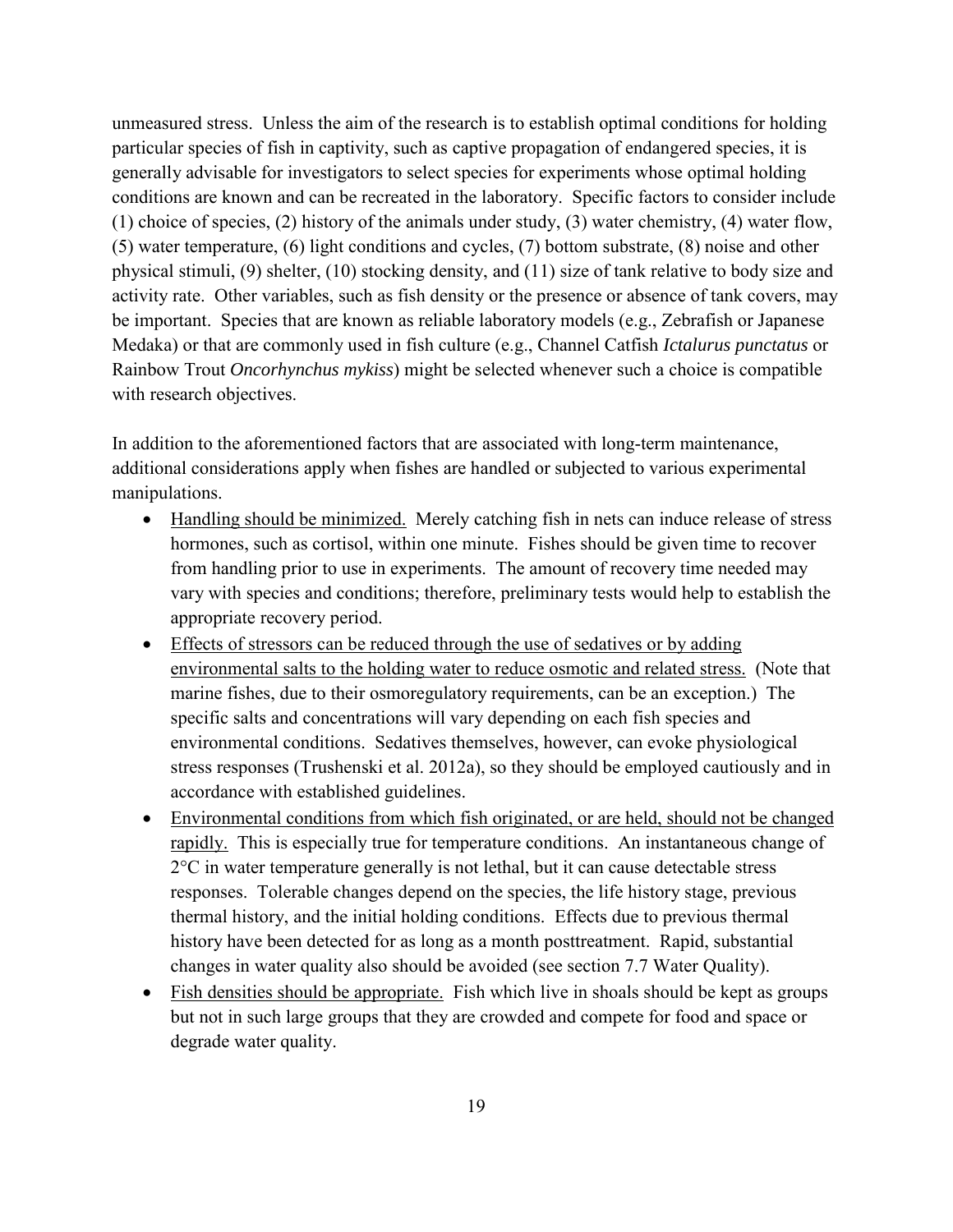<span id="page-34-0"></span>• Considerable time to recover from disturbances should be allowed, if compatible with study design. At least 1 week of recovery is preferable, and 24 hours should be considered a minimum even though recovery times are not absolutely known. Although physiological responses may return to prestress conditions more quickly, the fish may be abnormally sensitive to subsequent disturbances for longer periods of time. Resumption of normal feeding and shoaling activity can usually be a good measure of recovery.

As experienced fish culturists and investigators have learned, the critically important axiom for successful maintenance of fishes in captivity is "know your fish." Inexperienced investigators are advised to work closely with experienced personnel until they gain sufficient experience to understand what is normal for their fish. Readers may obtain additional information concerning stress and stress responses in fishes from several reviews (Bonga 1997; Barton 2000).

## **4.3 Nociception and Pain**

Pain is fundamentally a psychological state of the conscious mind. The definition of pain provided by the International Association for the Study of Pain (IASP, [http://www.iasp](http://www.iasp-pain.org/)[pain.org/\)](http://www.iasp-pain.org/) is widely accepted by the scientific and medical communities. Pain is defined and described by the IASP as (1) "…an unpleasant sensory and emotional experience associated with actual or potential tissue damage, or described in terms of such tissue damage," (2) "…always subjective," and (3) "…sometimes reported in the absence of tissue damage" (IASP 2011, [http://www.iasp-](http://www.iasp-pain.org/Education/Content.aspx?ItemNumber=1698&navItemNumber=576#Pain)

[pain.org/Education/Content.aspx?ItemNumber=1698&navItemNumber=576#Pain\)](http://www.iasp-pain.org/Education/Content.aspx?ItemNumber=1698&navItemNumber=576#Pain). This scientific organization explains that a definition of pain must avoid connecting it to an external eliciting stimulus (Wall 1999; IASP 2011). Scientific difficulty arises when the definition is applied to animals for which the psychological experience of the conscious mind cannot be objectively discerned. Scientists attempting to determine whether fish feel pain have thus developed surrogate metrics which, to date, have shortcomings. Overall, the weight of evidence in the fish species studied indicates that the experience of pain in mammals is not experienced in fish.

To better understand the scientific merits of research articles on welfare-related aspects of aquatic animal physiology, some biases and limitations have recently been elucidated (Rose 2007; Browman and Skiftesvik 2011; Rose et al. 2014). Much of the confusion associated with pain research in animals, including fishes, is caused by a failure to distinguish nociception from the psychological event that must be present if pain is to occur (Vierck 2006; Rose and Woodbury 2008). Of the fish species studied, brain structures that mediate pain and/or consciousness in mammals is lacking, and there is a deficiency in types of nociceptors (Rose et al. 2014).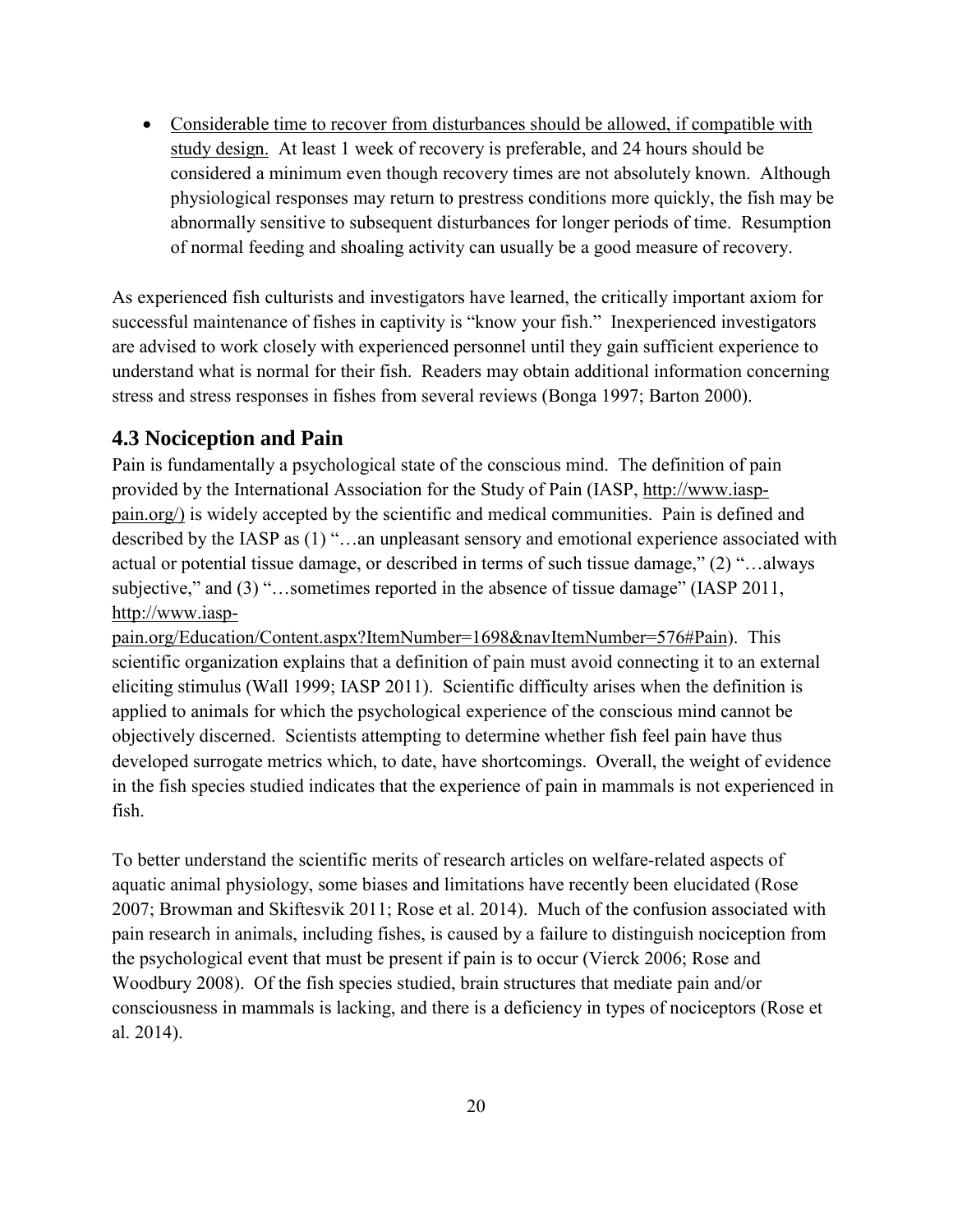The term "nociception" refers to the unconscious detection of potentially injurious stimuli by peripheral, spinal, and subcortical levels of the nervous system. Nociception is the neural process of encoding noxious stimuli, with responses that may be autonomic or behavioral (IASP 2011). While nociceptive responses often, but not always, precede pain in humans, they must be translated in specific regions of the conscious brain into a psychological experience in order to be classified and felt as pain. Nociception is a common, but not a universal, characteristic of vertebrates, however. For example, elasmobranch species studied appear to lack nociceptive capabilities (Coggeshall et al. 1978; Snow et al. 1993).

Since publication of the 2004 Guidelines (Use of Fishes in Research Committee 2004), a number of studies, principally by Sneddon and coworkers, have suggested that the pain experience was demonstrated by Rainbow Trout *Oncorhynchus mykiss* (e.g., Sneddon 2003; Sneddon et al. 2003a, 2003b; Reilly et al. 2008; summarized by Braithwaite 2010). The principal bases for their conclusions were observations of changes in fish feeding and ventilation rates, as well as "anomalous behaviors" subsequent to anesthesia and injections of large amounts of dilute acetic acid or bee venom into jaws of the trout. These experimentally induced behaviors have been challenged (by Rose 2003, 2007, and Rose et al. 2014) and have not been replicated by other investigators (Harms et al. 2005; Newby and Stevens 2008) or with other fish species tested (Reilly et al. 2008). Studies relying on endpoints of avoidance or escape from noxious stimuli as indicators of pain (Dunlop et al. 2006; Millsopp and Laming 2008) may also be inaccurate in that these behavioral endpoints do not require consciousness (see Rose 2007 and Rose et al. 2014).

Several studies of nociception in bony fishes have suggested some differences between teleost fishes and mammals that have bearing on the perception of pain. Anatomical and physiological studies have reported the occurrence of A-delta and C fiber nociceptor afferents in the trigeminal nerve of Rainbow Trout (Sneddon et al. 2003b) and Nile Tilapia *Oreochromis niloticus* tail nerves (Roques et al. 2010). A-delta fibers are the type of nociceptive afferent responsible for triggering rapidly sensed, well-localized "first pain" in humans, whereas C fibers are the most abundant type of mammalian somatosensory nerve fiber and are responsible for the more aversive, sustained, and burning type of "second pain" experienced by humans. Although these studies revealed that A-delta type fibers were fairly numerous, only a small number of C fibers were found in the trigeminal nerve of Rainbow Trout (Sneddon et al. 2003b) and the tail nerves of Nile Tilapia (Roques et al. 2010). Anatomic observations relative to these two species led Braithwaite (2010) to claim support for the plausibility of pain in teleosts, yet the rare occurrence of C fibers contraindicates the feasibility of pain-induced suffering, or even intense, prolonged nociception in fish. With elasmobranchs, in particular sharks and rays, neither A-delta nor C fibers have been found (Coggeshall et al. 1978; Leonard 1985; Snow et al. 1993). Elasmobranchs also appear to lack the spinal cord lamina I, a principal zone for synapsis of nociceptive afferent connections (Cameron et al. 1990).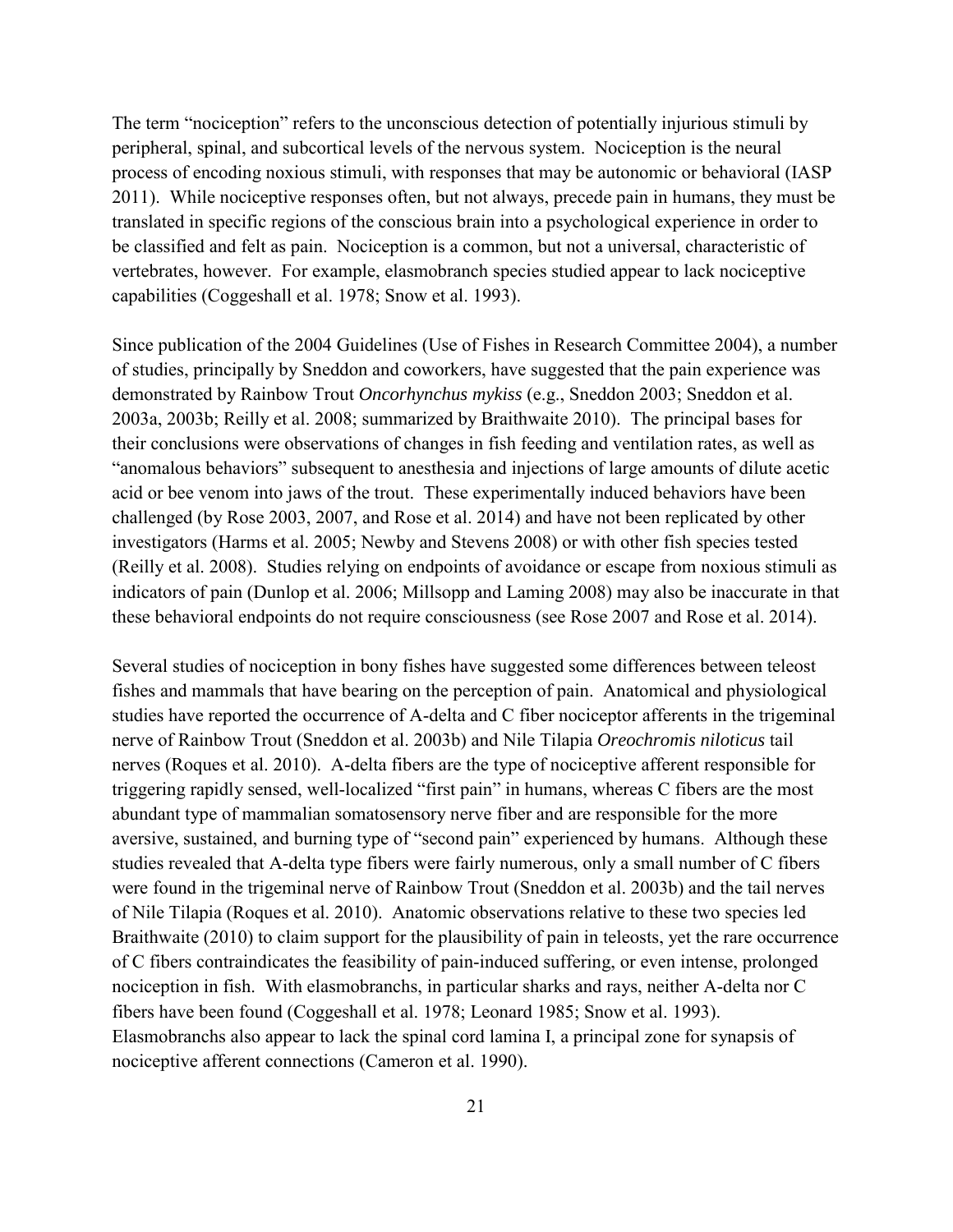Other experimental and field descriptive studies have contraindicated the pain experience in some fishes. Resumption of feeding and apparent normal activity have occurred immediately, or within minutes of recovery from anesthesia following surgery (Narnaware et al. 2000; Narnaware and Peter 2001; Harms et al. 2005). Biotelemetry studies have documented rapid recovery of normal behavior following transmitter implantation, as well as long-term survival and normal behavior (Wagner and Stevens 2000; Newby et al. 2007; Cooke et al. 2011). Studies of catch-and-release angling have consistently demonstrated the resumption of normal activity immediately after release, or at most within relatively short times of release. Many instances of fish being recaught within minutes of release have been reported (Schill et al. 1986; Rose et al. 2014). There is little debate that exposure to noxious stimuli, regardless of it being experienced as pain or not, is stressful from a behavioral standpoint; therefore, exposures to noxious stimuli should be minimized. While firm in believing that research on live fishes is acceptable and essential, the UFR Committee recognizes the sometimes difficult task facing IACUCs that must develop institutional guidelines that are both functional for, and accepted by, their constituents.

All subjects of experimental procedures must be protected from potential physiological or behavioral disturbances and harm in order for the results to be accepted as representative of the population from which the experimental subjects were drawn. Controlling and minimizing physiological stress and exposure to noxious stimuli reduces the possibility of harming experimental animals and improves data quality by minimizing any confounding effects of stress and other physiological/behavioral deviations, such as nociceptive behavioral responses that some observers might interpret as pain. The factors that are detrimental to fish welfare have been well delineated by valid, objective indicators of physiological and behavioral well-being. Scientific literature should inform an IACUC in developing specific policies, recommendations, or regulations concerning aquatic animal welfare.

Regardless of the conclusions accepted by individual investigators and their IACUCs concerning "pain," the importance of careful handling procedures, including sedation or anesthesia, is emphasized. The use of sedatives or anesthetics to restrain fishes is often essential to prevent harm to the animals, particularly where invasive procedures are involved (see sectio[n 7.12](#page-67-0)  [Surgical Procedures\)](#page-67-0). Sedation or anesthesia may also be important from the perspective of investigator safety, especially when handling large or otherwise hazardous subjects. Procedures described in the Guidelines provide additional information (see section [7.11 Restraint of Fishes:](#page-66-0)  [Sedatives and Related Chemicals\)](#page-66-0).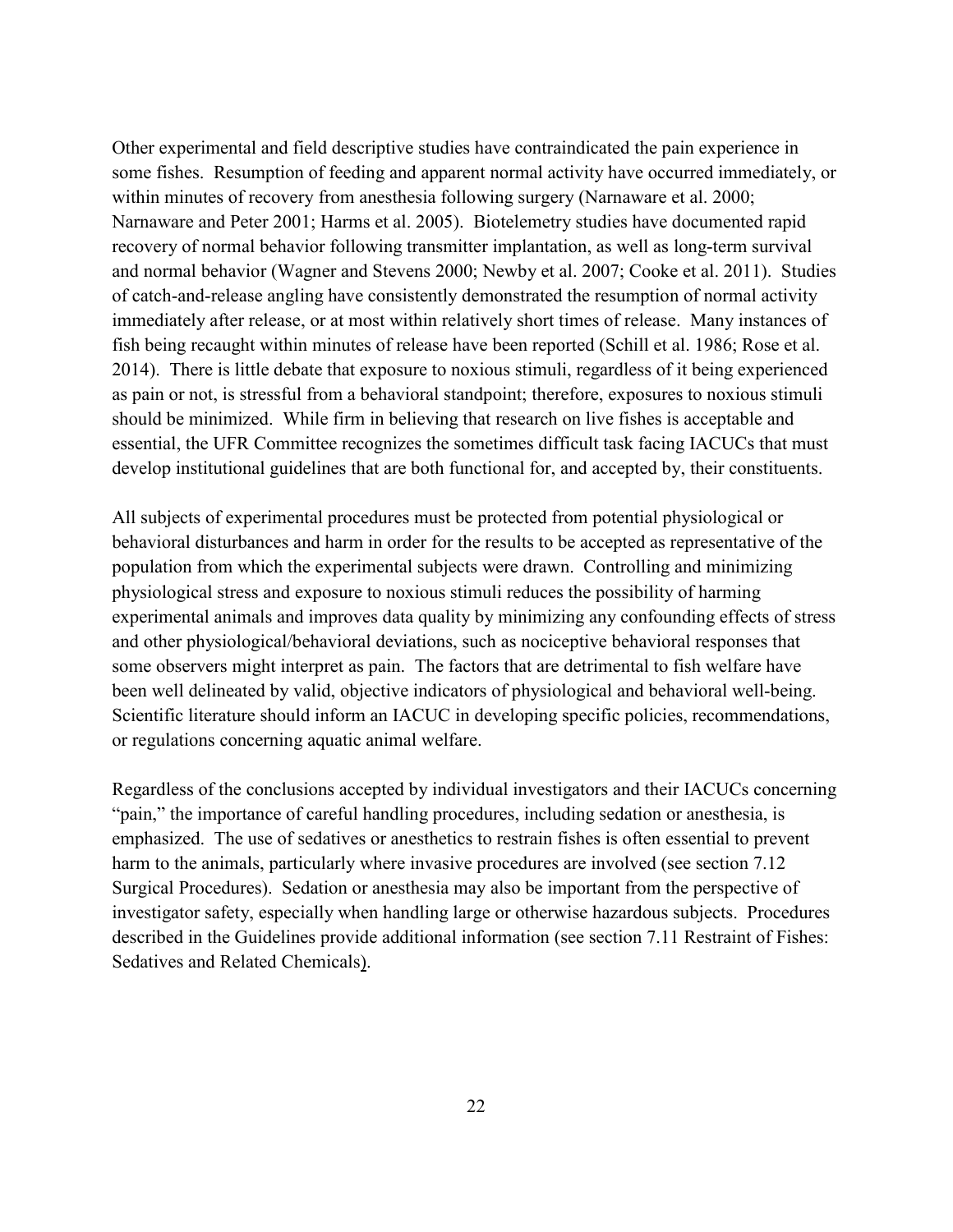# **5. Field Activities**

## **5.1 Habitat and Population Considerations**

Whether fishes are being collected live for investigations, preserved for study in a museum, or processed to obtain data needed for fisheries management, investigators should observe and pass on to students and employees a strict ethic of habitat conservation, and respectful and humane treatment of the animals in sampling, handling, and euthanasia (ASIH et al. 1987, 1988; AVMA 2013). Collecting should be conducted in a way that minimizes habitat disturbance and "excessive" mortality. The UFR Committee recognizes that currently no field collection techniques exist that will cause zero mortality events in the population being sampled. Research goals will generally dictate appropriate sampling methods. Given a set of alternative sampling methods and collecting gears, investigators can select the ones which cause the minimum levels of habitat disturbance and mortality in target and non-target fish populations. Gathering large series of animals from breeding aggregations should be avoided unless required to meet study objectives. Use of collecting techniques that damage habitat unnecessarily should also be avoided or performed to the minimum extent necessary to achieve study or sampling objectives. For example, trawling or other forms of dragged or towed gears is essential for documenting fish diversity or monitoring the health of fish populations; however, such gears can cause extensive disturbance to substrates, macrophytes, or other important structural elements of fish habitat. Sampling equipment and strategies can be designed to minimize incidental capture of non-target species. Collecting gears, such as gill nets deployed for nonlethal sampling, should be checked frequently to avoid unnecessary mortality. Regardless of the purpose of the experiment—whether to manipulate abundance or to study behavior, reproductive potential, or survivability—mortalities within the population and disturbance to habitat should be kept to the minimum amount that the investigator (along with the IACUC) determines to be acceptable.

The reader should note that some content in section 5 is not restricted to field activities but can extend to laboratory situations as well.

## **5.2 Field Collections**

#### **5.2.1 Permits**

Research with fishes frequently requires capturing wild specimens from the field, whether for field-based studies—such as data recording, marking, and relocation—or for laboratory studies of live or preserved specimens. Except when collecting in the open ocean (waters not under the jurisdiction of any particular country), the collection of fishes for all research purposes requires a scientific collector's permit. Permits are issued by natural resource agencies of state, provincial, federal, and tribal entities in the United States and Canada (see section [3.4 Permits and](#page-28-0)  [Certificates](#page-28-0)). Permit applications generally request information about the research to be conducted, sampling methods, the areas to be sampled, and number and disposition of fish specimens to be collected. For a listing of state permitting agencies in the United States, as well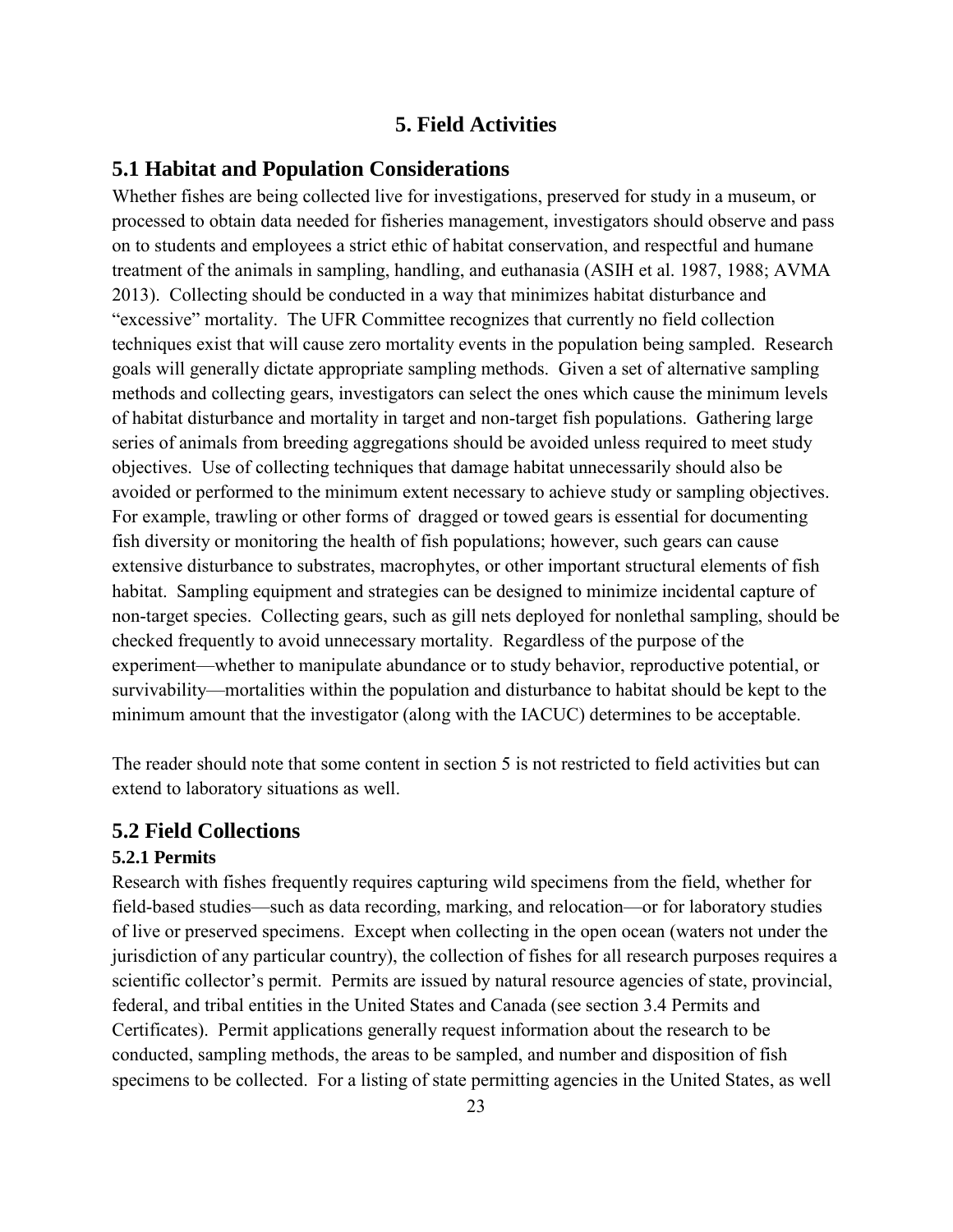<span id="page-38-0"></span>as other useful information about collection of fishes, see Walsh and Meador (1998). Collection of fishes on federal lands often requires a separate special use permit obtainable from the agency responsible for managing the land. The local, state, federal, and tribal authorities that issue collecting permits generally require collectors to notify them of the specific locations, dates, and proposed methods of sampling. Collection of fishes by federal personnel on private lands requires a permit approving access from the landowner.

#### **5.2.2 Natural History Collections**

Systematists and taxonomists interested in conducting studies on preserved fishes should be aware of the wealth of specimens archived in natural history collections (see section [5.2.5](#page-40-0)  [Museum Specimens and Other Preserved Specimens\)](#page-40-0) before considering the removal of additional animals from the field. Repeated collections, however, are often warranted to provide information on temporal changes in the study population. The holdings of many ichthyological collections are accessible through database network portals such as Fishnet2 [\(http://fishnet2.net/\)](http://fishnet2.net/) and the Global Biodiversity Information Facility [\(http://www.gbif.org/\)](http://www.gbif.org/). Many state agencies and universities have accessible natural history collections. For listings of fish collections in the United States and Canada, see Leviton et al. (1985), Poss and Collette (1995), and Walsh and Meador (1998). A listing of institutional resource collections available internationally in herpetology and ichthyology, along with symbolic codes and citations, is made possible through ASIH (Sabaj Perez 2013, [http://www.asih.org/resources/standard-symbolic-codes-institutional-resource](http://www.asih.org/resources/standard-symbolic-codes-institutional-resource-collections-herpetology-ichthyology)[collections-herpetology-ichthyology\)](http://www.asih.org/resources/standard-symbolic-codes-institutional-resource-collections-herpetology-ichthyology).

#### **5.2.3 Representative Samples**

Generally, the questions being explored and the study design itself dictate the number of specimens required for an investigation. Acquiring fishes for study generally involves the taking of a very small portion of the population or community present at a location. The general principle applied when sampling fishes is to take the fewest animals necessary to reliably address the hypothesis (see section [2.3 Statistical Design\)](#page-19-0). The minimum number of fishes necessary to provide robust statistical results should inform the sampling protocol. Depending on the gear and methods, and the amount of handling required, high mortality rates may result. This is especially true in investigations involving fish eggs and early life stages. However, high levels of juvenile mortalities and rapid recoveries from population reductions are both characteristic events in the life histories of many fish species.

Sampling by using visual surveys alone is not always sufficient. This is the case in habitats that are structurally and biologically complex, where fish biodiversity data is necessary for their conservation and management. Small, cryptic fishes in coral-reef habitats, for example, are best collected by using small-scale sampling with ichthyocides; increased collection percentages of visually detected fish occurred with ichthyocide application (Smith-Vaniz et al. 2006; Ackerman and Bellwod (2000). The most commonly used ichthyocide is rotenone (see section [8.1](#page-73-0)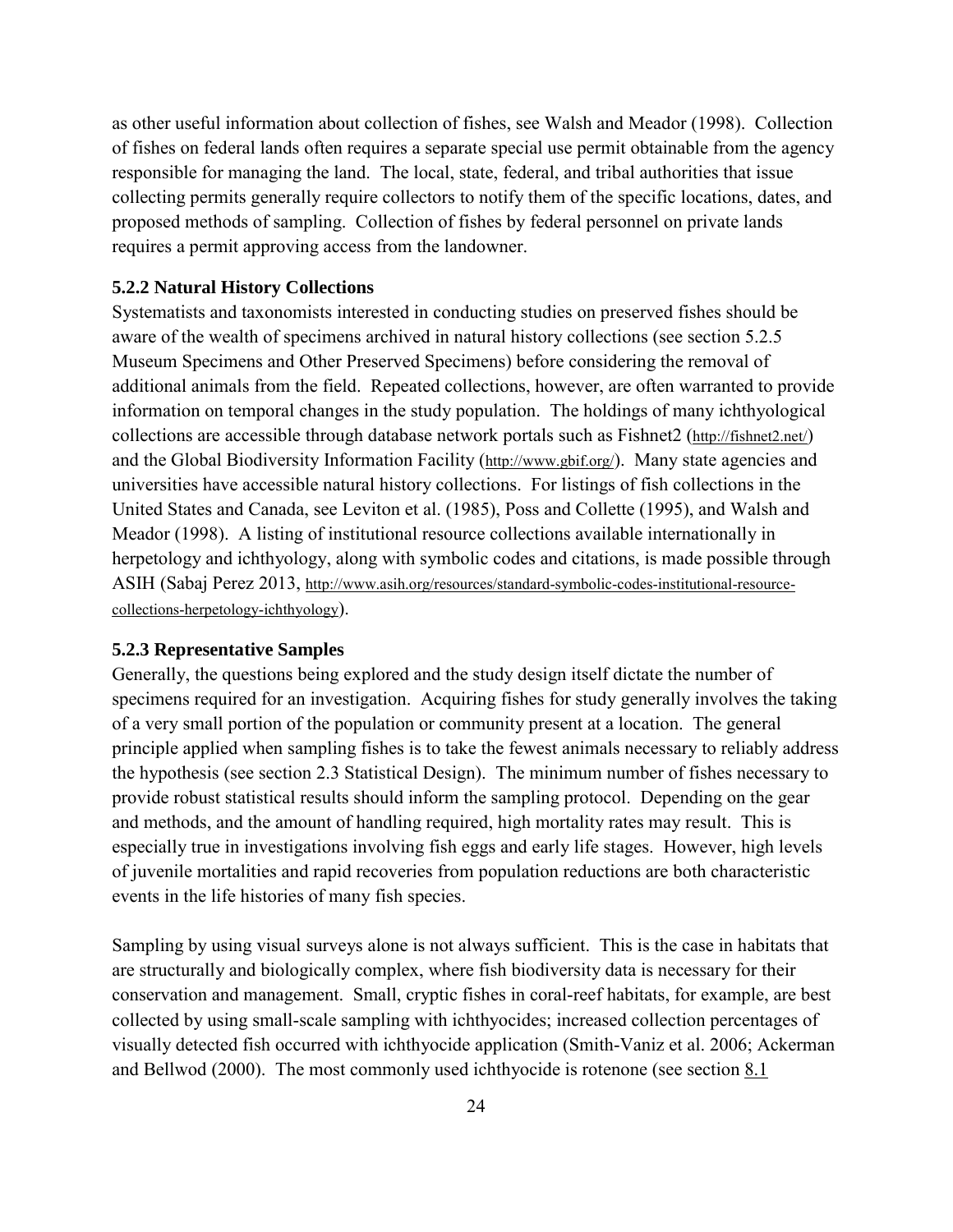<span id="page-39-0"></span>[Euthanasia\)](#page-73-0), a naturally occurring ketone from leguminous plants native to Southeast Asia and South America. The use of this chemical option has been diverse (McClay 2000); its use had been indicated with the threat of exotics (Rayner and Creese 2006). Robertson and Smith-Vaniz (2008) reviewed rotenone used by indigenous subsistence fishers and by fishery managers, as well as its toxicity and effects on other organisms. Rotenone anesthetizes and dispatches fishes by blocking the cellular uptake of oxygen (Singer and Ramsay 1994). A manual and SOP [\(http://fisheries.org/shop/55061p.](http://fisheries.org/shop/55061p)) detail the proper use of rotenone (Finlayson et al. 2000; Finlayson et al. 2010), and numerous training courses are offered for fishery biologists and public agencies. Finlayson et al. (2010) recommended cautionary use of rotenone as a last resort due to potential harm to unintended targets. Investigation into alternative methods (Marking 2011) is prudent, as is the availability of taxonomic expertise (Walsh and Meador 1998) so to confirm the species present (see section [8.1 Euthanasia\)](#page-73-0).

Sampling fish in contaminants studies is often inherent in biomonitoring of aquatic ecosystems because of capabilities of fish to accumulate environmental contaminants and to respond physiologically. Field procedures for sampling fish for chemical contaminants (Hughes et al. 2006; Schmitt et al. 1999) are useful, with protocols chosen according to study endpoints. A suite of documents and databases are available from USGS Biomonitoring of Environmental Status and Trends (BEST) program [\(http://pubs.er.usgs.gov/publication/itr19990007\)](http://pubs.er.usgs.gov/publication/itr19990007) and National Contaminant Biomonitoring Program [\(http://www.cerc.usgs.gov/data/ncbp/ncbp.html.](http://www.cerc.usgs.gov/data/ncbp/ncbp.html)

#### **5.2.4 Collection of Imperiled Species**

The term "imperiled species" applies not only to species officially listed as threatened or endangered by state or federal agencies but also to species that have been identified as candidates for such listings. The number of endangered, threatened, and vulnerable fish species in the southern United States has increased 125% between 1969 and 1989 (Warren et al. 2000). Investigators need to be aware of whether an aquatic habitat to be sampled supports imperiled species, as well as how to identify those species in the field (Warren and Burr 1994). Investigators can also determine if the habitats that support imperiled and nonimperiled species are considered areas of conservation concern and if species could be a focus of conservation concern (Jenkins et al. 2011). State wildlife action plans (Association of Fish and Wildlife Agencies 2007, [http://www.teaming.com/state-wildlife-action-plans-swaps\)](http://www.teaming.com/state-wildlife-action-plans-swaps) and the network of U.S. Natural Heritage Programs [\(http://www.natureserve.org/natureserve-network\)](http://www.natureserve.org/natureserve-network) maintain listings of fishes (and other animal and plant species) of conservation concern. Lists of stateprotected species may be obtained from offices that issue collection permits and from the Web sites of NatureServe (originally known as the Association of Biodiversity Information, [http://www.natureserve.org/visitLocal/index.jsp\)](http://www.natureserve.org/visitLocal/index.jsp) and the USFWS. The USFWS Endangered Species Program [\(http://www.fws.gov/endangered/\)](http://www.fws.gov/endangered/) maintains lists of federally protected species. The list of federally threatened and endangered fishes may be also be searched on Web sites of the National Oceanic and Atmospheric Administration (NOAA, [http://www.noaa.gov/\)](http://www.noaa.gov/)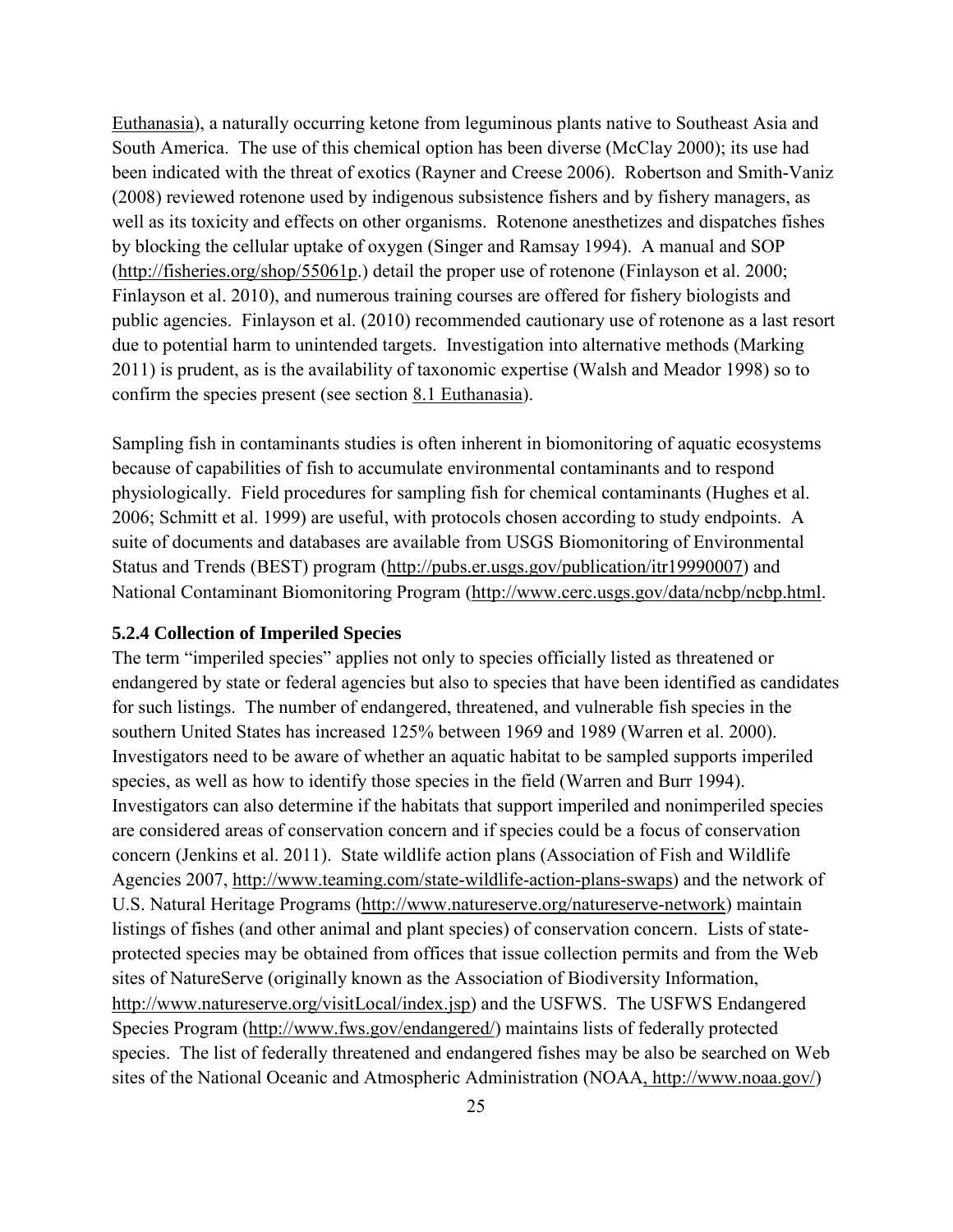<span id="page-40-0"></span>Fisheries Service [\(http://www.nmfs.noaa.gov/\)](http://www.nmfs.noaa.gov/) Office of Protected Resources [\(http://www.nmfs.noaa.gov/pr/\)](http://www.nmfs.noaa.gov/pr/) Web site or NatureServe [\(http://www.natureserve.org/\)](http://www.natureserve.org/). A bulletin highlighting protected marine or anadromous fishes [\(http://www.nmfs.noaa.gov/pr/species/fish/\)](http://www.nmfs.noaa.gov/pr/species/fish/) is also available from NOAA Fisheries Service. Lists of protected fishes in Canada, Mexico, and other foreign countries can be viewed online on the respective national Web sites (such as the Species at Risk Act Public Registry, [http://www.sararegistry.gc.ca/default\\_e.cfm](http://www.sararegistry.gc.ca/default_e.cfm) of the Canadian Wildlife Service), as well as via the "Foreign Species" report on the USFWS Endangered Species Program Web site [\(http://ecos.fws.gov/tess\\_public/SpeciesReport.do?lead=10&listingType=L\)](http://ecos.fws.gov/tess_public/SpeciesReport.do?lead=10&listingType=L). The International Union for Conservation of Nature and Natural Resources (IUCN) maintains The IUCN Red List of Threatened Species<sup>TM</sup>, version 2013.1 [\(http://www.iucnredlist.org/\)](http://www.iucnredlist.org/), providing global coverage of the conservation status of freshwater and marine fishes, as well as other plants and animals.

The collection of imperiled species is allowed only under special circumstances (e.g., conservation status surveys) and requires special permits. Only noninvasive handling techniques (handling that results in no harm whatsoever to the animal) are to be used. Examples can include blood and milt collection, and certain fin clipping and tagging methods. If the goal of the research is to collect an imperiled species for live study, or if incidental capture is anticipated as bycatch, then any collection methods that may be injurious (e.g., gill net catch without close monitoring) or lethal (e.g., ichthyocides) should be avoided.

Conservation efforts for imperiled fish species frequently involve translocations, either among natural localities or from nature to propagation facilities and then back to nature. The environmental laws governing translocations of imperiled fishes are complex and based on such matters as resource use, suitability and security of transplant sites, and the appropriateness of transplanted individuals among sites (i.e., sufficient numbers or freedom from disease; Minckley 1995). All translocation efforts must be conducted by the agency with authority and responsibility for the species and area in question and should not be attempted by unauthorized individuals.

#### **5.2.5 Museum Specimens and Other Preserved Specimens**

The collection of fishes from natural populations for museum preservation is critical for (1) understanding basic biology and life history, (2) documenting and recording biodiversity, and (3) establishing reference collections essential for understanding evolutionary relationships and environmental effects (ASIH et al. 1987, 1988). Studies of ecosystem variation or delineation of new species frequently require collection of relatively large series (sufficient for computing statistics on counts and measurements) from multiple populations across geographic ranges (Hughes and McCormick 2006). Sampling natural fish populations for these purposes typically involves broad surveys and collection of specimens in proportion to their occurrence in natural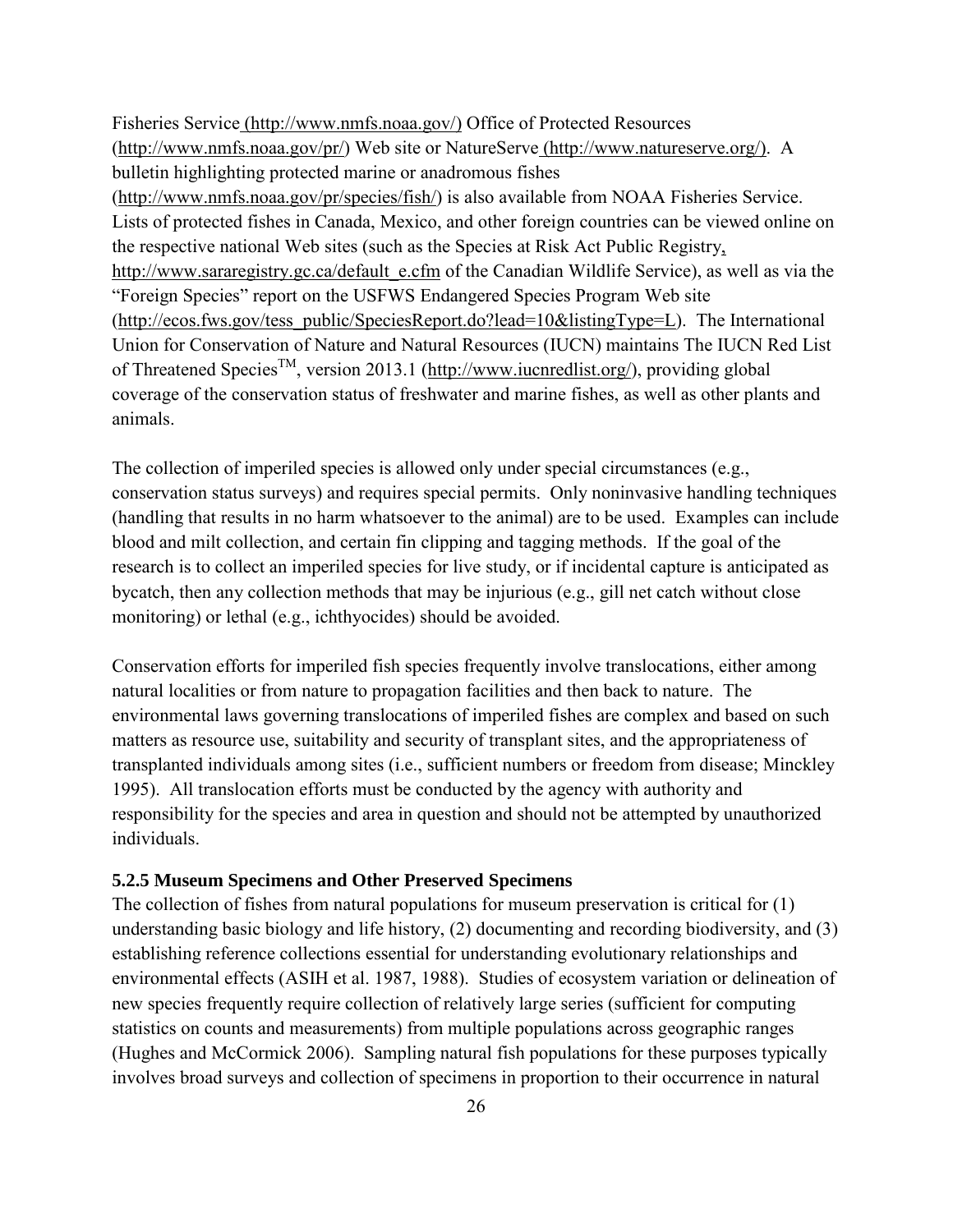populations; moreover, such sampling may not be hypothesis-driven. Studies of molecular systematics typically involve very small numbers of specimens, or small amounts of tissue removed from study fishes. However, it is just as important in these studies as in general ecological surveys to deposit voucher specimens in natural history museums, where samples are maintained frozen or preserved in a fixative such as 95% alcohol (isopropanol) or 70% ethanol, for future reference (Wheeler 2003). Museum collections of fishes are also available for use in other types of research. Two important principles that should be followed in collecting fishes for museum preservation are (1) the numbers of specimens collected should be the minimum necessary to accomplish study goals, and (2) animals collected should serve a variety of studies. Precise notations containing specific field data (such as date, exact location, habitat type, etc.) should accompany each collection.

Specimens collected for museum deposition should be preserved in a manner that maximizes their utility for study and minimizes the need for additional collecting. Formalin fixation is the standard practice used to ensure long-term preservation quality of fish specimens. The preferred method for archival storage is direct immersion in a 10% formalin (3.7% formaldehyde) solution, followed by transfer to alcohol (70% ethanol, un-denatured preferred) for long-term preservation and storage, as with voucher specimens. Chemicals are often added to formalin to buffer the solution or to preserve color (e.g., Ionol) (Fink et al. 1979). Although formalin is the fixative of choice for vertebrate tissues, other fixatives are sometimes used for specialized study purposes such as histology (Bouin's or Gilson's fluid) and electron microscopy (glutaraldehyde) (Luna 1992, 1992; Presnell et al. 1997; Clark 1981). Fixation by these methods typically involves small pieces of tissue dissected from specimens that may be sacrificed by means other than immersion in formalin. Carcasses for long-term archiving as voucher specimens should be fixed in formalin and later transferred to alcohol. Euthanizing fish prior to immersion in formalin should be practiced, provided that the sedative does not cause effects detrimental to the objectives of the research. A variety of chemicals, such as tricaine methanesulfonate (MS-222), may be used to anesthetize or euthanize fishes (see section [7.11 Restraint of Fishes: Sedatives](#page-66-0)  [and Related Chemicals\)](#page-66-0). When study interests demand that specimens be fixed without prior treatment with sedatives, the specimens can be numbed in ice water, or for small fishes, immersed directly in liquid nitrogen (see section [8.1 Euthanasia\)](#page-73-0).

Portions of animal specimens, including sperm, ova, embryos, tissues, and serum, are sometimes tissue banked. For example, the National Animal Germplasm Program [\(http://nrrc.ars.usda.gov/A-GRIN/main\\_webpage/ars?record\\_source=US\)](http://nrrc.ars.usda.gov/A-GRIN/main_webpage/ars?record_source=US) acquires and preserves genetic resources to secure biological diversity for population reconstitution or genomic studies. The San Diego Zoo Institute for Conservation Research

[\(http://www.sandiegozooglobal.org/ICR/purpose\)](http://www.sandiegozooglobal.org/ICR/purpose) uses stored genetic resources in multiple technologies. Various iterations of specimen banking for retrospective analyses occur globally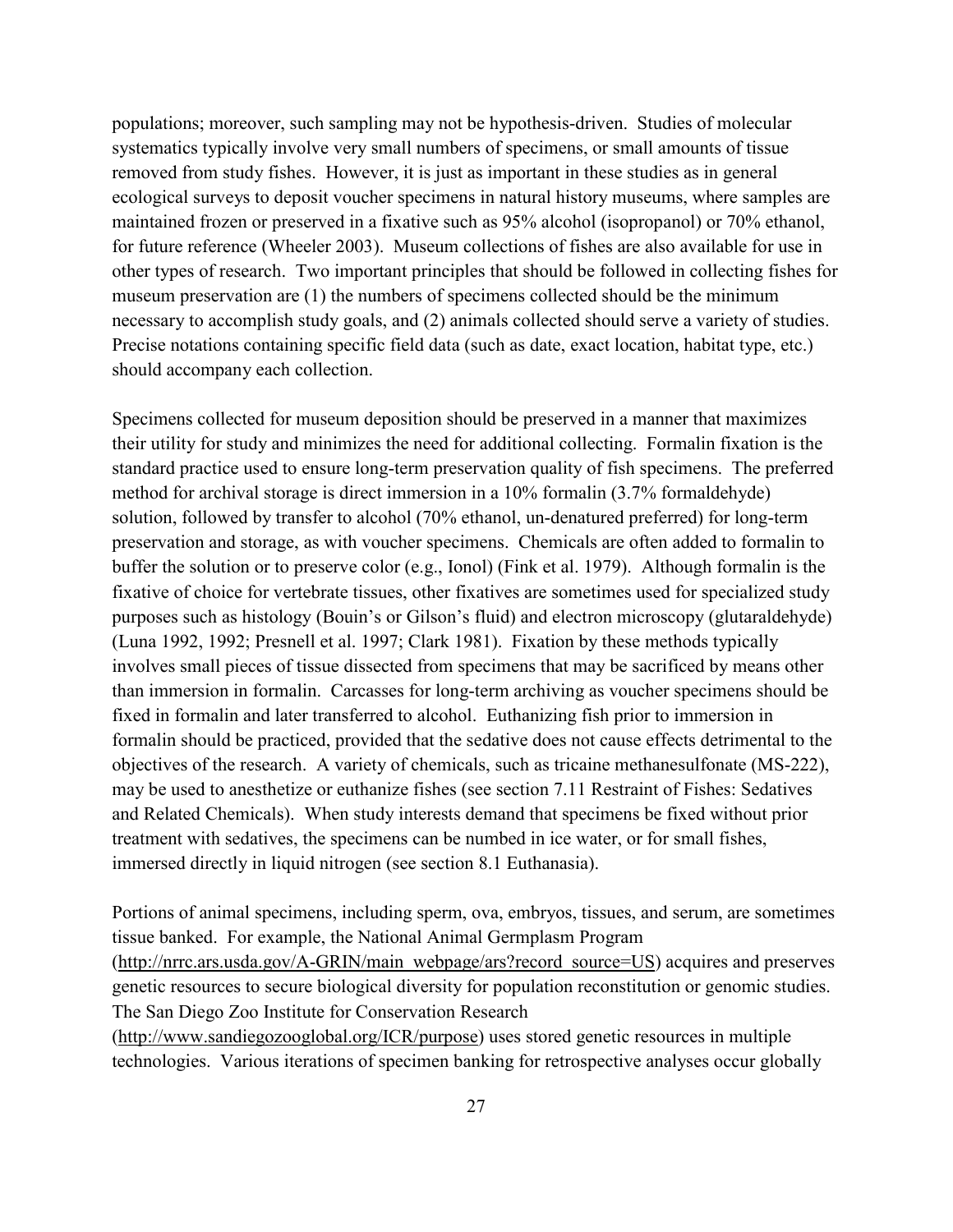<span id="page-42-0"></span>for a multitude of investigations, including environmental monitoring, genetics research, and systematics. Fish tissue (liver and muscle) has been collected for the long-term storage of a variety of environmental specimens by the National Institute of Standards and Technology (NIST, [http://www.nist.gov/index.html\)](http://www.nist.gov/index.html) through the National Biomonitoring Specimen Bank (Wise and Koster 1995; Becker and Wise 2006).

## **5.3 Live Capture Techniques and Equipment**

The choice of a sampling method should be dictated by worker safety, research objectives, seasonal considerations, and the habitat type to be sampled. Capture techniques should prevent or minimize injury and stress (see section [4.2 Stress\)](#page-31-0) (McMichael et al. 1998; Henry and Grizzle 2003; Henry et al. 2003). Live wells or tanks should be provided if fishes are to be kept for more than the time needed to collect essential metrics. Care should be taken to avoid accidental capture of nontarget species and to ensure release of incidentally collected individuals with minimal or no injury (ASIH et al. 1987, 1988). Species that may be dangerous to workers due to size or species-characteristic behavior or capabilities require additional precautions (see sections [5.5 Dangerous Species and Specimens](#page-44-0) and [7.10 Dangerous Species and Specimens in Captivity\)](#page-65-0).

Several studies have shown electrofishing to be among the most effective techniques for obtaining fish assemblage data in freshwater habitats (Yoder and Smith 1998). Electrofishing can be performed by wading methods or boat-mounted methods. Appropriate electrofishing protocols should consider the sampling purpose and physical constraints of the environment (e.g., conductivity, water depth, and presence of obstructions), as well as use of gear and techniques that minimize potential for electrofishing injury to fishes (Snyder 2003; Dean and Temple 2011). Alternative sampling methods, such as seining, gill or trammel nets, trawls, cast nets, lift or push nets, rigid traps (e.g., minnow traps, slat traps), hoop nets, fyke nets, weirs, or angling, can be just as injurious to fishes if not conducted properly. The sampling methods chosen should allow for efficient capture of the species and sizes of fish needed to address research objectives while minimizing injury and mortality of collected fishes and non-target organisms. Multiple sampling gears may be required for the collection of a broad range of fish sizes or species or if diverse habitats are covered. Passive capture methods, such as set nets and traps, should be checked frequently enough to prevent unnecessary mortality of both target and non-target species. Nets and traps should be carefully positioned, anchored, and flagged and then removed at the cessation of sampling to avoid "ghost fishing" (lost or abandoned fishing gear that continues to kill fish and other sea life). Bonar et al. (2009) and Zale et al. (2013) provide additional information concerning standard sampling methods for fishes in freshwater environments, as well as the efficiency and specificity of various collecting gears.

#### **5.4 Field Restraint of Fishes: Sedatives**

Prolonged restraint that causes physiological stress should be avoided. In some cases, use of a sedative or anesthetic agent to minimize stress may be advisable. Although the terms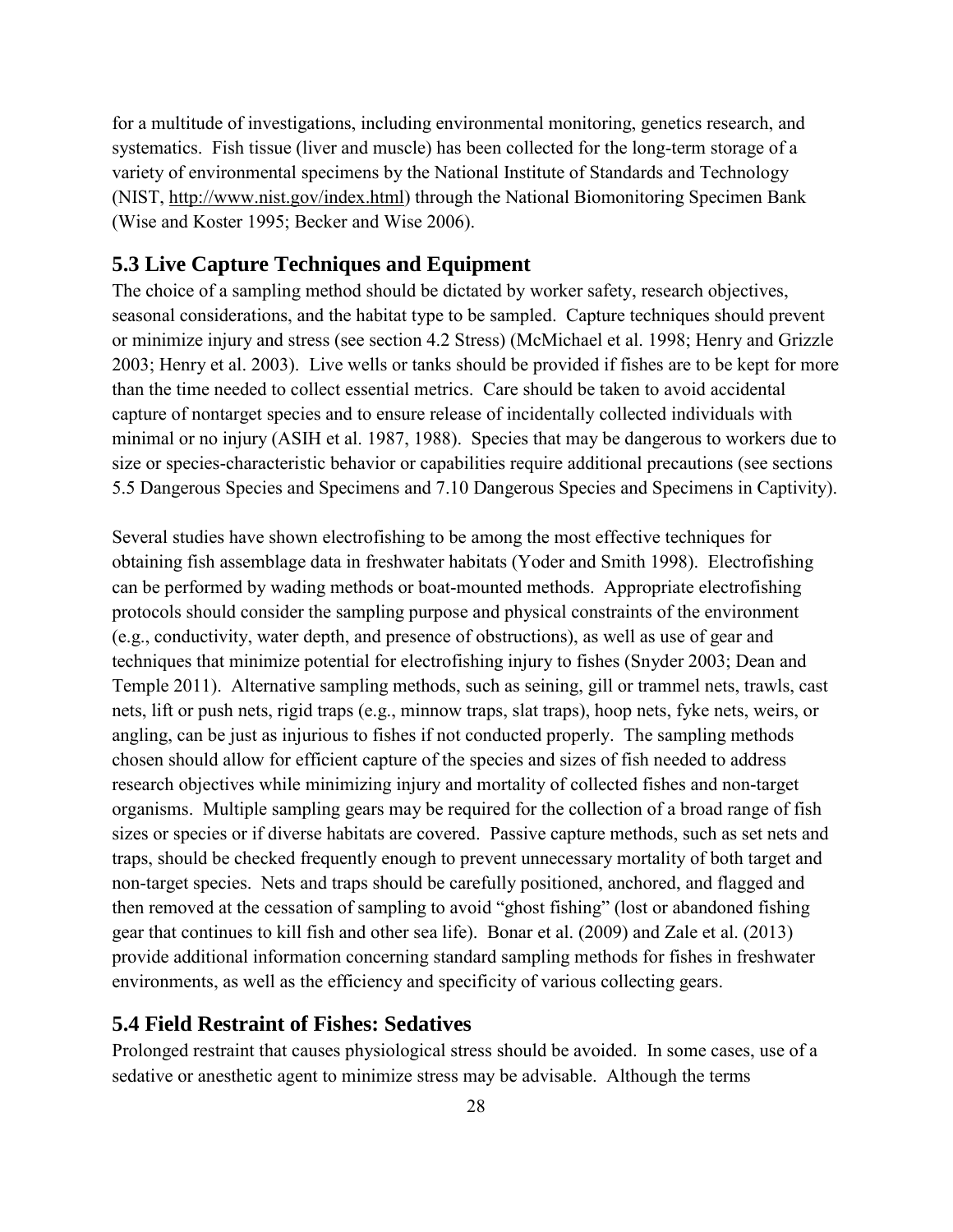<span id="page-43-0"></span>"anesthesia," "sedation," and "immobilization" have been used interchangeably in referring to fishes, the words have distinct definitions reflecting different levels of sensory perception and responsiveness. Ross and Ross (2008) have defined anesthesia as "a reversible, generalized loss of sensory perception accompanied by a sleep-like state induced by drugs, or by physical means" and sedation as "a preliminary level of anesthesia, in which response to stimulation is greatly reduced and some analgesia is achieved, but sensory abilities are generally intact and loss of equilibrium does not occur." "Immobilization" generally refers to prevention of movement and does not imply any status regarding the acuity of sensory perception. Depending on the chemical agent and its mode of action in fish, one or more of these terms may apply. As a conservative approach, the term "sedative" is used herein, as this term may be applicable for most of the agents used in restraining and in facilitating the handling of fishes.

#### **5.4.1 Drugs Approved for Use on Fish**

The AFS, the AADAP Program, and the FDA Center for Veterinary Medicine engage in ongoing dialogs to ensure fisheries professionals have access to the most current and accurate information regarding the use of fish drugs (Bowker and Trushenski 2013). The only substance approved by the FDA for field sedation of fishes is MS-222. The product is currently available in the United States and contains Tricaine-S™ (Western Chemical, Inc.; Ferndale, Washington). However, use of MS-222 in the field is limited because of an FDA requirement that food fish, including feral fishes that may be caught and eaten by humans, must go through a 21-day withdrawal period prior to release or slaughter for human consumption (Anderson et al. 1997; Trushenski et al. 2012a, 2012b). Use of MS-222 is further restricted to ictalurids, salmonids, esocids, and percids or other laboratory or hatchery fishes held at water temperatures greater than 10°C. When handling the dry form of the chemical, personal protective equipment such as a respiratory mask and gloves should be used. See Coyle et al. 2004 on anesthetic use with aquatic animals in Southern Regional Aquaculture Center fact sheet 3900 at

[https://srac.tamu.edu/index.cfm/event/getFactSheet/whichfactsheet/162/.](https://srac.tamu.edu/index.cfm/event/getFactSheet/whichfactsheet/162/) Unlike many therapeutic drugs, these sedatives cannot be prescribed for extra-label uses (i.e., for other taxa, or treatment regimens not written on the label). Addition of an appropriate buffering compound, such as sodium carbonate, to MS-222 is recommended when used in "soft" water to counteract its acidifying effects, thereby increasing post-treatment survival (Smit et al. 1979).

#### **5.4.2 Low Regulatory Priority (LRP) Drugs**

Although carbon dioxide  $(CO_2)$  is not FDA-approved as a drug for use on fish, it is considered a drug of LRP and can be used as a fish sedative provided certain conditions are met (FDA 2011; see [Appendix Table 1](#page-101-0) for a list of LRP drugs and considerations for use). More specifically, if an appropriate grade of  $CO<sub>2</sub>$  is used, good management practices are followed, and local environmental requirements are met, the FDA has determined that regulatory action against the use of  $CO<sub>2</sub>$  as a fish sedative is unlikely.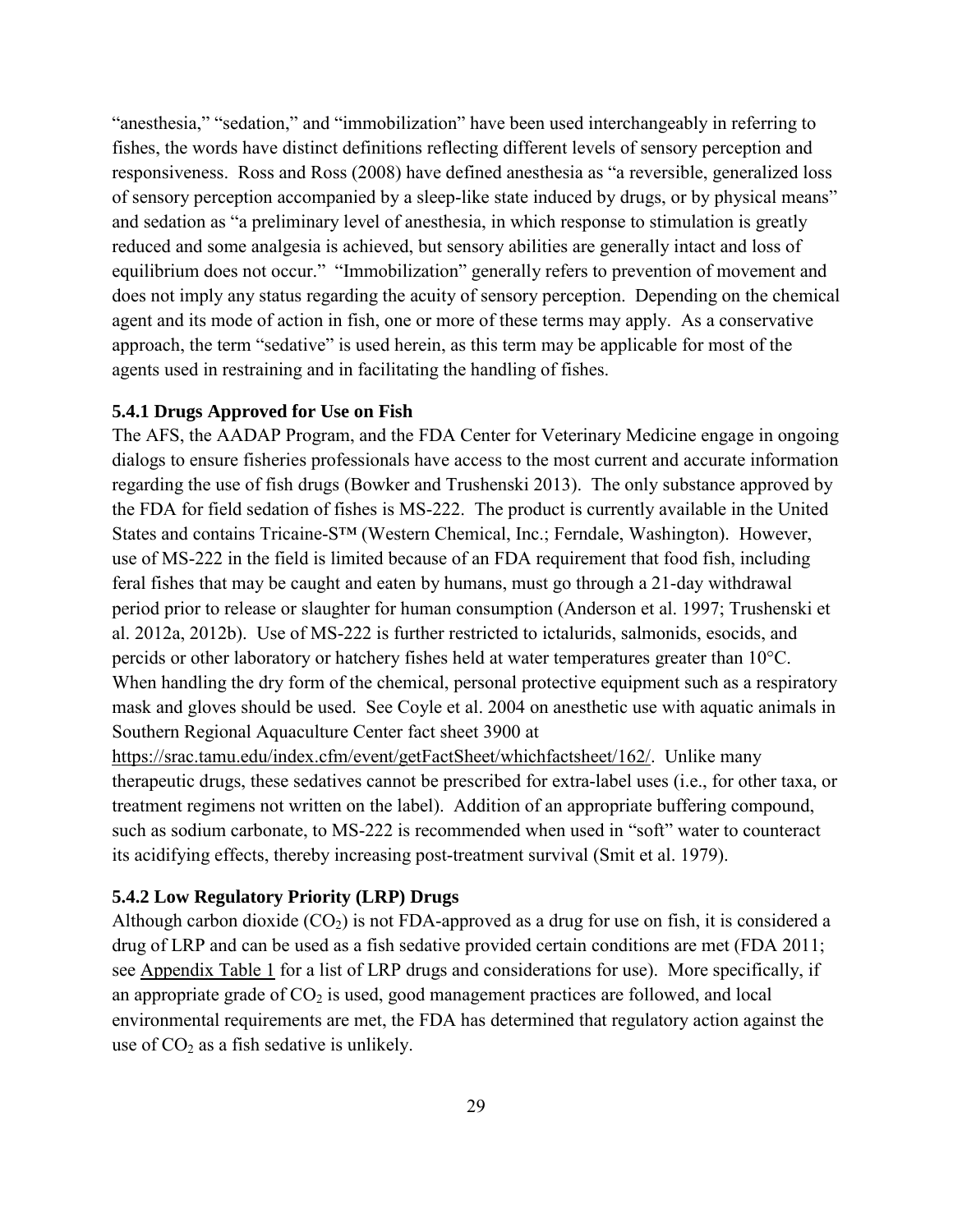#### <span id="page-44-0"></span>**5.4.3 Investigational New Animal Drugs (INAD)**

Two currently unapproved drugs, a benzocaine-based product (Benzoak is 20% benzocaine; sponsored by ACD Pharmaceuticals AS, Ålesund, Norway) and a eugenol-based product (AQUI-S20E is 10% eugenol; sponsored by AQUIS New Zealand Ltd., Lower Hutt, New Zealand) may have initial FDA approval for use to sedate finfish in 2015 and may be used as sedatives under authorization of an INAD exemption granted by the FDA and held by the USFWS. Currently, the eugenol-based product can be used as an immediate-release sedative for field applications where it is likely that fish will be sedated just once in their lifetime. All other applications require a 3-day withdrawal period. The AADAP Research Program [\(http://www.fws.gov/fisheries/aadap/research%20program%20-%20history.htm\)](http://www.fws.gov/fisheries/aadap/research%20program%20-%20history.htm) is responsible for the USFWS INAD Program [\(http://www.fws.gov/fisheries/aadap/national.htm\)](http://www.fws.gov/fisheries/aadap/national.htm), encompassing regulatory and research studies for aquaculture drug use. Updates on aquaculture drugs are found through the INAD program Web site.

With the use of any sedative, a small number of fish should be tested to determine a suitable dose within the allowable ranges and to ensure that the species will return to normal physiological and behavioral status within an acceptable recovery time. The animals must be kept under observation until appropriate recovery occurs (see section [4.2.2 Measuring and Avoiding Stress\)](#page-32-0). Used sedatives must undergo disposal in accordance with local, state, tribal, provincial, and federal regulations (see also [5.7 Facilities for Temporary Holding and Maintenance](#page-46-0) and [7.11](#page-66-0)  [Restraint of Fishes: Sedatives and Related Chemicals\)](#page-66-0).

# **5.5 Dangerous Species and Specimens**

Species considered dangerous to humans are most often encountered under field conditions, yet the guidelines are similar for laboratory situations. Dangerous species should be handled in a manner that is safe for both the investigator and the animal being handled. Investigators should be cognizant of safety regulations for their institution regarding the use of dangerous or venomous animals. Those regulations may include SOPs that limit access for only authorized personnel, specify use of protective clothing or handling devices, and dictate treatment of individuals injured by the animals, including first aid and procedures for obtaining follow-up medical care. Special handling methods will depend upon the species being handled, the nature of the danger to the investigator, and the nature of the research effort. General guidelines follow:

- Procedures should minimize handling time required and reduce or eliminate contact between the handler and the animal.
- The investigator should not work alone. A second person, also knowledgeable in capture and handling techniques, and emergency measures, should be present at all times.
- To prevent serious secondary infections, the investigator should take care to avoid the commonly occurring bites, scrapes and abrasions, cuts, and spine punctures, all of which can lead to infections.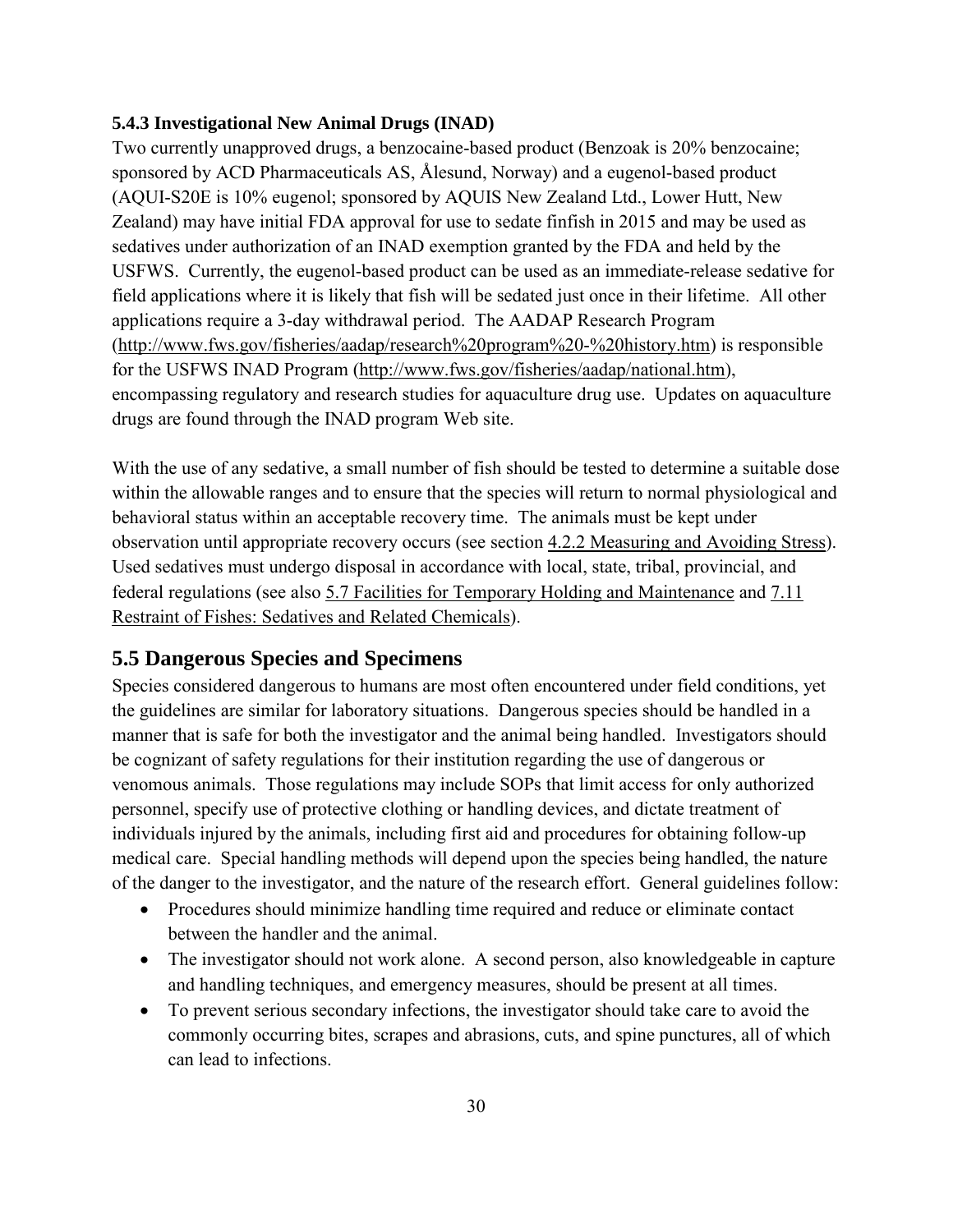- Human wounds resulting from improper handling of marine and freshwater animals should be cleansed as soon as possible to avoid bacterial infection (i.e., zoonosis). Any bleeding needs to be controlled.
- Wounds should be irrigated with at least a liter of the cleanest disinfected fresh water available. In the absence of sterile saline or sterile water, tap water or bottled drinking water can be used, whereas ocean water is to be avoided.
- After routine first aid has been applied, medical assistance should be sought to prevent complications.

Overall, consulting the relevant literature and colleagues experienced with the species is of primary importance. For general as well as specific information, with special reference to the marine environment, several books are available that are primarily written as cautionary first aid guides for scuba divers, free divers, and snorkelers who frequently come into contact with marine animals (Halstead 1995; Cunningham and Goetz 1996; Auerback 1997), as is information on the Divers Alert Network (DAN) Web site [\(www.diversalertnetwork.org\)](http://www.diversalertnetwork.org/).

# **5.6 Handling and Transport**

Fishes will exhibit some degree of stress response when handled and transported. Methods of handling fishes vary with the species, the environment in which they are found, and the tradition and resources of a particular region or country (Avault 1996). Stress responses can be reduced, however, by eliminating rough handling, rapid temperature changes, sudden water quality changes, abrasion, and excessively tight confinement. Inappropriate handling and transport procedures can contribute to changes in blood profiles (Ellsaesser and Clem 1986) and substantial mortalities (Weirich 1997; Carmichael et al. 2001). Handling and transport procedures must be designed to minimize the effects of stress and thereby reduce immediate and delayed losses (see section [4.2 Stress\)](#page-31-0).

Some physiological changes that occur in response to handling and transport stressors are measurable and can be monitored. These changes include increased cardiac output, increased gill vascularity, and release of catecholamines and corticosteroid hormones (Carmichael et al. 1984a; Weirich 1997). Handling of fishes in the field or in the laboratory is frequently characterized by increased susceptibility to disease thought to be mediated by immunologic suppression (Wedemeyer 1970). Lymphopenia, neutrophilia, and lymphocyte nonresponsiveness have been noted as results of handling and transport stress (Ellsaesser and Clem 1986). Clinical hematological values are available for some species (Stoskopf 1993b). Depending on the severity of the stressors and exposure time, mortality can result from osmoregulatory dysfunction and immunosuppression.

To mitigate stress associated with handling and transport, the investigator can reduce the number and severity of the stressors, minimize the duration of stressors, and minimize increases in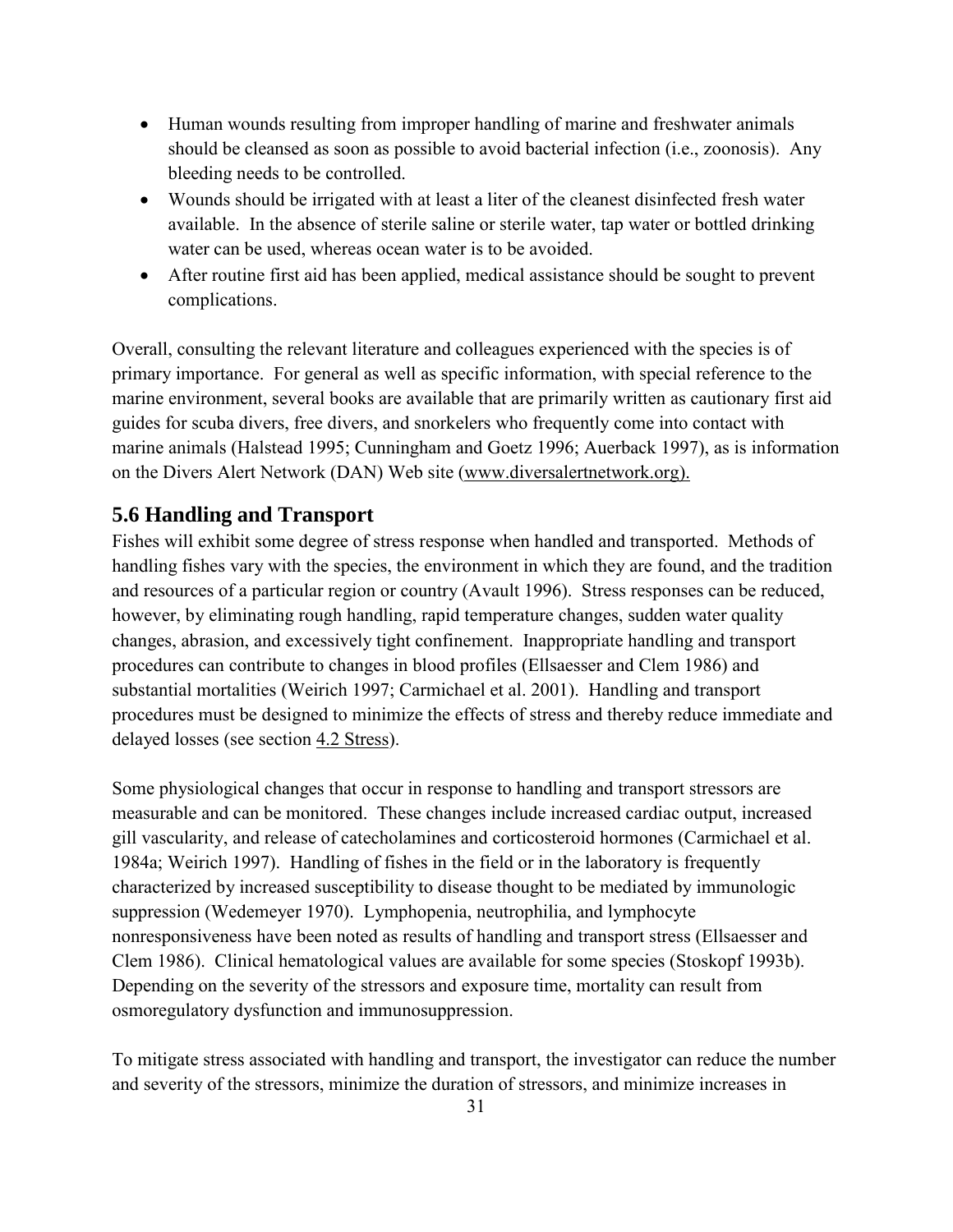<span id="page-46-0"></span>metabolic rate. Harvesting techniques and preshipment treatment are important to the successful shipping of live fish (Dupree and Huner 1984). Preconditioning treatments can involve the addition of sedatives to reduce metabolic rate, or salt or calcium to the transport water to prevent or reduce osmoregulatory dysfunction and resulting ionic imbalances (Carmichael et al. 1984b). Feed should be withheld for 1 or 2 days prior to transport (Weirich 1997). Generally, transports are less damaging to animals if done in cool weather. Proper equipment for transport should be used. Transport tanks should be well constructed and should be disinfected before use (Avault 1996). The weight of fish that can be transported safely in a live-hauling vehicle depends on efficiency of the aeration system, duration of the haul, water temperature, fish size, and fish species (Avault 1996). Maintaining acceptable ranges of dissolved oxygen, carbon dioxide, temperature, ammonia, and pH during transport is essential. Fishes can be transferred between capture and transport units, or between transport units and holding units, by wet or dry transfer methods. Wet transfer involves transport of fishes in a container of water and minimizes direct contact with nets. Wet transfer usually results in less stress than dry transfer, where the net is used alone. Ideally, fishes should be allowed to recover in the same or similar medium used for transport (Carmichael et al. 1984b; Weirich 1997). The length of time for recovery may vary depending upon conditions, the amount of handling, and research objectives, but 72 hours typically is considered a minimum following extensive handling (see section [5.8 Field](#page-47-0)  [Acclimation](#page-47-0)).

### **5.7 Facilities for Temporary Holding and Maintenance**

Because the biological needs of each aquatic species and the nature of individual projects vary, only the most general recommendations are provided on temporary holding and maintenance. Testing and comparing several methods of housing may be necessary in order to find the most appropriate for the needs of the species and the purpose(s) of the study. Ease of maintenance by animal keepers, though important, should not be the prime determinants of housing conditions; however, such ease generally ensures greater compliance with established maintenance protocols (ASIH et al. 1987, 1988).

Normal field maintenance facilities should incorporate those aspects of the natural habitat deemed important to the survival and well-being of the animal. Adequacy of the maintenance facility can be monitored by observing changes in animal growth and weight, survival rates, activity levels, general behavior, and appearance (Snieszko 1974). Nutritionally balanced diets should be provided, or natural foods should be duplicated as closely as possible. Natural light and temperature conditions should be followed unless alteration of these factors is under investigation for achieving a desired effect (e.g., spawning cycle manipulation) (ASIH et al. 1987, 1988). Fish species have optimal thermal regimes (Sylvester 1970), and the immune system functions best within such ranges (Bly and Clem 1992). Diseases occur during temperature windows as well, such as *Edwardsiella ictaluri* in Channel Catfish (Hawke 1979). Frequency of tank cleaning should represent a compromise between the level of cleanliness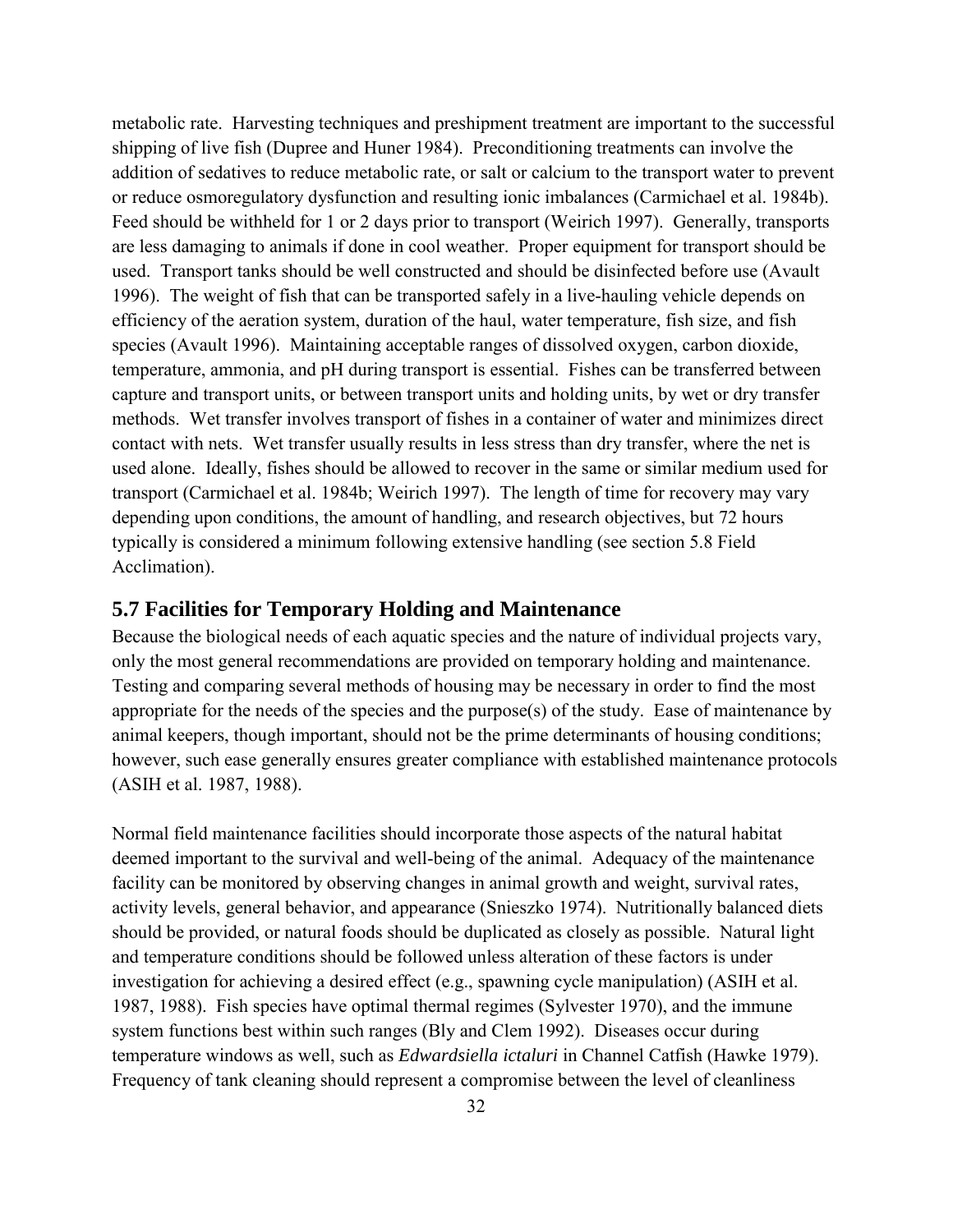<span id="page-47-0"></span>necessary to prevent disease and the amount of stress imposed by frequent handling (ASIH et al. 1987, 1988).

For culture, bait, or sportfish species, fishes are generally held in vats or tanks before shipment. This holding enables the producer to grade fish according to size and to administer drug therapies if necessary. Holding also acclimates the fish for handling and transport (Huner et al. 1984). When Channel Catfish are harvested from a pond, live cars or fish holding bags are used in the industry (Huner et al. 1984; Green and Yant 2011) and can be coupled with a harvesting seine to serve as temporary holding containers and graders. These methods generally are applicable to all pond-reared species. In pond holding situations, fishes might be moved to deeper water in which cases the use of recirculating pumps or aerators can be beneficial.

As with other containment systems, the holding tank needs to allow for the stocking density or the relation of fish biomass to available water volume. Water inflow and turnover rate must be considered because sufficient water exchanges are needed for good water quality. Oxygen available in the incoming water needs to exceed the metabolic oxygen consumption by fishes in the tank (Casebolt et al. 1998). Sufficient aeration can be supplied by compressed air, injected or bottled oxygen, or agitation. Sedatives can also be used to reduce the physical activities of fishes, if consistent with research objectives. Excess noise and vibrations should be avoided because such factors can produce acute or chronic stress response in fish (Stoskopf 1992) (see section [7.4 Facilities for Long-Term Housing of Fishes\)](#page-59-0).

If extreme weather and environmental events occur, emergency preparedness measures may be necessary for future short-term maintenance of research animals. For instance, excess feed storage, alternative water supplies, and back-up generators may need to be in place. Proactive institutional and researcher plans may be practical and even required by IACUCs.

### **5.8 Field Acclimation**

Because numerous physiological processes can be altered upon handling and transferring fishes, acclimating or conditioning fish to their new environment lessens potential negative effects. If the physical and chemical qualities of the water supply for the temporary holding facility (see section [5.7 Facilities for Temporary Holding and Maintenance\)](#page-46-0) are different from those of the source water, care should be taken to provide water as similar as possible. For example, fish in floating plastic bags with an atmosphere of oxygen above the water may be used to allow the captured fish to acclimate to the new water temperature. If differences are more substantial, gradually replacing the water in transport units with source water from the holding unit is a common practice that provides adequate time for fish acclimation. Useful notes on how to transport and acclimate live warmwater fishes are summarized in the Southern Regional Aquaculture Center Transportation of Warmwater Fish factsheets Loading Rates and Tips by Species (Jensen 1990a, [https://srac.tamu.edu/index.cfm/event/getFactSheet/whichfactsheet/77/\)](https://srac.tamu.edu/index.cfm/event/getFactSheet/whichfactsheet/77/),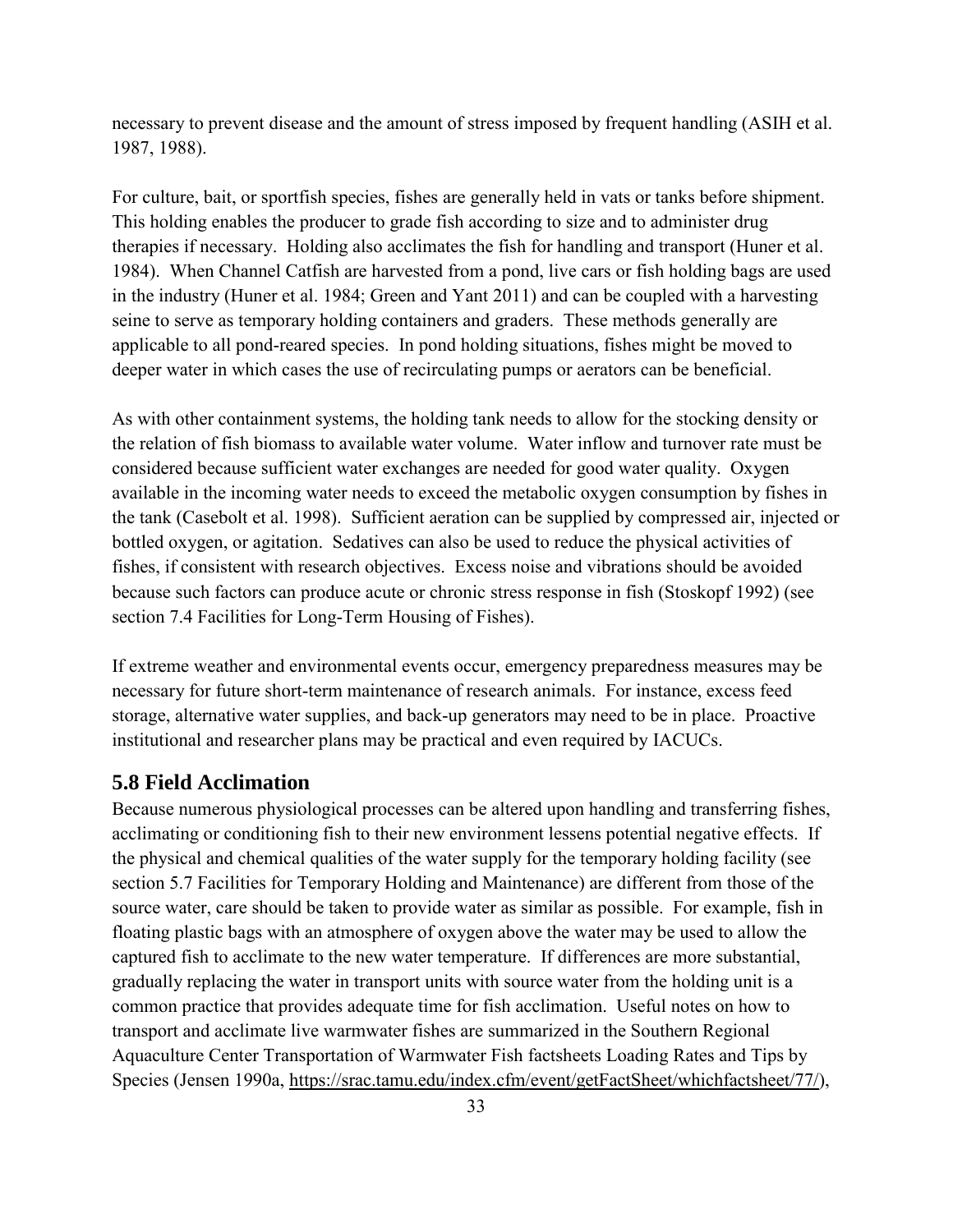Equipment and Guidelines (Wynne and Wurts 2011, [https://srac.tamu.edu/index.cfm/event/getFactSheet/whichfactsheet/74/\)](https://srac.tamu.edu/index.cfm/event/getFactSheet/whichfactsheet/74/), and Procedures and Loading Rates (Jensen 1990b, [https://srac.tamu.edu/index.cfm/event/getFactSheet/whichfactsheet/76/\)](https://srac.tamu.edu/index.cfm/event/getFactSheet/whichfactsheet/76/), as well as in the North Central Regional Aquaculture Center factsheet, Transportation of Fish in Bags (Swann 1993, [http://www.ncrac.org/oldfiles/NR/rdonlyres/237DFD95-2967-4455-A668-](http://www.ncrac.org/oldfiles/NR/rdonlyres/237DFD95-2967-4455-A668-3CFA051036BE/0/ncrac104.pdf) [3CFA051036BE/0/ncrac104.pdf\)](http://www.ncrac.org/oldfiles/NR/rdonlyres/237DFD95-2967-4455-A668-3CFA051036BE/0/ncrac104.pdf).

**5.9 Collection of Blood and Other Tissues**

Results obtained from careful collection and examination of blood and other tissues are often critically important to research on fishes (Blaxhall 1972; Fange 1992). Sterile conditions for these procedures are often impossible to provide under field conditions, and care must be exercised to prevent injuries and stresses to the animals. Samples of blood and body fluids can be obtained from fishes without compromising their survival, even from small specimens under 100 grams (Stoskopf 1993a). Plastic syringes containing a small amount of anticoagulant such as sodium- or ammonium heparin or sodium citrate are suggested to prevent blood clotting. Study objectives will determine the proper selection of type, volume, and concentration of anticoagulant, if needed. Three main techniques have been devised for collecting blood from fishes: cardiac puncture, venous puncture, and caudal bleeding (Blaxhall 1972; Stoskopf 1993a, b). The tail is the preferred site for blood sampling. The vessels running beneath the vertebrae of the fish can be sampled by using a lateral or ventral approach. Cardiac punctures from the ventral side are sometimes used in fusiform fishes or through the operculum in laterally compressed species. For repeated sampling, cannulae may be implanted in the dorsal aorta through the buccal cavity. Blood from the caudal vessels may be collected directly into collection tubes by cutting off the tails of sedated fish that will be euthanized following the procedure. However, extraneous fluids and proteins that may influence cell quality often cooccur with this procedure. Caution must be exercised to ensure that the method of sedation will not interfere with subsequent analyses. Additional information on sampling methods for the collection of blood from fishes has been described by Klontz and Smith (1968), Smith et al. (1999), and Marino et al. (2001).

Additional tissues that are useful for collection include otoliths, gills, kidney, thyroid, spleen, testes, ovaries, liver, heart, brain, and muscle. Collection of internal tissues typically requires sacrifice of the subject animals and must be preceded by appropriate anesthesia or euthanasia (see section [8.1 Euthanasia\)](#page-73-0). These tissues can also be used for such purposes as contaminants analyses (see section [5.2.3 Representative Samples\)](#page-38-0), or for biopsy or necropsy. Tissues may be used fresh or frozen, or placed in a fixation or preserving medium such as buffered formalin, ethanol, or methanol and then histologically processed (Luna 1992; Presnell et al. 1997). The purposes of some studies may be served by collections of scales, spines, or small pieces of fin, which can be accomplished with minimal effects on live fish and may be considered non-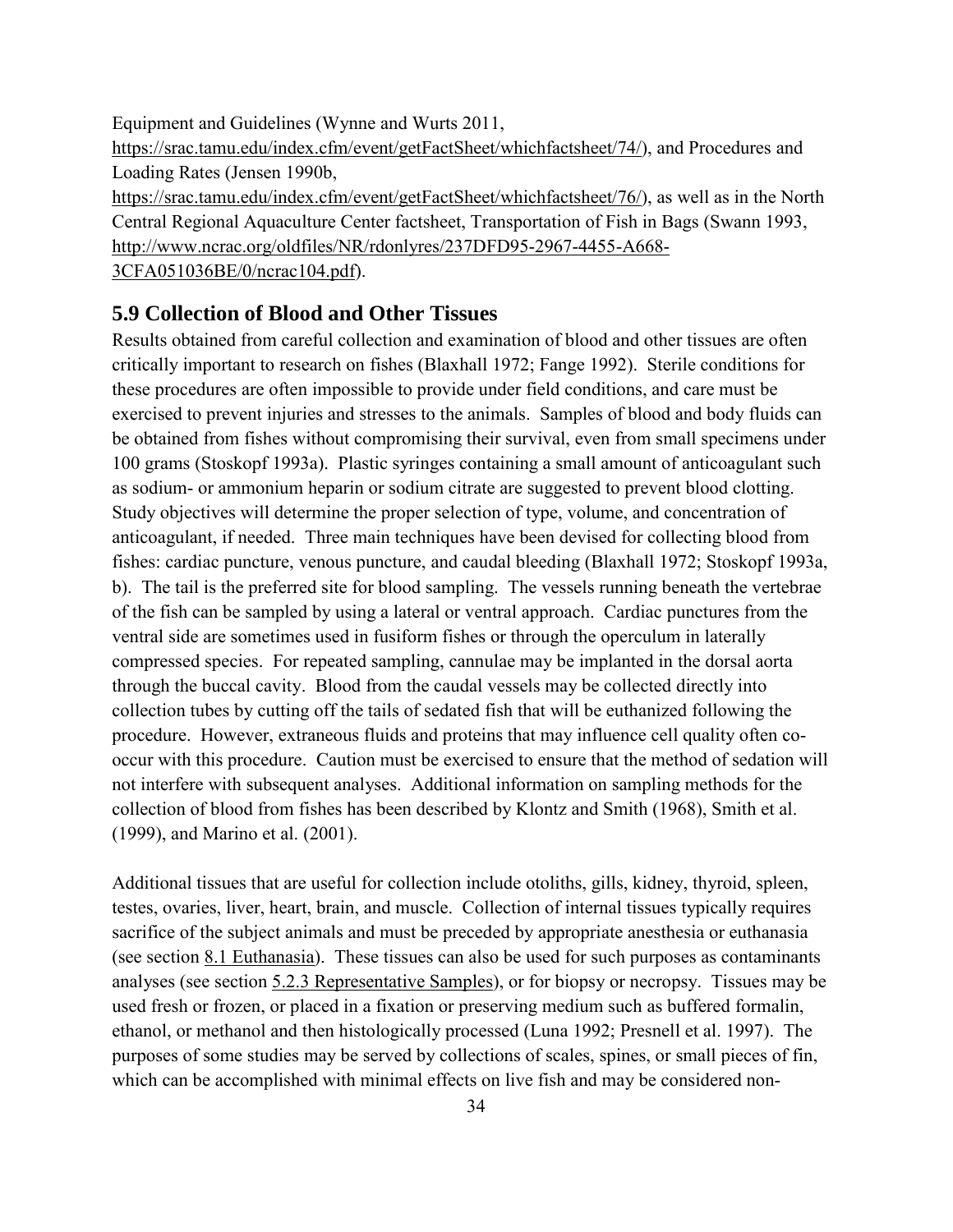invasive sampling. This is important when working with imperiled species and small populations (see sectio[n 5.2.4 Collection of Imperiled Species\)](#page-39-0).

When transporting live tissues, the medium must have appropriate ionic and osmotic concentrations and may contain a sugar as an energy source. Experienced investigators have found Hank's Balanced Salt Solution (Jenkins et al. 2013), Earle's Balanced Salt Solution, or Holtfreter's Solution to be effective transport media (Holtfreter 1931). Noncytotoxic antibiotics or antimycotic agents may be included to prevent the growth of bacterial and fungal organisms (Jenkins 2011a; Jenkins et al. 2013). Certain cell and nucleic acid stabilizers can make sampling of fish possible from remote locations for later tissue analysis in the laboratory (Olivier and Jenkins, in press).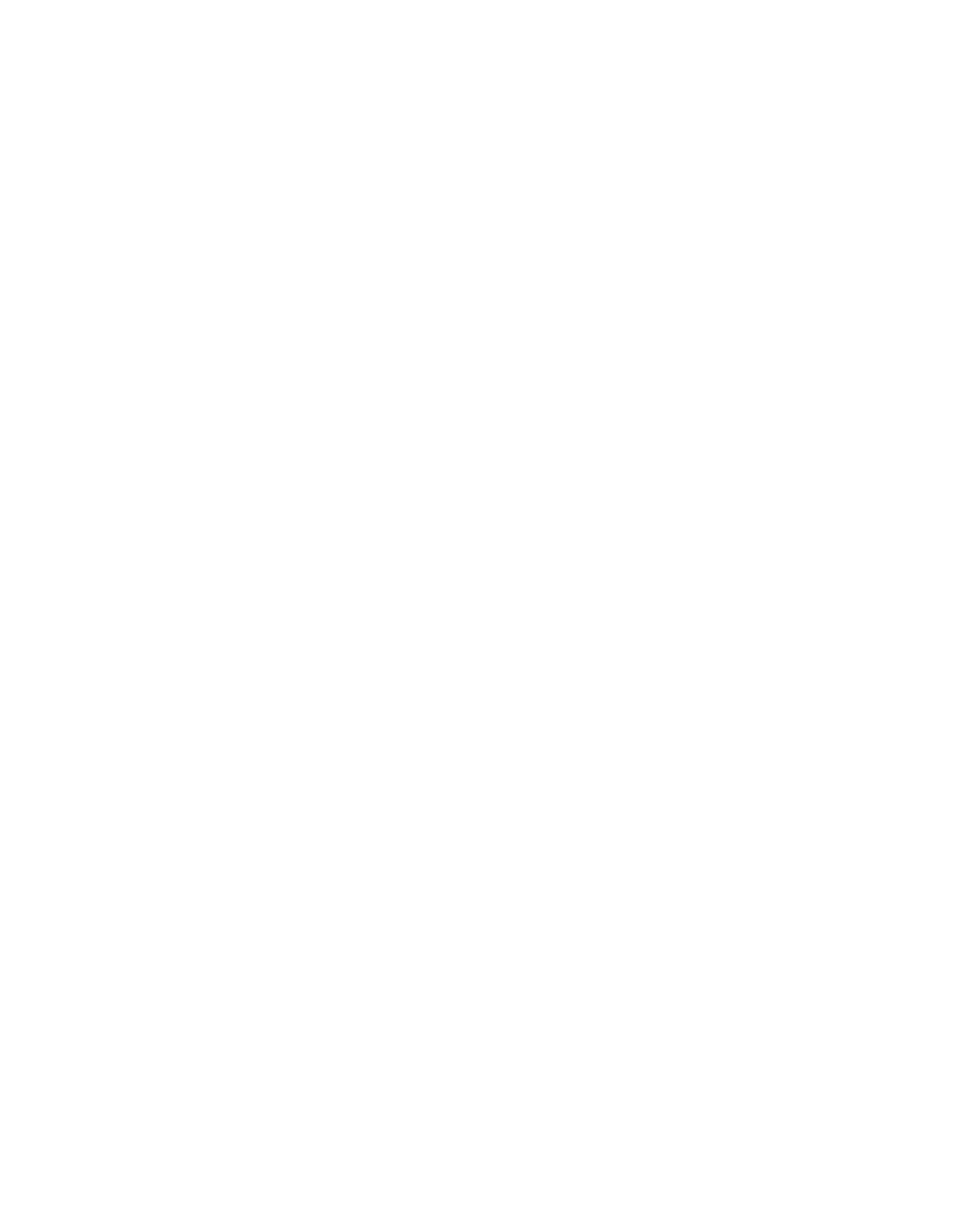# **6. Marking and Tagging**

## <span id="page-51-0"></span>**6.1 General Principles**

Tagged and marked animals have been studied to obtain information on their behavior, population dynamics, and ecology, all of which are essential for developing conservation and management strategies. Identification of fishes by using naturally occurring or artificial tags or marks is often required for studies on age and growth, mortality rates (including natural and fishing-induced mortality), abundance, angler catch or harvest rates, habitat use and movement/migration, stock recognition, or stocking success (Pine et al., 2012). Investigators can use both intrinsic and extrinsic identification systems, allowing the nature of the study to dictate the type of tag or mark employed. Integrated use of more than one tagging or marking technique helps ensure fish identification and is helpful in estimating tag loss rates.

Basic considerations for selecting a particular type of tag or mark in the context of the study objectives include potential effects on animal survival, behavior, and growth; tag permanency and recognition; number and size of the animals; stress of capture, handling, and marking; total costs; recovery of the marked fishes; and any required coordination among agencies, states, provinces, or countries (Pine et al. 2012). Investigators should also determine if the animal will be at greater than normal risk to predation, if its desirability as a mate will be reduced, and if a risk of infection is increased substantially, as well as other potential impacts (ASIH et al. 1987, 1988). Because techniques for tagging and marking fishes have been extensively reviewed and are constantly evolving, literature reviews should inform the researcher (McFarlane et al. 1990; Parker et al. 1990; Nielsen 1992; Hammerschlag et al. 2011; Wagner et al. 2011; McKenzie et al. 2012; Pine et al. 2012).

The effects of marking on fishes depend on the physical condition of the fish at the time of release. Occurrence of injury is species and size specific, and smaller fishes may be more susceptible. Minor wounds caused by most tagging and marking procedures typically heal satisfactorily without treatment with antibiotics. All sedatives or antibiotics administered must be used in a manner consistent with regulatory requirements.

# **6.2 External Tags and Marks**

The use of external tags and marks has evolved over a long period of time (McFarlane et al. 1990). Both natural marks and artificial tags or marks are in common use in fisheries research, and each type offers different capabilities, as well as limitations. Natural, external marks include meristic characteristics, pigmentation, morphometric measures, and scale characteristics, but natural marks are subject to environmental and genetic influences. Fish scale shape and size, as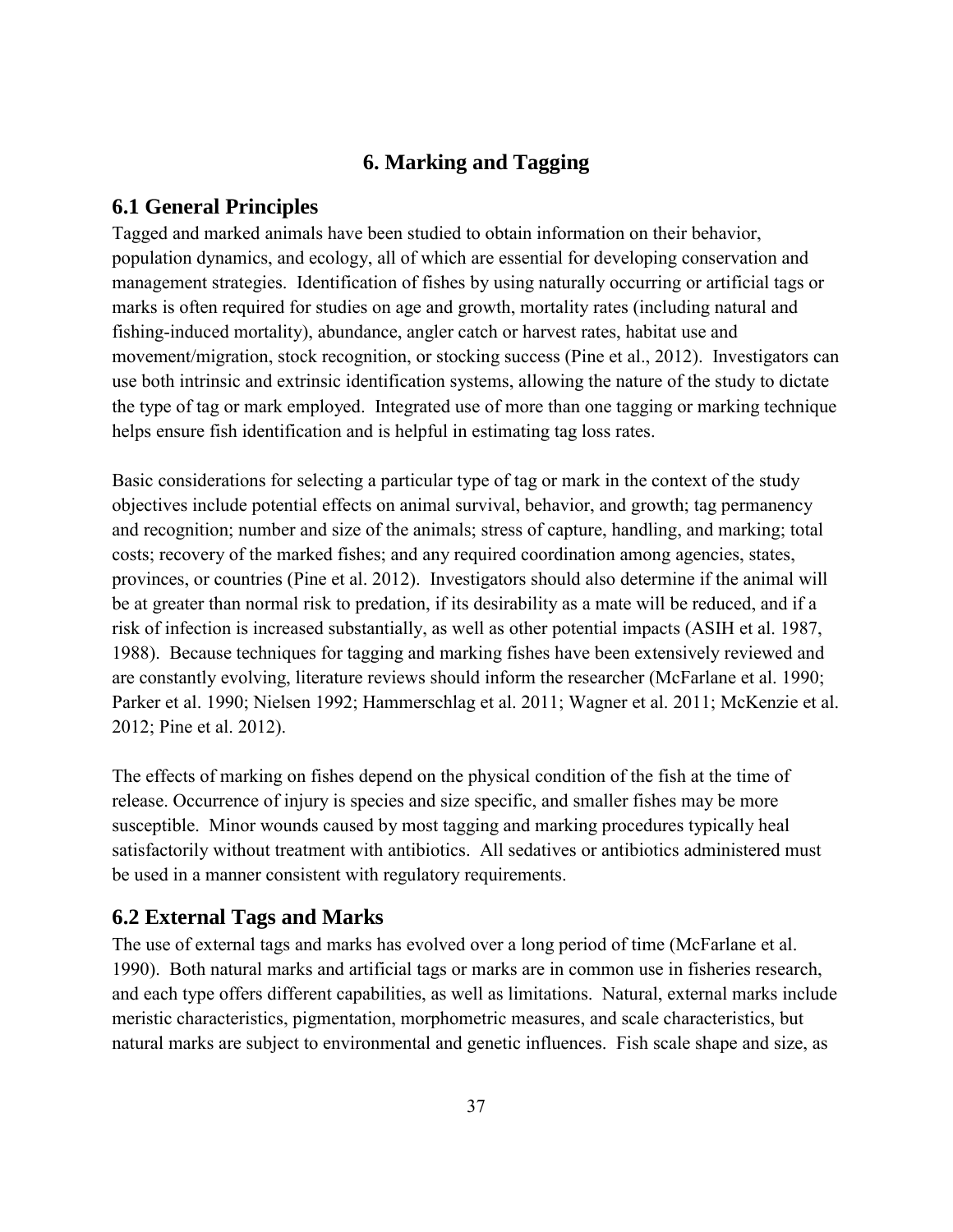<span id="page-52-0"></span>well as circulus spacing, are frequently used. The effective use of natural marks requires being well informed on fish life history.

Multiple methods are available for generating artificial external marks on fishes. Alteration of fins or other body parts, in practice for over 100 years, can be accomplished by clipping or hole punching. The selection of fins for clipping or removal is dependent upon the species under study; for example, clipping the anal fin of poeciliid males would be inappropriate because it functions as a copulatory organ, yet removal of the adipose fin of a salmonid would have negligible impacts (ASIH et al. 1987, 1988) (see section [5.2.4 Collection of Imperiled Species\)](#page-39-0). Hot or cold branding, the process of marking by placing an apparatus (e.g., liquid nitrogen brand) against the body for a few seconds, may be an effective marking technique in specific situations and does not cause substantial injury to underlying fish tissues (Bryant et al. 1990). Fishes should be anesthetized prior to branding. External colorants for marking fishes include dyes, stains, inks, paints, liquid latex, visible implant elastomers, and plastics that are administered by immersion, spraying, injection, or tattooing. Care is needed for distinguishing external colorant marks of similar tones (Curtis 2006).

External tags are conspicuous by their color, shape, size, or location of attachment and are composed of various materials. The print on external tags can relay important data, such as individual fish identification codes, reward value for capture and tag return, and the investigator's contact information. Designed for hydroturbine passage survival studies, an external transmitter that is molded to the fish has shown utility (Deng et al. 2012; Brown et al. 2013). External tags commonly applied to fishes include dart and t-bar anchor tags, disc tags, Carlin tags, and spaghetti or loop tags (Guy et al. 1996). Dart and anchor tags are the most frequently used external tags (Nielsen 1992), but a high loss rate has been reported in some species (Guy et al. 1996). Proper insertion technique and use of small tags relative to fish size can reduce the potential for fish injury and tag loss (Guy et al. 1996).

## **6.3 Internal Tags and Marks, and Biotelemetry**

Implanted coded wire tags, radio and acoustic telemetry transmitters, archival biologgers, passive integrated transponder (PIT) tags, visible implanted alpha numeric tags, otolith marks, and natural parasites are internal marking systems used to identify fish (Prentice et al. 1990; Brown et al. 2011). The use of a coded wire tag identification system has been tested for management and research applications with multiple genera of fishes (Buckley and Blankenship 1990) including juvenile salmonids (Liedtke et al. 2012), and adverse tissue reactions did not occur. The coded wire tag is normally injected into cartilage, connective tissue, or muscle and is detected electronically later with a handheld device.

A PIT tag consists of a small computer chip and antenna enclosed in a glass tube that is injected into the fish's musculature or peritoneal cavity. Each PIT tag carries a unique code that is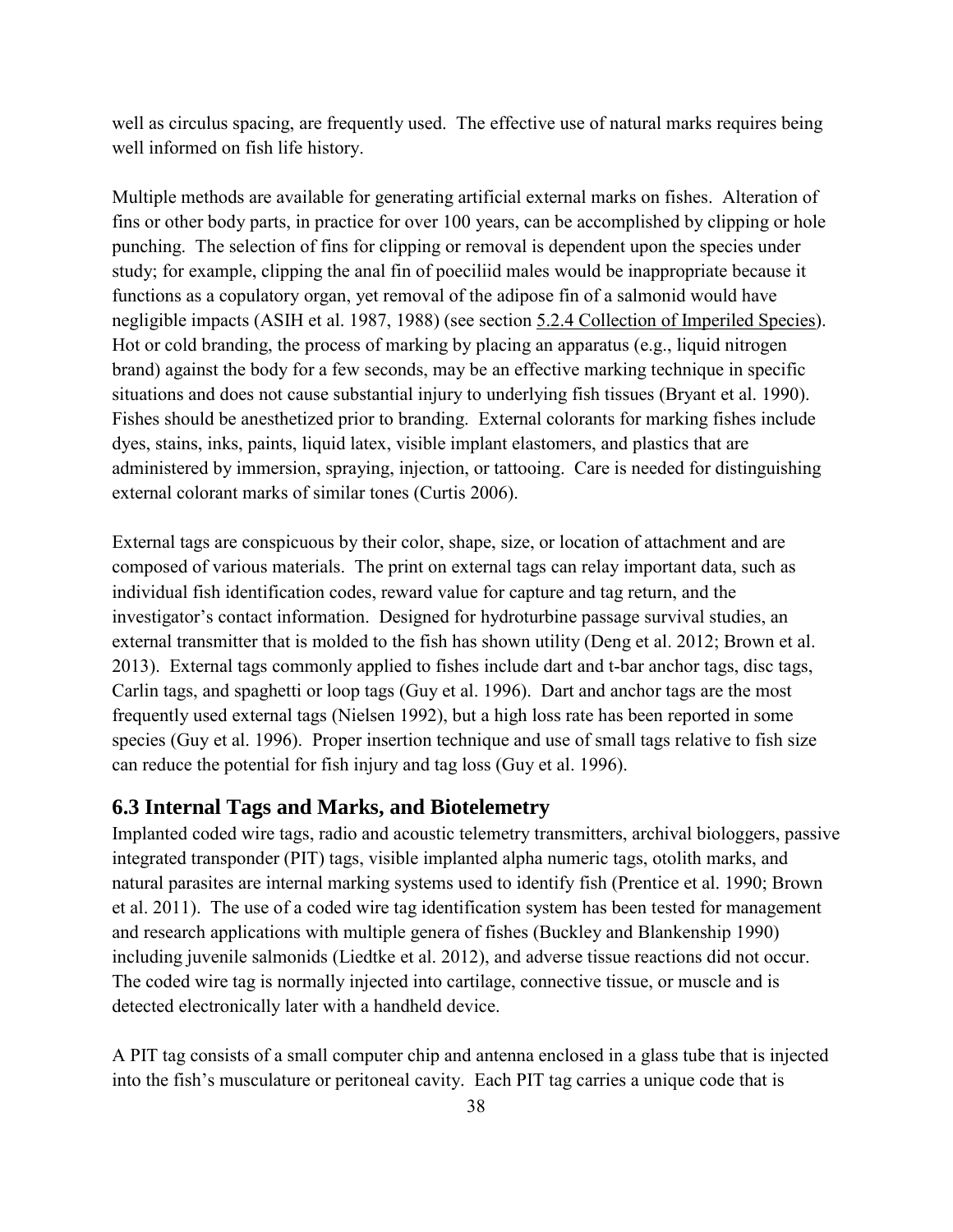relayed to a handheld or stationary reading device when the tag is within range. Advantages of PIT tags include a long lifespan and generally a high retention rate (Freeland 1995; Guy et al. 1996); however, tagging location within the body and fish length can influence retention rate (Guy et al. 1996; Rude et al. 2011). The PIT tag data can be read through soft and hard fish tissue; in seawater and freshwater; through glass, plastic, and metal containers; and when fishes are moving at some velocity. Above certain fish size thresholds (Tatara 2009), they have little or no effect on fish growth, survival, or behavior (Prentice et al. 1990). Various tags and methods are available for the PIT tagging procedures; information can be found at state websites (e.g., Idaho and Arizona) and at manufacturer websites.

Visible implanted tags are alphanumerically coded and made of polyester film. They are inserted subcutaneously into transparent tissue so that they remain externally visible (Haw et al. 1990). Common tagging locations include transparent tissues posterior to the eye, in the lower jaw, or in fin membranes. Tag retention varies by species, tag location within the body, and fish size; very small fishes may have insufficient transparent tissue to accommodate the size of the tag (Griffiths 2002).

Manipulating environmental temperature, feeding rates, photoperiod, external chemical baths, or labeled feeds can induce specific marks in fish otoliths. Fishes being propagated under controlled conditions are ideal for such manipulations. Otolith microstructural features and induced marks are permanent and can be viewed and analyzed in fish of any age. Tetracycline and other fluorescent compounds (e.g., calcein, alizarin compounds) are well-known markers for calcified structures in fishes (Guy et al. 1996; Carty and Bowker 2013), although such applications are regulated by the FDA as drug treatments (see section [5.4.1 Drugs Approved for](#page-43-0)  [Use on Fish\)](#page-43-0). Fish size, compound dosage and uptake method, and water chemistry can influence marking success with fluorescent compounds (Beckman et al. 1990; Rutherford et al. 2002). Marking success is highest during times when fish growth is rapid (Conover and Sheehan 1999). Otoliths and other calcified structures can also be marked with alkaline earth and rare earth elements (Behrens Yamada and Mulligan 1990) or isotopically labeled compounds (Munro et al. 2008; Smith and Whitledge 2011). Injection of gravid females with compounds enriched with a particular chemical element or stable isotope can be used to "mass mark" embryonic otoliths of offspring (Thorrold et al. 2006). Fisheries that require stock definitions and assessment of stocking success or dispersal of early life stages are well suited to otolith-marking techniques.

Several taxonomic groups of fish parasites have been used as biological tags, and this method is best suited to the separation of relatively self-contained stocks of fishes (MacKenzie 1983). Recovery of internal parasites used as biological tags is enhanced if parasites are associated with a specific anatomical site on the fish. The decision to use a parasite as a natural mark on fish is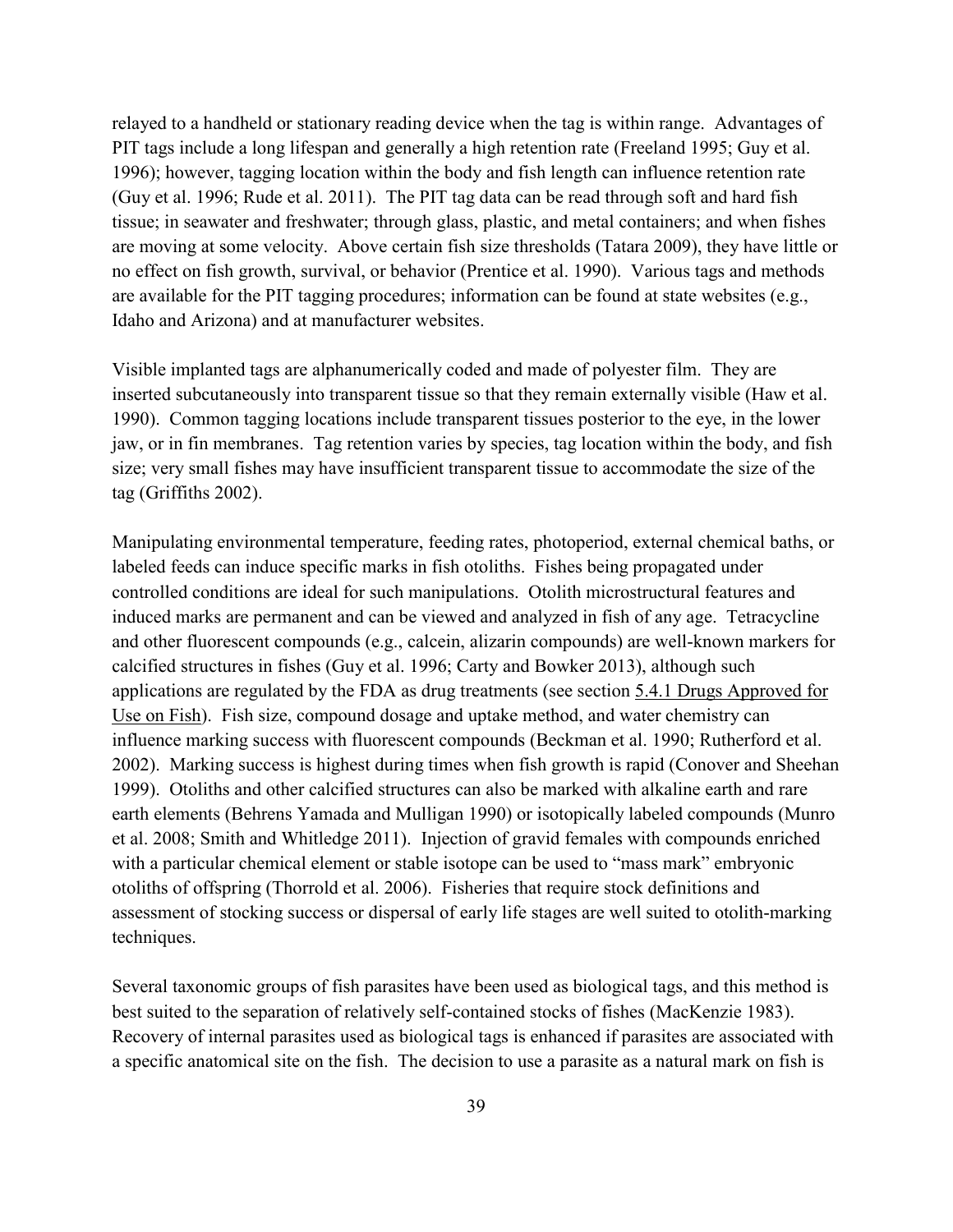determined by calculating the ratio of incidence of that parasite in one fish population to its incidence in another (Wydoski and Emery 1983).

Underwater biotelemetry involves attaching a device that relays biological information via ultrasonic or radio signals from a fish to a remote receiving system (Cooke et al. 2012). Radio transmission is practical only in freshwater at relatively shallow depths (ASIH et al. 1987, 1988). The selection of a tag or transmitter and the method and site of attachment or implantation is to be appropriate for the species and size of fish and performed by trained personnel. Surgical implantation of transmitters into the coelom is common with free-ranging fishes. Use of the smallest and lightest transmitter that provides the desired signal type, strength, and battery lifespan will minimize tag loss and potential effects of transmitter attachment on fish survival, growth, and behavior. Wagner et al. (2011) and Mulcahy (2003, 2013) have reviewed surgical techniques for implanting transmitters in fishes. External, neutrally buoyant transmitters have been developed for turbine-passage studies with juvenile salmonids at hydroelectric facilities (Deng et al. 2012). With fish exposed to rapid pressure changes, external transmitters may decrease the likelihood of injury or death compared to surgically implanted transmitters (Brown et al. 2013). Techniques to minimize skin irritation should be used following attachment of external transmitters (Crook 2004) (see section [7.12 Surgical Procedures\)](#page-67-0).

## **6.4 Genetic Markers**

The development of techniques employing markers based on chromosome and nuclear DNA polymorphisms has been rapid and continues to evolve. Benefits have emerged for using DNA marks in selective breeding programs, in evaluating the contribution and effects of stocked species, and in delineating specific habitat requirements for hatchery-produced fish (Purdom 1993). For managing natural populations, knowing whether the fish species exists as a single genetic unit or relatively genetically distinct groups is critical (Beaumont and Hoare 2003). Genetic tagging has been effective even in a large population of wide-ranging and inaccessible mammals such as cetaceans (Palsbøll et al. 1997). "DNA barcoding" has been useful in species identification and in accurately labeling seafood products (Handy et al. 2011). An additional incentive for the use of genetic tagging is that adequate tissue samples can be obtained nonlethally (e.g., fin clipping) and with minimal handling. Genetic tags are permanent and exist in all individuals, thus representing a good alternative to traditional tags.

Prior to the development of DNA techniques for differentiating fish populations, investigators studied allozymes—variant enzyme forms that are coded by different alleles at the same locus or DNA sequence. This type of genetic analysis sometimes required sacrificing fish to obtain appropriate samples, and with karyotype analysis, the examination of dividing cells was required. Small laboratory fishes such as Japanese Medaka and Zebrafish were used extensively as models for studies in vertebrate developmental genetics and for transgenic investigations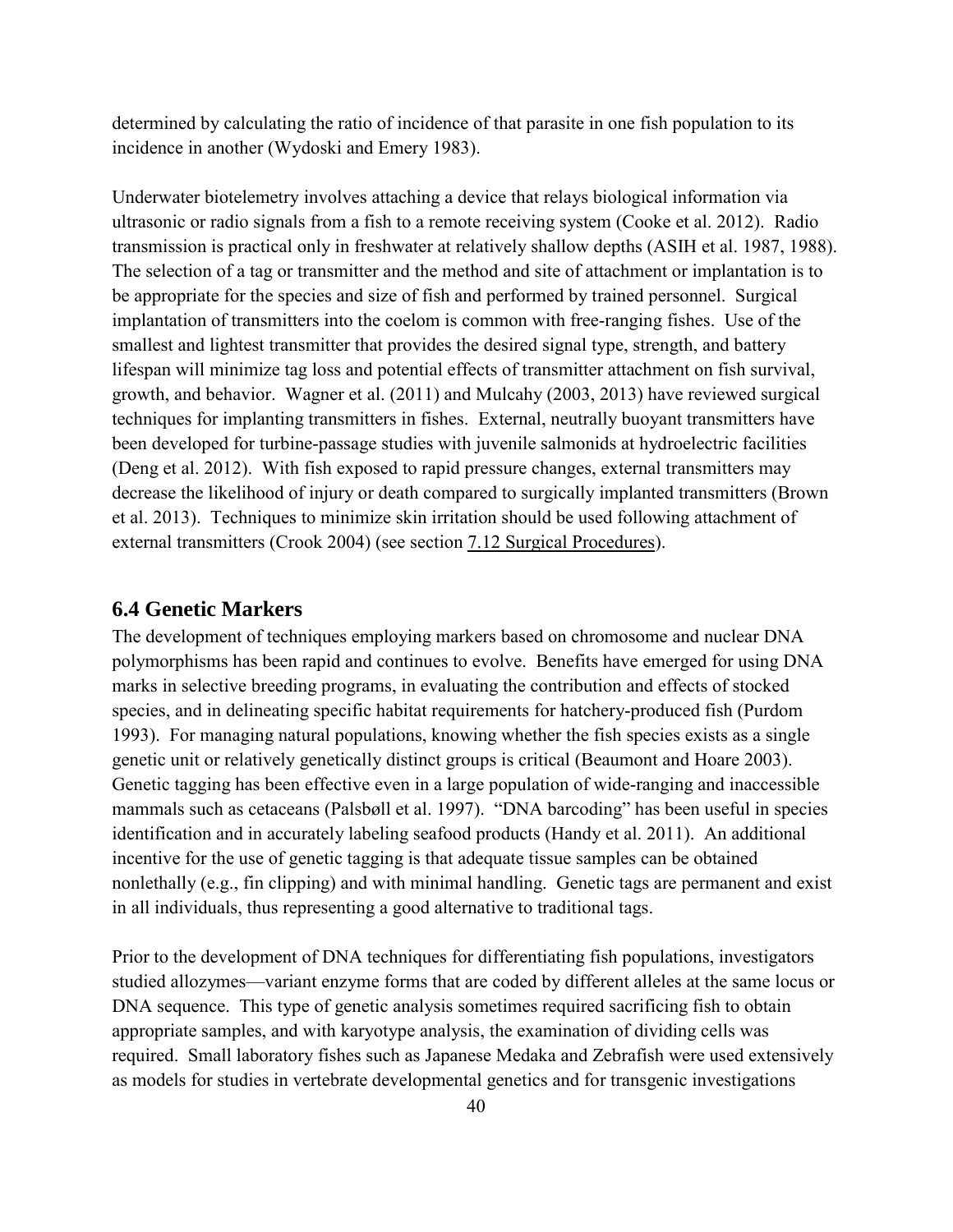(Ozato and Wakamatsu 1994). The use of DNA markers for fish stock identification was initially limited to differences in mitochondrial DNA (Phillips and Ihssen 1990).

Genetic variation at the DNA level can be measured in multiple ways (Beaumont and Hoare 2003). Some include DNA length and sequence variations, DNA fragment size variations with such techniques as restriction fragment length polymorphisms (RFLPs), RFLPs with mitochondrial DNA, variable number tandem repeats (VNTR) (microsatellites), DNA fingerprinting using restriction enzymes, random amplified polymorphic DNA (RAPD), and amplified fragment length polymorphism (AFLP). Next-generation sequencing technologies rapidly obtain short DNA sequences at thousands of loci, providing a depth of potential for gathering genomic information (Mardis 2008).

Further, genetic tags can be used to address questions on evolution, demographics, and behavior (Palsbøll et al. 1997), in addition to monitoring performance traits such as long-term reproductive success and effects of habitat restoration and conservation efforts. Fisheries scientists dealing with such questions will need to update their knowledge of the appropriate, scientifically accepted genetic identification systems for their potential applications (Lincoln 1994; Poompuang and Hallerman 1997).

### **6.5 Stable Isotopes**

Stable isotopes are nonradioactive, naturally occurring forms of chemical elements that do not decay spontaneously and are generally energetically stable. Stable isotopes of a particular chemical element differ in mass but otherwise have equivalent chemical properties. In contrast to radioisotopes, which are tightly regulated, the use of stable isotopes does not require specially approved facilities and permits. Isotope fractionation has been studied for many years in natural systems, and stable isotope ratios are now used with relative frequency for fish marking. Stable isotopes can inform studies on trophic food-web structures, feed efficiencies, fish migration and places of origin, contaminant bioaccumulation, and other physiological and ecological processes. A variety of elements (e.g., H, C, N, O, S, Sr, and Ba) can be used as natural markers, or the elements can be artificially administered. Variation in the ratios of heavy to light stable isotopes of a particular element (expressed as δ2H, δ13C, δ15N, δ18O, δ34S, or 87Sr/86Sr) can be measured with a high degree of accuracy and precision and can be used to identify sources of these chemical elements and trace them within individual animals, populations, or ecosystems.

For obtaining fish tissues, sedation may be required (see section [7.11 Restraint of Fishes:](#page-66-0)  [Sedatives and Related Chemicals\)](#page-66-0) or sacrificing may be necessary. Depending upon the objectives of the research, nonlethal sampling may be possible by using scales, sectioned fin rays or spines, fin clips, or muscle tissue samples obtained with a small biopsy punch for stable isotope analyses. Sampling of otoliths as metabolically inert structures is also common. Structures such as otoliths or fin rays or spines offer investigators a chronological record of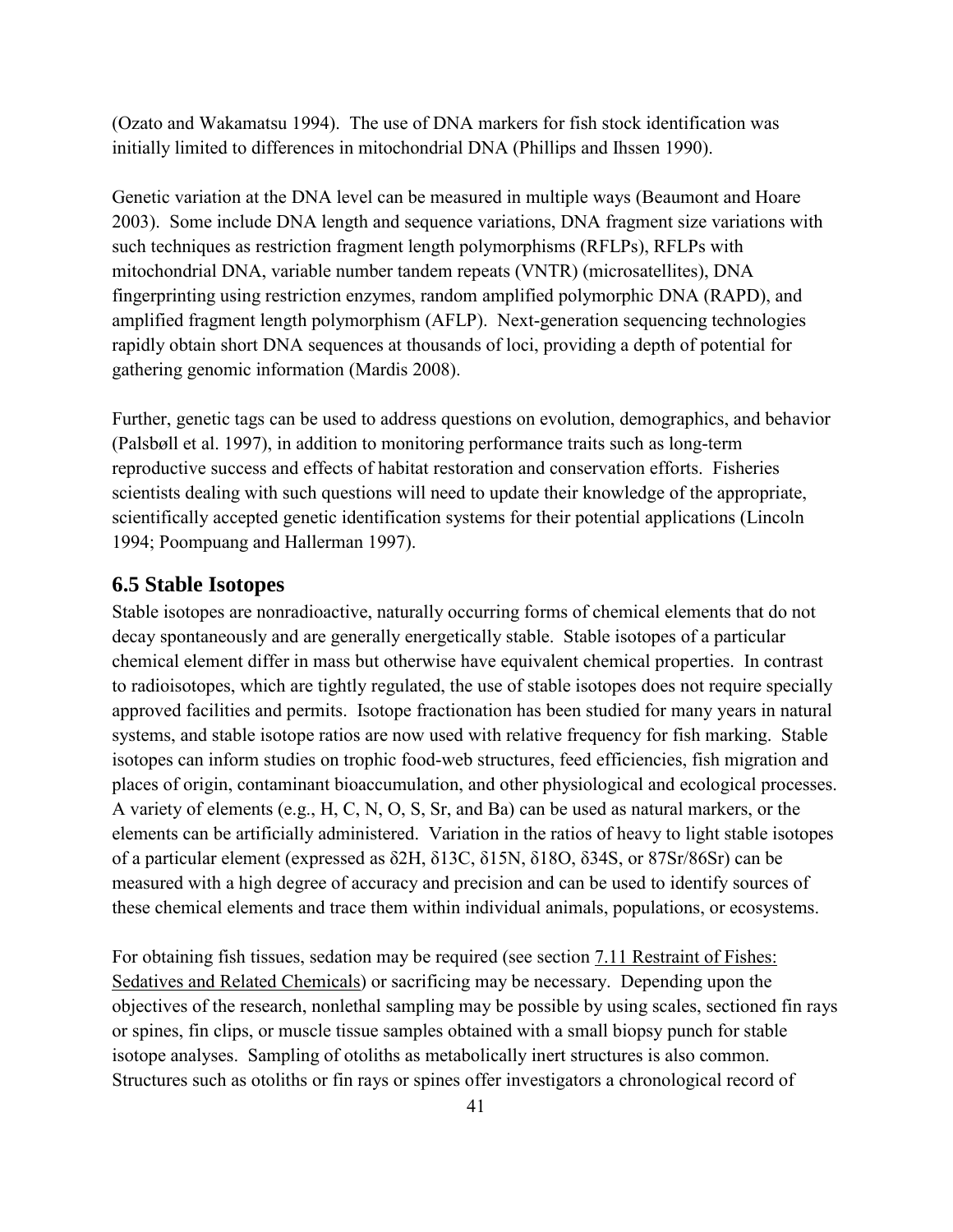isotopic signatures and the opportunity to track movements and/or food sources through the lifespan of the organism (Chapman et al. 2013). Different types of metabolically active tissues have different elemental turnover rates; therefore, each investigator must determine which tissues may provide materials needed to satisfy the requirements of the studies. Representative information on the use of stable isotopes in animal ecology has been provided by Fry (2006) and Rubenstein and Hobson (2004). Elsdon et al. (2008) have reviewed otolith chemistry as a technique for determining environmental history of fishes.

### **6.6 Fatty Acids**

In a manner similar to stable isotopes, fatty acids can be used as biomarkers to identify nutrient pathways in food webs, predator-prey relationships, and the relative contributions of allochthonous (remote) versus autothonous (local) inputs. The use of fatty acids as biomarkers is based on the principle that fishes and many other aquatic organisms are composed of what they have eaten. Once consumed, fatty acids may be catabolized for energy or biotransformed, so the fatty acid profiles within tissues tend to reflect the dietary fatty acid profile. Some fatty acids cannot be synthesized by vertebrates (i.e., 18:2n-6 [linoleic acid] and 18:3n-3[alpha-linolenic acid]) or are not synthesized in appreciable amounts relative to dietary intake (e.g., 20:4n-6 [arachidonic acid], 20:5n-3 [eicosapentaenoic acid], and 22:6n-3 [docosahexaenoic acid]); thus, they are particularly useful indicators of recent nutritional history. As mentioned for stable isotopes, various tissues have different metabolic turnover rates; thus, to be accurate, efforts linking tissue fatty acid profiles with chronological records of feeding behavior involve validation studies to account for establishing rates of profile change. Different lipids classes and tissue types have "signature" profiles making them variably responsive to such changes as dietary intake and environmental conditions. For example, phospholipid profiles tend to include certain saturated fatty acids (e.g., 16:0) and polyunsaturated fatty acids (e.g., 18:2n-6 and longchain polyunsaturated fatty acids), whereas triacylglyceride profiles tend to have a more diverse fatty acid composition. Traditionally, muscle and liver tissues have been used for analyses, and sacrificing the animal has been necessary. However, adipose fin clips have shown utility for such analyses (M. Young, J. Trushenski, and G. Whitledge, unpublished data). For more information on the role of fatty acids in aquatic ecosystems and the use of fatty acids as biomarkers, see Arts et al. (2009); for more information on essential fatty acids and lipids in fish nutrition, see Tocher (2003).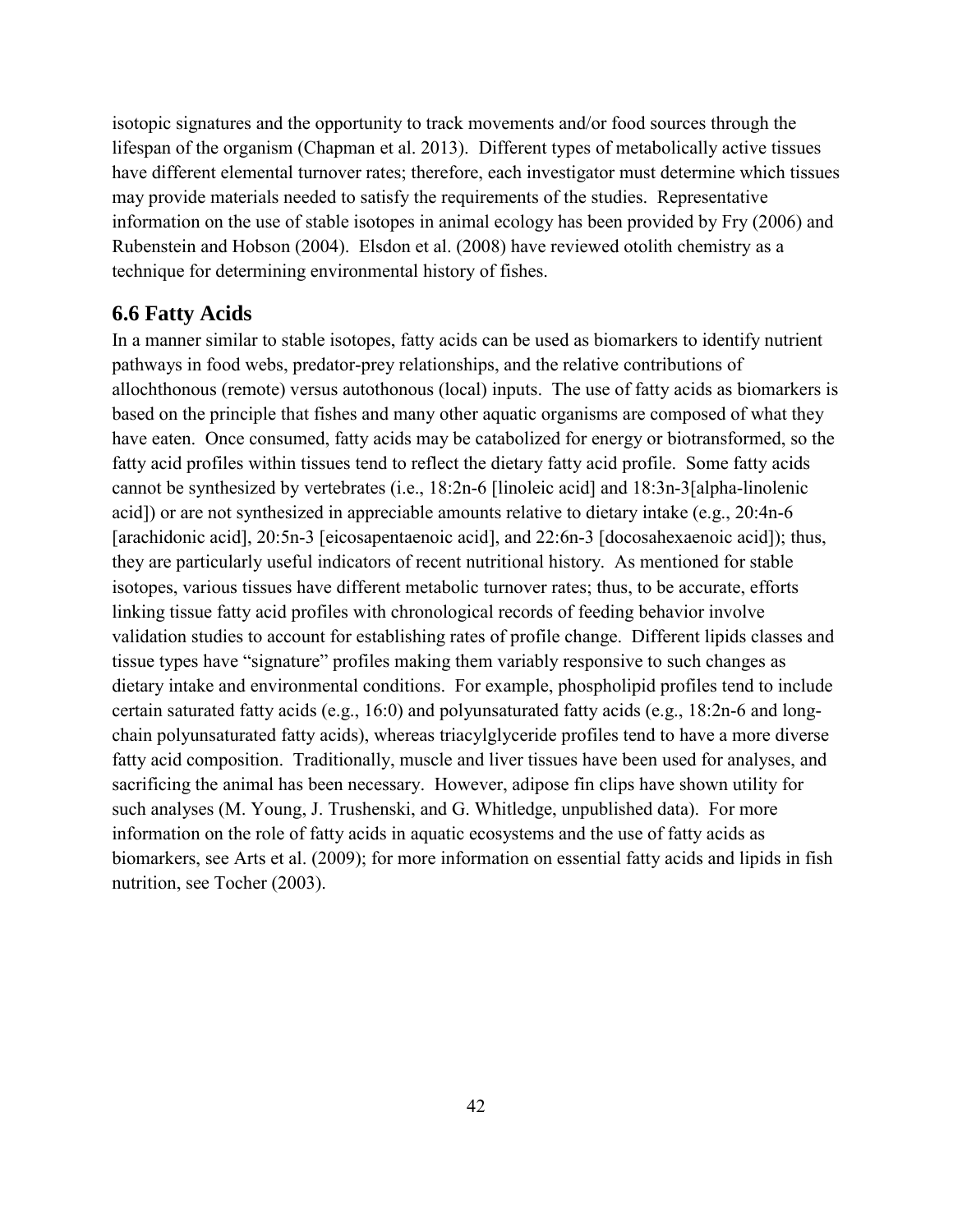# **7. Laboratory Activities**

# <span id="page-57-0"></span>**7.1 General Principles**

Working with live fishes under laboratory conditions requires attention to many details concerning the requirements for, and limits of tolerance of, the particular species under study. Acceptable physical facilities and an adequate supply of water with good quality must be provided, even if the fishes are to be held for only short periods of time. Although fish may tolerate marginal facilities and conditions for a few hours or even several days, holding them under less than optimal conditions will affect the results of the research. Standards for humane treatment of animals must also be maintained, regardless of the length of time that the fishes are held.

The reader should note that some content of section 7 is not restricted to laboratory activities, but may be applicable to field situations, as well.

# **7.2 Confinement, Isolation, and Quarantine**

Prior to bringing fishes into a laboratory, facilities and plans should be in place to ensure that the fish cannot escape, especially species not native to the watershed, and that the introduced fishes can be isolated physically from fishes already present. Each holding unit should have its own set of nets and other equipment. Facilities and equipment used for previous studies should be disinfected prior to use in new studies, typically with a chlorinated disinfectant or another disinfectant such as Virkon® Aquatic [\(www.wchemical.com/\)](http://www.wchemical.com/). If the introduced fishes may carry disease agents, especially pathogens or parasites that are not endemic to the area, quarantine-level facilities should be used. The level of quarantine required will vary with the seriousness of the known or suspected disease agent (see section [2.5 Fish Health Management:](#page-20-0)  [Control of Pathogens and Parasites\)](#page-20-0).

Individual fish with suspected ill health should be quarantined from the others so as to negate the potential for spread of potential disease agents. Such fish should be evaluated by an individual with expertise in fish diseases (fish pathologist or veterinarian), and the proper therapeutant should be applied as directed. Providing guidance for the treatment of specific diseases is beyond the scope of this document. The investigator is strongly urged to establish a working relationship with individuals with expertise in fish health with whom they may consult.

Experimentation with nonindigenous fishes, transgenic fishes, or other genetically modified fishes is a special situation that requires additional precautions to preclude their escape. Permitting with site visits by state wildlife agencies may be required for holding nonindigenous species (see section [3.4 Permits and Certificates\)](#page-28-0). The specific barriers may be similar to those used to prevent the escape of disease agents but must be developed to fit the physical characteristics of the laboratory or experimental facility. The USDA has developed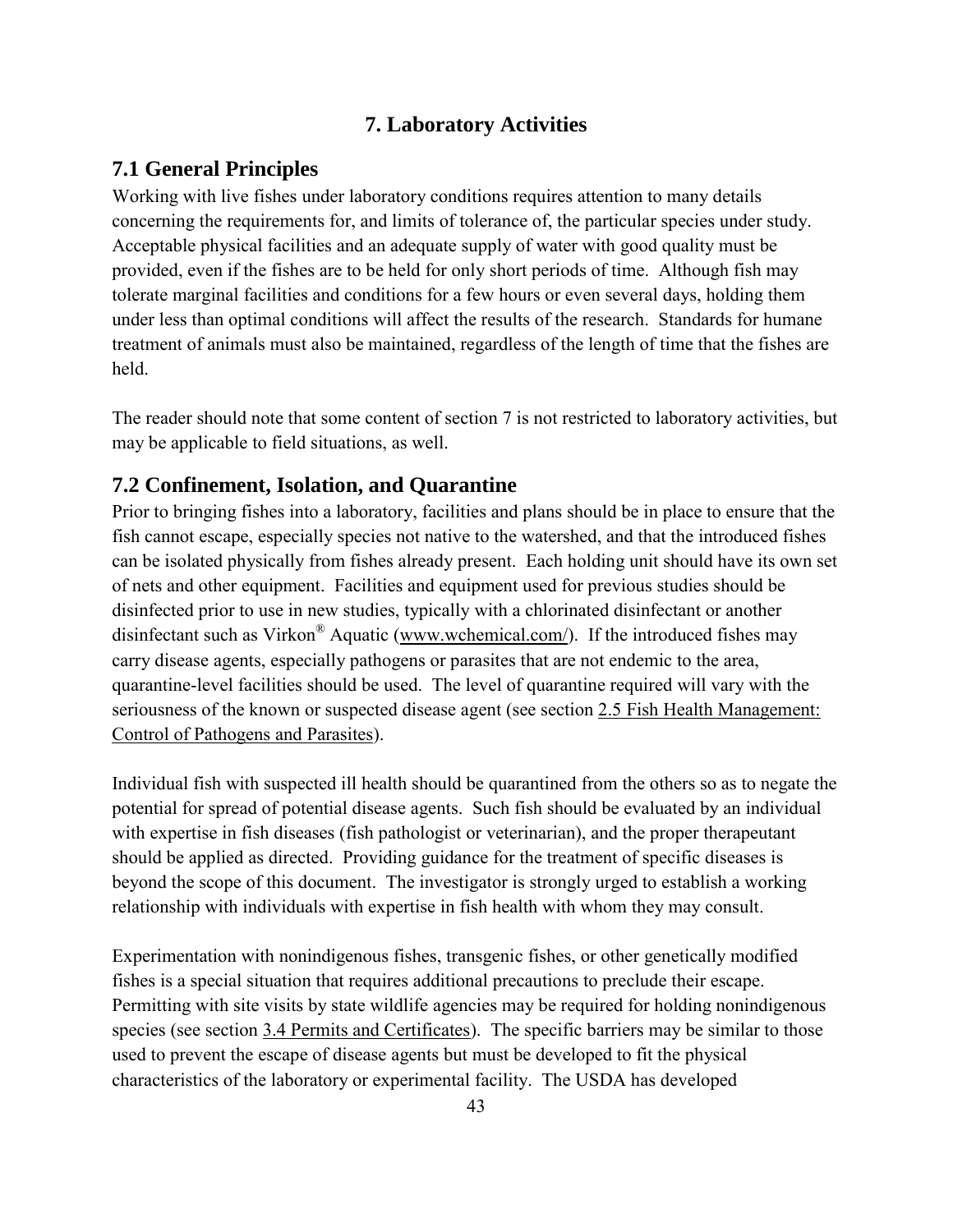specifications for its own facilities and published voluntary guidelines (USDA 1995a, 1995b) intended to ensure appropriate consideration of the potential genetic and ecological effects of research activities. These USDA guidelines (1995a, 1995b) assist in determining appropriate procedures and safeguards so that research can be conducted without causing potentially adverse effects on the environment. Suggestions are provided for developing facility inspection guidelines and risk management procedures, appropriate locations, construction of containment structures, and nonstructural containment strategies. Institutional guidelines for working with transgenic or other genetically modified animals must be variable enough to adapt to site-specific and study-specific goals but should be sufficient to ensure that accidental release cannot occur during floods or other natural disasters or during equipment failures. Ultimately, individual scientists are responsible for ensuring the containment of animals.

Effluents from units used to hold newly introduced fishes should be treated. At a minimum, effluents should pass through screens with openings sufficiently small to retain any escaped fishes and, in turn, chemical or other treatments should be applied to kill all pathogens and parasites if they are expected to be present. Facilities conducting research on controlled disease agents (see OIE lists at [http://www.oie.int/our-scientific-expertise/specific-information-and](http://www.oie.int/our-scientific-expertise/specific-information-and-recommendations/animal-disease-information/)[recommendations/animal-disease-information/\)](http://www.oie.int/our-scientific-expertise/specific-information-and-recommendations/animal-disease-information/) must have isolated, self-sufficient units for the conduct of the research and must restrict access of unauthorized individuals to these units. (See [Appendix Table 2](#page-102-0) for a list of OIE-notifiable diseases in fish and amphibians.) In addition, physical barriers must be in place with sufficient capacity to prevent outflow of any water in the event that all holding units are emptied (USDA 1995a, 1995b).

Many common fish pathogens are opportunistic and are present in virtually all environments. Some are difficult to avoid (e.g., *Flavobacterium columnare*, the causative agent of columnaris disease); others are obligate pathogens and can only survive for a limited period of time if they are not in the host fish species (e.g., Viral Hemorrhagic Septicemia Virus [VHSV] Genotype IVb in the Great Lakes and the St. Lawrence River). While the investigator can reduce problems from opportunistic pathogens by using good husbandry, the obligate pathogens must be avoided. This can be typically done by establishing an integrated fish health management plan with regular fish health inspections by appropriately qualified fish health professionals. The investigator must be aware of certain diseases and agents that are problematic in the specific geographic region where work is conducted (e.g., VHSV IVb) and should be keenly aware of newly emerged diseases. The USDA National Invasive Species Information Center is a resource for specific microbes [\(http://www.invasivespeciesinfo.gov/microbes\)](http://www.invasivespeciesinfo.gov/microbes). Regardless, implementing biosecurity protocols is an effective strategy to minimize, if not eliminate, the risk of spreading localized or ubiquitous pathogens and invasive species. Thus, biosecurity (see section [3.2](#page-25-0)  [Biosecurity](#page-25-0)) is an important consideration for both field and laboratory studies, whether or not strict biosecurity protocols are specifically mandated (e.g., when dealing with OIE-notifiable fish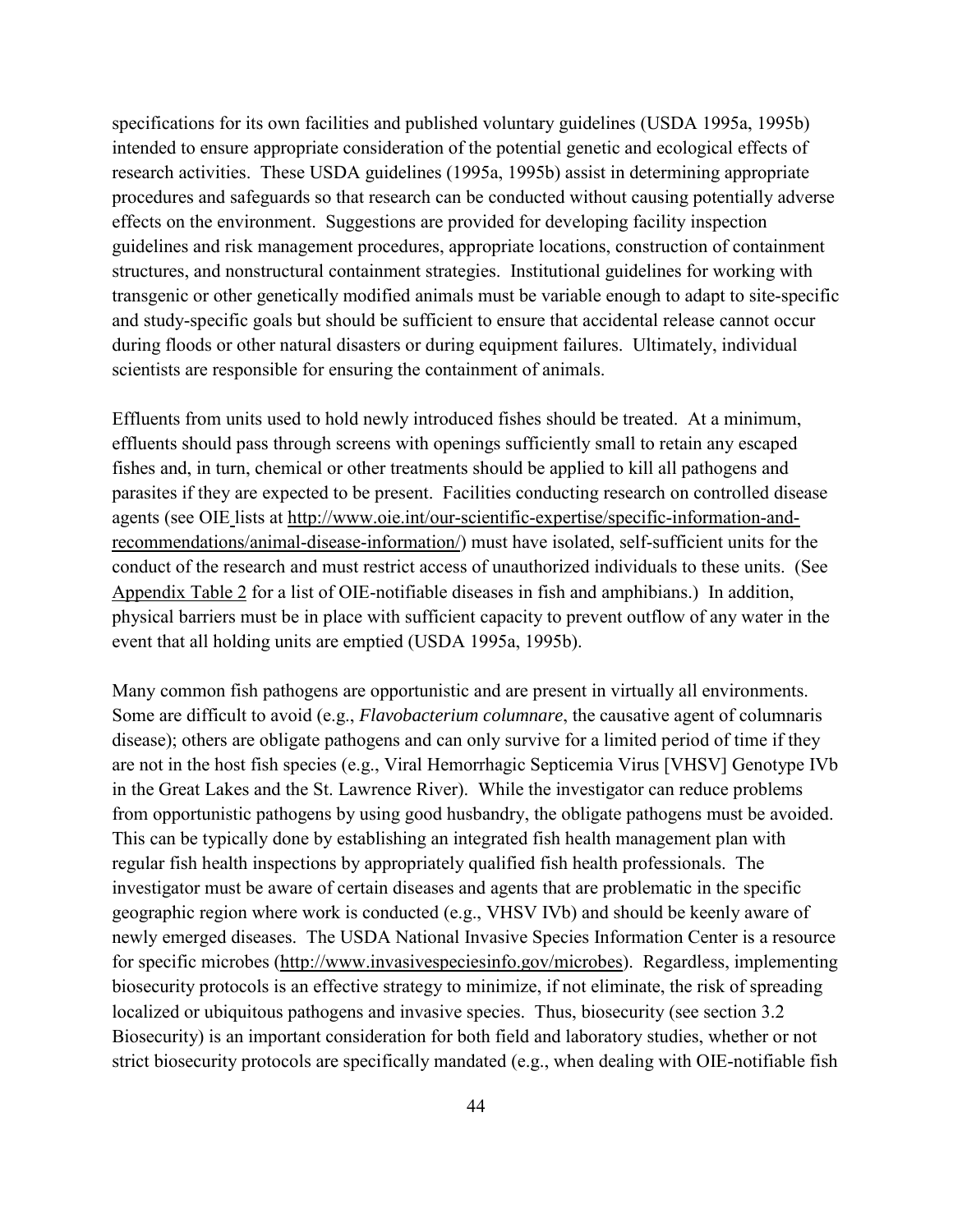<span id="page-59-0"></span>pathogens including or injurious fish species; see [Appendix Table 2](#page-102-0) and USFWS information on injurious wildlife, [http://www.fws.gov/injuriouswildlife/\)](http://www.fws.gov/injuriouswildlife/).

Comprehensive biosecurity plans can go well beyond simple disinfection procedures to include information on a wide variety of topics such as holding facility layout and design, fish sourcing and quarantine, and record keeping (see section [3.2 Biosecurity\)](#page-25-0). What constitutes effective biosecurity will vary from one setting or research scenario to another. The Guide to Using Drugs, Biologics, and Other Chemicals in Aquaculture (AFS Fish Culture Section 2011, [http://www.fws.gov/fisheries/aadap/AFS%20FCS%20Guide%20to%20Drugs.htm\)](http://www.fws.gov/fisheries/aadap/AFS%20FCS%20Guide%20to%20Drugs.htm) offers additional information and resources related to disinfection and biosecurity practices. Included in this document is a table summarizing the various disinfectants (e.g., iodine, alcohols, chlorine) that may be used on field gear and hard surfaces that may come into contact with aquatic animals (AFS Fish Culture Section 2011).

### **7.3 Acclimation to Laboratory Conditions**

Before studies begin, fishes should be given time to acclimate to new environments (see section [5.8 Field Acclimation](#page-47-0)), feeds, and routine activities. Slow acclimation to change is often critical (Casebolt et al. 1998). It is not uncommon for fishes to exhibit acute health problems 48–72 hours following transfer. The time used for acclimation within and between experiments should be standard and specific for a species. Preliminary studies may be needed to establish the most appropriate time to be used during individual studies. A commonly used acclimation period is 1–2 weeks.

For alleviating concerns about microbial agents at the time of fish transfer to the laboratory, formalin can be applied at 25 mg/L as a prolonged bath with additional aeration to the holding system. Formalin increases the chemical oxygen demand during decomposition over the 12–24 hours after administration. The formalin bath is commonly repeated at weekly intervals for 3 weeks during the initial fish holding period. Salt is another compound that can be used. If eggs or eyed eggs are brought from the field into the lab, other disinfectants such as iodine, hydrogen peroxide, or formalin can be used. Investigators can refer to the Blue Book (AFS–FHS 2012) for specifics on disease agents, fish species, and suggested methods.

Investigators should note that laboratory holding conditions may cause physiological changes in animals brought from the field. Even though no visual signs of stress may be present, immunosuppression (Miller and Tripp 1982) or loss of tidal or diel rhythmicity may occur. (See section [4.2 Stress.](#page-31-0))

### **7.4 Facilities for Long-Term Housing of Fishes**

Laboratory culture systems are based upon a variety of designs, ranging from a few aquaria to large systems with a full complement of aquaria, raceways, and ponds. The numerous fish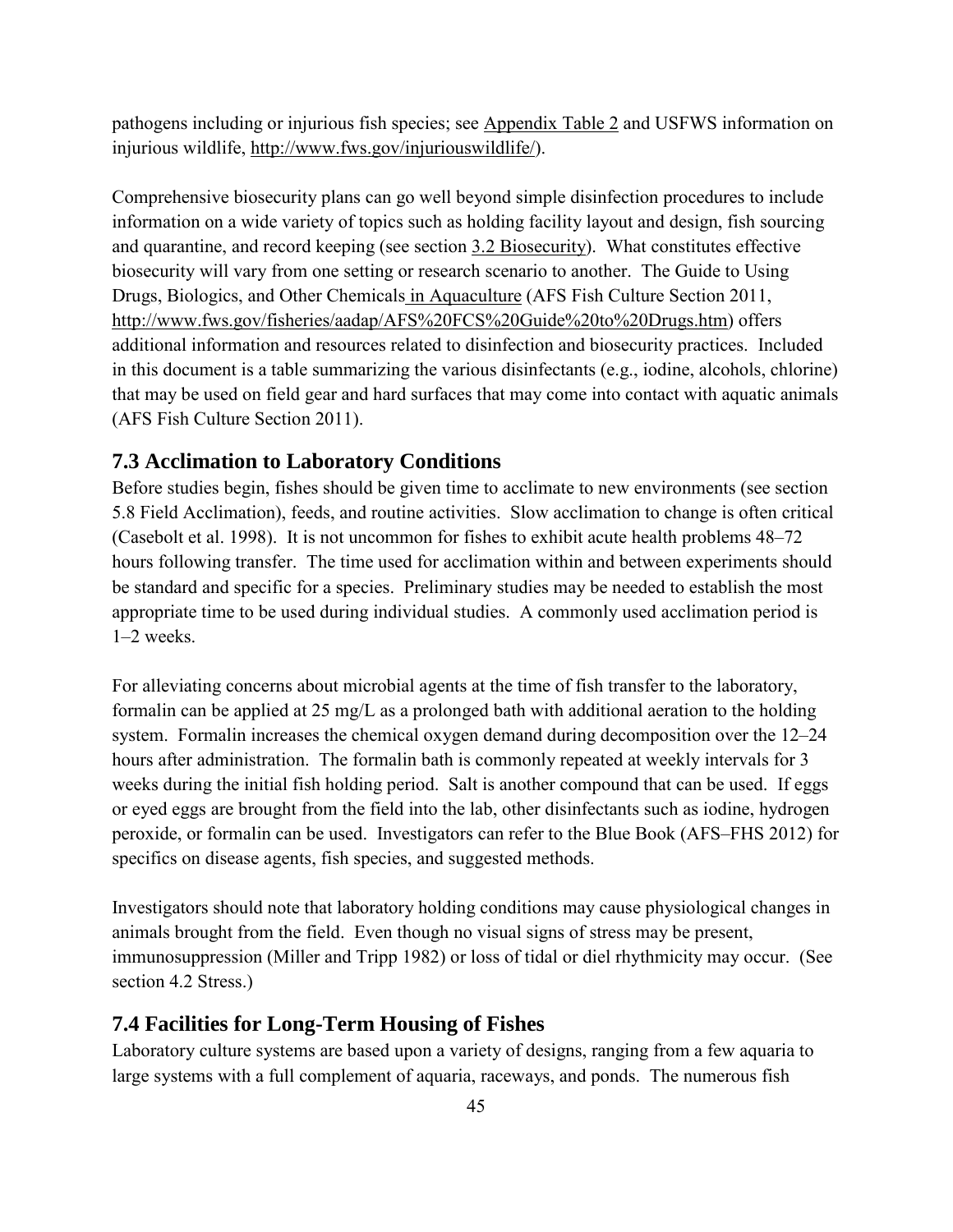species have a variety of requirements; therefore, the laboratory should be designed to be flexible and to accommodate all species of potential interest. Often, systems are arranged as flowthrough systems, with a constant flow of fresh ("single-pass") water; however, well-designed and appropriately operating recirculation systems can maintain water of adequate or even superior quality (Malone and Beecher 2000; see section [7.8 Water Recirculation Units\)](#page-64-0).

Culture systems will vary according to the physical size of the lab, the availability of water, the fish species, the number and density of test animals (see section [7.5 Density of Animals\)](#page-61-0), and cost considerations. Fishes can be raised and maintained successfully in many types of systems, but there are optimum conditions for each species (see section [5.7 Facilities for Temporary](#page-46-0)  [Holding and Maintenance](#page-46-0)). In the design, minimizing stress should be a factor paramount for ensuring quality research animals. Adequate water flow providing both volume and flow patterns will deliver adequate dissolved oxygen and flush metabolic waste products (Piper et al. 1982). Consideration should also be given to eliminating, or at least reducing, the potential spread of disease agents within a system. Not only should items such as nets and other laboratory equipment be suspect as vehicles for pathogen transmission, but airborne movements of aerosols containing pathogens are also important means by which fish pathogens may spread (Wooster and Bowser 1996; Bishop et al. 2003; see section [7.2 Confinement, Isolation, and](#page-57-0)  [Quarantine\)](#page-57-0). Implementing pathogen control measures is an emphasis for fish biomedical research facilities because underlying disease or chronic infections can impact host physiology and other research endpoints (Lawrence et al. 2012).

Facilities that are poorly designed and constructed can hinder research activities because they cannot maintain the required quality, number, sizes, or species of fish. Water of excellent quality and quantity may be rendered useless for fish if pipes and valves release heavy metals or other contaminants into the water (Brauhn and Schoettger 1975; also see section [7.7 Water Quality](#page-63-0)). (Suboptimal water quality and contaminating compounds can influence physiological parameters and behavior). Floor drains should be numerous and appropriately spaced; floors need not be impervious to water but should be slip-resistant. Ground-fault interrupted electrical connections will assure animal and personnel safety. Log books for equipment checks and maintenance, and for animal feeding and record-keeping are typically in use in housing facilities. Construction materials are available that minimize contact with potentially toxic substances. Appropriate construction materials for the holding system components (e.g., tanks, valves, delivery lines, and drains) include glass, type 316 stainless steel, nylon, fluorocarbon plastics, concrete (ASTM 2013), polyethylene sheeting, rigid PVC, Teflon®, and fiberglass (U.S. Army Corps of Engineers 1991). Brass, copper, lead, zinc, and rubber should be avoided (ASTM 2013), as should corrodible substances (Hawkins 1981). Regular monitoring of water quality is essential (see section [7.7 Water Quality\)](#page-63-0). Systems designed for saltwater fishes will require additional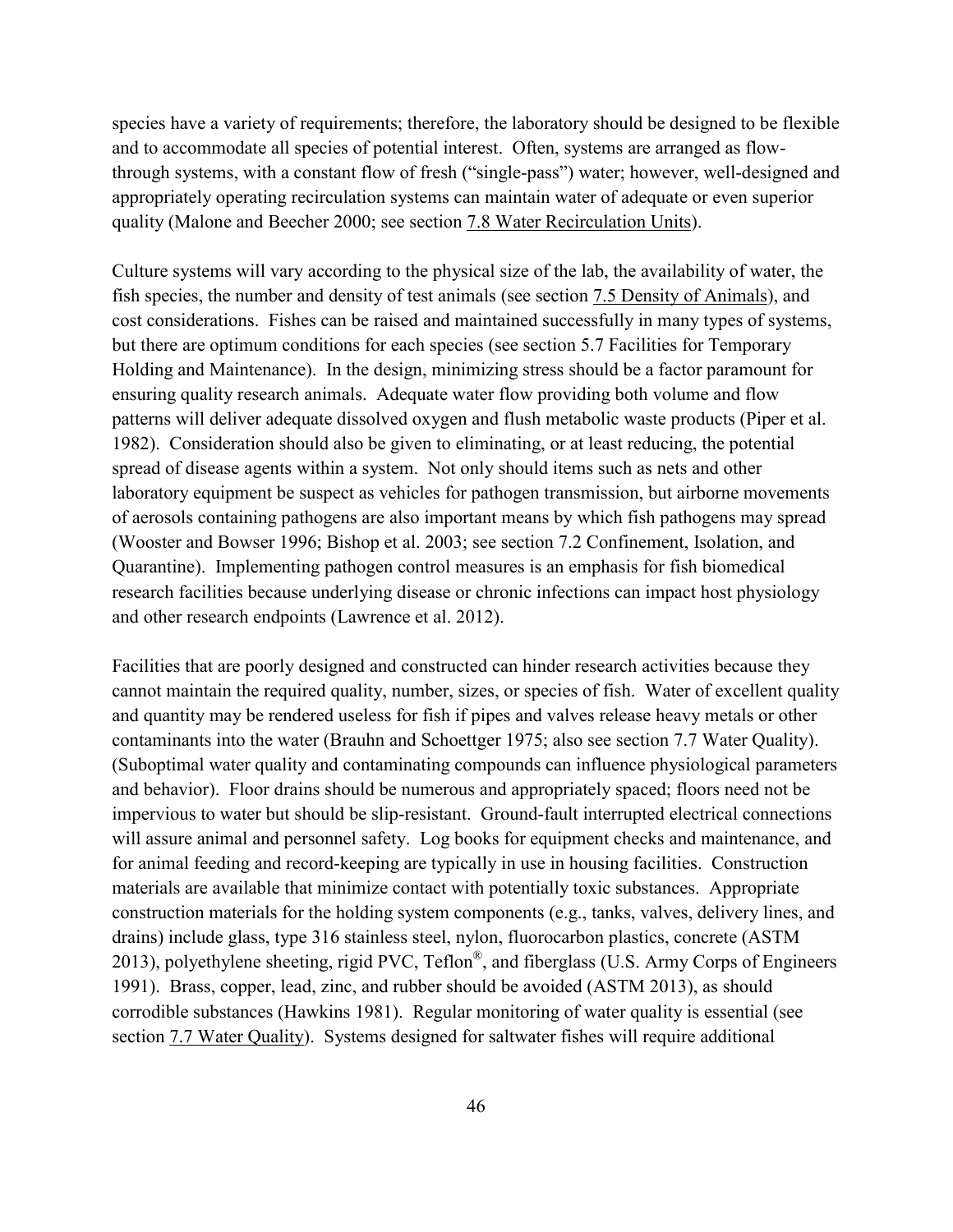<span id="page-61-0"></span>attention to factors related to salinity and potential effects of corrosion, but the same general design considerations discussed above are applicable.

#### **7.5 Density of Animals**

The density of fish that can be held in an experimental unit depends on a series of environmental factors. The most immediate issues are maintaining a supply of dissolved oxygen and the water temperature and elevation (Piper et al. 1982). Accumulation of waste products, especially ammonia, is generally the next factor limiting density (Piper et al. 1982). Oxygen demand and excretion of ammonia are directly related to the amount of feed supplied to the fishes. The amount of feed is in turn determined by the number and the size of the fish in the unit. In general, flow-through systems can sustain a greater density of fish than static units because of continual replenishment of dissolved oxygen and removal of ammonia. However, bead filter technologies used in recirculation systems have increased fish densities that can be maintained (Malone and Beecher 2000; see section 7.8 Water Recirculation Units). Static units must be equipped with aeration and charcoal filtration equipment if the density of fishes is greater than the minimum levels that can be sustained through direct atmospheric exchange. In general, it is desirable to maintain dissolved oxygen concentrations near saturation and, for most species, never below 5 mg/L. Ammonia concentrations should be near zero, especially at higher pH levels (see section [7.7 Water Quality\)](#page-63-0). Physiological stress, susceptibility to disease agents, and transmission of disease agents are additional factors that must be considered when density levels are established.

Fish vary from species to species, and even within a species, as to the degree of crowding that they will tolerate before behavioral patterns are disrupted. No specific guidelines can be provided, but the potential effects of crowding should be included in each research design (Piper et al. 1982). Generally, practical density is determined by the water treatment and feed delivery systems and reaches its maximum at that density as determined by social interactions. This "social point" can be very high in schooling species, assuming dissolved oxygen levels, other water quality factors, and feeding problems have been addressed. Investigators and IACUCs are cautioned to recognize the variability in appropriate densities for various species and specific studies. No standard, preferred density applies to all species.

#### **7.6 Feeds and Feeding**

Although most species of adult fishes can survive several weeks without food (especially at lower temperatures), they must be provided with food that is palatable and meets basic nutritional requirements in order to remain in satisfactory condition as research subjects. Migratory fishes or other fishes which exhibit fasting as a normal part of their life cycle or behavior may be exceptions to this general rule. A review of a species life history can provide guidance regarding feeding requirements. If the nutritional requirements and life stage are not known, a balanced mix of items found in the diet of free-ranging individuals of the species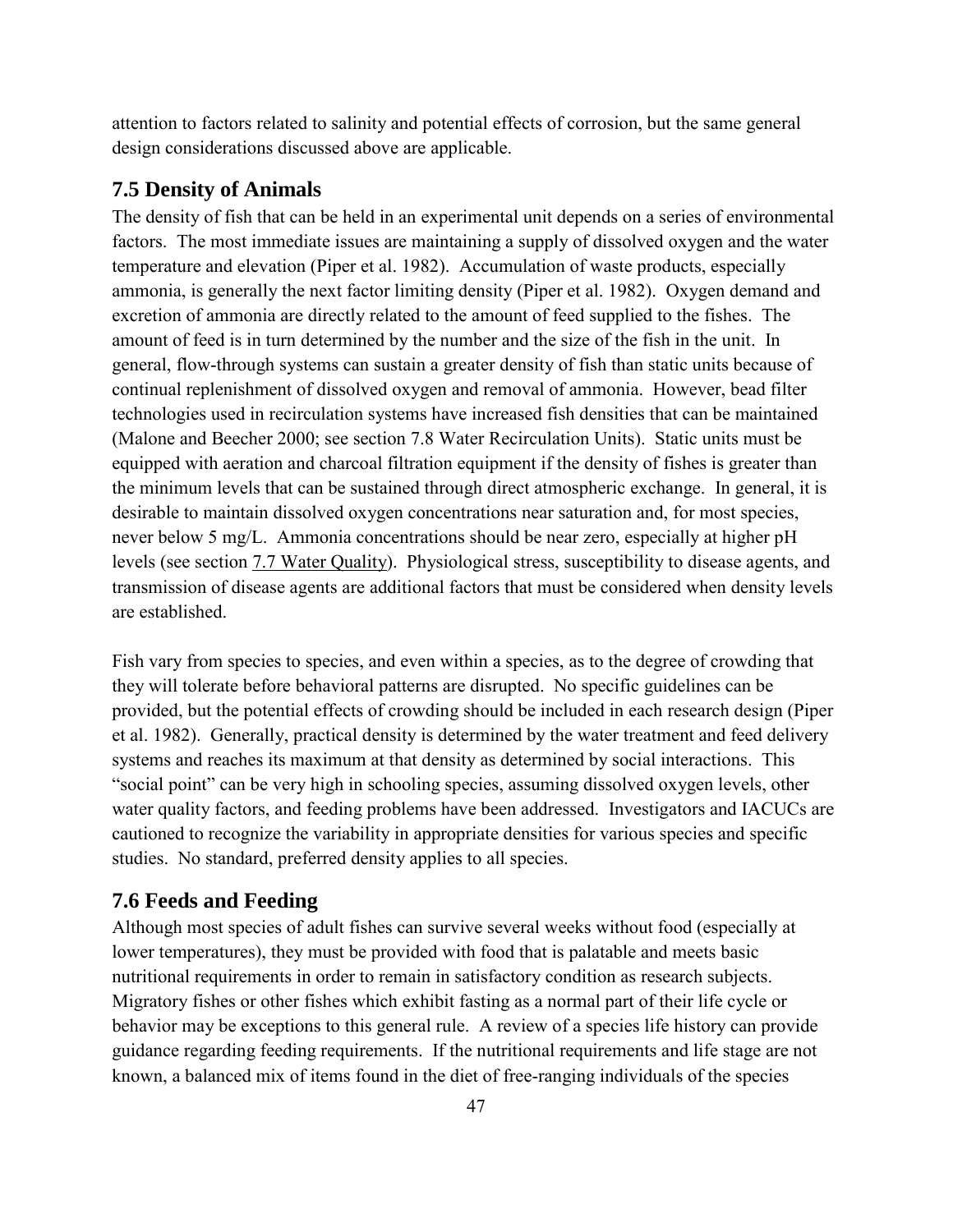should provide adequate nutrition. It cannot be assumed that supplying natural foods, especially of a single type, will meet the complete nutritional requirements of the captive fishes. Some species can be trained with relative ease to accept formulated feeds, thereby eliminating the problems inherent in providing natural foods, such as high cost, inconvenience, and inadvertent pathogen introduction.

Formulated feeds can be expected to provide the nutritional requirements of the species for which those feeds were designed, especially if manufactured to the specifications of a specific list of ingredients (an open formula). Although captive fishes frequently will consume feeds designed for other species (e.g., carnivorous fish will consume feeds developed for Rainbow Trout), their nutritional requirements may not be met if such feeds are used for extended periods of time. Commercial, formulated feeds usually are not based on a specific list of ingredients (closed formulas) but, rather, are designed to meet the broad nutrient requirements for protein, carbohydrates, and fats. Specific ingredients selected to fulfill the guaranteed analysis description provided with the feed can vary considerably from batch to batch, even though the proximate composition (protein, carbohydrate, fat) remains constant. Thus, a feed may meet overall macronutrient demands (e.g., protein), but optimal levels of specific nutrients (e.g., essential amino acids) may not always be met for each fish species. Investigators must consider the possible effects of variability in ingredients on the physiology of their experimental subjects when the studies are designed (Barrows and Hardy 2001) and consider consulting with a feed manufacturer or fish nutritionist when selecting diet formulations. Switching diets can have effects on the experimental animals (Gatlin 2010; see Southern Regional Aquaculture Center fact sheets are available at [https://srac.tamu.edu/index.cfm/event/viewAllSheets/\)](https://srac.tamu.edu/index.cfm/event/viewAllSheets/).

The amount of feed to be provided will vary with the nutrient and energy content of the food, as well as the age and size of the fish, and environmental conditions, especially water temperature. Feeding to satiation is the normal practice unless the research design or other logistics dictate reduced feeding rates. The weight of formulated feed to be fed, per manufacturers' instructions, is generally lower than that required for natural foods because formulated feeds have lower moisture content than do natural foods. Typically, formulated feeds are fed at levels ranging from 1% to 8% of the weight of the fish per day, depending on water temperature and on the species, size, and age of the fish. Optimal feeding times depend on species-specific behavior but generally can be modified to accommodate reasonable schedules of the fish caretakers. If the species of fish typically feeds at night or at dusk and dawn, it is desirable to provide feed at the times when they would feed naturally. Most formulated feeds can be dispensed by a variety of mechanical feeders or demand feeders triggered by the fish themselves. The method of feeding combined with the stocking density may differentially impact behavior and stress (Attia et al. 2012; see section [7.5 Density of Animals\)](#page-61-0). Feeding by machine has the potential to prevent habituation by the fish to the presence of feeding personnel and allows flexibility in feeding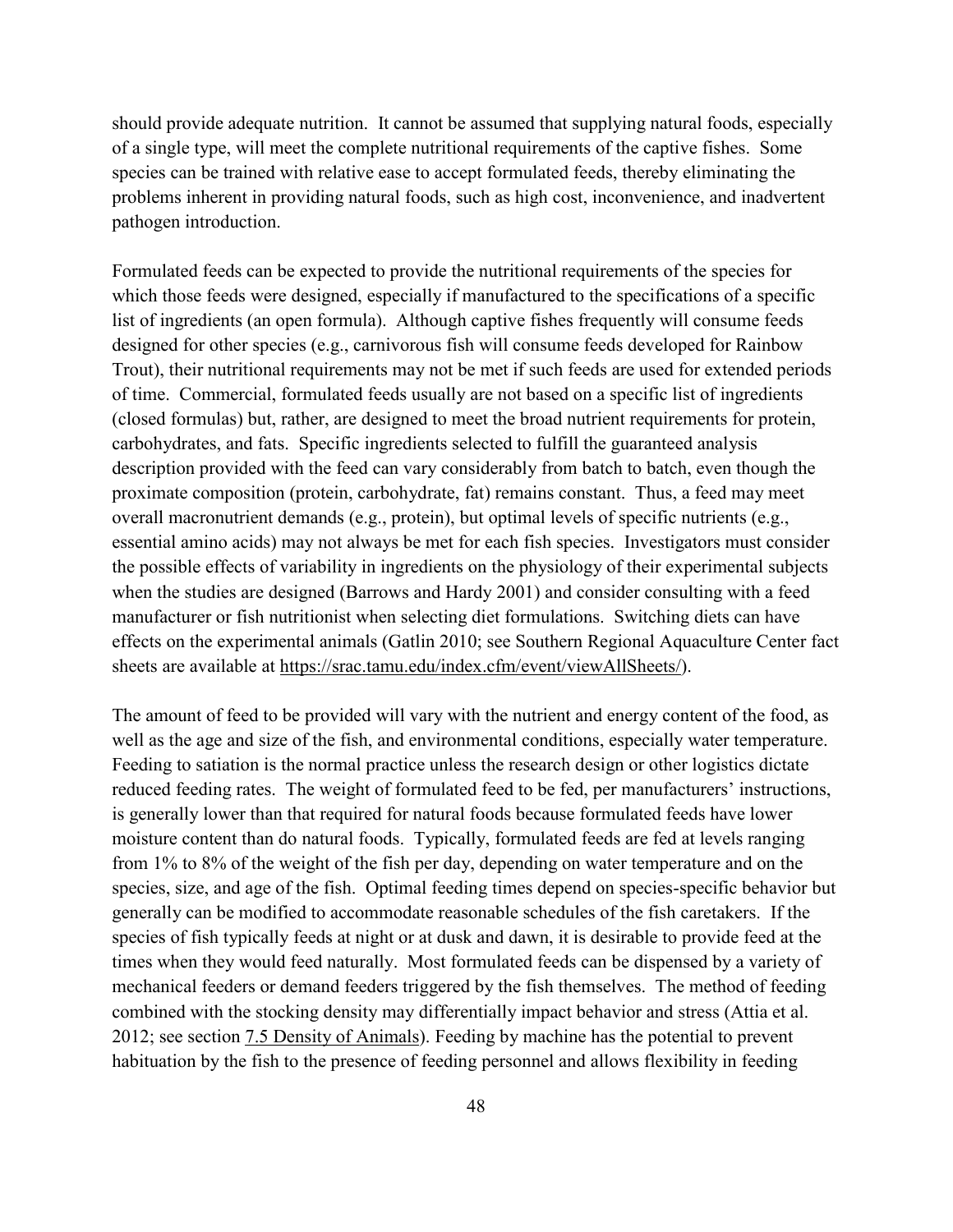<span id="page-63-0"></span>schedules. Excess uneaten feed should be removed from a tank within a short time following feeding, as it decreases water quality and can support fungal growth. Water quality will be diminished by accumulated feed, and water-soluble nutrients will be leached from the watersoaked pellets.

## **7.7 Water Quality**

Providing water of appropriate physical and chemical quality is probably the single most important factor for the care and maintenance of captive fishes. Inasmuch as each of the 25,000+ species of fishes has its own optimum conditions and limits of tolerance, the investigator is responsible for determining the preferred conditions for the species under study. Transferring fishes into water having a temperature outside their limits of tolerance, or in excess of their capacity to adapt, can lead to death, either immediately or delayed, usually within 72 hours. Sudden changes in water temperatures as small as 5°C can cause stress responses in fishes that are otherwise healthy. Experienced investigators do not routinely expose fishes to temperature changes greater than 2°C per day. Limits of tolerance and ability to tolerate temperature changes are influenced by the previous thermal histories of individual fish as well as species characteristics (Carmichael et al. 1984a; Berka 1986).

The presence of toxic substances in water or the absence of sufficient dissolved oxygen can cause immediate death to fishes placed in such water. Chronic water quality problems, such as elevated nitrite levels, may not cause obvious reactions but can seriously affect the physiology of the fish and research results. Prior to introducing fishes, water supplies used to hold fish should be analyzed for parameters such as hardness, alkalinity (buffering capacity), major cations (Na<sup>1+</sup>,  $K^{1+}$ , Ca<sup>2+</sup>, Mg<sup>2+</sup>), major anions (CO<sub>3</sub><sup>2+</sup>, Cl<sup>1-</sup>, HCO<sub>3</sub><sup>1</sup>, SO<sub>4</sub><sup>2</sup>), heavy metals, and pesticides. Routine, periodic monitoring of temperature, dissolved oxygen, ammonia, alkalinity, nitrite, and pH should be conducted. In the case of soft water, or water that is poorly buffered, substantial changes in pH may cause adverse effects. Un-ionized ammonia is quite toxic to fishes and a cause of stress or even mortality, especially at higher pH levels. The addition of buffering agents may be warranted in these situations. The effects of temperature and elevation on water quality parameters must be known and managed to maintain conditions within acceptable limits (Boyd 1985; Avault 1996; Colt and Tomasso 2001).

Municipal water or any supply that has been chlorinated should be monitored regularly especially for free chlorine which can produce immediate toxic reactions. Dechlorinating equipment, such as activated charcoal filters and chemicals (e.g., sodium thiosulfate) are commercially available that can reduce free chlorine to undetectable concentrations. Even so, very low concentrations of chlorine byproducts or metabolites may remain in the water. Normally these chemicals do not cause short-term adverse effects, but the potential effects should be considered and their concentrations monitored if they could affect results.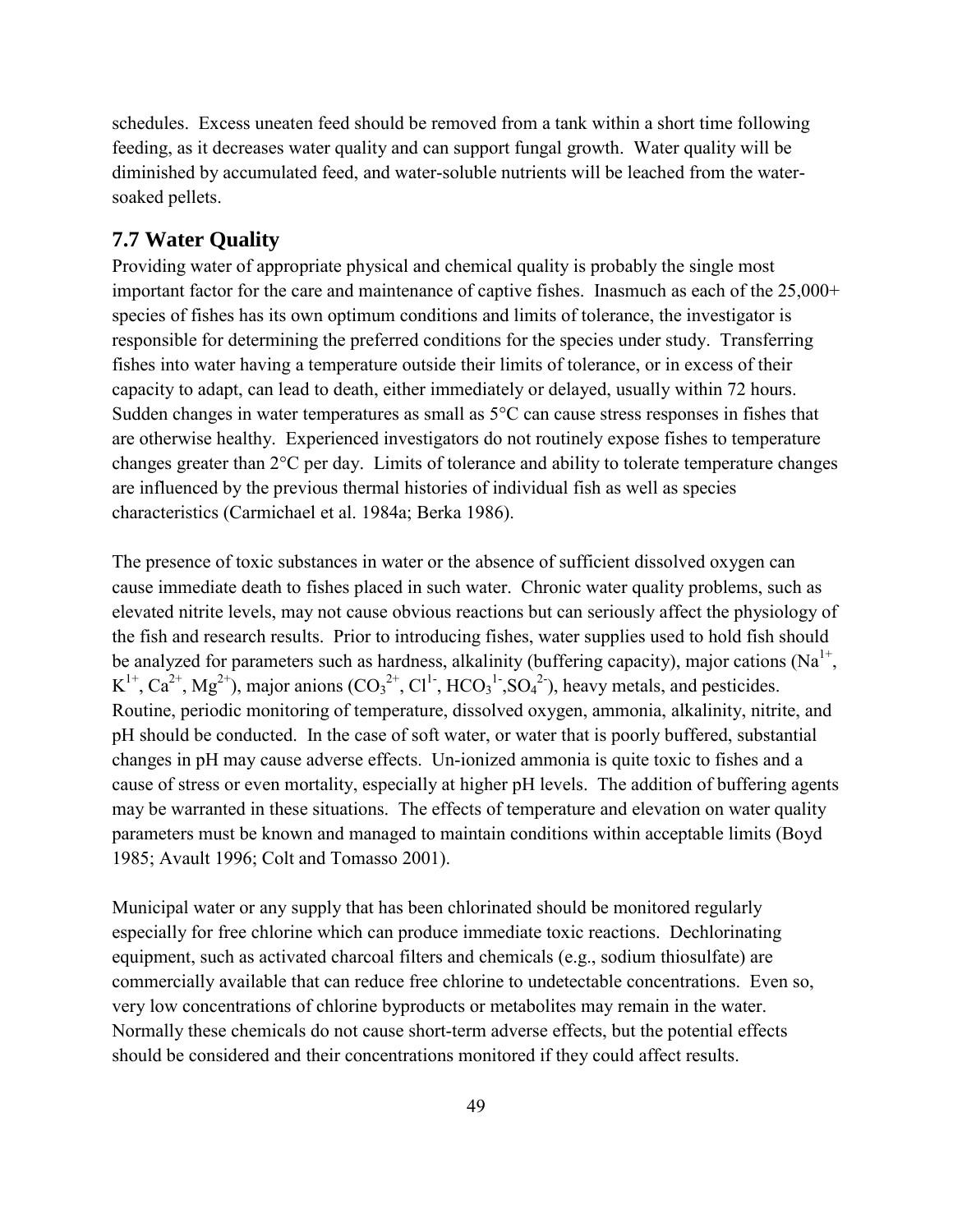<span id="page-64-0"></span>Contaminants in water have the potential to impact physiological characteristics of fishes, and fishes are often used in ecosystem monitoring projects (see section [5.2.3 Representative](#page-38-0)  [Samples\)](#page-38-0). For example, water downstream from sewage treatment plants and industrial sources can contain endocrine modulators or disruptors (e.g., Arukwe 2001; Kolpin et al. 2002; Jenkins et al. 2013). Increasing evidence indicates that drinking water itself may contain various personal care products and drugs, albeit at very low concentrations (Benotti et al. 2009).

## **7.8 Water Recirculation Units**

The emergence of water recirculation systems in aquaculture over the past three decades has provided several benefits to fish culturists and investigators. The substantial water supply requirements and specific climatic conditions required by traditional fish culture systems are eliminated; fishes can be produced and maintained year-round, and environmental impacts of organic effluent discharges are reduced (see section [7.9 Effluents and Permits\)](#page-65-0). Recirculation technology has been employed for continuous loading with very high fish densities (Van Gorder 1991; Malone and Beecher 2000) and other purposes, such as hatcheries for prawn *Macrobrachium* sp. and broodstock maturation (Millamena et al. 1991).

The efficiency of a recirculation system depends on the components used in its design. Typically, each system will include units with capabilities for biofiltration, clarification of solids, aeration, pH control, reduction of biological oxygen demand, water circulation, and maintenance of appropriate alkalinity, ammonia nitrogen, and nitrite nitrogen levels. The biological filter, or biofilter, is the central component in recirculation aquaculture systems. Additional parts may include pumps, tanks, clarifiers, aeration and oxygenation components, UV light sterilizers or ozonation generators, and sumps. Backup power supplies in case of power failure are assets.

Several types of biofilters are available. Those with the highest nitrification efficiencies function best to control ammonia and nitrite levels. (Nitrification, accomplished by bacteria in such genera as *Nitrosomonas*, *Nitrospira*, and *Nitrobacter*, is the process of ammonia removal and consists of successive oxidations of ammonia to nitrite and finally to nitrate.) In order to establish an active nitrifying bacterial population, the biological filter must be preconditioned for a period of several weeks prior to stocking with high fish densities. The maximum nitrification capacity is lower in saltwater systems than in freshwater systems; however, adaptation of freshwater biofilters to higher salinities can provide a tool for shortening the startup time of a seawater system (Nijhof and Bovendeur 1990).

When recirculation systems are designed and operated, management plans should be developed to maintain the function of the system under unusual conditions such as disease outbreaks. Biofilter bacteria can be killed by therapeutic antibacterial agents and parasiticides (Heinen et al. 1995). Appropriate startup procedures and preconditioning are essential prior to introducing fishes into recirculation systems.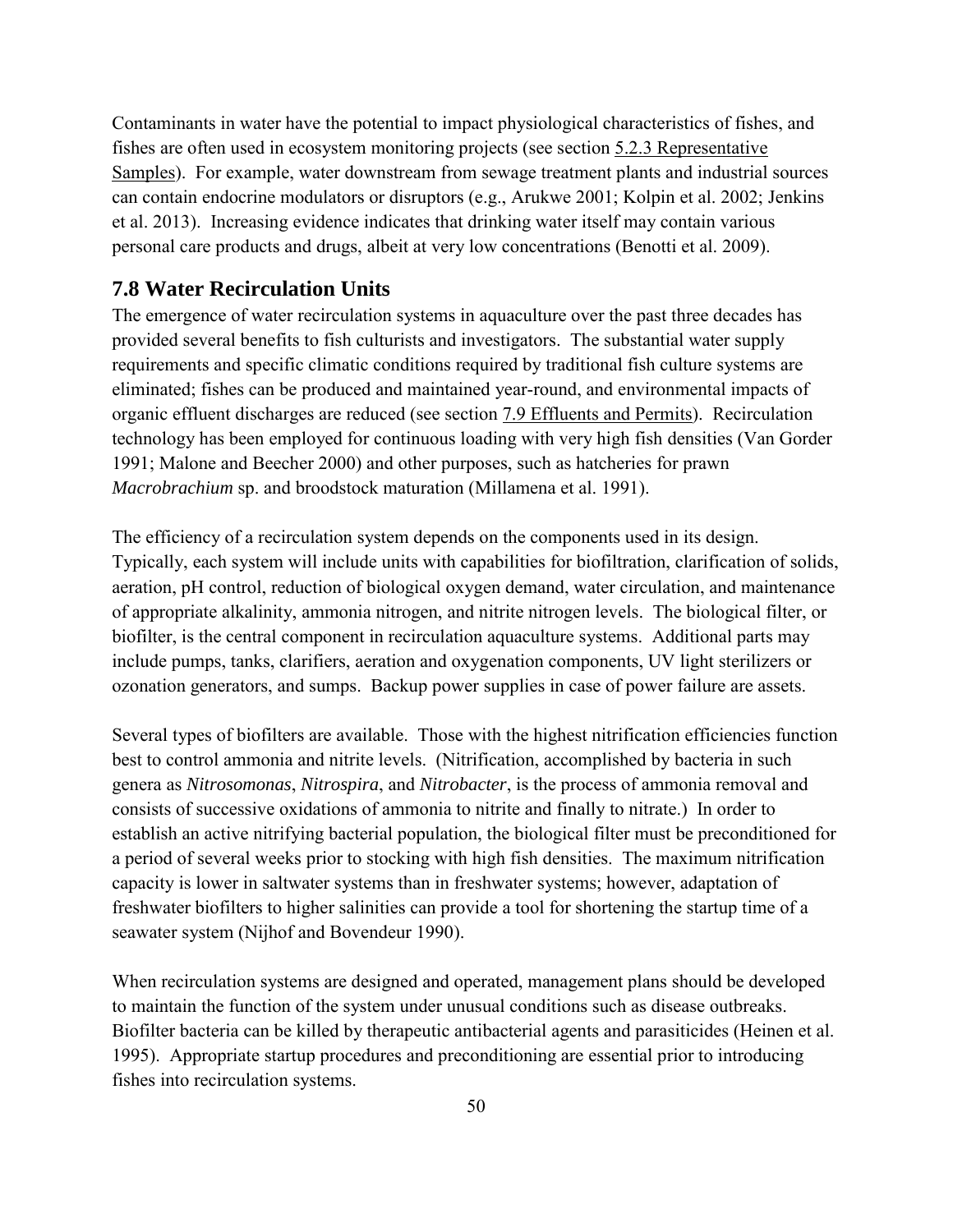#### <span id="page-65-0"></span>**7.9 Effluents and Permits**

Facilities holding fishes will produce wastewaters, and potential effects of these wastewaters on the receiving ecosystems must be considered. Effluents may be discharged continuously or periodically, may combine with other wastewaters, and may discharge directly to a sewage treatment plant or into other municipal drainage systems or wetlands, but ultimately, they will move into a public water body. Most effluents from wet labs can be safely added to treatment plants or even public water bodies.

Regulatory authority and determination of acceptable effluent contributions rests initially with the EPA or an EPA-delegated authority such as a state authority (Hindrichs and Cormier 2009). Discharge of wastes or pollutants entering waters of the United States requires a National Pollutant Discharge Elimination System (NPDES, [http://cfpub.epa.gov/npdes/\)](http://cfpub.epa.gov/npdes/) permit. The NPDES permit specifies pollutants and concentrations that can be safely discharged. Pollutants not identified in the permit are prohibited from discharge. Such permits are often held by a research institution unless discharge occurs into a sewage treatment facility. In the latter case, the treatment facility would hold the NPDES permit. Individual NPDES permits are required for direct dischargers such as fish farms. Fish farms are designated by the EPA as concentrated aquatic animal production facilities according to their size and the type of fish produced (CFR 2000). Coldwater fish facilities, such as farms and hatcheries for trout and salmon (family Salmonidae) that produce 9,090 kilograms per year of fish or feed 2,272 kilograms of fish per month, are classified as concentrated aquatic animal production facilities and need NPDES permits. Warmwater facilities that discharge effluents 30 days per year or produce greater than 45,454 kilograms per year of fish also need NPDES permits. Smaller aquaculture facilities may need permits. Investigators conducting tests in aquaculture facilities where an undeclared pollutant, such as a new drug treatment, might be discharged need to contact the EPA or its designee to determine safety. Often, the facility operator will need to amend their Notice of Intent (NOI) to be covered under a particular NPDES permit to include the new drug in their discharge (see section [7.11 Restraint of Fishes: Sedatives and Related Chemicals\)](#page-66-0). Failure to secure discharge approval prior to discharge results in a violation of the Clean Water Act (United States Code 2002) and can result in substantial fines and incarceration.

#### **7.10 Dangerous Species and Specimens in Captivity**

In addition to the recommendations provided in section [5.5 Dangerous Species and Specimens,](#page-44-0) investigators holding dangerous species under laboratory conditions should provide special holding units designed to control the specific problem presented by the dangerous animals. As with field studies, individuals working in a laboratory with dangerous species must be provided with training and personal protective equipment that address the specific problems related to each species, and individuals should never work alone. Prior to the start of an investigation or housing dangerous species, a formal job hazard analysis must be developed. This analysis is a cooperative effort among the principal investigator, the institute's Environmental Health and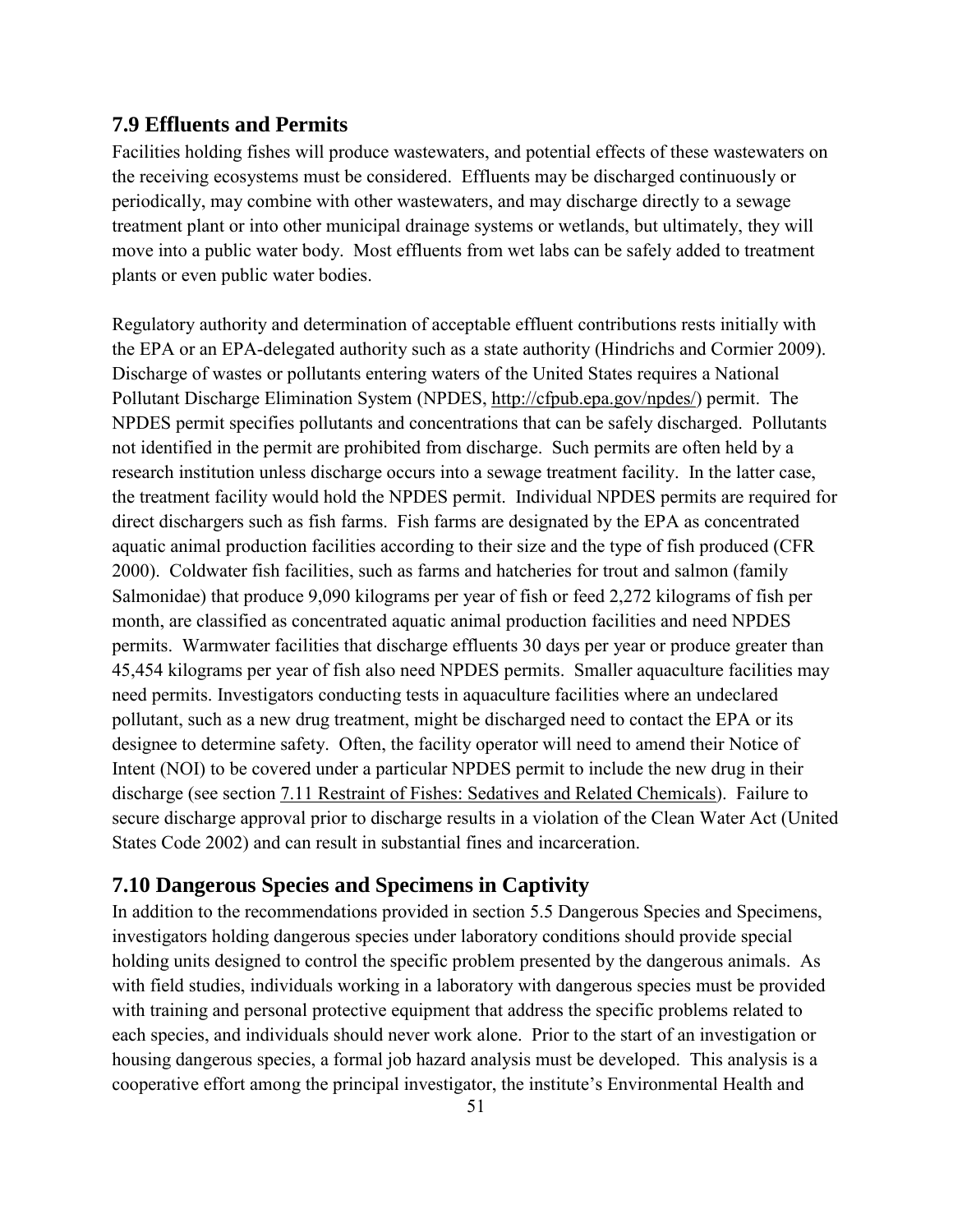<span id="page-66-0"></span>Safety Officer, and the IACUC, specifically with consultation of the IACUC's veterinarian. This job hazard analysis (see [https://www.osha.gov/Publications/osha3071.html\)](https://www.osha.gov/Publications/osha3071.html) will take into account any information that might be available from industry and/or federal government agencies familiar with these issues, species, and specimens.

# **7.11 Restraint of Fishes: Sedatives and Related Chemicals**

Prolonged, stressful restraint should be avoided. In some cases, general sedation for restraint may be advisable (Mundy and Wilson 1997); however, the benefits of sedation and potential effects on data derived from sedated fishes might need to be compared to results obtained from fishes that have not been sedated. The full range of potential effects on the subject fish, not just the sedative qualities, must be considered. The sedative chosen should be one that permits a rapid return to normal physiological and behavioral status (Smith et al. 1999; Bowker and Trushenski 2011) and is a low-risk compound for humans, as well as fishes. The compound should be tested on a small sample of fish prior to widespread use. Sedated animals must be kept under observation until appropriate recovery occurs.

The following substances have been used by various investigators (some are controlled substances available only through appropriately licensed sources, such as veterinarians): benzocaine, clove oil, diazepam (valium), sodium pentobarbitol, and tricaine methanesulfonate (MS-222). Hypothermia and exposure to sublethal levels of  $CO<sub>2</sub>$  (an LRP drug; see section 5.4.2) [Low Regulatory Priority \(LRP\) Drugs](#page-43-0) and [Appendix Table 1\)](#page-101-0) have been used in situations where other sedatives were contraindicated. The only sedative approved by the FDA for general use on fishes is MS-222, but a 21-day withdrawal period is required before the treated fish may be released or consumed by humans.

The FDA allows investigators some degree of choice in the selection and use of drugs, including sedatives, if the fish use is research only and not for consumption or release. Strict interpretation of FDA policies would allow such choice only for approved studies on drugs where discharge of the drug is in compliance with local NPDES permits; however, enforcement practices typically allow greater flexibility (see section [7.9 Effluents and Permits\)](#page-65-0). The FDA Center for Veterinary Medicine (CVM, [http://www.fda.gov/AnimalVeterinary/default.htm\)](http://www.fda.gov/AnimalVeterinary/default.htm) or the USFWS AADAP Program [\(http://www.fws.gov/fisheries/aadap/home.htm\)](http://www.fws.gov/fisheries/aadap/home.htm) may be contacted to determine current practices and priorities.

The complexities related to FDA drug approvals and the experimental use of drugs in research are illustrated by recent actions related to clove oil. Clove oil, in any form, may not be used on fishes that could be consumed by humans, even if the treatment occurs in a laboratory setting. This includes endangered species or species that otherwise may be released into public waters where they would be available for human consumption. At the time of this writing, only  $CO<sub>2</sub>$  (as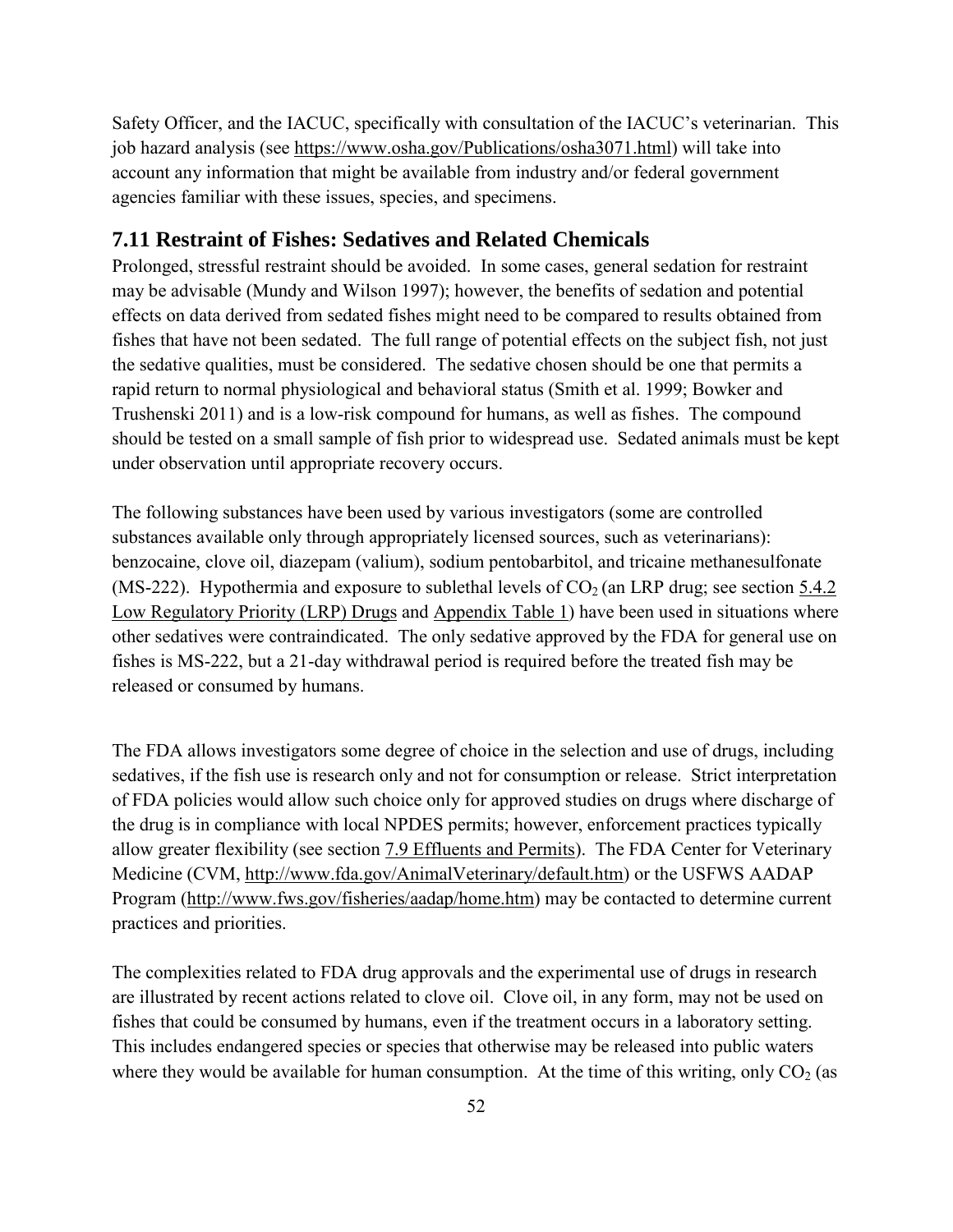<span id="page-67-0"></span>an LRP drug; see [Appendix Table 1\)](#page-101-0) and eugenol (AQUI-S<sup>®</sup> 20E; under a USFWS INAD exemption) can be used as immediate-release sedatives (see section [5.4 Field Restraint of Fishes:](#page-42-0)  [Sedatives\)](#page-42-0). Alternatively, electrosedation or electroanesthesia may be suitable alternatives to chemosedation when fishes need to be sedated multiple times, when discharge of the chemosedative is not feasible, or when the fishes need to be released immediately into the environment (Trushenski et al. 2012a, 2012b).

## **7.12 Surgical Procedures**

Surgical procedures, written into many research plans, include such processes as implanting devices including tags and transmitters, examining internal organs (e.g., gonads), and removing organs. Successful surgery depends on the complexity of the procedure, the expertise of the individual, and the environment in which the procedure is conducted. To perform surgeries on fish, individuals require training and practical experience. Generally, fisheries biologists lack formal educational training in surgery, and as such, training should be provided by individuals with long-standing experience, extensive surgical expertise, and a record of surgical success with fishes. Formal training opportunities offered at institutions would benefit researchers proposing to use surgical procedures. Individuals suited to train may be veterinarians with experience with fishes and who are associated with the IACUC, a member of the veterinary group providing health oversight to animals (including fish) at an institution, or an investigator with extensive experience in the successful performance of surgical procedures with fish. The training would cover the principles of surgery and guidance in performing the specific procedure. At the end of the training, the trainee would demonstrate to the instructor that they are capable of performing timely and effective surgeries similar to the procedures proposed for their research.

Written protocols for proposed surgical procedures should clarify whether the surgery is considered a major surgery or minor surgery. Major surgery is a procedure that penetrates or exposes a body cavity, or a surgery that produces a substantial physical or physiological impairment. Examples of major surgery are implantation of a radio transmitter in the coelomic cavity, or a splenectomy. Minor surgery is less invasive, not penetrating or exposing a body cavity or producing substantial physical or physiological impairment. Examples of minor surgery include placement of catheters in blood vessels or implanting PIT tags in the muscle (see section [6.3 Internal Tags and Marks, and Biotelemetry\)](#page-52-0).

The aquatic nature of fish necessitates surgical procedures not considered customary with nonaquatic animals. Body surfaces of fish are not covered by a keratinized integument but rather by a variety of living cells and mucus that provide a physical and immunological external barrier. Because many disinfectants can damage fish skin, the complete disinfection of a surgical site is likely not possible (Stoskopf 1993c); the preparation of the surgical site generally consists of gently cleaning the area of excess mucus. Efforts to avoid contaminating the surgical field and postsurgical infections are very important.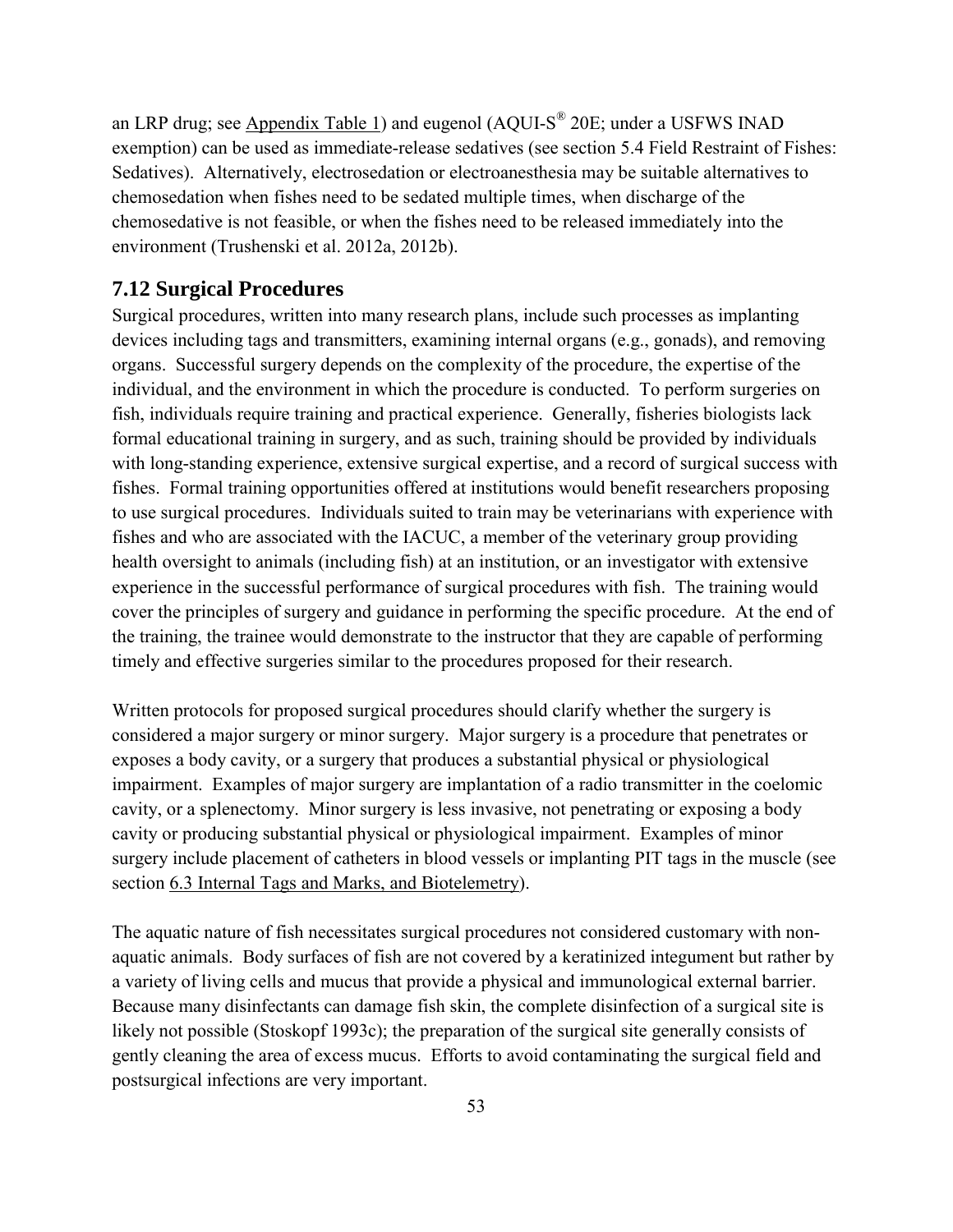Realistic, pragmatic issues of the logistics for asepsis must be considered in the development of surgical protocols that are to be performed in the field in contrast to the well-equipped and designed laboratory or surgical suite. The ability to employ all of the aseptic techniques of surgery (e.g., use of gown, mask, drape) is influenced by the environment in which the surgery is performed. Whether the type of surgery is considered a major or a minor procedure is especially relevant when high numbers of fish will undergo surgery that must be performed at remote field locations. Reports have documented investigations of techniques that support successful surgery on fish under non-laboratory conditions (Jepsen et al. 2013). These reports documented what could be considered reasonable deviations in surgical procedures that still result in surgical success. The statement in NRC (2011: 115), "Modification of standard techniques may be required (for instance, in aquatic or field surgery), but should not compromise the well-being of the animals," intimates that the primary investigator be pragmatic.

Investigators should review published studies for relevance to the procedures they propose to perform. One area where a deviation from standard surgical procedures may be appropriate is that of sterilization of instruments between fish. In remote field locations, where high numbers of fish are to be processed, it may not be possible to access an autoclave or other standard sterilization equipment. In such cases, instrument disinfection between fishes might be performed by immersing the instruments in a 1:1,000 solution of benzalkonium chloride or other quaternary ammonia compound (Summerfelt and Smith 1990) and 70% ethanol and then rinsing the instruments in sterile water before use. Other options for processing surgical instruments between surgeries are hot bead sterilizers or ultraviolet systems (Walker et al. 2013). Combinations of methods may be appropriate. In all cases, the surgical team should strive to the best of their ability to avoid contamination of the surgical field.

Depending on the anesthetic used (i.e., MS-222) and whether the fish will be stressed during a post-surgery holding period, temporary confinement may be necessary for a withdrawal time prior to their release into the environment, as they may be caught and consumed by the sport fishing community (see section [5.4.1 Drugs Approved for Use on Fish\)](#page-43-0). Because of the diversity of surgical procedures that may be performed on fish, the information presented in the Guidelines is not intended to provide a detailed guide to fish surgery. Additional details may be found in Deters et al. 2010, Stoskopf 1993c, Summerfelt and Smith 1990, Smith and Bell 1967, and Wooster et al. 1993. Information on surgical implantations is found in Liedtke et al. 2012, Chomyshyn et al. 2011, Cooke et al. 2011, Brown et al. 2011, and Wagner et al. 2011 (see section [6. Marking and Tagging\)](#page-51-0).

Generally, listed, imperiled species must be handled noninvasively, and if surgery is to be done, a permit is needed (see section [5.2.4 Collection of Imperiled Species\)](#page-39-0).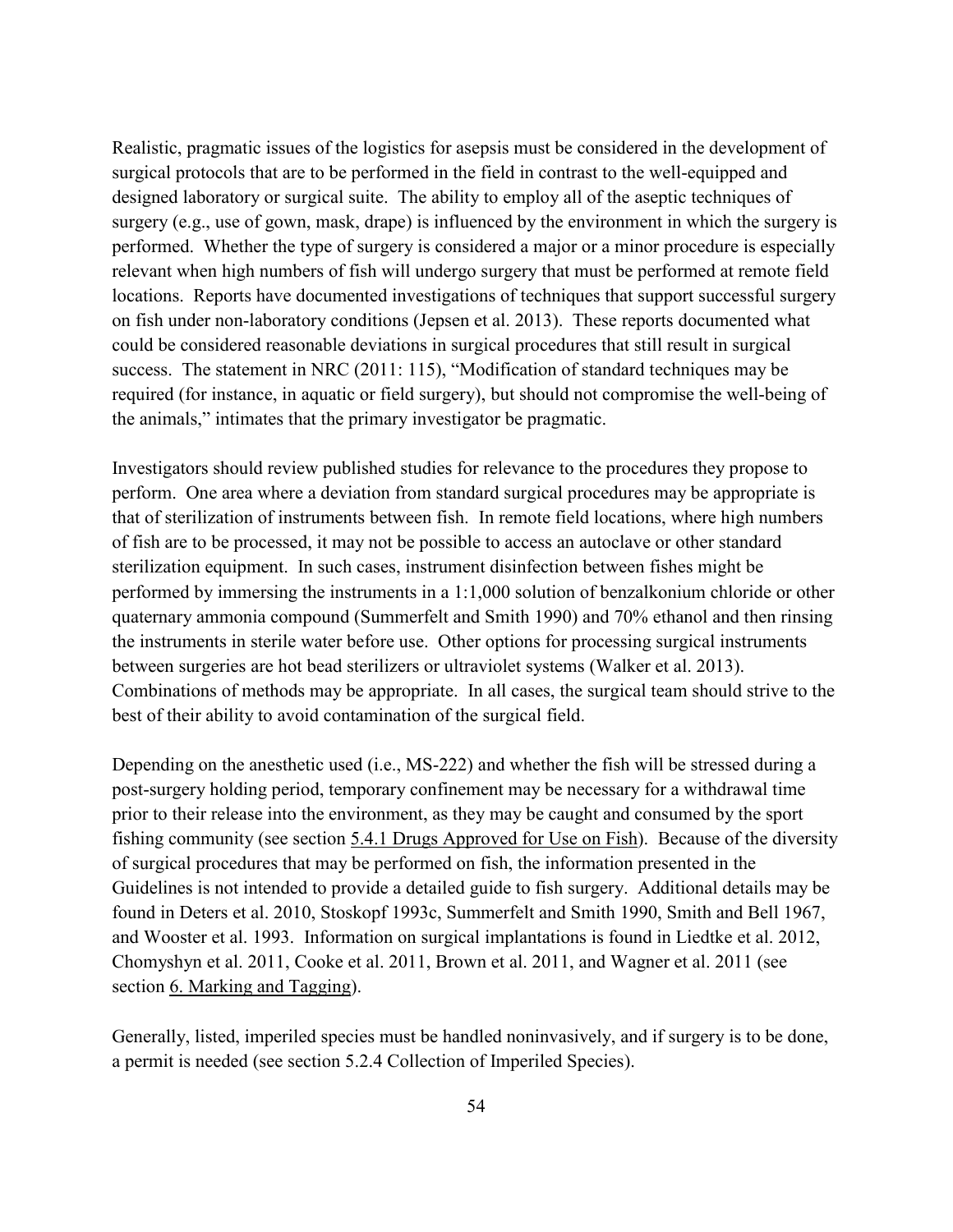# **7.13 Administration of Drugs, Biologics, and Other Chemicals**

Research investigators using fish drugs, biologics, and other chemicals are responsible for following federal, state, and local regulations. Careful records are to be maintained for documenting each use.

### **7.13.1 Drugs**

The Federal Food, Drug and Cosmetic Act (FD&C Act 2013,

[http://www.fda.gov/RegulatoryInformation/Legislation/FederalFoodDrugandCosmeticActFDCA](http://www.fda.gov/RegulatoryInformation/Legislation/FederalFoodDrugandCosmeticActFDCAct/default.htm) [ct/default.htm\)](http://www.fda.gov/RegulatoryInformation/Legislation/FederalFoodDrugandCosmeticActFDCAct/default.htm) defines drugs, in part, by their intended use, as "articles intended for use in the diagnosis, cure, mitigation, treatment, or prevention of disease" and "articles (other than food) intended to affect the structure or any function of the body of man or other animals." According to these definitions, virtually any product administered to a fish is considered a drug. All drugs used to control mortality associated with bacterial diseases or infestation density of parasites, sedate or anesthetize fishes, induce spawning, change gender, or change the structure or function of aquatic species must be approved by the FDA. Ice, an innocuous compound, is therefore considered a drug as it slows metabolic rates, and salts are considered drugs because of the influence on osmoregulation. The FDA approves drugs as compounds for which data have been evaluated by CVM [\(Appendix Table 1\)](#page-101-0) and for which they conclude are effective in achieving the stated claim, including being safe to the target fishes, to humans who either handle the active ingredient or consume the treated fish, and to the environment when applied at labeled doses. The drugs must be manufactured according to FDA CVM criteria and be packaged and labeled in a manner to ensure use compliance. The FDA can require investigators to provide thorough records of drugs used.

Currently, there is no drug that is "conditionally approved" for use on fish. A conditional approval allows a drug to be legally marketed prior to the completion of data collection and acceptance by the FDA. Conditional drug approvals mean that the compound appears safe, is being manufactured according to FDA CVM criteria, and shows effectiveness; however, the compound is generally not widely available. Illegal drug use for fish includes (1) use of unapproved drugs for any purpose or (2) use of approved drugs in a manner other than that specified on the product label (unless listed on INAD exemption or unless prescribed for extralabel use by a licensed veterinarian). Interstate transport of drugs for unapproved use in any animal, including fish, is prohibited. Additional information on approved and investigational new animal drugs can be obtained at the AADAP

[\(http://www.fws.gov/fisheries/aadap/home.htm\)](http://www.fws.gov/fisheries/aadap/home.htm) or FDA CVM

[\(http://www.fda.gov/AnimalVeterinary/default.htm\)](http://www.fda.gov/AnimalVeterinary/default.htm) Web sites. A provision allows for the use of drugs in animals in teaching settings, as described in CFR 1976.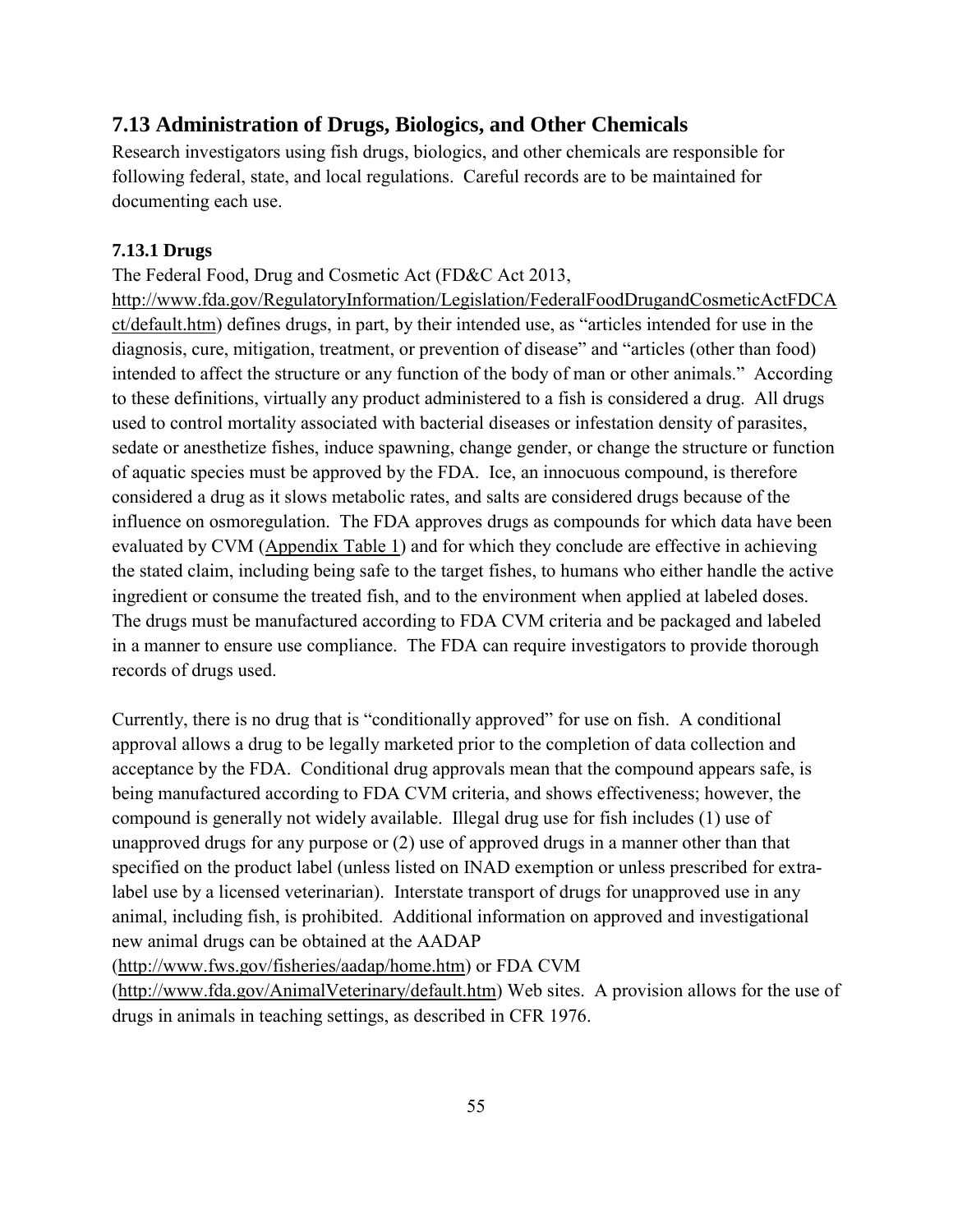Licensed veterinarians have the authority to prescribe extra-label (see section [2.5 Fish Health](#page-20-0)  [Management: Control of Pathogens and Parasites\)](#page-20-0) uses for drugs. Some chemicals can be administered only through veterinary cooperation (e.g., Chorulon®, veterinary feed directive drugs).

# **7.13.2 Biologics and Other Chemicals**

Use of "biologics" with fishes generally refers to vaccines, bacterins, antisera, diagnostic kits, and other products of biological origin. These veterinary and research products are used to diagnose, prevent, or treat animal diseases, and a number of licensed, commercial biologics are approved for use in fish. For use in aquaculture, see USDA APHIS Program Aid No. 1713 Veterinary Biologics: Use and Regulation (USDA 2013,

[http://www.aphis.usda.gov/publications/animal\\_health/content/printable\\_version/vet\\_biologics.p](http://www.aphis.usda.gov/publications/animal_health/content/printable_version/vet_biologics.pdf) [df\)](http://www.aphis.usda.gov/publications/animal_health/content/printable_version/vet_biologics.pdf) and Use of Vaccines in Finfish Aquaculture (Yanong 2011, [http://edis.ifas.ufl.edu/fa156\)](http://edis.ifas.ufl.edu/fa156), and for more information see USDA APHIS Center for Veterinary Biologics (CVB) Web site [\(http://www.aphis.usda.gov/wps/portal/banner/help?1dmy&urile=wcm%3Apath%3A/APHIS\\_C](http://www.aphis.usda.gov/wps/portal/banner/help?1dmy&urile=wcm%3Apath%3A/APHIS_Content_Library/SA_Our_Focus/SA_Animal_Health/SA_Vet_Biologics) [ontent\\_Library/SA\\_Our\\_Focus/SA\\_Animal\\_Health/SA\\_Vet\\_Biologics\)](http://www.aphis.usda.gov/wps/portal/banner/help?1dmy&urile=wcm%3Apath%3A/APHIS_Content_Library/SA_Our_Focus/SA_Animal_Health/SA_Vet_Biologics), which regulates products, and the AFS Fish Culture Section Guide to Using Drugs, Biologics, and Other Chemicals in Aquaculture (AFS Fish Culture Section 2011, [http://www.fws.gov/fisheries/aadap/AFS%20FCS%20Guide%20to%20Drugs.htm\)](http://www.fws.gov/fisheries/aadap/AFS%20FCS%20Guide%20to%20Drugs.htm).

# **7.13.3 Chemical Facility Anti-Terrorism Standards (CFATS)**

Certain aquaculture drugs may present security issues if they are released, stolen, or diverted or used for purposes of sabotage or intentional contamination. Facilities storing these chemicals may be regulated by the Department of Homeland Security (DHS, [http://www.dhs.gov/\)](http://www.dhs.gov/) under the Chemical Facility Anti-Terrorism Standards 2007 (CFATS, [http://www.dhs.gov/chemical](http://www.dhs.gov/chemical-facility-anti-terrorism-standards)[facility-anti-terrorism-standards\)](http://www.dhs.gov/chemical-facility-anti-terrorism-standards). Facilities that manufacture, use, store, or distribute certain chemicals at or above a specified quantity may be regulated. Each facility is responsible for evaluating their own chemical use patterns and determining which are subject to CFATS. The DHS has identified more than 200 chemicals of interest (Federal Register 2007,

[http://www.dhs.gov/xlibrary/assets/chemsec\\_appendixa-chemicalofinterestlist.pdf\)](http://www.dhs.gov/xlibrary/assets/chemsec_appendixa-chemicalofinterestlist.pdf); some of special concern to fisheries research facilities include

- Formalin/formaldehyde solution—when greater than or equal to 1% solution and greater than or equal to 15,000 pounds are stored.
- Hydrogen peroxide—when greater than or equal to 35% solution and greater than or equal to 400 pounds are stored.
- Potassium permanganate—when commercial grade and greater than or equal to 400 pounds are stored.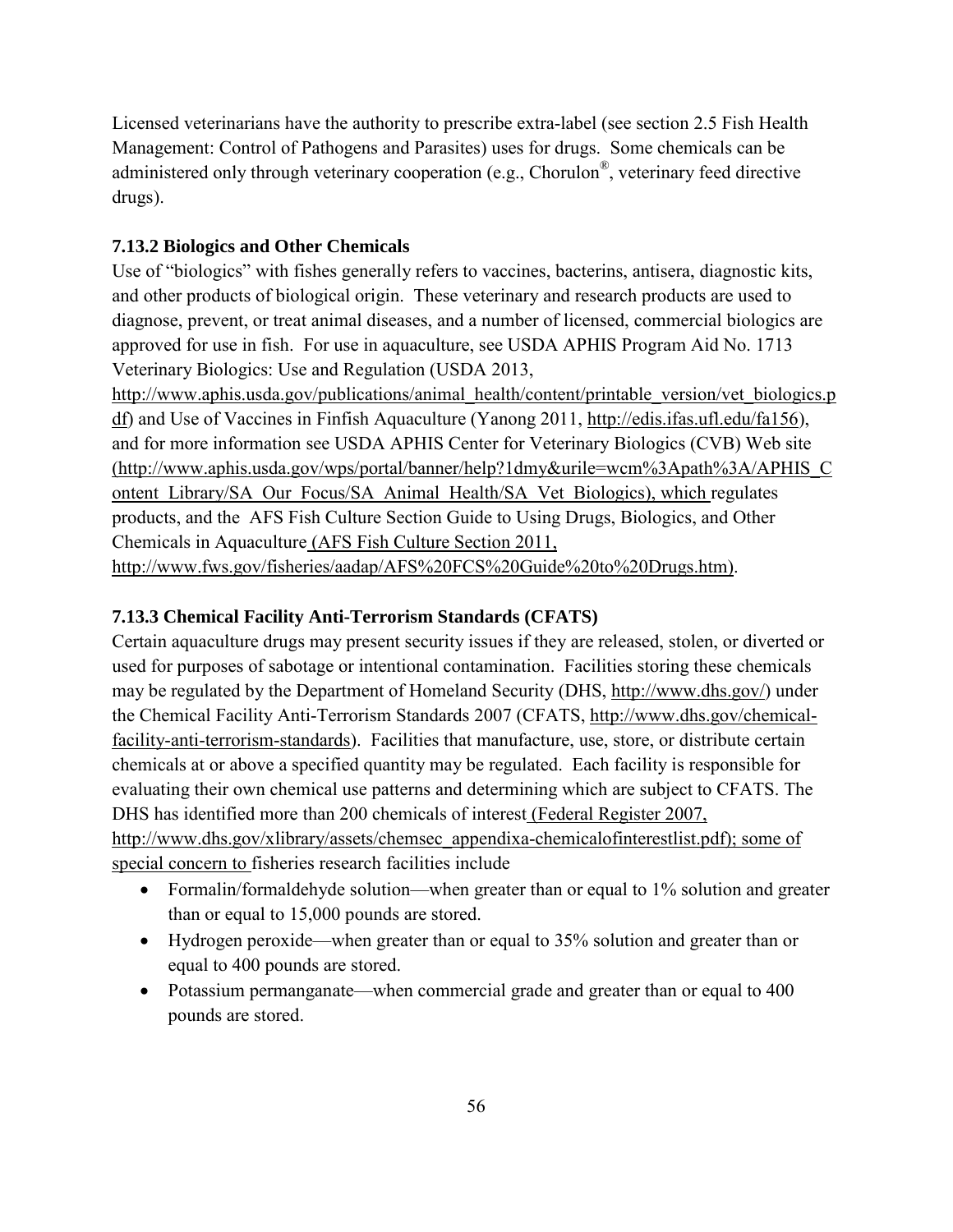Facilities may be required to develop a Site Security Plan if it is determined to be high risk by DHS [\(www.dhs.gov/chemicalsecurity\)](http://www.dhs.gov/chemicalsecurity).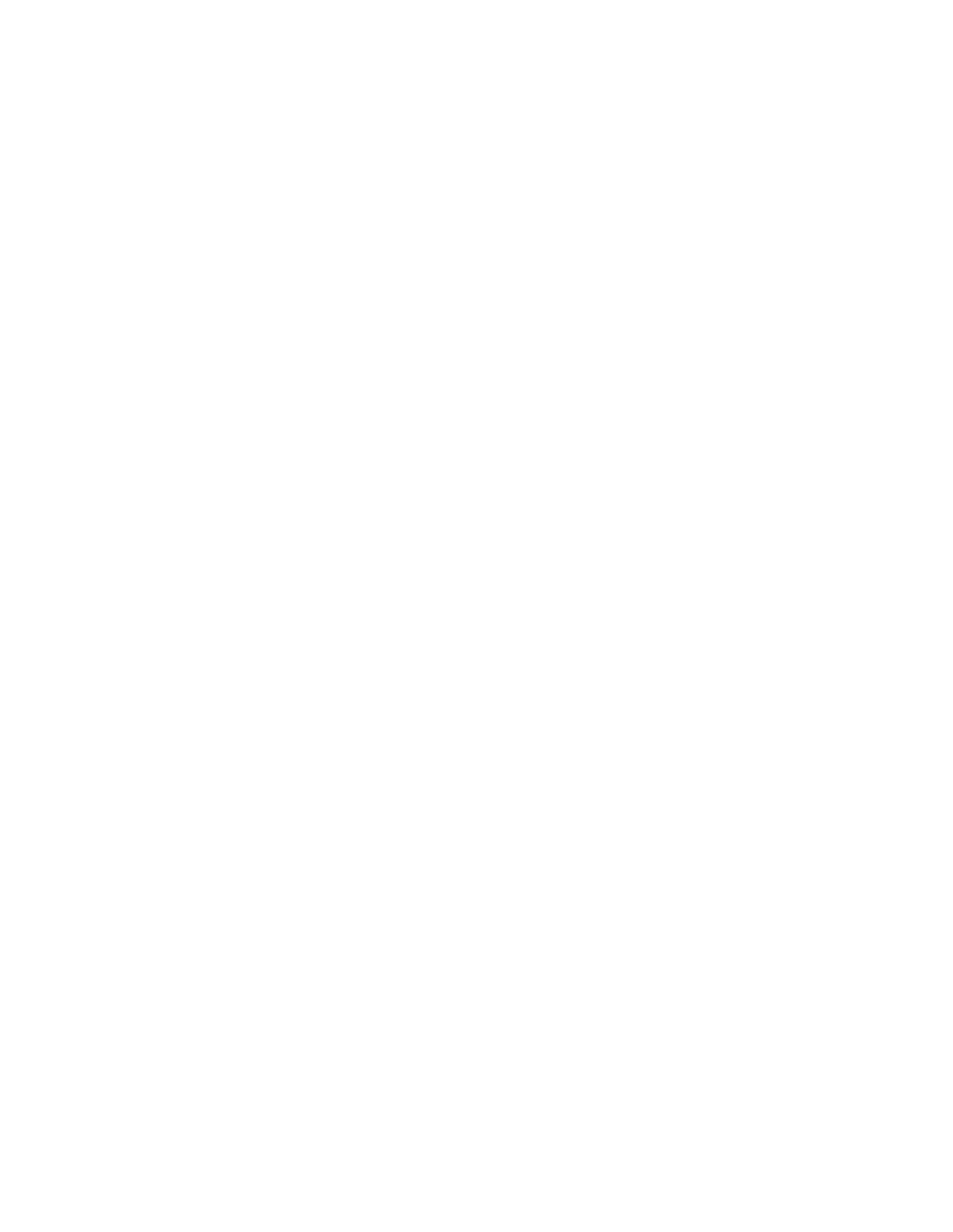#### **8. Final Disposition of Experimental Animals**

#### **8.1 Euthanasia**

Several methods are available to euthanize fishes. Various regulatory or granting agencies may require specific euthanasia methods and written protocols that demonstrate sufficient attention to humane treatment. Some methods for euthanasia are listed by American Veterinary Medical Association (AVMA) Guidelines for the Euthanasia of Animals: 2013 Edition (AVMA 2013, [https://www.avma.org/KB/Policies/Documents/euthanasia.pdf\)](https://www.avma.org/KB/Policies/Documents/euthanasia.pdf), and general considerations in the Guide for the Care and Use of Laboratory Animals (NRC 2011).

In general, the procedures must be performed quickly and with minimal stress prior to dispatch. Spinal cord dislocation, or decapitation generally are acceptable methods, provided the procedure is performed quickly and accurately. Some IACUCs have approved protocols where small fish (<5 cm total length) may be euthanized by cold stunning in an ice bath (Wilson et al. 2009; Blessing et al. 2010). Small fishes may be euthanized instantly by immersion in liquid nitrogen following sedation (Schaffer 1997); however, this approach and its appropriateness should be discussed with an IACUC or other oversight body prior to use. Depending on the size of the fish and experimental needs, some form of physical anesthesia, such as hypothermia, may be indicated prior to euthanasia. Cold shock and electrical shock are used commonly by fish processors preparing large numbers of animals for slaughter, where fish may be considered commodities rather than research specimens. Small numbers of fishes can be euthanized by exposure to relatively high concentrations of sedatives such as MS-222; however, the use of MS-222 (AVMA 2013, [https://www.avma.org/KB/Policies/Documents/euthanasia.pdf\)](https://www.avma.org/KB/Policies/Documents/euthanasia.pdf) and other chemical sedatives as euthanizing agents has not been approved by the FDA, and these chemically euthanized fishes may not be made available for human or animal consumption. See section [7.11 Restraint of Fishes: Sedatives and Related Chemicals.](#page-66-0) See Coyle et al. (2004) on anesthetic use with aquatic animals, including dosages used with commonly cultured fish species (Southern Regional Aquaculture Center fact sheet 3900 at [https://srac.tamu.edu/index.cfm/event/getFactSheet/whichfactsheet/162/\)](https://srac.tamu.edu/index.cfm/event/getFactSheet/whichfactsheet/162/). Euthanasia through

simple oxygen deprivation (dewatering) is sometimes practiced during mandated depopulation of production-level facilities; however, this procedure is not recommended for research situations. Stunning with an electroshock followed by rapid decapitation or cold shock is a suggested alternative if large numbers of fishes must be euthanized. Rotenone, which blocks oxygen uptake, has been useful in cases of the occurrence of unintended exotics (Rayner and Creese 2006) (see section [5.2.3 Representative Samples\)](#page-38-0). Selection of euthanasia methods should be done in coordination with the institutional IACUC. Additional information is provided by The University of Florida Extension Service, where publications addressing methods of fish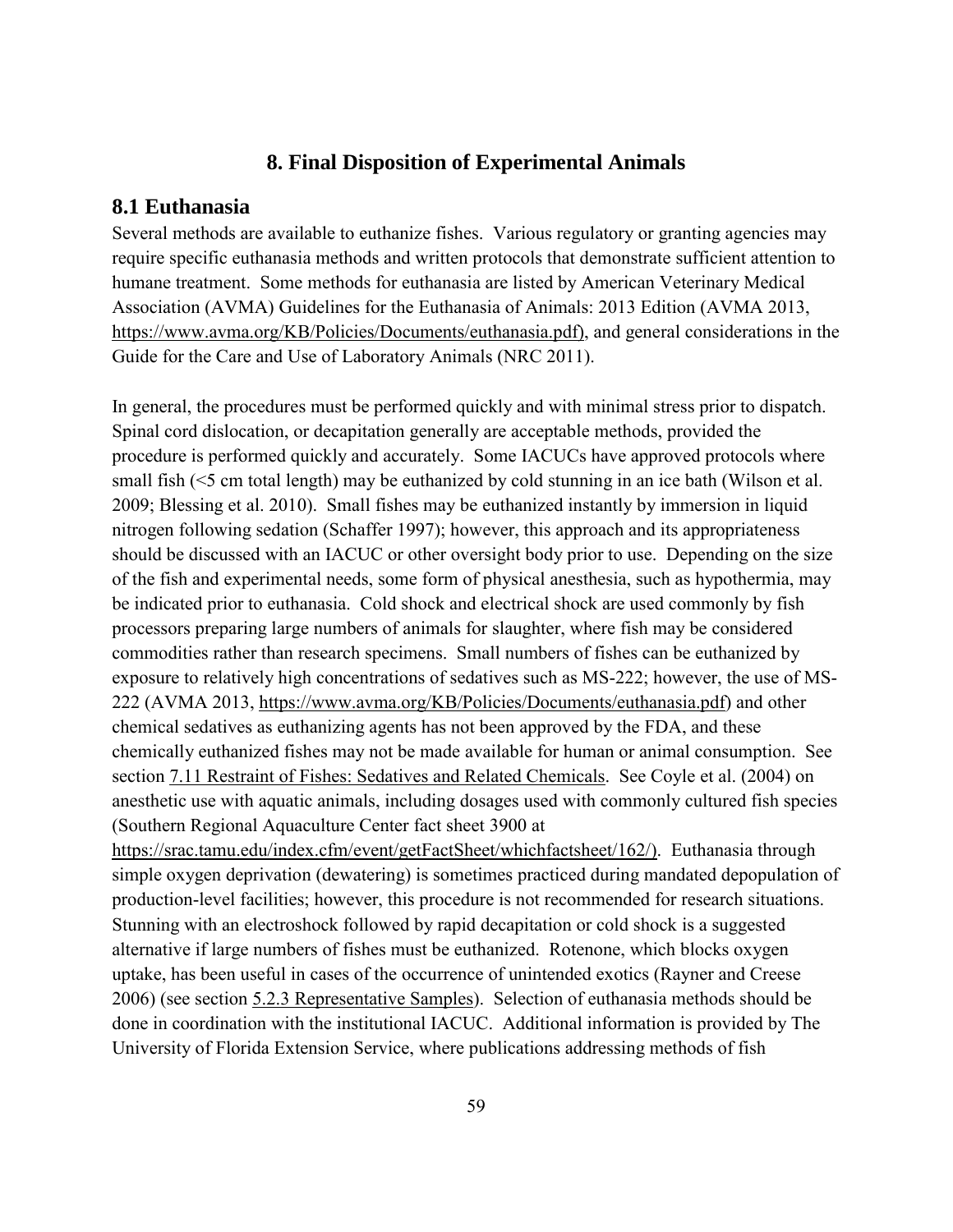slaughter, killing, and euthanasia are reviewed (Yanong et al. 2007, [http://edis.ifas.ufl.edu/pdffiles/FA/FA15000.pdf\)](http://edis.ifas.ufl.edu/pdffiles/FA/FA15000.pdf).

Marine fish surveys conducted at sea present a special set of conditions with respect to euthanasia. The capture methods tend to result in substantial numbers of specimens collected at one time. Information on sex, sexual maturity, and stomach contents may be obtained from individuals that are not dead when processed. Decapitation or pithing of individual fish for otolith removal may be used on such surveys, but these techniques are not suited to processing large numbers of fish. The largest possible portion of the catch must be worked up in the shortest possible time to get the maximum amount of data at each station or sampling event. Euthanasia of individuals could result in a significant compromise in the amount of data collected. With the exception of certain shark species (subclass Elasmobranchii), or threatened species such as sea turtles (family Chelonidae) and sturgeon (family Acipenseridae), the entire catch may be treated as sampling without replacement. Under such conditions, with constraints of time and the cost of ship time, investigators and agencies may be granted exemptions from standard practices for euthanasia.

### **8.2 Storage or Return to Aquatic Habitat**

Applications for animal use submitted to IACUCs typically require the principal investigator to delineate the disposition of fish or fish carcasses. Whether required or not, options for final disposition of experimental subjects should be delineated in research study plans. Fish collected in the wild and brought into the laboratory for experimental or teaching purposes should never be returned to the environment according to the general consensus among agencies granting scientific collecting permits. After proper euthanization and preservation, study animals may be again useful as teaching- or voucher specimens in research collections (see section [5.2 Field](#page-37-0)  [Collections\)](#page-37-0). Federal, provincial, state, or local laws may prohibit release of study animals under any circumstances. Nonnative fishes should never be released. In some cases, transfer to another research project or educational exercise may be an appropriate disposition, and permitting may be required in the case of federally listed specimens. If appropriate SOPs for disposition are available, they could be followed, in addition to relevant guidelines established by the research institution and local government.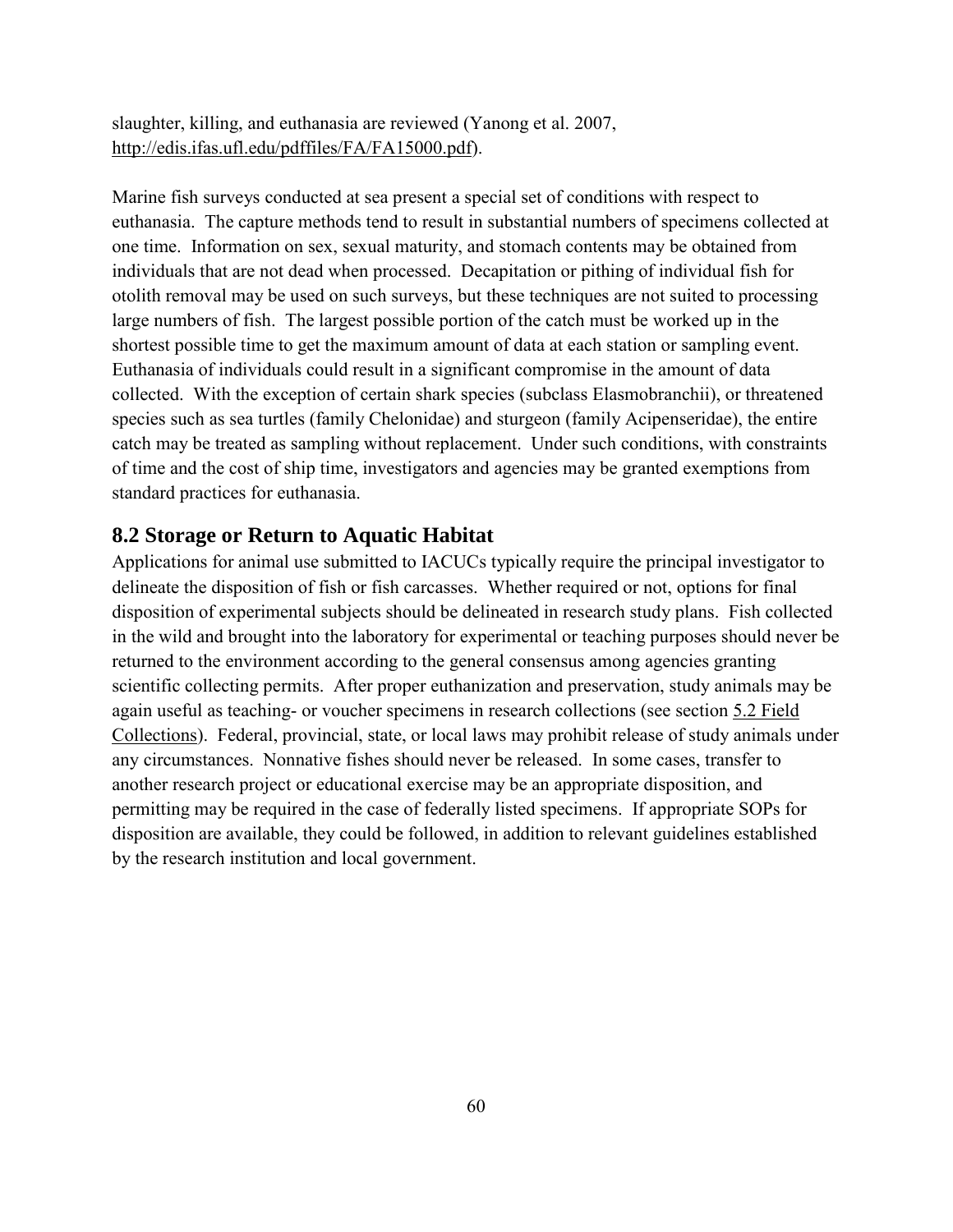## **9. Future Revisions**

Periodic revisions (approximately every 5–8 years) of the Guidelines will be necessary and best addressed by a multidisciplinary committee. Although the basic philosophies of the scientific methods are quite constant, specific techniques and procedures for research investigations evolve over time, sometimes quite rapidly. Investigators are encouraged to send new information and constructive criticisms to the officers of the respective societies.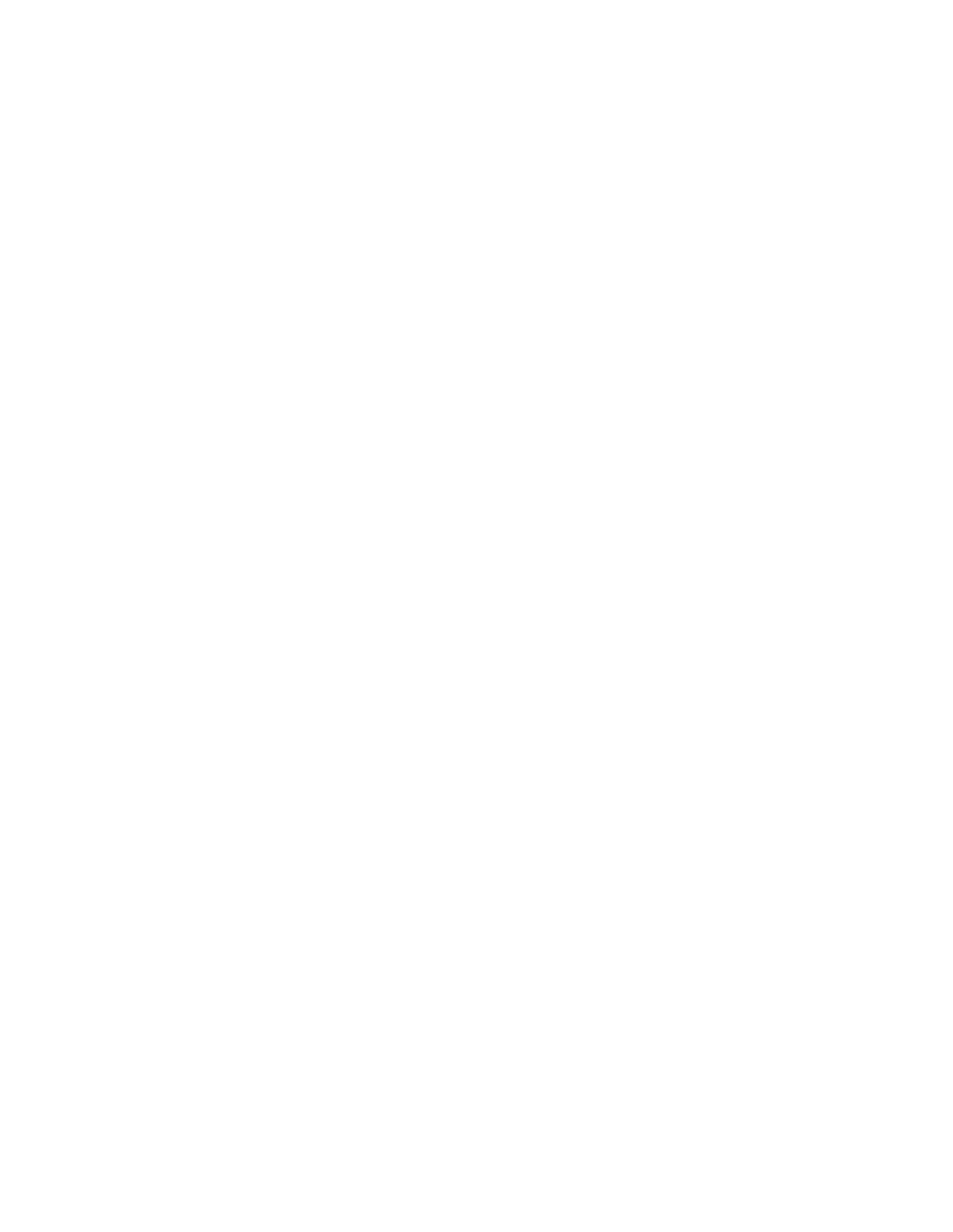## **10. Literature Cited**

(Except where noted, all Web sites were accessed June 2014.)

- Ackerman, J. L., and D. R. Bellwood. 2000. Reef fish assemblages: a re-evaluation using enclosed rotenone stations. Marine Ecology Progress Series 206:227–237.
- Act XXVIII. 1998. Act XXVIII of 1998 on the Protection and Humane Treatment of Animals. Hungarian Parliament. (1 January 1999). Available: [http://www.aaalac.org/intlRefs/Law-](http://www.aaalac.org/intlRefs/Law-1998-EN.pdf)[1998-EN.pdf.](http://www.aaalac.org/intlRefs/Law-1998-EN.pdf)
- AFS (American Fisheries Society) Fish Culture Section. 2011. Guide to using drugs, biologics, and other chemicals in aquaculture. Working Group on Aquaculture Drugs, Chemicals, and Biologics, Fish Culture Section of the American Fisheries Society. (Updated October 28, 2011). Available:

[http://www.fws.gov/fisheries/aadap/AFS%20FCS%20Guide%20to%20Drugs.htm.](http://www.fws.gov/fisheries/aadap/AFS%20FCS%20Guide%20to%20Drugs.htm)

- AFS–FHS (American Fisheries Society Fish Health Section). 2012. FHS blue book: suggested procedures for the detection and identification of certain finfish and shellfish pathogens, 2012 edition. AFS–FHS, Bethesda, Maryland. Available: [http://www.afs-fhs.org/blue](http://www.afs-fhs.org/blue-book.php)[book.php.](http://www.afs-fhs.org/blue-book.php)
- Anderson, W. G., R. S. McKinney, and M. Colaveccia. 1997. The use of clove oil as an anesthetic for Rainbow Trout and its effects on swimming performance. North American Journal of Fisheries Management 17:301–307.
- APHIS (Animal and Plant Health Inspection Service). 1992. Subchapter A—animal welfare. Code of Federal Regulations, Title 9, Parts 1–4. U.S. Government Printing Office, Washington, D.C. Available: [http://www.gpo.gov/fdsys/pkg/CFR-2006-title9](http://www.gpo.gov/fdsys/pkg/CFR-2006-title9-vol1/pdf/CFR-2006-title9-vol1-chapI-subchapA.pdf) [vol1/pdf/CFR-2006-title9-vol1-chapI-subchapA.pdf.](http://www.gpo.gov/fdsys/pkg/CFR-2006-title9-vol1/pdf/CFR-2006-title9-vol1-chapI-subchapA.pdf)
- Arts, M. T., M. T. Brett, and M. Kainz, editors. 2009. Lipids in aquatic ecosystems. Springer, Dordrecht, The Netherlands.
- Arukwe, A. 2001. Cellular and molecular responses to endocrine-modulators and the impact on fish reproduction. Marine Pollution Bulletin 42:643–655.
- ASIH (American Society of Ichthyologists and Herpetologists), AFS (American Fisheries Society), and AIFRB (American Institute of Fishery Research Biologists). 1987. Guidelines for use of fishes in field research. American Society of Ichthyologists and Herpetologists, Lawrence, Kansas.
- ASIH (American Society of Ichthyologists and Herpetologists), AFS (American Fisheries Society), and AIFRB (American Institute of Fishery Research Biologists). 1988. Guidelines for use of fishes in field research. Fisheries 13:16–23.
- Association of Fish and Wildlife Agencies. 2007. State wildlife action plans. Available: [http://www.teaming.com/state-wildlife-action-plans-swaps.](http://www.teaming.com/state-wildlife-action-plans-swaps)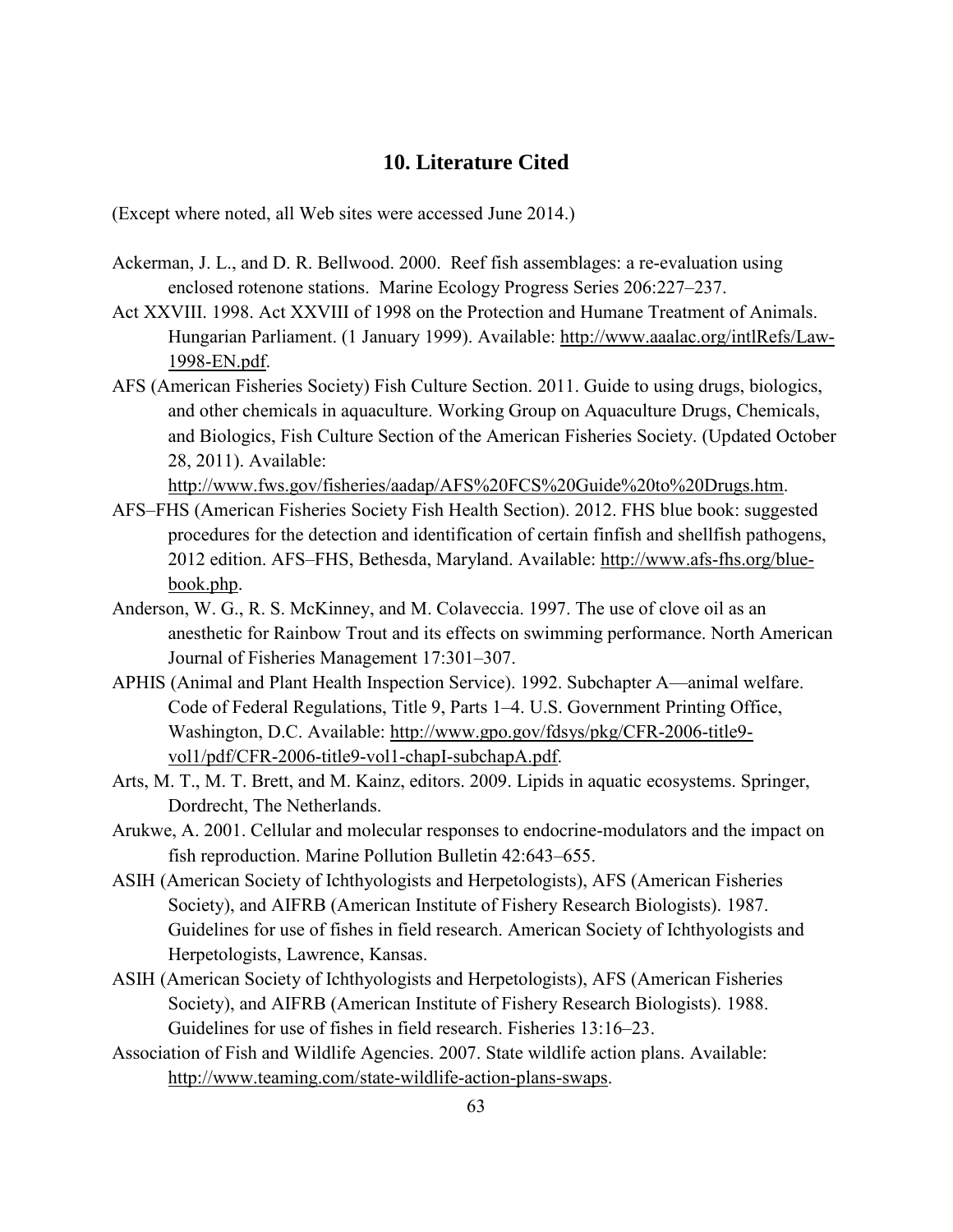- ASTM (American Society for Testing and Materials). 2013. Section 11:05: biological effects and environmental fate; biotechnology; pesticides. Annual book of ASTM standards, Philadelphia, Pennsylvania.
- [Attia,](http://link.springer.com/search?facet-author=%22Jo%C3%ABl+Attia%22) J., [S. Millot,](http://link.springer.com/search?facet-author=%22Sandie+Millot%22) [C. Di-Poï,](http://link.springer.com/search?facet-author=%22Carole+Di-Po%C3%AF%22) [M. Bégout,](http://link.springer.com/search?facet-author=%22Marie-Laure+B%C3%A9gout%22) [C. Noble,](http://link.springer.com/search?facet-author=%22Chris+Noble%22) [F. J. Sanchez-Vazquez,](http://link.springer.com/search?facet-author=%22F.+Javier+Sanchez-Vazquez%22) [G. Terova,](http://link.springer.com/search?facet-author=%22Genciana+Terova%22) [M.](http://link.springer.com/search?facet-author=%22Marco+Saroglia%22)  [Saroglia,](http://link.springer.com/search?facet-author=%22Marco+Saroglia%22) and [B. Damsgård.](http://link.springer.com/search?facet-author=%22B%C3%B8rge+Damsg%C3%A5rd%22) 2012. Demand feeding and welfare in farmed fish. Fish Physiology and Biochemistry 38:107–118.
- Auerback, P. S. 1997. A medical guide to hazardous marine life, 3rd edition. Best Publishing, Flagstaff, Arizona.
- Avault, J. W. 1996. Fundamentals of aquaculture. AVA Publishing, Baton Rouge, Louisiana.
- AVMA (American Veterinary Medical Association). 2013. AVMA guidelines for the euthanasia of animals: 2013 edition. American Veterinary Medical Association, Schaumburg, Illinois. Available: [https://www.avma.org/KB/Policies/Documents/euthanasia.pdf.](https://www.avma.org/KB/Policies/Documents/euthanasia.pdf)
- Barrows, F. T., and R. W. Hardy. 2001. Nutrition and feeding. Pages 483–558 *in* G. A. Wedemeyer, editor. Fish hatchery management, 2nd edition. American Fisheries Society, Bethesda, Maryland.
- Barton, B. A. 2000. Stress. Pages 892–898 *in* R. R. Stickney, editor. Encyclopedia of aquaculture. Wiley, New York.
- Barton, B. A., and G. K. Iwama. 1991. Physiological changes in fish from stress in aquaculture with emphasis on the response and effects of corticosteroids. Annual Review of Fish Diseases 1:3–26.
- Beaumont, A. R., and K. Hoare. 2003. Biotechnology and genetics in fisheries and aquaculture. Blackwell Publishing, Malden, Massachusetts.
- Becker, P. R., and S. A. Wise. 2006. The U.S. national bio-monitoring specimen bank and the marine environmental specimen bank. Journal of Environmental Monitoring 8:795–799.
- Beckman, D. W., C. A. Wilson, F. Lorica, and J. M. Dean. 1990. Variability in incorporation of calcein as a fluorescent marker in fish otoliths. Pages 547–549 *in* N. C. Parker, A. E. Giorgi, R. C. Heidinger, D. B. Jester, Jr., E. D. Prince, and G. A. Winans, editors. Fishmarking techniques. American Fisheries Society, Symposium 7, Bethesda, Maryland.
- Benotti, M. J., R. A. Trenholm, B. J. Vanderford, J. C. Holady, B. D. Stanford, and S. A. Snyder. 2009. Pharmaceuticals and endocrine disrupting compounds in U.S. drinking water. Environmental Science and Technology 4:597–603.
- Behrens Yamada, S., and T. J. Mulligan. 1990. Screening of elements for the chemical marking of hatchery salmon. Pages 550–561 *in* N. C. Parker, A. E. Giorgi, R. C. Heidinger, D. B. Jester, Jr., E. D. Prince, and G. A. Winans, editors. Fish-marking techniques. American Fisheries Society, Symposium 7, Bethesda, Maryland.
- Berka, R. 1986. The transport of live fish. A review. EIFAC Technical Paper 48, 52 p. Available: <ftp://ftp.fao.org/docrep/fao/009/af000e/af000e.pdf>*.*
- Biosecurity Act 1993. Public Act 1993 No. 95. Reprint, October 1, 2012. Parliamentary Counsel Office, New Zealand Legislation. Available: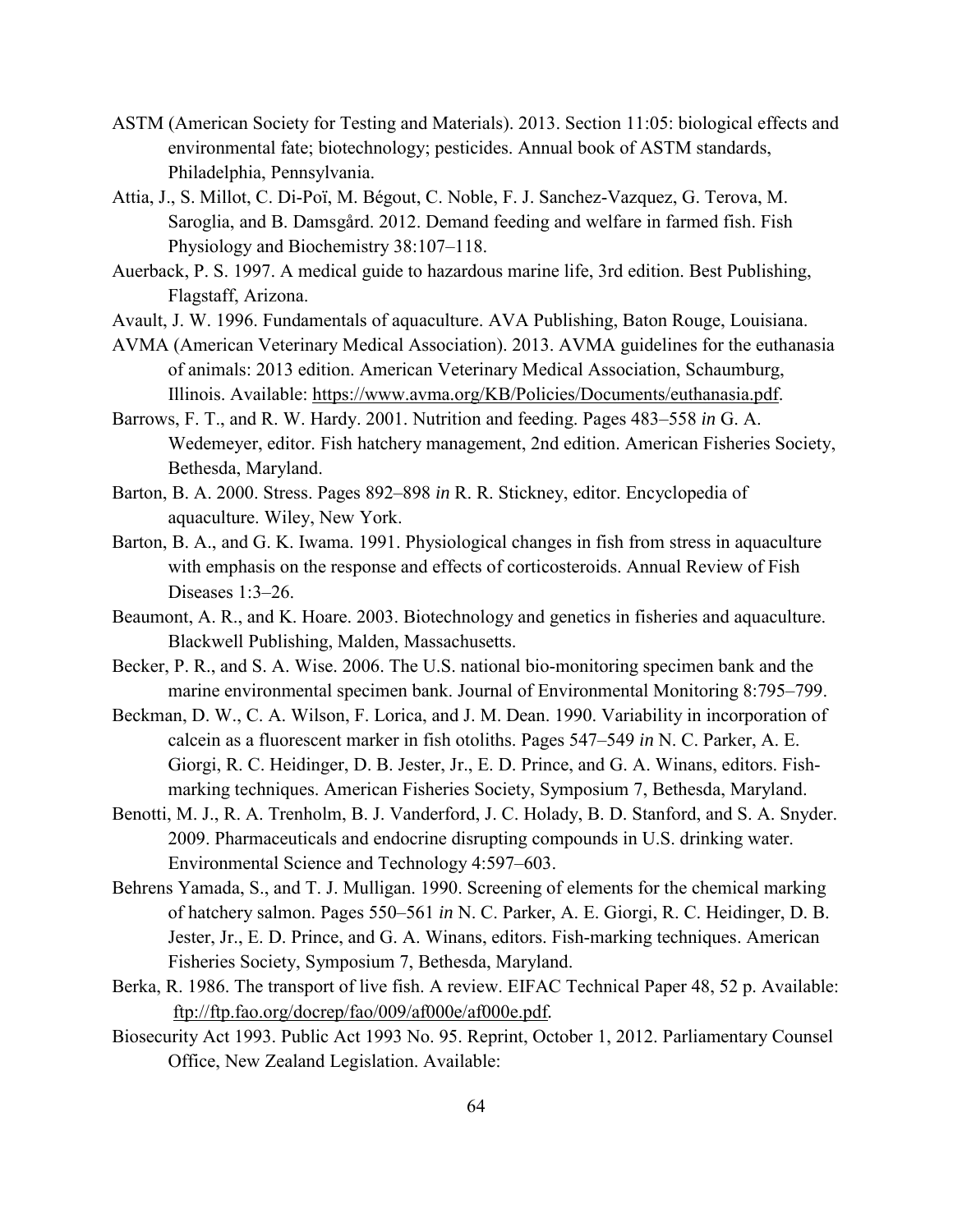[http://www.legislation.govt.nz/act/public/1993/0095/latest/DLM314623.html.](http://www.legislation.govt.nz/act/public/1993/0095/latest/DLM314623.html)Bishop, T. M., A. Smalls, G. A. Wooster, and P. R. Bowser. 2003. Aerobiological (airborne) dissemination of the fish pathogen, *Ichthyophthirius multifiliis* and the implications in fish health management. Pages 51–64 *in* C. S. Lee and P. O'Bryen, editors. Biosecurity in aquaculture production systems: exclusion of pathogens and other undesirables. The World Aquaculture Society, Baton Rouge, Louisiana.

- Blaxhall, P. C. 1972. The hematological assessment of the health of freshwater fish: a review of selected literature. Journal of Fish Biology 4:593–604.
- Blessing, J. J., J. C. Marshall, and S. R. Balcombe. 2010. Humane killing of fishes for scientific research: a comparison of two methods. Journal of Fish Biology 76:2571–2577.
- Bly, J. E., and L. W. Clem. 1992. Temperature and teleost immune functions. Fish and Shellfish Immunology 2:159–171.
- Bonar, S. A., W. A. Hubert, and D. W. Willis, editors. 2009. Standard methods for sampling North American freshwater fishes. American Fisheries Society, Bethesda, Maryland.
- Bonga, S. E. W. 1997. The stress response in fish. Physiological Reviews 77:591–625.
- Bowker, J., and J. Trushenski. 2011. AFS policy statement regarding the need for an immediaterelease anesthetic/sedative for use in fisheries disciplines. Fisheries 36:132–135.
- Bowker, J., and J. Trushenski. 2013. Fish drug questions answered by the FDA. Fisheries 38:549–552.
- Boyd, C. E. 1985. Chemical budgets for Channel Catfish ponds. Transactions of the American Fisheries Society 114:291–298.
- Braithwaite, V. 2010. Do fish feel pain? Oxford University Press, Oxford, UK.
- Brauhn, J. L., and R. A. Schoettger. 1975. Acquisition and culture of research fish: Rainbow Trout, Fathead Minnows, Channel Catfish, and Bluegills. National Environmental Research Center, Office of Research and Development, U.S. Environmental Protection Agency, Project EPA-660/3-75-011, Final Report, Corvallis, Oregon.
- Browman, H. I., and A. B. Skiftesvik. 2011. Welfare in aquatic organisms: is there some faithbased harking going on here? Diseases of Aquatic Organisms 94:255–257.
- Brown, R. S., Z. D. Deng, K. V. Cook, B. D. Pflugrath, X. Li, T. Fu, J. J. Martinez, H. Li, B. A. Trumbo, M. L. Ahmann, A. G. Seaburg. 2013. A field evaluation of an external and neutrally buoyant acoustic transmitter for juvenile salmon: implications for estimating hydroturbine passage survival. PLoS ONE 8:1–11.
- Brown, R. S., M. B. Eppard, K. J. Murchie, J. L. Nielsen, and S. J. Cooke. 2011. An introduction to the practical and ethical perspectives on the need to advance and standardize the intracoelomic surgical implantation of electronic tags in fish. Reviews in Fish Biology and Fisheries 21:1–9.
- Bryant, M. D., C. A. Dolloff, P. E. Porter, and B. E. Wright. 1990. Freeze branding with  $CO<sub>2</sub>$ : an effective and easy-to-use field method to mark fish. Pages 30–35 *in* N. C. Parker, A. E.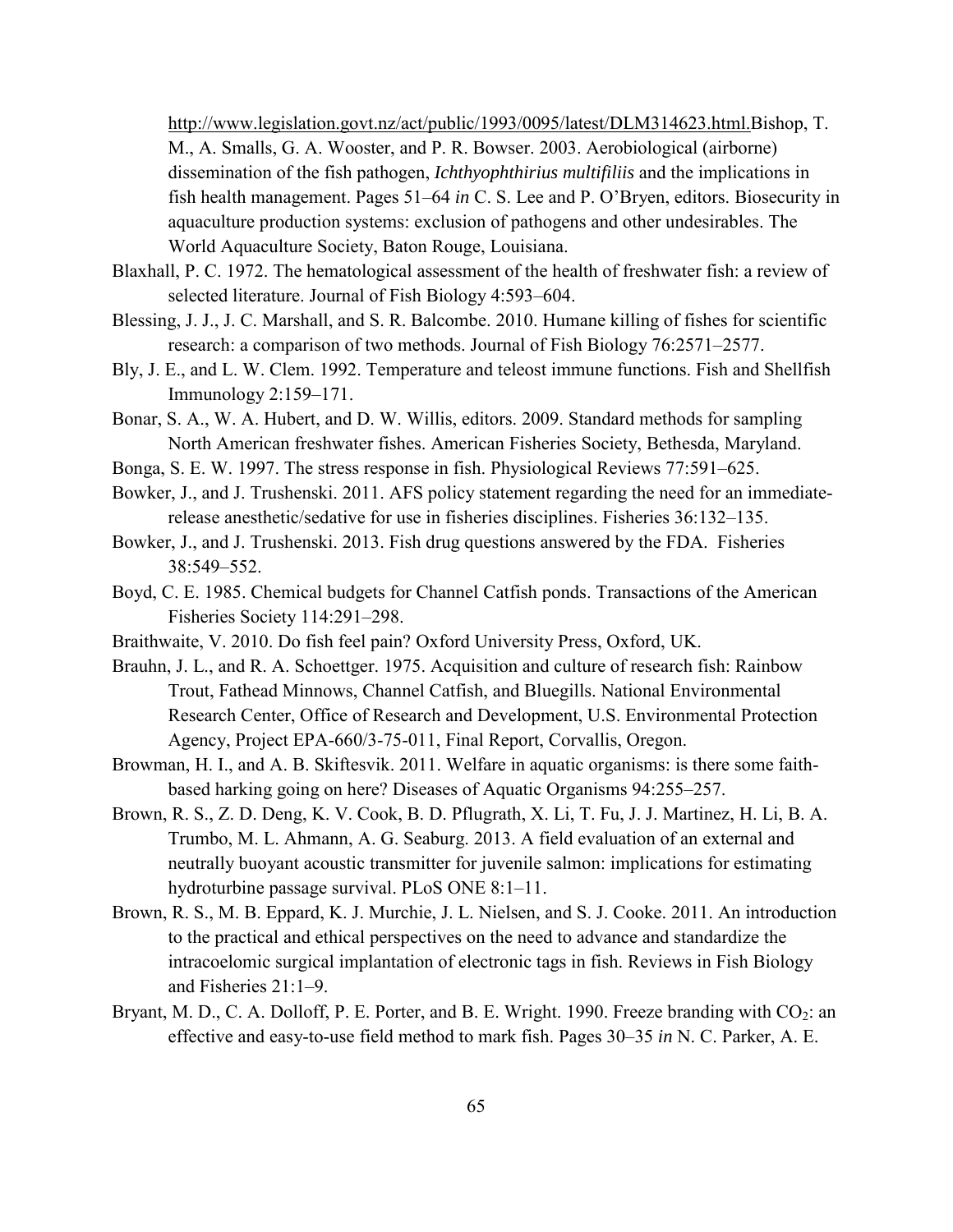Giorgi, R. C. Heidinger, D. B. Jester, Jr., E. D. Prince, and G. A. Winans, editors. Fishmarking techniques. American Fisheries Society, Symposium 7, Bethesda, Maryland.

- Buckley, R. M., and H. L. Blankenship. 1990. Internal extrinsic identification systems: overview of implanted wire tags, otolith marks, and parasites. Pages 173–182 *in* N. C. Parker, A. E. Giorgi, R. C. Heidinger, D. B. Jester, Jr., E. D. Prince, and G. A. Winans, editors. Fishmarking techniques. American Fisheries Society, Symposium 7, Bethesda, Maryland.
- Cameron, A. A., M. B. Plenderleith, and P. J. Snow. 1990. Organization of the spinal cord in four species of elasmobranch fish: Cytoarchitecture and distribution of serotonin and selected neuropeptides. Journal of Comparative Neurology 297:201–218.
- Carmichael, G. J., J. R. Tomasso, and B. A. Simco. 1984a. Confinement and water qualityinduced stress in Largemouth Bass. Transactions of the American Fisheries Society 113:767–777.
- Carmichael, G. J., J. R. Tomasso, and B. A. Simco. 1984b. Characterization and alleviation of stress associated with hauling Largemouth Bass. Transactions of the American Fisheries Society 113:778–785.
- Carmichael, G. J., J. R. Tomasso, and T. E. Schwedler. 2001. Fish transportation. Pages 641–660 *in* G. A. Wedemeyer, editor. Fish hatchery management, 2nd edition. American Fisheries Society, Bethesda, Maryland.
- Carty, D., and J. D. Bowker. 2013. Novel Terramycin 200 (44.09% oxytetracycline dihydrate) treatment regimen for the fluorescent marking of Rainbow Trout vertebrae. North American Journal of Aquaculture 75:34–38.
- Casebolt, D. B., D. J. Speare, and B. S. Horney. 1998. Care and use of fish as laboratory animals: current state of knowledge. Laboratory Animal Science 48:124–136.
- CCAC (Canadian Council on Animal Care). 2005. Canadian Council on Animal Care guidelines on: the care and use of fish in research, teaching and testing. Available: [http://ccac.ca/Documents/Standards/Guidelines/Fish.pdf.](http://ccac.ca/Documents/Standards/Guidelines/Fish.pdf)
- CFR (Code of Federal Regulations). 1976. 21 CFR 201.125—Drugs for use in teaching, law enforcement, research, and analysis. 41 FR 6911, Feb. 13, 1976. Available: [http://www.gpo.gov/fdsys/granule/CFR-2011-title21-vol4/CFR-2011-title21-vol4](http://www.gpo.gov/fdsys/granule/CFR-2011-title21-vol4/CFR-2011-title21-vol4-sec201-125/content-detail.html) [sec201-125/content-detail.html.](http://www.gpo.gov/fdsys/granule/CFR-2011-title21-vol4/CFR-2011-title21-vol4-sec201-125/content-detail.html)
- CFR (Code of Federal Regulations). 2000. 40 CFR 122.24—Concentrated aquatic animal production facilities (applicable to State NPDES programs, see § 123.25). 48 FR 14153, Apr. 1, 1983, as amended at 65 FR 30907, May 15, 2000. Available: [http://www.gpo.gov/fdsys/granule/CFR-2011-title40-vol22/CFR-2011-title40-vol22](http://www.gpo.gov/fdsys/granule/CFR-2011-title40-vol22/CFR-2011-title40-vol22-sec122-24/content-detail.html) [sec122-24/content-detail.html.](http://www.gpo.gov/fdsys/granule/CFR-2011-title40-vol22/CFR-2011-title40-vol22-sec122-24/content-detail.html)
- CFR (Code of Federal Regulations). 2008. 50 CFR part 16—Injurious wildlife. Available: [http://www.ecfr.gov/cgi](http://www.ecfr.gov/cgi-bin/retrieveECFR?gp=1&SID=7a0d8ba4c403a707edcd008028e3e519&ty=HTML&h=L&n=50y1.0.1.2.10&r=PART)[bin/retrieveECFR?gp=1&SID=7a0d8ba4c403a707edcd008028e3e519&ty=HTML&h=L](http://www.ecfr.gov/cgi-bin/retrieveECFR?gp=1&SID=7a0d8ba4c403a707edcd008028e3e519&ty=HTML&h=L&n=50y1.0.1.2.10&r=PART)  $&n=50y1.0.1.2.10&r=PART$ .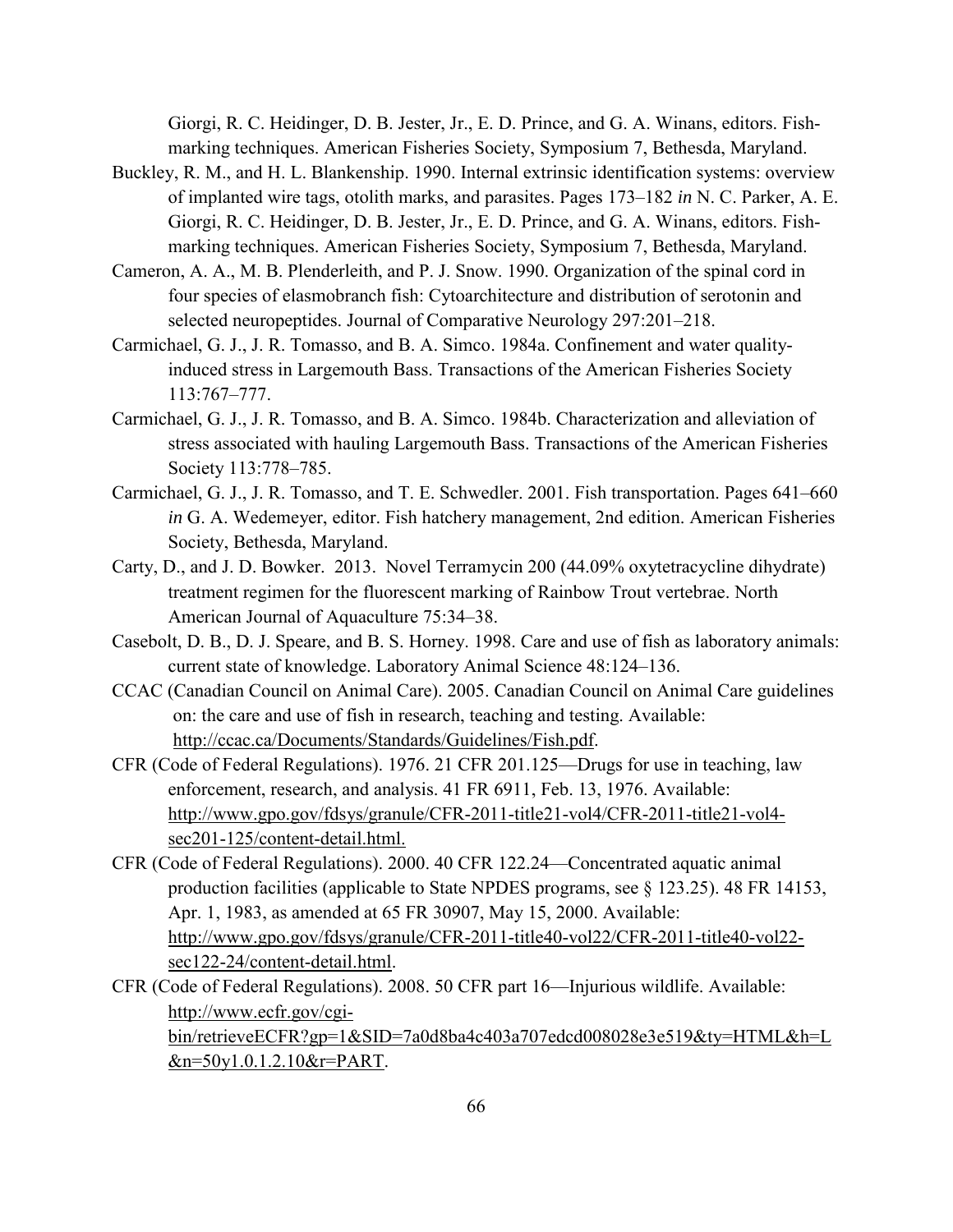CFR (Code of Federal Regulations). 2012. Title 21—Food and drugs. Chapter I—Food and Drug Administration, Department of Health and Human Services. Subchapter E—Animal drugs, feeds, and related products. Part 511—New animal drugs for investigational use. Sec. 511.1 New animal drugs for investigational use exempt from section 512(a) of the act. Available:

[http://www.accessdata.fda.gov/scripts/cdrh/cfdocs/cfcfr/CFRSearch.cfm?fr=511.1.](http://www.accessdata.fda.gov/scripts/cdrh/cfdocs/cfcfr/CFRSearch.cfm?fr=511.1)

CFR (Code of Federal Regulations). 2013. Title 9—Animals and animal products. Available: [http://ecfr.gpoaccess.gov/cgi/t/text/text-](http://ecfr.gpoaccess.gov/cgi/t/text/text-idx?c=ecfr&tpl=/ecfrbrowse/Title09/9cfr2_main_02.tpl)

[idx?c=ecfr&tpl=/ecfrbrowse/Title09/9cfr2\\_main\\_02.tpl.](http://ecfr.gpoaccess.gov/cgi/t/text/text-idx?c=ecfr&tpl=/ecfrbrowse/Title09/9cfr2_main_02.tpl)

- Chapman, D. C., J. J. Davis, J. A. Jenkins, P. M. Kocovsky, J. G. Miner, J. Farver, and P. R. Jackson. 2013. First evidence of Grass Carp recruitment in the Great Lakes Basin. Journal of Great Lakes Research 39:547–554.
- Chomyshyn, L., S. H. McConnachie, and S. J. Cooke. 2011. Evaluation of water entry into the coelom and different levels of aseptic technique during surgical implantation of electronic tags in freshwater fish. Reviews in Fish Biology and Fisheries 21:61–70.
- CITES (Convention on International Trade in Endangered Species of Wild Fauna and Flora). 1979. Text of the convention (amended). Available: [http://www.cites.org/eng/disc/text.php.](http://www.cites.org/eng/disc/text.php)
- Clark, G. 1981. Staining procedures, 4th edition. Biological Stain Commission, Williams & Wilkins, Baltimore, Maryland.
- Coggeshall, R. E., R. B. Leonard, M. L. Applebaum, and W. D. Willis. 1978. Organization of peripheral nerves and spinal roots of the Atlantic Stingray, *Dasyatis sabina*. Journal of Neurophysiology 41:97–107.
- Colt, J., and J. R. Tomasso. 2001. Water quality and management. Pages 91–186 *in* G. A. Wedemeyer, editor. Fish hatchery management, 2nd edition. American Fisheries Society, Bethesda, Maryland.
- Conover, G. A., and R. J. Sheehan. 1999. Survival, growth, and mark persistence in juvenile black crappies marked with fin clips, freeze brands, or oxytetracycline. North American Journal of Fisheries Management 19:824–827.
- Cooke, S. J., C. Woodley, M. B. Eppard, R. S. Brown, and J. L. Nielsen. 2011. Advancing the surgical implantation of electronic tags in fish: a gap analysis and research agenda based on a review of trends in intracoelomic tagging effects studies. Reviews in Fish Biology and Fisheries 21:127–151.
- Cooke, S. J., S. G. Hinch, M. C. Lucas, M. Lutcavage. 2012. Biotelemetry and biologging. Pages 819–860 *in* A.V. Zale, D.L. Parrish, and T.M. Sutton, editors. Fisheries techniques, 3rd edition. American Fisheries Society, Bethesda, Maryland.
- Coyle, S. D., R. M. Durborow, and J. H. Tidwell. 2004. Anesthetics in Aquaculture. Southern Regional Aquaculture Center (SRAC) Publication 3900. Available: [https://srac.tamu.edu/index.cfm/event/viewAllSheets/.](https://srac.tamu.edu/index.cfm/event/viewAllSheets/)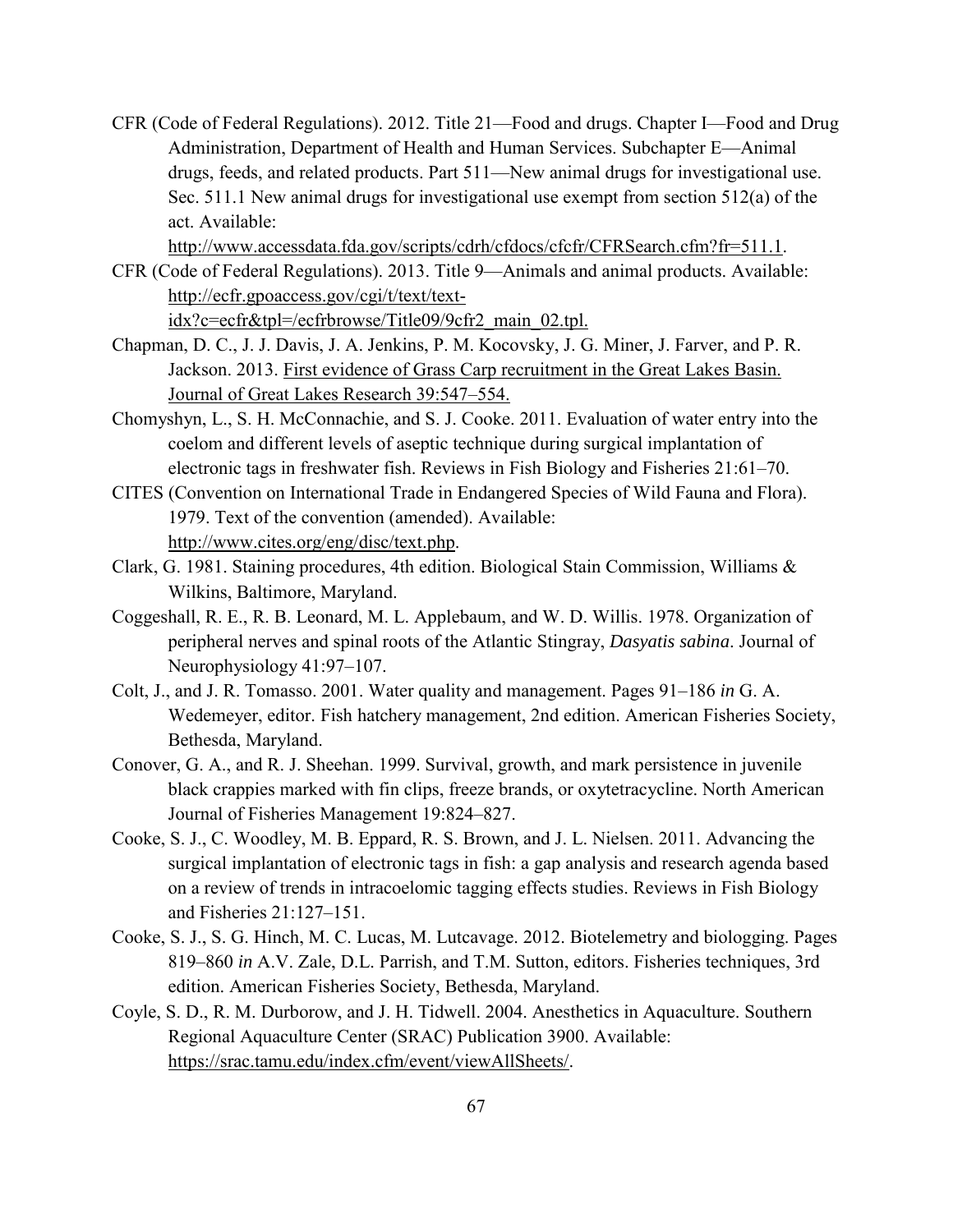- Crawford, R. L., D. Jensen, and T. Allen. 2001. Information resources on amphibians, fish & reptiles used in biomedical research. Animal Welfare Information Center Resource Series 10, U.S. Department of Agriculture, Agricultural Research Service, National Agriculture Library. AWIC, Beltsville, Maryland. (updated 2008). Available: [http://www.nal.usda.gov/awic/pubs/amphib.htm.](http://www.nal.usda.gov/awic/pubs/amphib.htm)
- Crook, D. A. 2004. A method for externally attaching radio transmitters to minimize dermal irritation. Journal of Fish Biology 64:258–261.
- Cunningham, A. A. 1996. Disease risks of wildlife translocations. Conservation Biology 10:349– 353.
- Cunningham, P., and P. Goetz. 1996. Pisces guide to venomous and toxic marine life of the world: first aid facts. Pisces Books, Oakland, California.
- Curtis, J. M. R. 2006. Visible implant elastomer color determination, tag visibility, and tag loss: potential sources of error for mark-recapture studies. North American Journal of Fisheries Management 26:327–337.
- Dean, J. C., and A. J. Temple. 2011. Maximum output of peak power for two backpack electrofishers operated at various pulsed direct current duty cycles and water conductivity levels. North American Journal of Fisheries Management 31:520–529.
- Defra (Department for Environment Food and Rural Affairs). 2006. Animal Welfare Act 2006. DEFRA Publications, London. Available: [http://www.legislation.gov.uk/ukpga/2006/45/pdfs/ukpga\\_20060045\\_en.pdf.](http://www.legislation.gov.uk/ukpga/2006/45/pdfs/ukpga_20060045_en.pdf)
- Deng, Z. D., J. J. Martinez, A. H. Colotelo, T. K. Abel, A. P. LeBarge, R. S. Brown, B. D. Pflugrath, R. P. Mueller, T. J. Carlson, A. G. Seaburg, R. L. Johnson, M. L. Ahmann. 2012. Development of external and neutrally buoyant acoustic transmitters for juvenile salmon turbine passage evaluation. Fisheries Research 113:94–105.
- Deters, K. A., R. S. Brown, K. M. Carter, J. W. Boyd, and M. B. Eppard. 2010. Performance assessment of suture type, water temperature, and surgeon skill in juvenile Chinook Salmon surgically implanted with acoustic transmitters. Transactions of the American Fisheries Society 139:888-899.
- Dunlop, R., S. Millsopp, and P. Laming. 2006. Avoidance learning in Goldfish (*Carassius auratus*) and Trout (*Oncorhynchus mykiss*) and implications for pain perception. Applied Animal Behaviour Science 97:255–271.
- Dupree, H. K., and J. V. Huner. 1984. Transportation of live fish. Pages 165–176 *in* H. K. Dupree and J. V. Huner, editors. Third report to the fish farmers: the status of warmwater fish farming and progress in fish farming research. U.S. Fish and Wildlife Service, Washington, D.C.
- Ellsaesser, C. F., and L. W. Clem. 1986. Haematological and immunological changes in Channel Catfish stressed by handling and transport. Journal of Fish Biology 28:511–521.
- Elsdon, T. S., B. K. Wells, S. E. Campana, B. M. Gillanders, C. M. Jones, K. E. Limburg, D. H. Secor, S. R. Thorrold, and B. D. Walther. 2008. Otolith chemistry to describe movements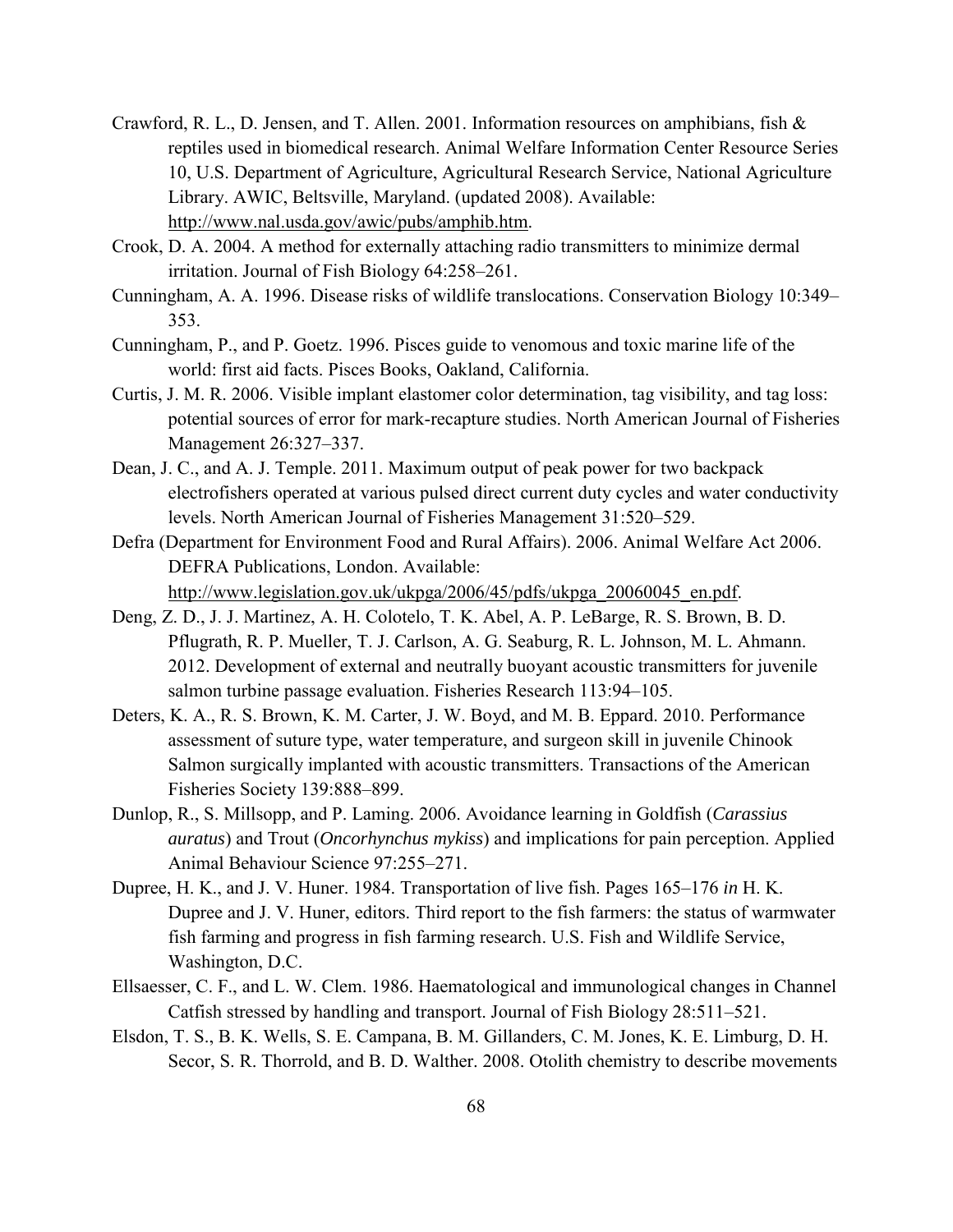and life-history parameters of fishes: hypotheses, assumptions, limitations and inferences. Pages 297–330 *in* R. N. Gibson, R. J. Atkinson, and J. D. M. Gordon, editors.

- Oceanography and marine biology: an annual review. CRC Press, Boca Raton, Florida. EPA (U.S. Environmental Protection Agency). 2002. Guidance for quality assurance project
- plans (QA/G-5). U.S. Environmental Protection Agency, Office of Environmental Information, Report EPA/240/R-02/009, Washington, D.C. Available: [http://www.epa.gov/quality/qs-docs/g5-final.pdf.](http://www.epa.gov/quality/qs-docs/g5-final.pdf)
- EPA (U.S. Environmental Protection Agency). 2007. Guidance for preparing standard operating procedures (SOPs) (QA/G-6). U.S. Environmental Protection Agency, Office of Environmental Information, Report EPA/600/B-07/001, Washington, D.C. Available: [http://www.epa.gov/quality/qs-docs/g6-final.pdf.](http://www.epa.gov/quality/qs-docs/g6-final.pdf)
- Erickson, H. S. 2003. Information resources on fish welfare: 1970–2003. U.S. Department of Agriculture, Agricultural Research Service, National Agricultural Library, Animal Welfare Information Center, Beltsville, Maryland. Available: [http://www.nal.usda.gov/awic/pubs/Fishwelfare/fishwelfare.pdf.](http://www.nal.usda.gov/awic/pubs/Fishwelfare/fishwelfare.pdf)
- European Parliament and the Council of the European Union. 2010. Directive 2010/63/EU of the European Parliament and of the Council of 22 September 2010 on the protection of animals used for scientific purposes. Official Journal of the European Union 276:33–79. Available: [http://eur-](http://eur-lex.europa.eu/LexUriServ/LexUriServ.do?uri=OJ:L:2010:276:0033:0079:EN:PDF)

[lex.europa.eu/LexUriServ/LexUriServ.do?uri=OJ:L:2010:276:0033:0079:EN:PDF.](http://eur-lex.europa.eu/LexUriServ/LexUriServ.do?uri=OJ:L:2010:276:0033:0079:EN:PDF)

- Fair, J., E. Paul, and J. Jones, editors. 2010. Guidelines to the use of wild birds in research. Ornithological Council, Washington, D.C. Available: [http://www.nmnh.si.edu/BIRDNET/guide/index.html.](http://www.nmnh.si.edu/BIRDNET/guide/index.html)
- Falk, I., R. Wallace, and M. L. Ndoen, editors. 2011. Managing biosecurity across borders. Springer, Dordrecht, The Netherlands. Available: [http://dx.doi.org/10.1007/978-94-007-](http://dx.doi.org/10.1007/978-94-007-1412-0) [1412-0.](http://dx.doi.org/10.1007/978-94-007-1412-0)
- Fange, R. 1992. Fish blood cells. Pages 1–54 *in* W. S. Hoar, D. J. Randall, and A. P. Farrell, editors. Fish physiology, volume 12, part B. The cardiovascular system. Academic Press, San Diego, California.
- FAO (Food and Agriculture Organization of the United Nations). 2013. Biosecurity for agriculture and food production. Available: [http://www.fao.org/biosecurity/.](http://www.fao.org/biosecurity/)
- FDA (Food and Drug Administration). 2007. Guidance for industry: good laboratory practices questions and answers. Reprint December 1999 and July 2007. U.S. Department of Health and Human Services, Food and Drug Administration Office of Regulatory Affairs. Available:

[http://www.fda.gov/downloads/ICECI/EnforcementActions/BioresearchMonitoring/UC](http://www.fda.gov/downloads/ICECI/EnforcementActions/BioresearchMonitoring/UCM133748.pdf) [M133748.pdf.](http://www.fda.gov/downloads/ICECI/EnforcementActions/BioresearchMonitoring/UCM133748.pdf)

FDA (Food and Drug Administration). 2011. Supplemental policies: enforcement priorities for drug use in aquaculture. Part A: Enforcement priorities for drug use in non-food fish.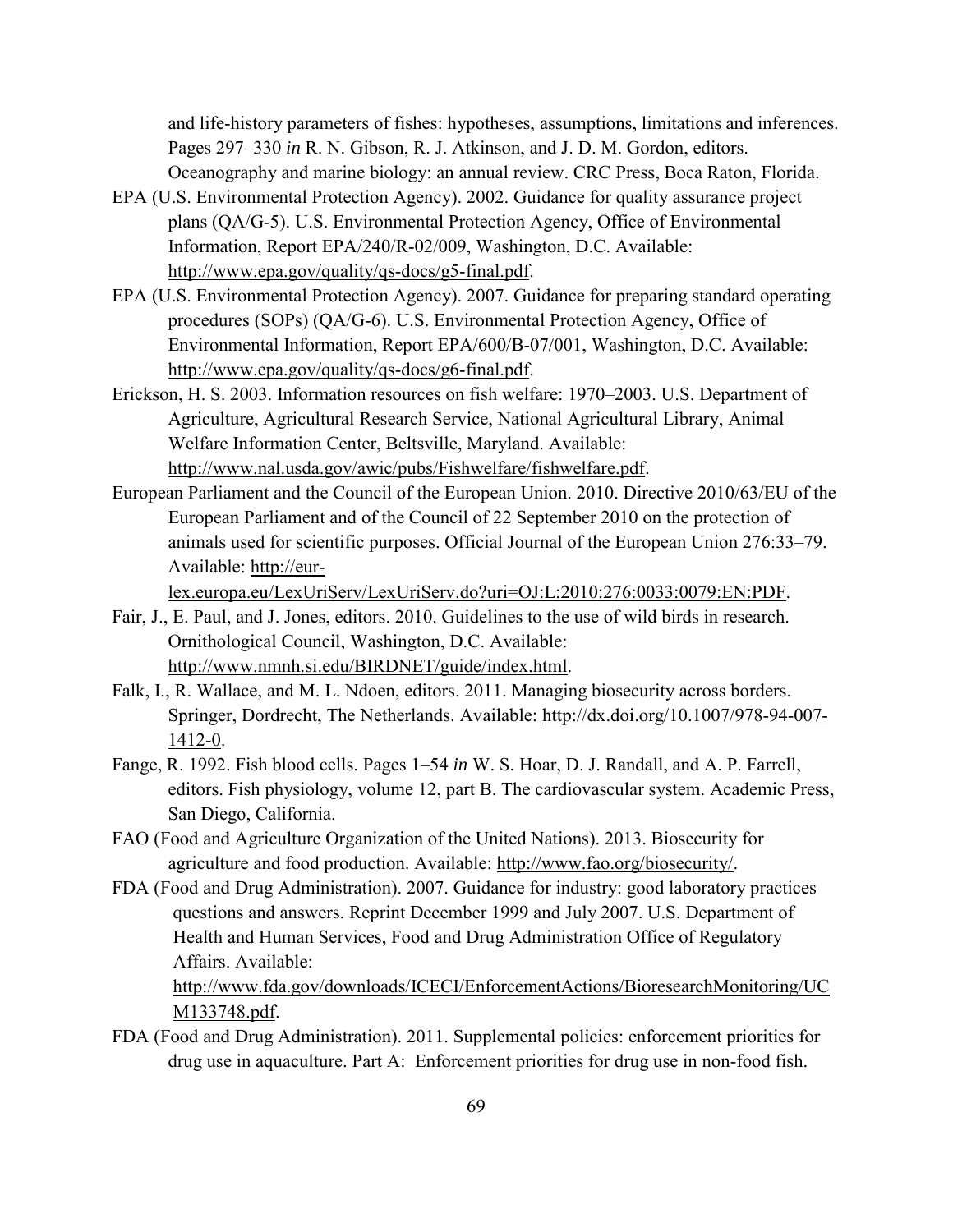Pages 1–15 *in* Center for Veterinary Medicine Program policy and procedures manual, Report 1240.4200. Available:

[http://www.fda.gov/downloads/AnimalVeterinary/GuidanceComplianceEnforcement/Poli](http://www.fda.gov/downloads/AnimalVeterinary/GuidanceComplianceEnforcement/PoliciesProceduresManual/UCM046931.pdf) [ciesProceduresManual/UCM046931.pdf.](http://www.fda.gov/downloads/AnimalVeterinary/GuidanceComplianceEnforcement/PoliciesProceduresManual/UCM046931.pdf)

- FD&C Act (Federal Food, Drug and Cosmetic Act). 2013. Federal Food, Drug and Cosmetic Act, Sec. 201, Sec. 321. Definitions; generally, (g)(1). Available: [http://www.fda.gov/RegulatoryInformation/Legislation/FederalFoodDrugandCosmeticAc](http://www.fda.gov/RegulatoryInformation/Legislation/FederalFoodDrugandCosmeticActFDCAct/default.htm) [tFDCAct/default.htm.](http://www.fda.gov/RegulatoryInformation/Legislation/FederalFoodDrugandCosmeticActFDCAct/default.htm)
- Federal Register. 2007. Part II. Department of Homeland Security. 6 CFR Part 27. Appendix to chemical facility anti-terrorism standards; final rule. Federal Register, Vol. 72, No. 223. Available: [http://www.dhs.gov/xlibrary/assets/chemsec\\_appendixa](http://www.dhs.gov/xlibrary/assets/chemsec_appendixa-chemicalofinterestlist.pdf)[chemicalofinterestlist.pdf.](http://www.dhs.gov/xlibrary/assets/chemsec_appendixa-chemicalofinterestlist.pdf)
- Fink, W. L., K. E. Hartel, W. G. Saul, E. M. Koon, and E. O. Wiley. 1979. A report on current supplies and practices used in curator of ichthyological collections. American Society of Ichthyologists and Herpetologists, Ichthyology and Herpetology Collections Committee, Miami, Florida.
- Finlayson, B., R. Schnick, D. Skaar, J. Anderson, L. Demong, D. Duffield, W. Horton, and J. Steinkjer. 2010. Planning and standard operating procedures for the use of rotenone in fish management—rotenone SOP manual. American Fisheries Society, Bethesda, Maryland.
- Finlayson, B. J., R. A. Schnick, R. L. Cailteux, L. DeMong, W. D. Horton, W. McClay, C. W. Thompson, G. Tichacek. 2000. Rotenone use in fisheries management: administrative and technical guidelines manual. American Fisheries Society, Bethesda, MD.
- Freeland, W. J. 1995. Suitability of passive integrated transponder tags for marking live animals for trade. Wildlife Research 22:767–773.
- Fry, B. 2006. Stable isotope ecology. Springer, New York.
- Gatlin, D. M., III. 2010. Principles of fish nutrition. Southern Regional Aquaculture Center (SRAC) Publication 5003. Available: [https://srac.tamu.edu/index.cfm/event/viewAllSheets/.](https://srac.tamu.edu/index.cfm/event/viewAllSheets/)
- Government Decree No. 243/1998 (XII. 31.). 1998. Government Decree No. 243/1998 (XII. 31.) on the undertaking of animal experiments. Hungarian Bulletin, 1998/122:8756–8763. Available: [http://www.magyarkozlony.hu/pdf/5174.](http://www.magyarkozlony.hu/pdf/5174) (In Hungarian).
- Green, C. C., and D. R. Yant. 2011. Channel Catfish pituitary as a spawning aid. Pages 125–133 *in* T. R. Tiersch and C. C. Green, editors. Cryopreservation in aquatic species. World Aquaculture Society, Baton Rouge, Louisiana.
- Griffiths, S. P. 2002. Retention of visible implant tags in small rockpool fishes. Marine Ecology Progress Series 236:307–309.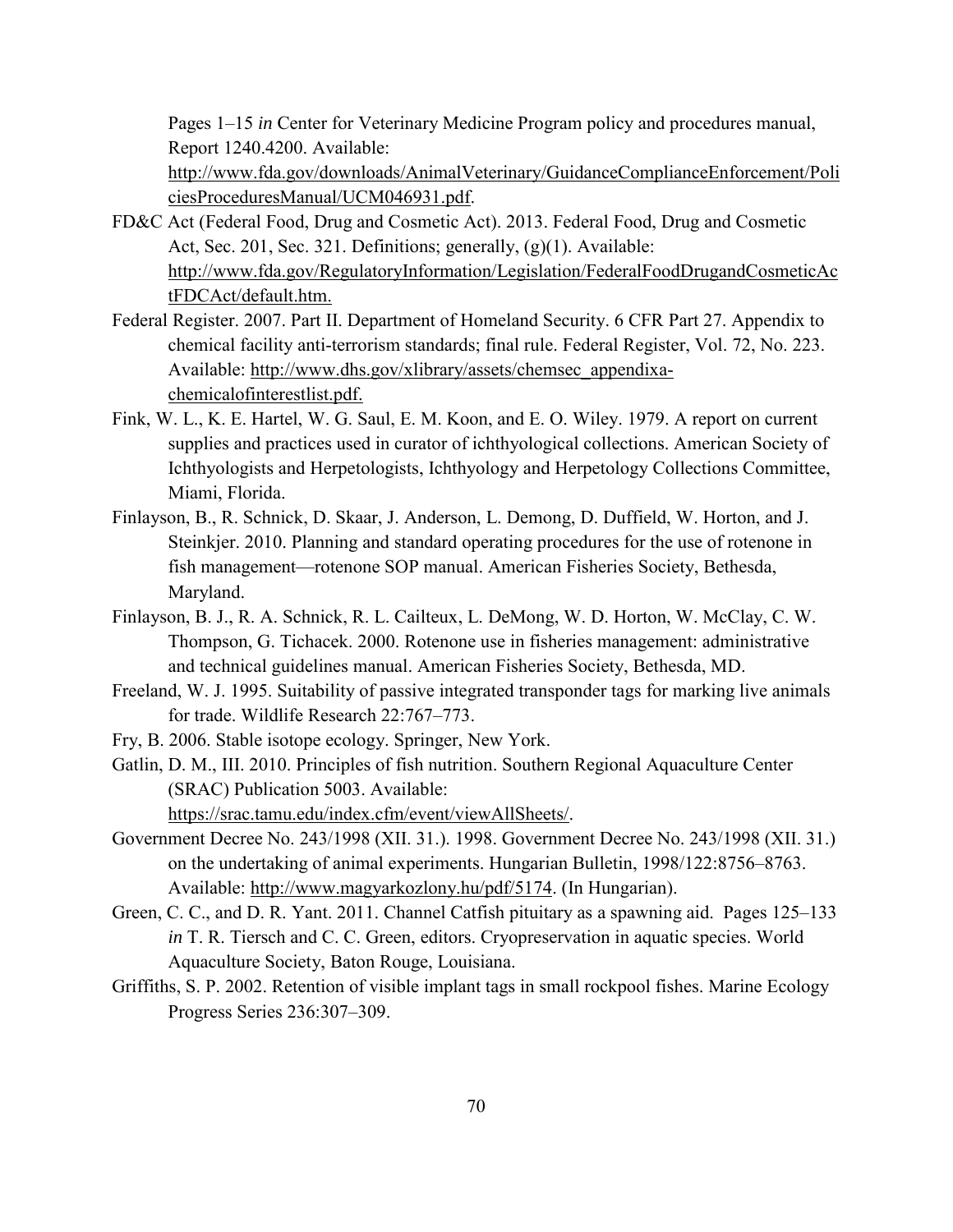- Guy, C. S., H. L. Blankenship, and L. A. Nielsen. 1996. Tagging and marking. Pages 353–383 *in* B. R. Murphy and D. W. Willis, editors. Fisheries techniques, 2nd edition. American Fisheries Society, Bethesda, Maryland.
- Halstead, B. W. 1995. Dangerous marine animals, 3rd edition. Cornell Maritime Press, Centreville, Maryland.
- Hammerschlag, N., A. J. Gallagher, and D. M. Lazarre. 2011. A review of shark satellite tagging studies. Journal of Experimental Marine Biology and Ecology 398:1–8.
- Handy, S. M., J. R. Deeds, N. V. Ivanova, P. D. N. Hebert, R. H. Hanner, A. Ormos, L. A. Weigt, M. M. Moore, and H. F. Yancy. 2011. A single-laboratory validated method for the generation of DNA barcodes for the identification of fish for regulatory compliance. Journal of AOAC International 94:201–210.
- Harms, C. A., G. A. Lewbart, C. R. Swanson, J. M. Kishimori, and S. M. Boylan. 2005. Behavioural and clinical pathology changes in Koi Carp (*Cyprinus carpio*) subjected to anaesthesia and surgery with and without intra-operative analgesics. Comparative Medicine 55:221–226.
- Haw, F., P. K. Bergman, R. D. Fralick, R. M. Buckley, and H. L. Blankenship. 1990. Visible implanted fish tag. Pages 311–315 *in* N. C. Parker, A. E. Giorgi, R. C. Heidinger, D. B. Jester, Jr., E. D. Prince, and G. A. Winans, editors. Fish-marking techniques. American Fisheries Society, Symposium 7, Bethesda, Maryland.
- Hawke, J. P. 1979. A bacterium associated with disease of pond cultured Channel Catfish, *Ictalurus punctatus*. Journal of the Fisheries Research Board of Canada 36:1508–1512.
- Hawkins, A. D. 1981. Aquarium systems. Academic Press, New York.
- Heffner, R. A., M. J. Butler, and C. K. Reilly. 1996. Pseudoreplication revisited. Ecology 77:2558–2562.
- Heinen, J. M., A. L. Weber, A. C. Noble, and J. D. Morton. 1995. Tolerance to formalin by a fluidized bed bio-filter and Rainbow Trout *Oncorhynchus mykiss* in a recirculating culture system. Journal of the World Aquaculture Society 26:65–71.
- Henry, T. B., and J. M. Grizzle. 2003. Electroshocking-induced injuries in newly transformed juvenile fish. Journal of Aquatic Animal Health 15:147–157.
- Henry, T. B., J. M. Grizzle, and M. J. Maceina. 2003. Electroshocking induced mortality of four fish species during posthatching development. Transactions of the American Fisheries Society 132:299–306.
- Hindrichs, A., and E. Cormier. 2009. 2008 Louisiana water quality inventory: integrated report. Office of Environmental Assessment, Louisiana Department of Environmental Quality, Baton Rouge, Louisiana. Available: [http://www.deq.louisiana.gov/portal/Portals/0/planning/305b/08%20IR1%20Master%20F](http://www.deq.louisiana.gov/portal/Portals/0/planning/305b/08%20IR1%20Master%20File%20Text%20FINAL%202.pdf) [ile%20Text%20FINAL%202.pdf.](http://www.deq.louisiana.gov/portal/Portals/0/planning/305b/08%20IR1%20Master%20File%20Text%20FINAL%202.pdf)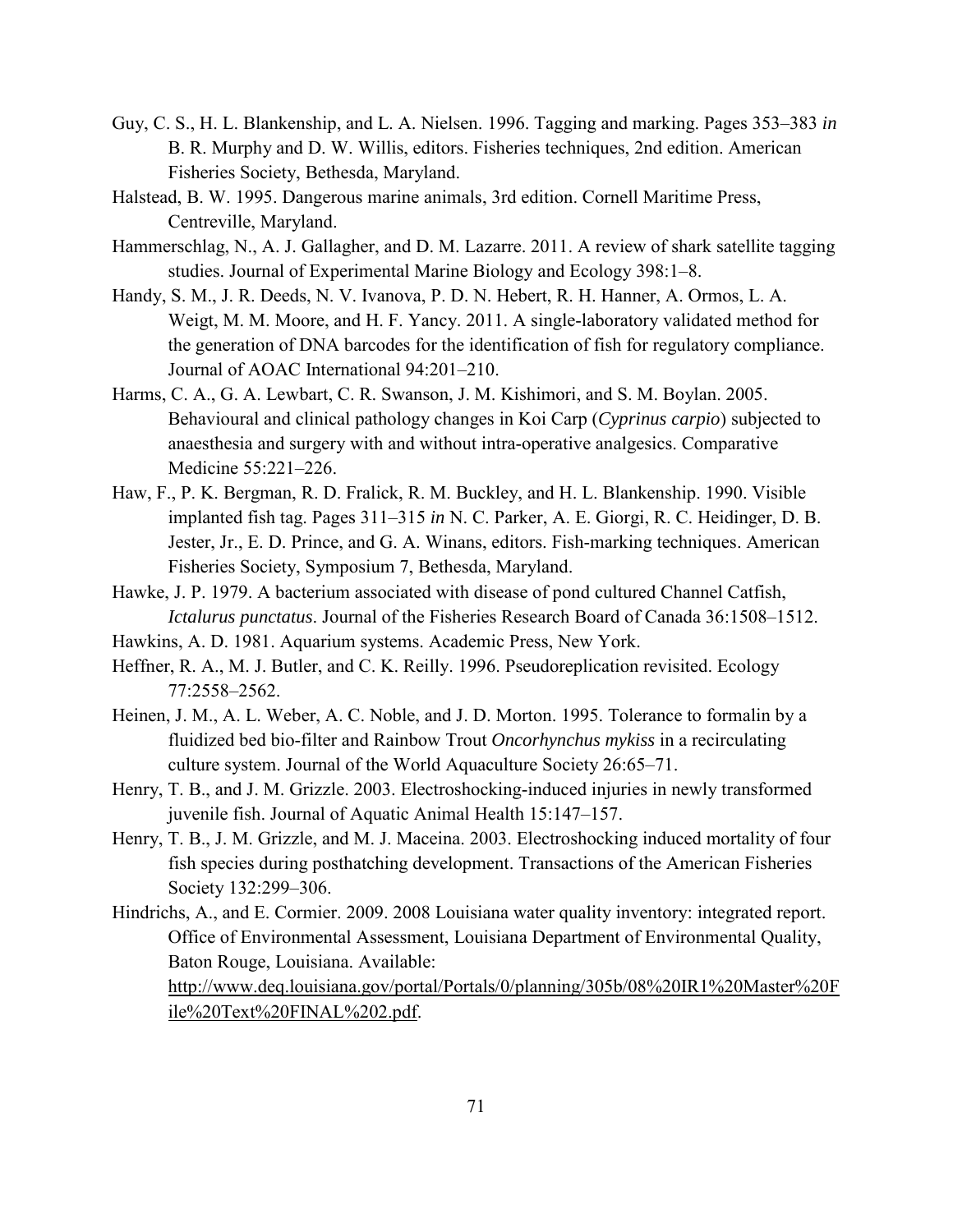- Holtfreter, J. 1931. Uber die Aufsucht isolierter Teile des Amphibienkeimes. Wilhelm Roux Archiv für Entwicklungsmechanik der Organismen 124:404–466. (Development Genes and Evolution).
- Hughes, R. M., and F. H. McCormick. 2006. Aquatic vertebrates. Pages 225–250 *in* Peck, D.V., A. T. Herlihy, B. H. Hill, R. M. Hughes, P. R. Kaufmann, D. J. Klemm, J. M. Lazorchak, F. H. McCormick, S. A. Peterson, P. L. Ringold, T. Magee, and M. Cappaert, eds., Environmental Monitoring and Assessment Program—Surface waters: Western Pilot Study: field operations manual for wadeable streams. EPA/620/R-06/003. U.S. Environmental Protection Agency, Office of Research and Development, Washington, D.C. Available: [www.epa.gov/wed/pages/publications/authored/EPA620R-](http://www.epa.gov/wed/pages/publications/authored/EPA620R-06003EMAPSWFieldOperationsManualPeck.pdf)[06003EMAPSWFieldOperationsManualPeck.pdf.](http://www.epa.gov/wed/pages/publications/authored/EPA620R-06003EMAPSWFieldOperationsManualPeck.pdf)
- Hughes, R. M., S. A. Peterson, F. H. McCormick, and J. M. Lazorchak. 2006. Fish tissue contaminants. Pages 251–258 *in* Peck, D. V., A. T. Herlihy, B. H. Hill, R. M. Hughes, P. R. Kaufmann, D. J. Klemm, J. M. Lazorchak, F. H. McCormick, S. A. Peterson, P. L. Ringold, T. Magee, and M. R. Cappaert, eds., Environmental Monitoring and Assessment Program—Surface waters: Western Pilot Study: field operations manual for wadeable streams. EPA/620/R-06/003. Environmental Protection Agency, Office of Research and Development, Washington, D.C. Available: [www.epa.gov/wed/pages/publications/authored/EPA620R-](http://www.epa.gov/wed/pages/publications/authored/EPA620R-06003EMAPSWFieldOperationsManualPeck.pdf)[06003EMAPSWFieldOperationsManualPeck.pdf.](http://www.epa.gov/wed/pages/publications/authored/EPA620R-06003EMAPSWFieldOperationsManualPeck.pdf)
- Huner, J. V., H. K. Dupree, and D. C. Greenland. 1984. Harvesting, grading, and holding fish. Pages 158–164 *in* H. K. Dupree and J. V. Huner, editors. Third report to the fish farmers: the status of warmwater fish farming and progress in fish farming research. U.S. Fish and Wildlife Service, Washington, D.C.
- IASP (International Association for the Scientific Study of Pain). 2011. IASP taxonomy, pain. Available: [http://www.iasp](http://www.iasp-pain.org/Education/Content.aspx?ItemNumber=1698&navItemNumber=576)
	- [pain.org/Education/Content.aspx?ItemNumber=1698&navItemNumber=576.](http://www.iasp-pain.org/Education/Content.aspx?ItemNumber=1698&navItemNumber=576)
- Iwama, G. K., L. O. B. Afonso, and M. M. Vijayan. 2006. Chapter 9: stress in fishes. Pages 319– 342 *in* D.H. Evans and J. B. Claiborne, editors. The physiology of fishes, 3rd edition. CRC Press, Boca Raton, Florida.
- Jenkins, J. A. 2011a. Infectious disease and quality assurance considerations for the transfer of cryopreserved fish gametes. Pages 939–959 *in* T. R. Tiersch and C. C. Green, editors*.*  Cryopreservation in aquatic species. World Aquaculture Society, Baton Rouge, Louisiana.
- Jenkins, J. A. 2011b. Regulatory considerations for global transfer of cryopreserved fish gametes. Pages 960–976 *in* T. R. Tiersch and C. C. Green, editors*.* Cryopreservation in aquatic species. World Aquaculture Society, Baton Rouge, Louisiana.
- Jenkins, J. A., S. B. Hartley, J. Carter, D. J. Johnson, and J. B. Alford. 2011. A geographic information system tool for aquatic resource conservation in the Red and Sabine River watersheds of the southeast United States. River Research and Applications 29(1):99– 124.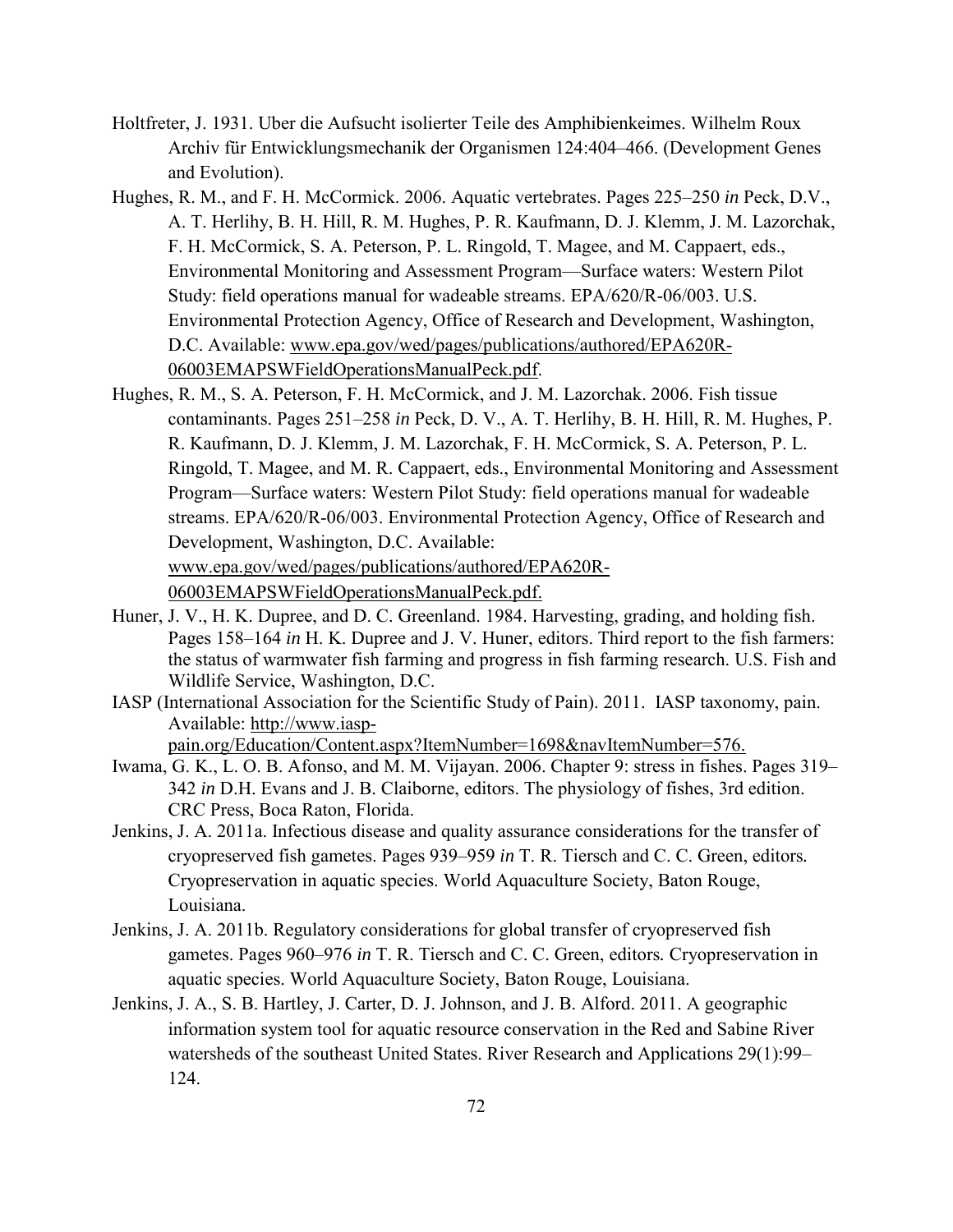- Jenkins, J. A., H. M. Olivier, R. O. Draugelis-Dale, B. E. Eilts, L. Torres, R. Patiño, E. Nilsen, S. L. Goodbred. Online publication 31-OCT-2013. Assessing reproductive and endocrine parameters in male Largescale Suckers (*Catostomas macrocheilus*) along a contaminant gradient in the lower Columbia River, USA. Science of the Total Environment. Available: [http://dx.doi.org/10.1016/j.scitotenv.2013.09.097.](http://dx.doi.org/10.1016/j.scitotenv.2013.09.097)
- Jensen, G. L. 1990a. Transportation of warmwater fish: loading rates and tips by species. Southern Regional Aquaculture Center (SRAC) Publication 0393. Available: [https://srac.tamu.edu/index.cfm/event/viewAllSheets/.](https://srac.tamu.edu/index.cfm/event/viewAllSheets/)
- Jensen, G. L. 1990b. Transportation of warmwater fish: procedures and loading rates. Southern Regional Aquaculture Center (SRAC) Publication 0392. Available: [https://srac.tamu.edu/index.cfm/event/viewAllSheets/.](https://srac.tamu.edu/index.cfm/event/viewAllSheets/)
- Jepsen, N., T. S. Boutrup, J. D. Midwood, and A. Koed. 2013. Does the level of asepsis impact the success of surgically implanting tags in Atlantic Salmon? Fisheries Research 147:344–348.
- Joint Decree of the Ministry of Agriculture and Regional Development, Ministry for the Environment, and the Ministry of Economics No. 36/1999 (IV.2). 1999. Joint Decree of the Ministry of Agriculture and Regional Development, Ministry for the Environment, and the Ministry of Economics No. 36/1999 (IV.2) on detailed rules of breeding, propagating, keeping transportation and trade of animals for experimental purposes. Hungarian Bulletin 1999/28: 2147–2149. Available: [http://www.magyarkozlony.hu/pdf/5208.](http://www.magyarkozlony.hu/pdf/5208) (In Hungarian).
- Kilkenny, C., W. J. Browne, I. C. Cuthill, M. Emerson, D. G. Altman. 2010. Improving bioscience research reporting: The ARRIVE Guidelines for reporting animal research. PLoS Biology 8(6):e1000412.
- Klontz, G. W. 1995. Care of fish in biological research. Journal of Animal Science 73:3485– 3492.
- Klontz, G. W., and L. S. Smith. 1968. Methods of using fish as biological research subjects. Pages 323–385 *in* W. R. Gray, editor. Methods of animal experimentation. Academic Press, New York.
- Kolpin, D. W., E. T. Furlong, M. T. Meyer, E. M. Thurman, S. D. Zaugg, L. B. Barber, and H. T. Buxton. 2002. Pharmaceuticals, hormones and other organic wastewater contaminants in U.S. streams, 1999–2000: a national reconnaissance. Environmental Science and Technology 36:1202–1211.
- Lawrence, C., D. G. Ennis, C. Harper, M. L. Kent, K. Murray, G. E. Sanders. 2012. The challenges of implementing pathogen control strategies for fishes used in biomedical research. Comparative Biochemistry and Physiology, Part C. 155:160–166.
- Leonard, R. B. 1985. Primary afferent receptive field properties and neurotransmitter candidates in a vertebrate lacking unmyelinated fibers. Pages 135–145 *in* M. J. Correia and A. R. Perachio, editors. Contemporary sensory neurobiology. A. R. Liss, New York.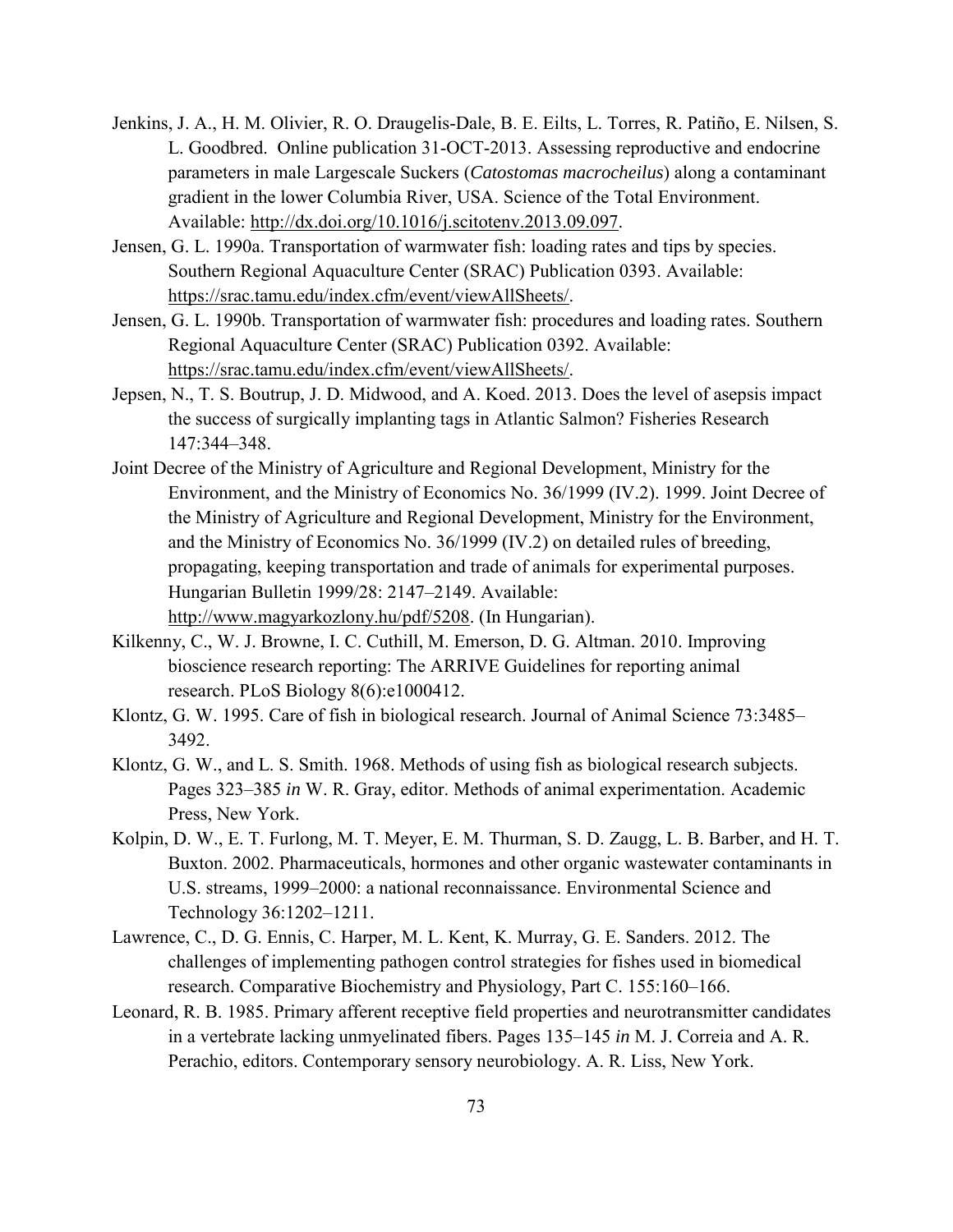- Leviton, A. E., R. H. Gibbs, Jr., E. Heal, and C. E. Dawson. 1985. Standards in herpetology and ichthyology: standard symbolic codes for institution resource collections in herpetology and ichthyology. Copeia 1985:802–832.
- Liedtke, T. L., J. W. Beeman, and L. P. Gee. 2012. A standard operating procedure for the surgical implantation of transmitters in juvenile salmonids. U.S. Geological Survey Open-File Report 2012–1267, Washington, D.C.
- Lincoln, R. 1994. Molecular genetics applications in fisheries: snake oil or restorative? Reviews in Fish Biology and Fisheries 4:389–392.
- Luna, L. G. 1992. Histopathologic methods and color atlas of special stains and tissue artifacts. Johnson Printers, Downers Grove, Illinois.
- MacKenzie, K. 1983. Parasites as biological tags in fish population studies. Advances in Applied Biology 7:251–331.
- Malone, R. F., and L. E. Beecher. 2000. Use of floating bead filters to recondition recirculating waters in warmwater aquaculture production settings. Aquacultural Engineering 22:57– 73.
- Mardis, E. R. 2008. The impact of next-generation sequencing technology on genetics. Trends in Genetics 24:133–141.
- Marino, G., P. Di Marco, A. Mandich, M. G. Finoia, and S. Cataudella. 2001. Changes in serum cortisol, metabolites, osmotic pressure, and electrolytes in response to different blood sampling procedures in cultured Sea Bass (*Dicentrarchus labrax* L.). Journal of Applied Ichthyology 17:115–120.
- Marking, L. L. 2011. Evaluation of toxicants for the control of carp and other nuisance fishes. Fisheries 17:6–13.
- Martins, C. I. M., L. Galhardo, C. Noble, B. Damsgård, M. T. Spedicato, W. Zupa, M. Beauchaud, E. Kulczykowska, J. C. Massabuau, T. Carter, S. R. Planellas, and T. Kristiansen. 2012. Behavioural indicators of welfare in farmed fish. Fish Physiology Biochemistry 38:17–41.
- McClay, W. 2000. Rotenone use in North America (1988–1997). Fisheries 25:15–21.
- McFarlane, G. A., R. S. Wydoski, and E. D. Prince. 1990. External tags and marks: historical review of the development of external tags and marks. Pages 9–29 *in* N. C. Parker, A. E. Giorgi, R. C. Heidinger, D. B. Jester, Jr., E. D. Prince, and G. A. Winans, editors. Fishmarking techniques. American Fisheries Society, Symposium 7, Bethesda, Maryland.
- McKenzie, J. R., B. Parsons, A. C. Seitz, R. K. Kopf, M. Mesa, and Q. Phelps, editors. 2012. Advances in fish tagging and marking technology. American Fisheries Society, Symposium 76, Bethesda, Maryland.
- McMichael, G. A., A. L. Fritts, and T. N. Pearsons. 1998. Electrofishing injury to stream salmonids: injury assessment at the sample, reach, and stream scales. North American Journal of Fisheries Management 18:894–904.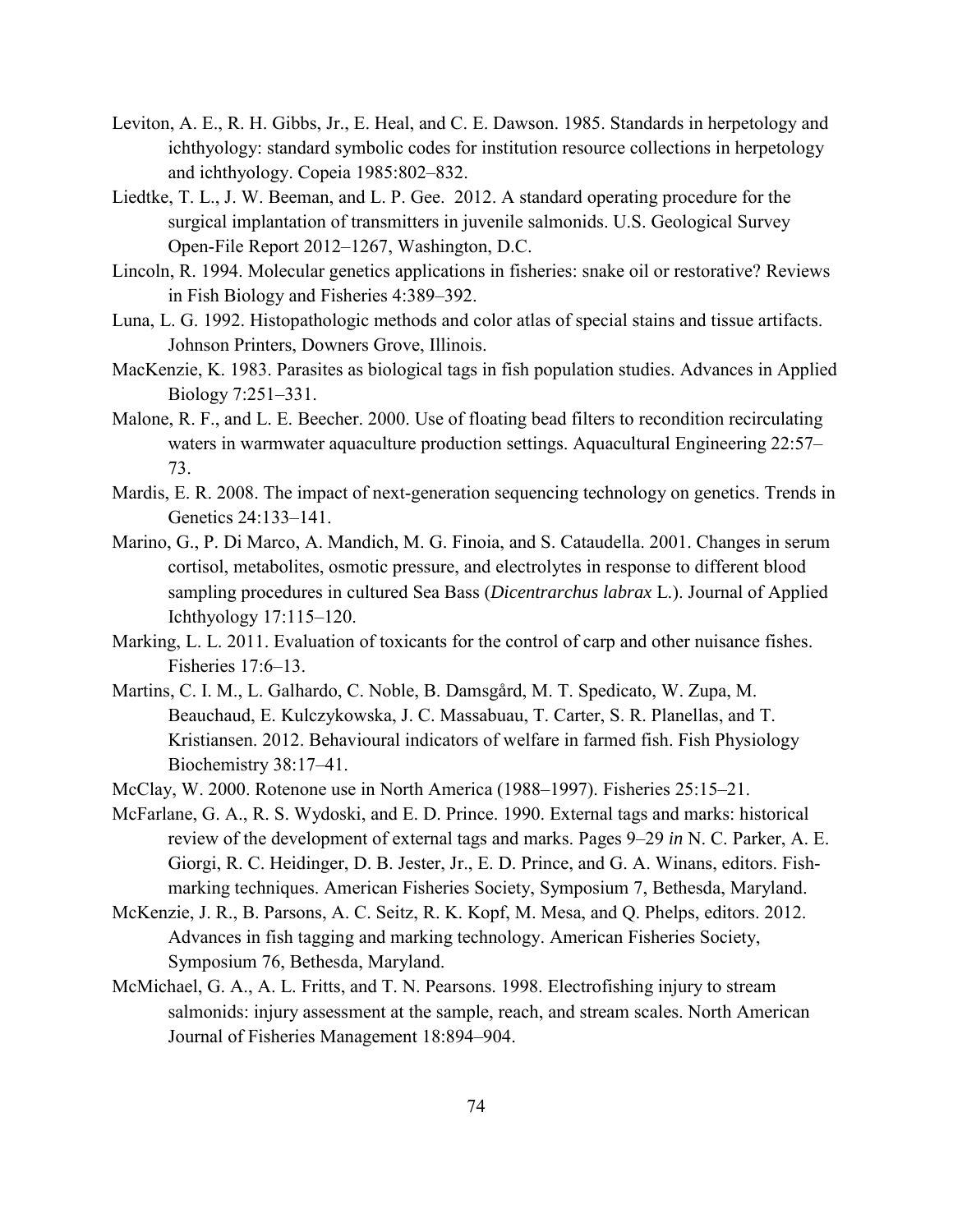- Millamena, O. M., C. M. Casalmir, and P. F. Subosa. 1991. Performance of recirculating systems for prawn hatchery and broodstock maturation tanks. Aquacultural Engineering 10:161– 171.
- Miller, N. W., and M. R. Tripp. 1982. The effect of captivity on the immune response of the Killifish, *Fundulus heteroclitus* L. Journal of Fish Biology 20:301–308.
- Millsopp, S., and P. Laming. 2008. Trade-offs between feeding and shock avoidance in Goldfish (*Carassius auratus*). Applied Animal Behaviour Science 113:247–254.
- Minckley, W. L. 1995. Translocation as a tool for conserving imperiled fishes: experiences in western United States. Biological Conservation 72:297–309.
- Mulcahy, D. M. 2003. Surgical implantation of transmitters into fish. ILAR Journal 44:295–306.
- Mulcahy, D. M. 2013. Legal, ethical, and procedural bases for the use of aseptic techniques to implant electronic devices. Journal of Fish and Wildlife Management 4:211–219.
- Mundy, P. L., and S. K. Wilson. 1997. Comparative efficacy of clove oil and other chemicals in anaesthetization of *Pomacentrus amboinensis*, a coral reef fish. Journal of Fish Biology 51:931–938.
- Munro, A. R., B. M. Gillanders, T. S. Elsdon, D. A. Crook, and A. C. Sanger. 2008. Enriched stable isotope marking of juvenile Golden Perch (*Macquaria ambigua*) otoliths. Canadian Journal of Fisheries and Aquatic Sciences 65:276–285.
- Narnaware, Y. K., and R. E. Peter. 2001. Neuropeptide Y stimulates food consumption through multiple receptors in Goldfish. Physiology and Behavior 74:185–190.
- Narnaware, Y. K., P. P. Peyon, L. Xinwei, and R. E. Peter. 2000. Regulation of food intake by neuropeptide Y in Goldfish. American Journal of Physiology, Regulatory Integrative and Comparative Physiology 279:R1025–R1034.
- National Research Council (NRC). 2011. Guide for the care and use of laboratory animals, 8th edition. The National Academies Press, Washington, D.C. Available: [http://www.nap.edu/catalog/12910.html.](http://www.nap.edu/catalog/12910.html)
- Nelson, J. S. 2006. Fishes of the world. Wiley, Hoboken, New Jersey.
- Newby, N. C., and E. D. Stevens. 2008. The effects of the acetic acid "pain" test on feeding, swimming and respiratory responses of Rainbow Trout (*Oncorhynchus mykiss*). Applied Animal Behaviour Science 114:260–269.
- Newby, N. C., T. R. Binder, and E. D. Stevens. 2007. Passive integrated transponder (PIT) tagging did not negatively affect the short-term feeding behaviour or swimming performance of juvenile Rainbow Trout. Transactions of the American Fisheries Society 136:341–345.
- Nielsen, L. A. 1992. Methods of marking fish and shellfish. American Fisheries Society, Special Publication 23, Bethesda, Maryland.
- Nijhof, M., and J. Bovendeur. 1990. Fixed film nitrification characteristics in seawater recirculation fish culture systems. Aquaculture 87:133–143.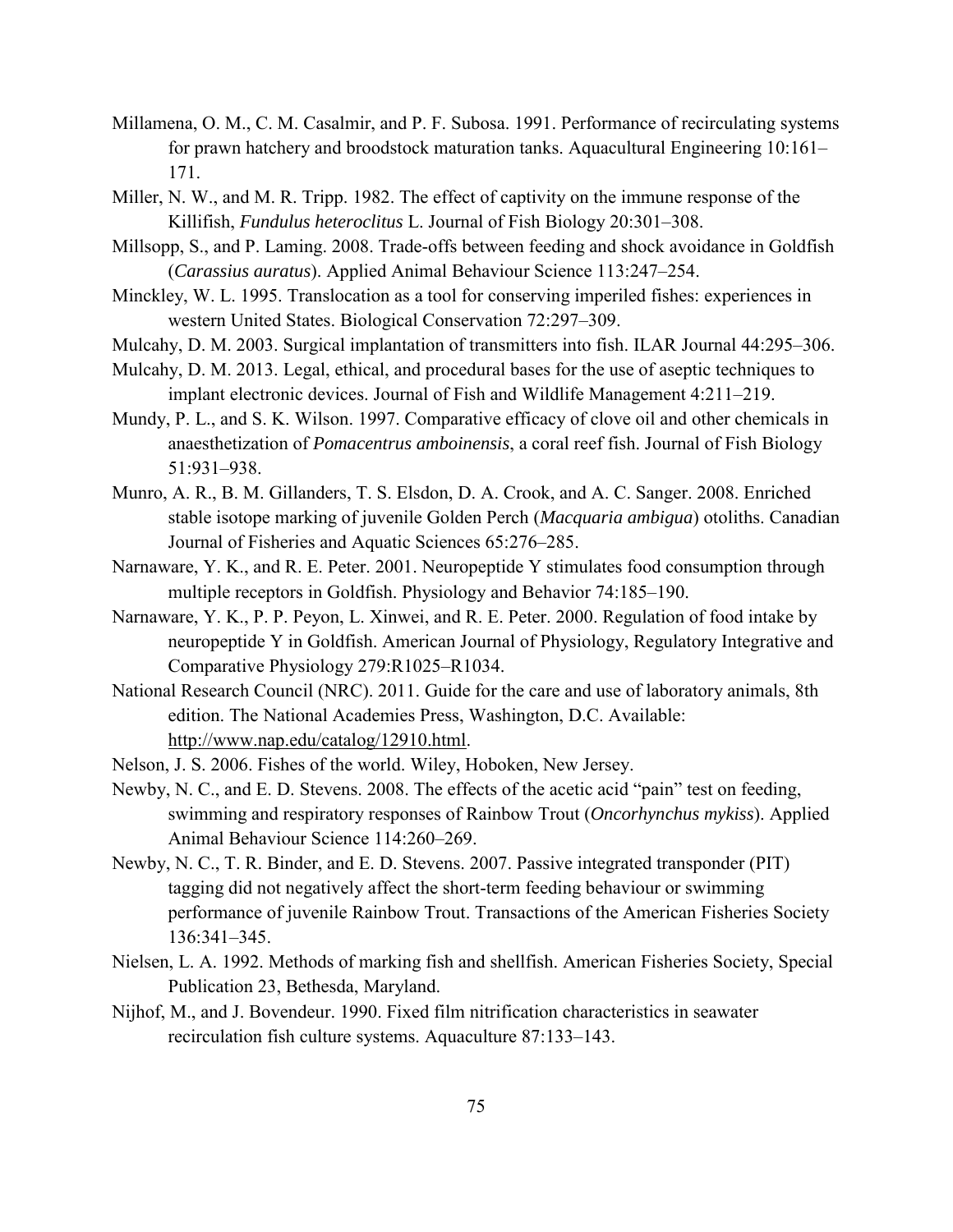- Office of Laboratory Animal Welfare. 2002. The Public Health Service policy on human care and use of laboratory animals. U.S. Department of Health and Human Services, National Institutes of Health, Office of Extramural Research. Available: [http://grants.nih.gov/grants/olaw/references/phspol.htm.](http://grants.nih.gov/grants/olaw/references/phspol.htm)
- Office of the Deputy Administrator, National Program Staff. 2002. Policies and procedures. Animal Care and Use Committee. 130.4. United States Department of Agriculture Research, Education, and Economics. Available: [http://www.afm.ars.usda.gov/ppweb/PDF/130-04.pdf.](http://www.afm.ars.usda.gov/ppweb/PDF/130-04.pdf)
- OIE (World Organisation for Animal Health). 2012a. Aquatic animal health code. Available: [http://www.oie.int/en/international-standard-setting/aquatic-code/.](http://www.oie.int/en/international-standard-setting/aquatic-code/)
- OIE (World Organisation for Animal Health). 2013. Manual of diagnostic tests for aquatic animals 2013. Available: [http://www.oie.int/en/international-standard-setting/aquatic](http://www.oie.int/en/international-standard-setting/aquatic-manual/access-online/)[manual/access-online/.](http://www.oie.int/en/international-standard-setting/aquatic-manual/access-online/)
- Olivier, H. M., and J. A. Jenkins. In Press. Proper handling of animal tissues from the field to the laboratory supports reliable biomarker endpoints. *In* J. Brian Alford, Christopher C. Green, and Mark S. Peterson, editors. Impacts of oil spill disasters on North American marine fisheries and their habitats. CRC Press. Boca Raton, Florida.
- Ozato, K., and Y. Wakamatsu. 1994. Development genetics of medaka. Development Growth and Differentiation 36:437–443.
- Palsbøll, P. J., J. Allen, M. Berube, P. J. Clapham, T. P. Feddersen, P. S. Hammond, R. R. Hudson, H. Jorgensen, S. Katona, A. H. Larsen, F. Larsen, J. Lien, D. K. Mattila, J. Sigurjonsson, R. Sears, T. Smith, R. Sponer, P. Stevic, and N. Oien. 1997. Genetic tagging of humpback whales. Nature 388:767–769.
- Parker, N. C., A. E. Giorgi, R. C. Heidinger, D. B. Jester, Jr., E. D. Prince, and G. A. Winans, editors. 1990. Fish-marking techniques. American Fisheries Society, Symposium 7, Bethesda, Maryland.
- Peterman, R. M. 1990. Statistical power analysis can improve fisheries research and management. Canadian Journal of Fisheries and Aquatic Sciences 47:2–15.
- Phillips, R. B., and P. E. Ihssen. 1990. Genetic marking of fish by use of variability in chromosomes and nuclear DNA. Pages 499–513 *in* N. C. Parker, A. E. Giorgi, R. C. Heidinger, D. B. Jester, Jr., E. D. Prince, and G. A. Winans, editors. Fish-marking techniques. American Fisheries Society, Symposium 7, Bethesda, Maryland.
- Pine, W. E., J. E. Hightower, L. G. Coggins, M. V. Lauretta, and K. H. Pollock. 2012. Design and analysis of tagging studies. Pages 521–572 *in* A. V. Zale, D. L. Parrish, and T. M. Sutton, editors. Fisheries techniques, 3rd edition. American Fisheries Society, Bethesda, Maryland.
- Piper, R. G., I. B. McElwain, L. E. Orme, J. P. McCraren, L. G. Fowler, and J. R. Leonard. 1982. Fish hatchery management. U.S. Department of the Interior, U.S. Fish and Wildlife Service, Washington, D.C.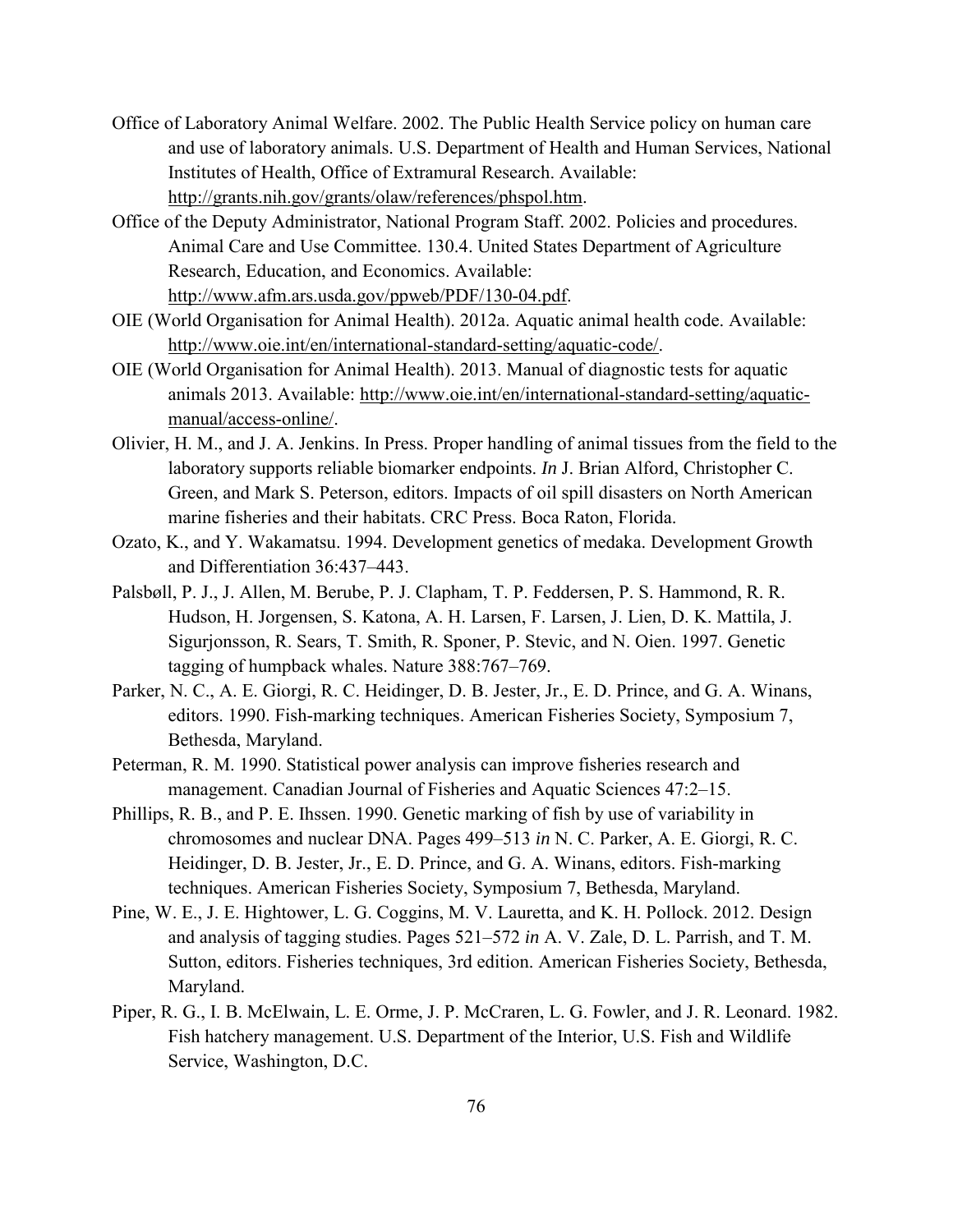- Poompuang, S., and E. M. Hallerman. 1997. Toward detection of quantitative trait loci and marker-assisted selection in fish. Reviews in Fisheries Science 5:253–277.
- Poss, S. G., and B. B. Collette. 1995. Second survey of fish collections in the United States and Canada. Copeia 1995:48–70.
- Prentice, E. F., T. A. Flagg, and C. S. McCutcheon. 1990. Electronic tags: feasibility of using implantable passive integrated transponder (PIT) tags in salmonids. Pages 317–322 *in* N. C. Parker, A. E. Giorgi, R. C. Heidinger, D. B. Jester, Jr., E. D. Prince, and G. A. Winans, editors. Fish-marking techniques. American Fisheries Society, Symposium 7, Bethesda, Maryland.
- Presnell, J. K., M. P. Schreibman, and G. L. Humason. 1997. Humason's animal tissue techniques, 5th edition. Johns Hopkins University Press, Baltimore, Maryland.
- Public Law 91-579. 1970. Animal Welfare Act Amendments of 1970. United States Statutes at Large. U.S. Department of Agriculture, National Agriculture Library, Animal Welfare Information Center. Available: [http://awic.nal.usda.gov/public-law-91-579-animal](http://awic.nal.usda.gov/public-law-91-579-animal-welfare-act-amendments-1970)[welfare-act-amendments-1970.](http://awic.nal.usda.gov/public-law-91-579-animal-welfare-act-amendments-1970)
- Public Law 99-158. 1985. Animals in research. Health Research Extension Act of 1985. Available: [http://history.nih.gov/research/downloads/PL99-158.pdf.](http://history.nih.gov/research/downloads/PL99-158.pdf)
- Public Law 99-198. 1985. Food Security Act of 1985, subtitle F. U.S. Department of Agriculture, National Agriculture Library, Animal Welfare Information Center. Available: [http://awic.nal.usda.gov/public-law-99-198-food-security-act-1985-subtitle-f](http://awic.nal.usda.gov/public-law-99-198-food-security-act-1985-subtitle-f-animal-welfare)[animal-welfare.](http://awic.nal.usda.gov/public-law-99-198-food-security-act-1985-subtitle-f-animal-welfare)
- Purdom, C. E. 1993. Genetics and fish breeding. Chapman and Hall, London.
- Rayner, T. S., and R. G. Creese. 2006. A review of rotenone use for the control of nonindigenous fish in Australian fresh waters, and an attempted eradication of the noxious fish, *Phalloceros caudimaculatus*. New Zealand Journal of Marine and Freshwater Research 40:477–486. Available: [http://dx.doi.org/10.1080/00288330.2006.9517437.](http://dx.doi.org/10.1080/00288330.2006.9517437)
- Reilly, S. C., J. P. Quinn, A. R. Cossins, and L. U. Sneddon. 2008. Behavioral analysis of a nociceptive event in fish: comparisons between three species demonstrate specific responses. Applied Animal Behaviour Science 114:248–249.
- Robertson, D. R., and W. F. Smith-Vaniz, 2008. Rotenone: an essential but demonized tool for assessing marine fish diversity. BioScience 58:165–170.
- Roques, J. A. C., W. Abbink, F. Geurds, H. van de Vis, and G. Fliket. 2010. Tailfin clipping, a painful procedure: studies on Nile Tilapia and Common Carp. Physiology and Behavior 101:533–540.
- Rose, J. D. 2002. The neurobehavioral nature of fishes and the question of awareness and pain. Reviews in Fisheries Science 10:1–38.
- Rose, J. D. 2003. A critique of the paper: "Do fish have nociceptors: Evidence for the evolution of a vertebrate sensory system" published in Proceedings of the Royal Society: Biological Sciences. 270(1520):1115–1121, 2003 by Sneddon, Braithwaite and Gentle. Pages 49–51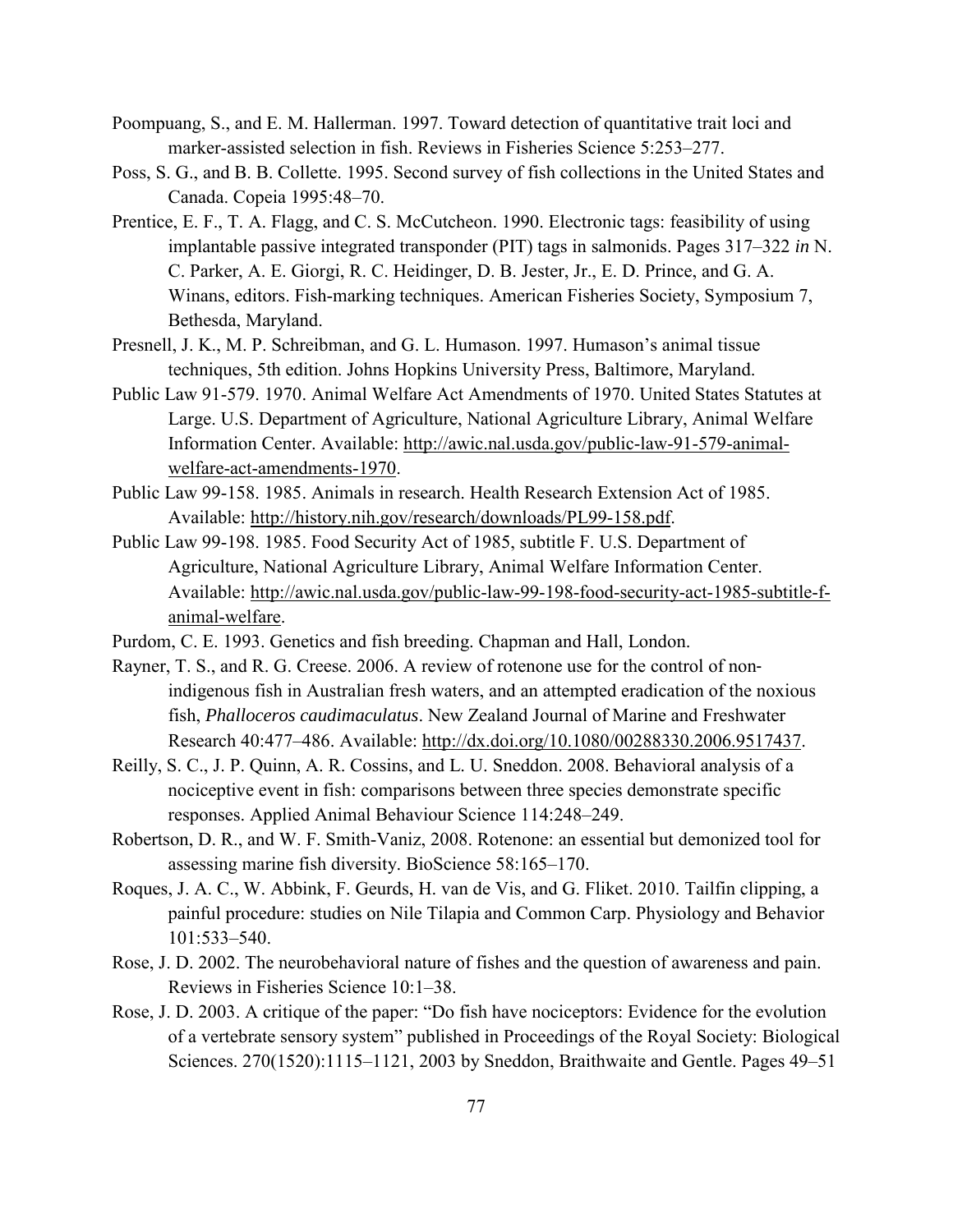*in* H. E. Erickson, editor. Information Resources on Fish Welfare 1970–2003. Animal Welfare Information Resources 20, U.S. Department of Agriculture, Beltsville, Maryland.

- Rose, J. D. 2007. Anthropomorphism and 'mental welfare' of fishes. Diseases of Aquatic Organisms 75:139–154.
- Rose, J. D., R. Arlinghaus, S. J. Cooke, B. K. Diggles, W. Sawynok, E. D. Stevens, and C. D. L. Wynne. 2014. Can fish really feel pain? Fish and Fisheries 15:97–133.
- Rose, J. D., and C. J. Woodbury. 2008. Animal models of nociception and pain. Pages 333–339 *in* P. M. Conn, editor. Sourcebook of models for biomedical research. Humana Press, Totowa, New Jersey.
- Ross, L. G., and B. Ross. 2008. Anaesthetic and sedative techniques for aquatic animals, 3rd edition. Blackwell Publishing, Oxford, United Kingdom.
- Rubenstein, D. R., and K. A. Hobson. 2004. From birds to butterflies: animal movement patterns and stable isotopes. Trends in Ecology and Evolution 19:256–263.
- Rude, N. P., G. W. Whitledge, Q. E. Phelps, and S. Hirst. 2011. Long-term PIT and T-bar anchor tag retention rates in adult muskellunge. North American Journal of Fisheries Management 31:515–519.
- Rutherford, E. S., J. D. Iacono, and G. Callaham. 2002. Evaluation of marking procedures to estimate natural reproduction of Chinook Salmon in Lake Michigan. Final Report to the Great Lakes Fishery Commission, Ann Arbor, Michigan.
- Sabaj Perez, M. H., editor. 2013. Standard symbolic codes for institutional resource collections in herpetology and ichthyology: an Online Reference. Version 4.0 (28 June 2013). Electronically accessible at [http://www.asih.org/resources/standard-symbolic-codes](http://www.asih.org/resources/standard-symbolic-codes-institutional-resource-collections-herpetology-ichthyology)[institutional-resource-collections-herpetology-ichthyology,](http://www.asih.org/resources/standard-symbolic-codes-institutional-resource-collections-herpetology-ichthyology) American Society of Ichthyologists and Herpetologists, Washington, D.C.
- Scarfe, A. D. 2003. State, regional, national, and international aquatic animal health policies: focus for future aquaculture biosecurity. Pages 233–262 *in* C. S. Lee and P. J. O'Bryen, editors. Biosecurity in aquaculture production systems: exclusion of pathogens and other undesirables. The World Aquaculture Society, Baton Rouge, Louisiana.
- Schaffer, D. O. 1997. Anesthesia and analgesia in nontraditional laboratory animal species. Pages 337–378 *in* D. F. Kohn, S. K. Wixson, W. J. White, and G. J. Benson, editors. Anesthesia and analgesia in laboratory animals. Academic Press, San Diego, California.
- Schill, D. J., J. S. Griffith, and R. E. Gresswell. 1986. Hooking mortality of Cutthroat Trout in a catch-and-release segment of the Yellowstone River, Yellowstone National Park. North American Journal of Fisheries Management 6:226–232.
- Schmitt, C. J., V. S. Blazer, G. M. Dethloff, D. E. Tillitt, T. S. Gross, W. L. Bryant, Jr., L. R. DeWeese, S. B. Smith, R. W. Goede, T. M. Bartish, T. J. Kubiak. 1999. Biomonitoring of Environmental Status and Trends (BEST) Program: Field procedures for assessing the exposure of fish to environmental contaminants. U.S. Geological Survey, Biological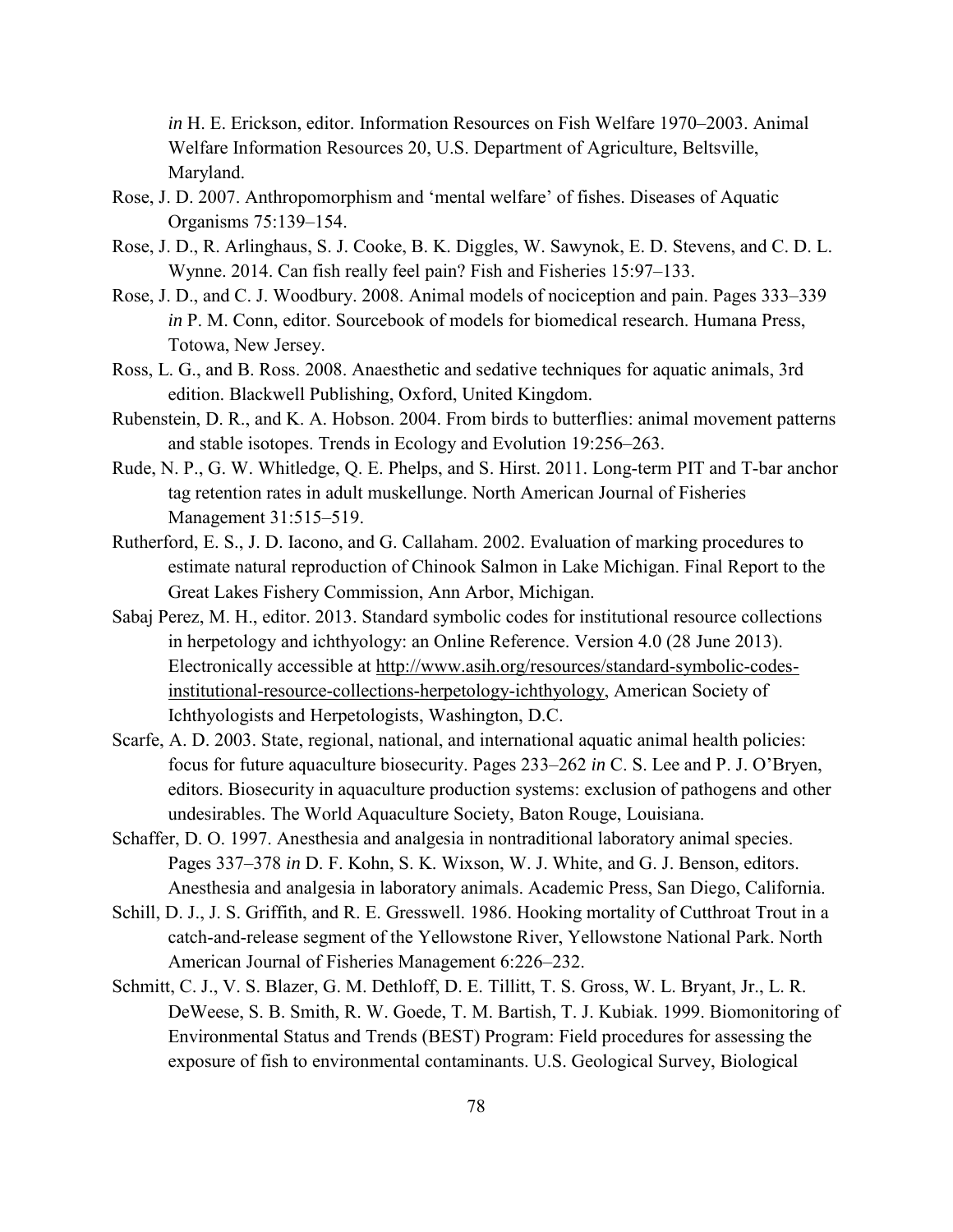Resources Division, Columbia, Missouri: Information and Technology Report USGS/BRD-1999-0007. Available:<http://pubs.er.usgs.gov/publication/itr19990007>

- Schreck, C. B. 2000. Accumulation and long-term effects of stress in fish. Pages 147–158 *in* G. P. Moberg and J. A. Mench, editors. The biology of animal stress: basic principles and implications for animal welfare. CAB International, Wallingford, United Kingdom.
- Schreck, C. B. 2010. Stress and fish reproduction: the roles of allostasis and hormesis. General and Comparative Endocrinology 165:549–556.
- Schreck, C. B., W. Contreras-Sancherez, and M. S. Fitzpatrick. 2001. Effects of stress on fish reproduction, gamete quality, and progeny. Aquaculture 197:3–24.
- Selye, H. 1976. Stress in health and disease. Butterworths, Boston, Massachusetts.
- Sikes, R. S., W. L. Gannon, and the Animal Care and Use Committee of the American Society of Mammalogists. 2011. Guidelines of the American Society of Mammalogists for the use of wild mammals in research. Journal of Mammalogy 92:235–253. Available: [http://www.mammalsociety.org/uploads/committee\\_files/Sikes%20et%20al%202011.pdf.](http://www.mammalsociety.org/uploads/committee_files/Sikes%20et%20al%202011.pdf)
- Silverman, J., M. A. Suckow, and S. Murphy, editors. 2007. The IACUC handbook, 2nd edition. CRC Press, Boca Raton, Florida.
- Singer, T. P., and R. R. Ramsay, 1994. The reaction site of rotenone and ubiquinone with mitochondrial NADH dehydrogenase. Biochimica et Biophysica Acta 1187:198–202.
- Smit, G. L., J. Hattingh, and A. P. Burger. 1979. Haematological assessment of the effects of the anaesthetic MS222 in natural and neutralized form in three freshwater fish species: interspecies differences. Journal of Fish Biology 15:663–673.
- Smith, D. A., S. A. Smith, and S. D. Holladay. 1999. Effect of previous exposure to tricaine methanesulfonate on time to anesthesia in hybrid tilapias. Journal of Aquatic Animal Health 11:183–186.
- Smith, K. T., and G. W. Whitledge. 2011. Evaluation of a stable isotope labeling technique for mass-marking fin rays of age-0 lake sturgeon. Fisheries Management and Ecology 18:168–175.
- Smith, L. S., and G. R. Bell. 1967. Anesthetic and surgical techniques for Pacific salmon. Journal of the Fisheries Research Board of Canada 24:1579–1588.
- Smith-Vaniz, W. F., H. L. Jelks, and L. A. Rocha, 2006. Relevance of cryptic fishes in biodiversity assessments: a case study at Buck Island Reef National Monument, St. Croix. Bulletin of Marine Science 79:17–48.
- Sneddon, L. U. 2003. The evidence for pain in fish: use of morphine as an anaesthetic*.* Applied Animal Behaviour Science 83:153–162.
- Sneddon, L. U., V. A. Braithwaite, and M. J. Gentle. 2003a. Do fishes have nociceptors?: evidence for the evolution of a vertebrate sensory system. Proceedings of the Royal Society Biological Sciences Series B 270:1115–1121.
- Sneddon, L. U., V. A. Braithwaite, and M. J. Gentle. 2003b. Novel object test: examining nociception and fear in the Rainbow Trout. Journal of Pain 4:431–440.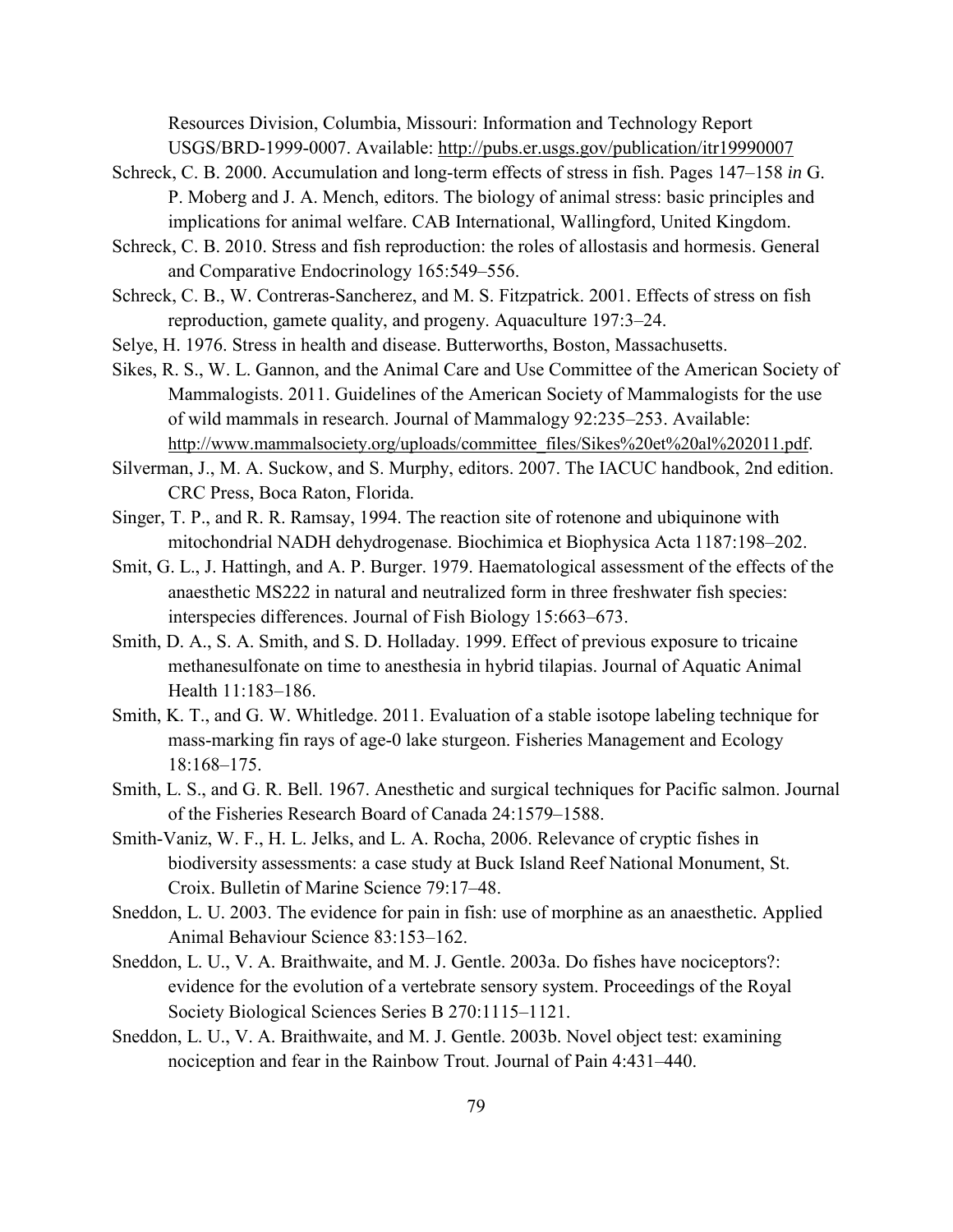- Snieszko, S. F. 1974. Fishes: guidelines for the breeding, care, and management of laboratory animals. National Academy of Sciences, Washington, D.C.
- Snow, P. J., M. B. Plenderleith, and L. L. Wright. 1993. Quantitative study of primary sensory neurone populations of three species of elasmobranch fish. Journal of Comparative Neurology 334:97–103.
- Snyder, D. E. 2003. Invited overview: conclusions from a review of electrofishing and its harmful effects on fish. Reviews in Fish Biology and Fisheries 13:445–453.
- Sterling, P., and J. Eyer. 1988. Allostasis: a new paradigm to explain arousal physiology. Pages 629–649 *in* S. Fisher and J. Reason, editors. Handbook of life stress, cognition, and health. Wiley, New York.
- Stoskopf, M. K. 1992. Housing and handling. Pages 136–141 *in* D. O. Schaeffer, K. M. Kleinow, and L. Krulisch, editors. The care and use of amphibians, reptiles, and fish in research. Scientists Center for Animal Welfare, Bethesda, Maryland.
- Stoskopf, M. K. 1993a. Clinical examination and procedures. Pages 62–78 *in* M. K. Stoskopf, editor. Fish medicine. W. B. Saunders, Philadelphia.
- Stoskopf, M. K. 1993b. Clinical pathology of Carp, Goldfish, and Koi. Pages 450–453 *in* M. K. Stoskopf, editor. Fish medicine. W. B. Saunders, Philadelphia.
- Stoskopf, M. K. 1993c. Surgery. Pages 91–97 *in* M. K. Stoskopf, editor. Fish medicine. W. B. Saunders, Philadelphia.
- Summerfelt, R. C., and L. S. Smith. 1990. Anesthesia, surgery, and related techniques. Pages 213–272 *in* C. B. Shreck and P. B. Moyle, editors. Methods for fishery biology. American Fisheries Society, Bethesda, Maryland.
- Swann, L. 1993. Transportation of fish in bags. North Central Regional Aquaculture Center in cooperation with the U.S. Department of Agriculture (USDA), North Central Regional Aquaculture Center Fact Sheet Series 104, USDA grant 89-38500-4319. (Revised July 1993). Available: [http://www.ncrac.org/oldfiles/NR/rdonlyres/237DFD95-2967-4455-](http://www.ncrac.org/oldfiles/NR/rdonlyres/237DFD95-2967-4455-A668-3CFA051036BE/0/ncrac104.pdf) [A668-3CFA051036BE/0/ncrac104.pdf.](http://www.ncrac.org/oldfiles/NR/rdonlyres/237DFD95-2967-4455-A668-3CFA051036BE/0/ncrac104.pdf)
- Sylvester, J. R. 1970. Possible effects of thermal effluents on fish: a review. Environmental Pollution 3:205–215.
- Tatara, C. P. 2009. Size at implantation affects growth of juvenile steelhead implanted with 12 mm passive integrated transponders. North American Journal of Fisheries Management 29:417–422.
- Thorrold, S. R., G. P. Jones, S. Planes, and J. A. Hare. 2006. Transgenerational marking of embryonic otoliths in marine fishes using barium stable isotopes. Canadian Journal of Fisheries and Aquatic Sciences 63:1193–1197.
- Tiersch, T. R., and Jenkins, J. A. 2003. Biosecurity considerations for cryopreserved gametes and early life stages of aquatic species. Pages 171–198 *in* C. S. Lee and P. J. O'Bryen, editors. Biosecurity in aquaculture production systems: exclusion of pathogens and other undesirables. The World Aquaculture Society, Baton Rouge, Louisiana.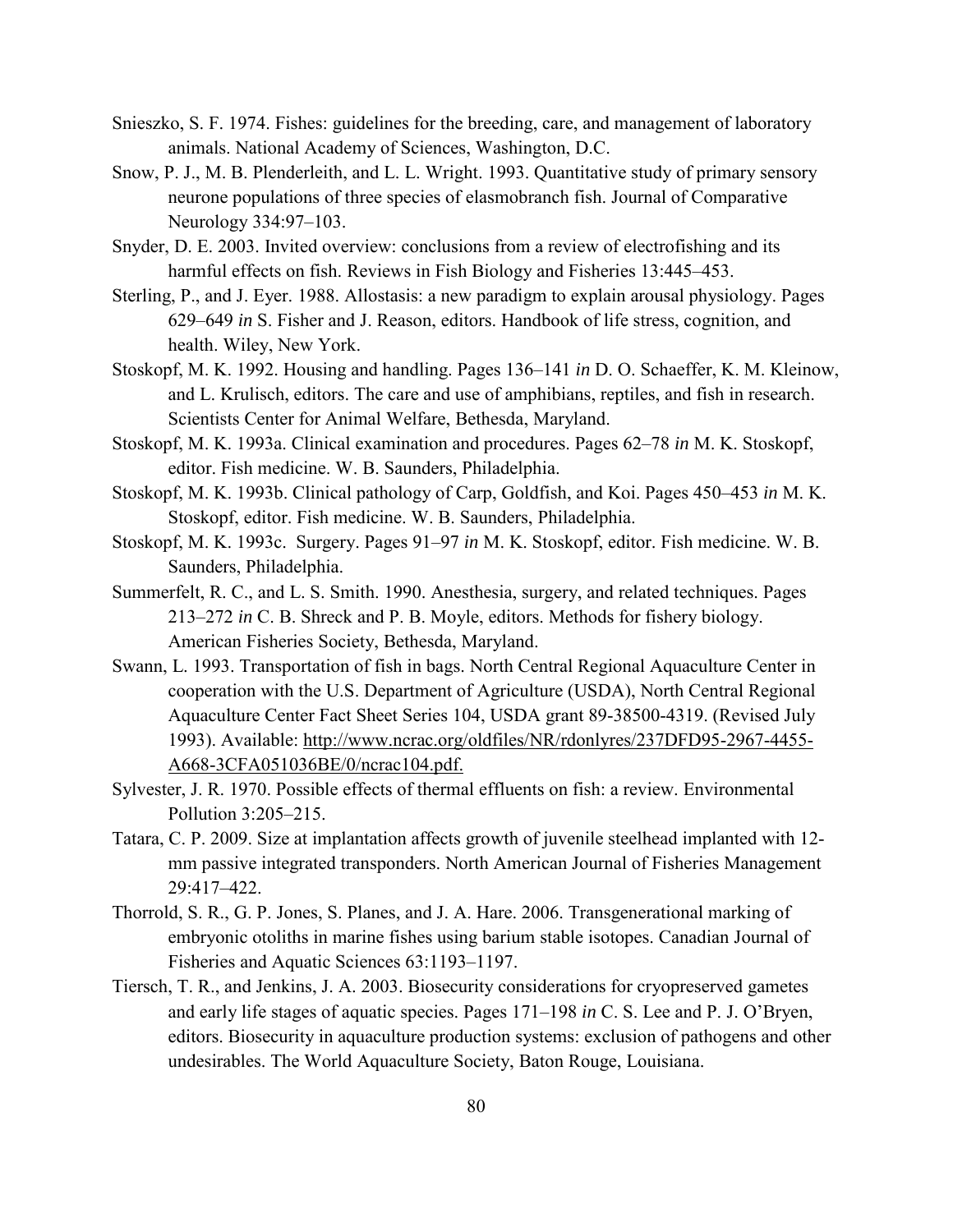- Tocher, D. R. 2003. Metabolism and function of lipid and fatty acids in teleost fish. Reviews in Fisheries Science 11:107–184.
- Trushenski, J. T., J. D. Bowker, B. R. Gause, and B. M. Mulligan. 2012a. Chemical and electrical approaches to sedation of hybrid striped bass: induction, recovery, and physiological responses to sedation. Transactions of the American Fisheries Society 141:455–467.
- Trushenski, J. T., J. D. Bowker, B. M. Mulligan, and B. R. Gause. 2012b. Induction, recovery, and hematological responses of largemouth bass to chemo- and electrosedation. North American Journal of Aquaculture 74:214–223.
- United States Code. 2002. Federal Water Pollution Control Act (Clean Water Act). 33 U.S.C. 1251 et seq. Available: [http://www.epw.senate.gov/water.pdf.](http://www.epw.senate.gov/water.pdf)
- United States Code. 2010. 16 U.S.C. Chapter 53—Control of illegally taken fish and wildlife. Sections 3371 to 3376. Available: [http://www.gpo.gov/fdsys/pkg/USCODE-2010](http://www.gpo.gov/fdsys/pkg/USCODE-2010-title16/pdf/USCODE-2010-title16-chap53-sec3371.pdf) [title16/pdf/USCODE-2010-title16-chap53-sec3371.pdf.](http://www.gpo.gov/fdsys/pkg/USCODE-2010-title16/pdf/USCODE-2010-title16-chap53-sec3371.pdf)
- United States Code. 2012. 7 U.S.C. Chapter 54—Transportation, sale, and handling of certain animals. 01/03/2012 (112–90). Sections 2131 to 2156. Available: [http://www.aphis.usda.gov/animal\\_welfare/downloads/awa/awa.pdf](http://www.aphis.usda.gov/animal_welfare/downloads/awa/awa.pdf) .
- U.S. Army Corps of Engineers. 1991. Fisheries handbook of engineering requirements and biological criteria. Fish Passage Development and Evaluation Program, Corps of Engineers, North Pacific Division, Portland, Oregon.
- USDA (U.S. Department of Agriculture). 1995a. Performance standards for safely conducting research with genetically modified fish and shellfish. U.S. Department of Agriculture, Agriculture Biotechnology Research Advisory Committee, Working Group on Aquatic Biotechnology and Environmental Safety, Document 9501, Beltsville, Maryland.
- USDA (U.S. Department of Agriculture). 1995b. Flow charts and accompanying worksheets for performance standards for safely conducting research with genetically modified fish and shellfish. U.S. Department of Agriculture, Agriculture Biotechnology Research Advisory Committee, Working Group on Aquatic Biotechnology and Environmental Safety, Document 9502, Beltsville, Maryland.
- USDA (U.S. Department of Agriculture). 2011. Painful and distressful procedures. Animal Care Resource Guide Policy 11. Available: [http://www.aphis.usda.gov/animal\\_welfare/policy.php?policy=11.](http://www.aphis.usda.gov/animal_welfare/policy.php?policy=11)
- USDA (U.S. Department of Agriculture). 2013. Veterinary biologics: use and regulation. U.S. Department of Agriculture, Animal and Plant Health Inspection Service (APHIS), Program Aid 1713. Available:

[http://www.aphis.usda.gov/publications/animal\\_health/content/printable\\_version/vet\\_biol](http://www.aphis.usda.gov/publications/animal_health/content/printable_version/vet_biologics.pdf) [ogics.pdf.](http://www.aphis.usda.gov/publications/animal_health/content/printable_version/vet_biologics.pdf)

Use of Fishes in Research Committee (joint committee of the American Fisheries Society, the American Institute of Fishery Research Biologists, and the American Society of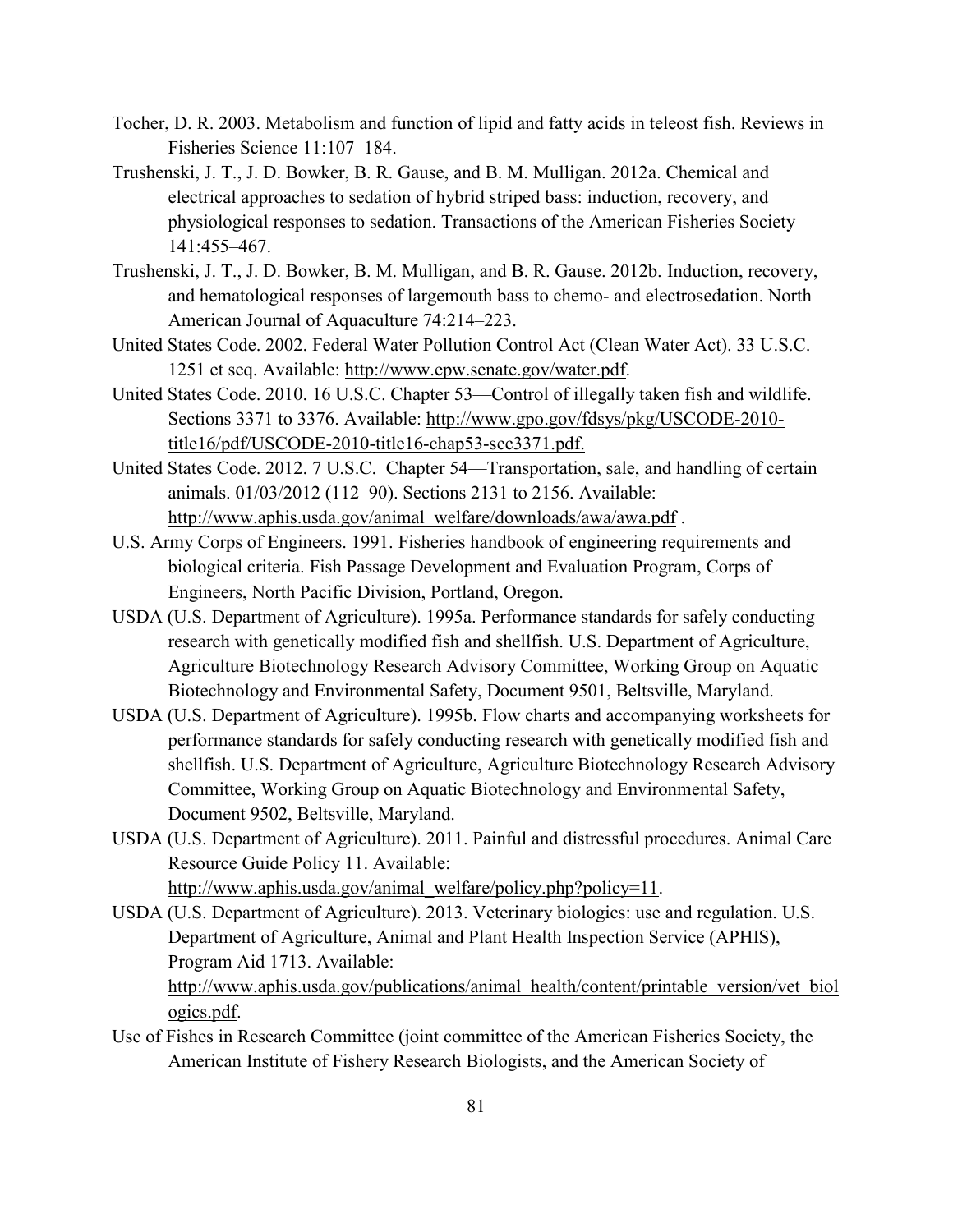Ichthyologists and Herpetologists). 2004. Guidelines for the use of fishes in research. American Fisheries Society, Bethesda, Maryland.

- Van Gorder, S. 1991. Optimizing production by continuous loading of recirculating systems. Pages 10–15 *in* R. F. Malone, editor. Design of high-density recirculating aquaculture systems: a workshop proceeding, September 25–27, 1991. Louisiana Sea Grant College Program, Baton Rouge, Louisiana.
- Veterans Health Administration. 2011. Use of animals in research. VHA handbook 1200.07. Department of Veterans Affairs, Veterans Health Administration, Washington, D.C. Available: [http://www.va.gov/vhapublications/ViewPublication.asp?pub\\_ID=2464.](http://www.va.gov/vhapublications/ViewPublication.asp?pub_ID=2464)
- Vierck, C. J. 2006. Animal models of pain. Pages 175–186 *in* S. B. McMahon and M. Koltzenburg, editors. Wall and Melzack's textbook of pain, 5th edition. Elsevier Churchill Livingstone, Philadelphia.
- Wagner, G. N., and E. D. Stevens. 2000. Effects of different surgical techniques: suture material and location of incision site on the behaviour of Rainbow Trout (*Oncorhynchus mykiss*). Marine and Freshwater Behaviour and Physiology 33:103–114.
- Wagner, G. N., S. J. Cooke, R. S. Brown, and K. A. Deters. 2011. Surgical implantation techniques for electronic tags in fish. Reviews in Fish Biology and Fisheries 21:71–81.
- Walker, R. W., L.M. Markillie, A. H. Colotelo, D. R. Geist, M. E. Gay, C. M. Woodley, M. B. Eppard, and R. S. Brown. 2013. Ultraviolet radiation as disinfection for fish surgical tools. Animal Biotelemetry 1:1–11.
- Wall, P. D. 1999. Pain: neurophysiological mechanisms. Pages 1565–1567 *in* G. Adelman and B. Smith, editors. Encyclopedia of Neuroscience. Elsevier, Amsterdam.
- Walsh, S. J., and M. R. Meador. 1998. Guidelines for quality assurance and quality control of fish taxonomic data collected as part of the National Water Quality Assessment Program. U.S. Geological Survey, Water Resources Investigations Report 98–4239, Washington, D.C. Available: [http://pubs.er.usgs.gov/publication/wri984239.](http://pubs.er.usgs.gov/publication/wri984239)
- Warren, M. L., and B. M. Burr. 1994. Status of freshwater fishes of the United States: overview of an imperiled fauna. Fisheries 19:6–18.
- Warren M. L., B. M. Burr, S. J. Walsh, H. L. Bart, R. C. Cashner, D. A. Etnier, B. J. Freeman, B. R. Kuhajda, R. L. Mayden, H. W. Robison, S. T. Ross, and W. C. Starnes. 2000. Diversity, distribution, and conservation status of the native freshwater fishes of the southern United States. Fisheries 25:7–31.
- Wedemeyer, G. A. 1970. The role of stress in the disease resistance of fishes. Pages 30–35 *in* S. F. Snieszko, editor. A symposium on diseases of fishes and shellfishes. American Fisheries Society, Special Publication 5, Bethesda, Maryland.
- Weirich, C. R. 1997. Transportation and stress mitigation. Pages 185–216 *in* R. M. Harrell, editor. Striped Bass and other *Morone* culture. Elsevier, New York.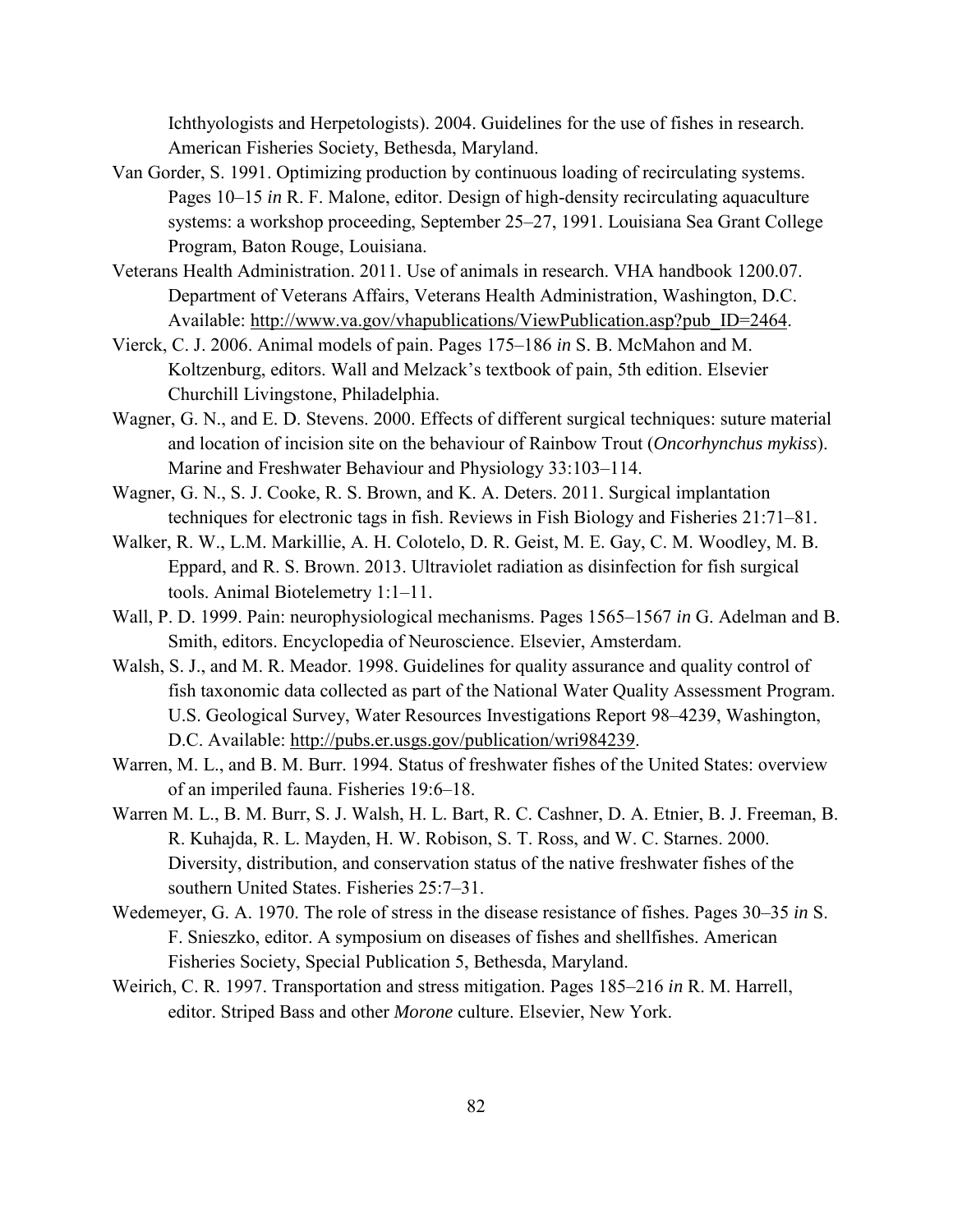- Wheeler, T. A. 2003. The role of voucher specimens in validating faunistic and ecological research. Biological Survey of Canada. Available: [http://www.biology.ualberta.ca/bsc/briefs/brvouchers.htm.](http://www.biology.ualberta.ca/bsc/briefs/brvouchers.htm)
- Wilson, J. M., R. M. Bunte, and A. J. Carty. 2009. Evaluation of rapid cooling and tricaine methanesulfonate (MS222) as methods of euthanasia in Zebrafish (*Danio rerio*). Journal of the American Association for Laboratory Animal Science 48:785–789.
- Winton, J. R. 2001. Fish health management. Pages 559–640 *in* G. A. Wedemeyer, editor. Fish hatchery management, 2nd edition. American Fisheries Society, Bethesda, Maryland.
- Wise, S. A., and B. J. Koster. 1995. Considerations in the design of an environmental specimen bank: experiences of the National Biomonitoring Specimen Bank Program. Environmental Health Perspectives 103(Supplement 3):61–67.
- Wooster, G. A., and P. R. Bowser. 1996. The aerobiological pathway of a fish pathogen: survival and dissemination of *Aeromonas salmonicida* in aerosols and its implications in fish health management. Journal of the World Aquaculture Society 27:7–14.
- Wooster, G. A., H.-M. Hsu, and P. R. Bowser. 1993. Non-lethal surgical procedures for obtaining tissue samples for fish health inspections. Journal of Aquatic Animal Health 5:157–164.
- Wydoski, R., and L. Emery. 1983. Tagging and marking. Pages 215–238 *in* L. A. Nielsen and D. L. Johnson, editors. Fisheries techniques. American Fisheries Society, Bethesda, Maryland.
- Wynne, F. S., and W. A. Wurts. 2011. Transportation of warmwater fish: equipment and guidelines. Southern Regional Aquaculture Center (SRAC) Publication 390. (Revision January 2011). Available: [https://srac.tamu.edu/index.cfm/event/viewAllSheets/.](https://srac.tamu.edu/index.cfm/event/viewAllSheets/)
- Yanong, R. P. E., K. H. Hartman, C. A. Watson, J. E. Hill, D. Petty, and R. Francis-Floyd. 2007. Fish slaughter, killing, and euthanasia: a review of major published U.S. guidance documents and general considerations of methods. University of Florida, IFAS Extension. Available: [http://edis.ifas.ufl.edu/pdffiles/FA/FA15000.pdf.](http://edis.ifas.ufl.edu/pdffiles/FA/FA15000.pdf)
- Yanong, R. P. E. 2011. Use of vaccines in finfish aquaculture. U.S. Department of Agriculture, Cooperative Extension Service, University of Florida, IFAS, Florida A. & M. University Cooperative Extension Program, and Boards of County Commissioner, Report FA156. Available: [http://edis.ifas.ufl.edu/fa156.](http://edis.ifas.ufl.edu/fa156)
- Yoder, C. O., and M. A. Smith. 1998. Using fish assemblages in a state biological assessment and criteria program: essential concepts and considerations. Pages 17–63 *in* T. P. Smith, editor. Assessing the sustainability and biological integrity of water resources using fish communities. CRC Press, Boca Raton, Florida.
- Zale, A. V., D. L. Parrish, and T. M. Sutton. 2013. Fisheries techniques, 3rd edition. American Fisheries Society, Bethesda, Maryland.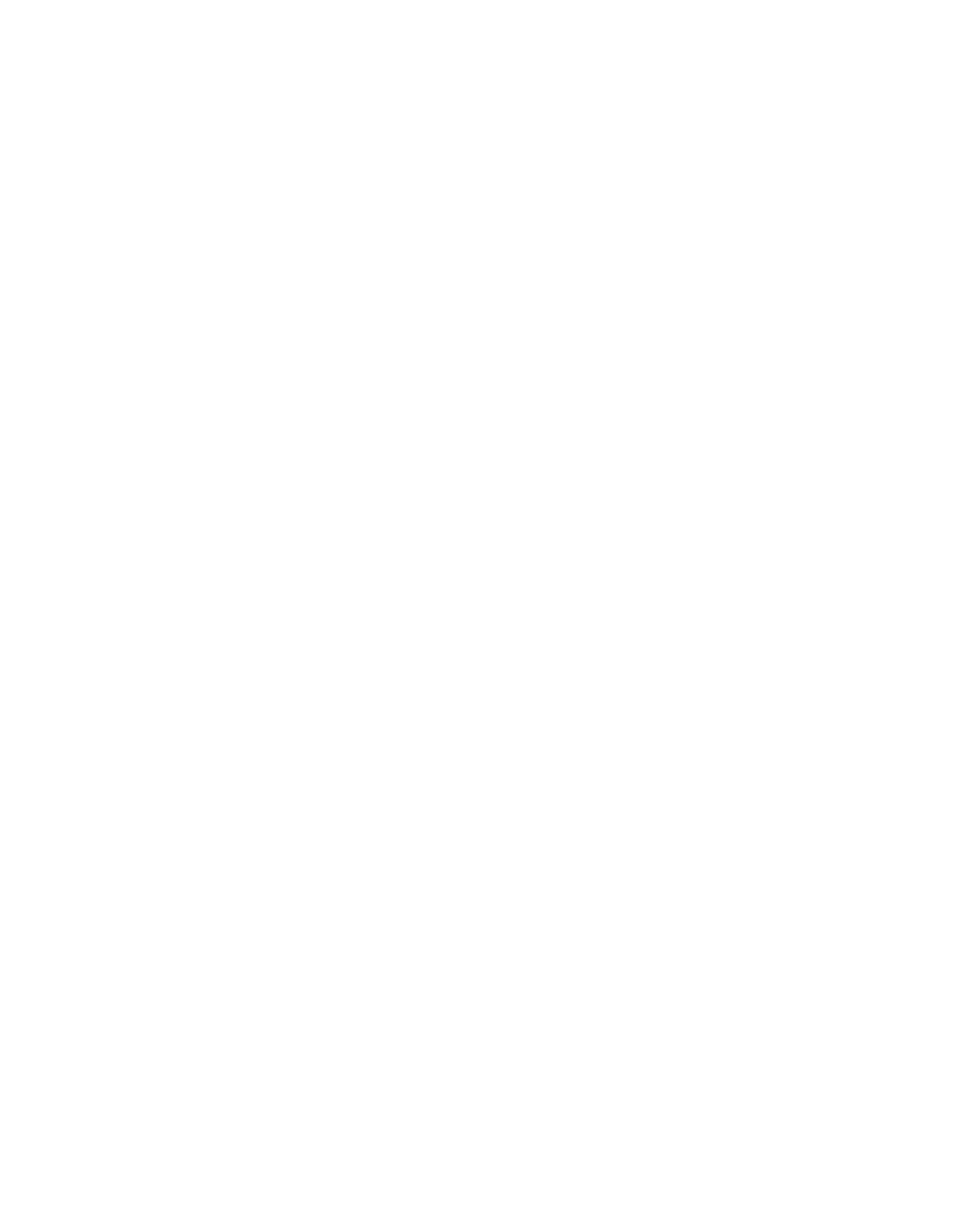# **Appendix**

# **Brief Checklist for IACUC Readiness**

The following checklist provides a quick reference of factors that investigators should consider in preparing plans for Institutional Animal Care and Use Committees (IACUCs) (see section [2.1](#page-17-0)  [Approval of Research Plans by IACUCs\)](#page-17-0). This checklist should not serve as a substitute for the more detailed information presented in the Guidelines but can be used for record-keeping purposes to ensure that plans are complete.

- Choice of Taxa
- Number and Choice of Individuals
- Literature Search
- Population and Genetic Considerations
	- o Captive/Domestic Stocks
	- o Wild Stocks
	- o Threatened or Endangered Species
- Animal Welfare
- Living Conditions and Acclimation
- Water Quality
- Foods, Feeds, and Feeding
- Health
- Stress
- Emergency Preparedness
- Sedation
- Euthanasia
- Permits and Regulations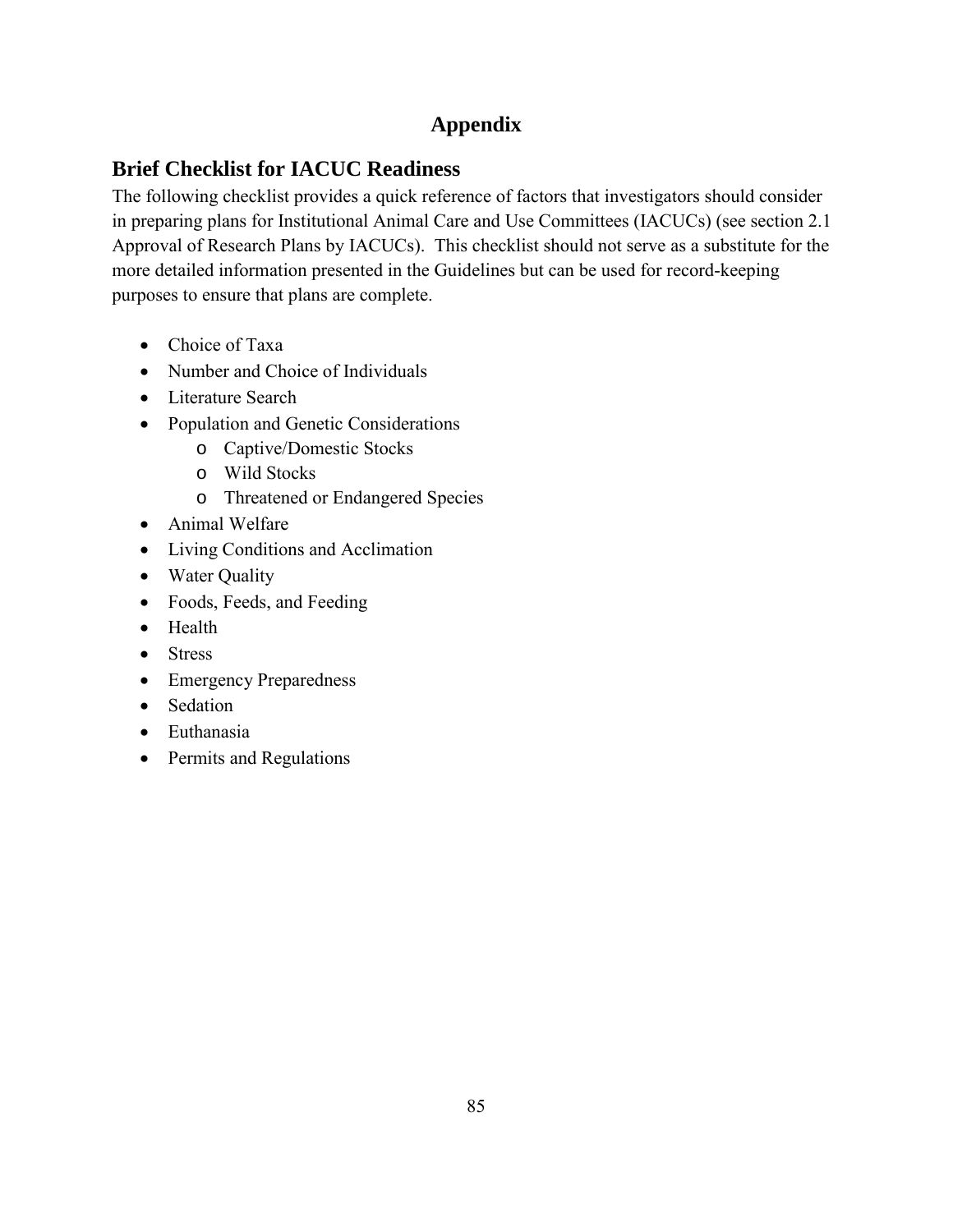## **List of Low Regulatory Priority Drugs and Consideration for Their Use**

Although technically unapproved for use in fishes, low regulatory priority (LRP) drugs ([Appendix Table 1\)](#page-101-0) are compounds that the U.S. Food and Drug Administration Center for Veterinary Medicine (FDA CVM) considers to be of comparatively little risk to aquatic organisms, human consumers, or the environment. The FDA CVM has stated that it is unlikely to regulate the use of LRP drugs if the following five conditions are met: (1) the substances are used for the listed indications, (2) the substances are used at the prescribed levels, (3) the substances are used according to good management practices, (4) the substances are an appropriate grade for use in food animals, and (5) there is not likely to be an adverse effect on the environment.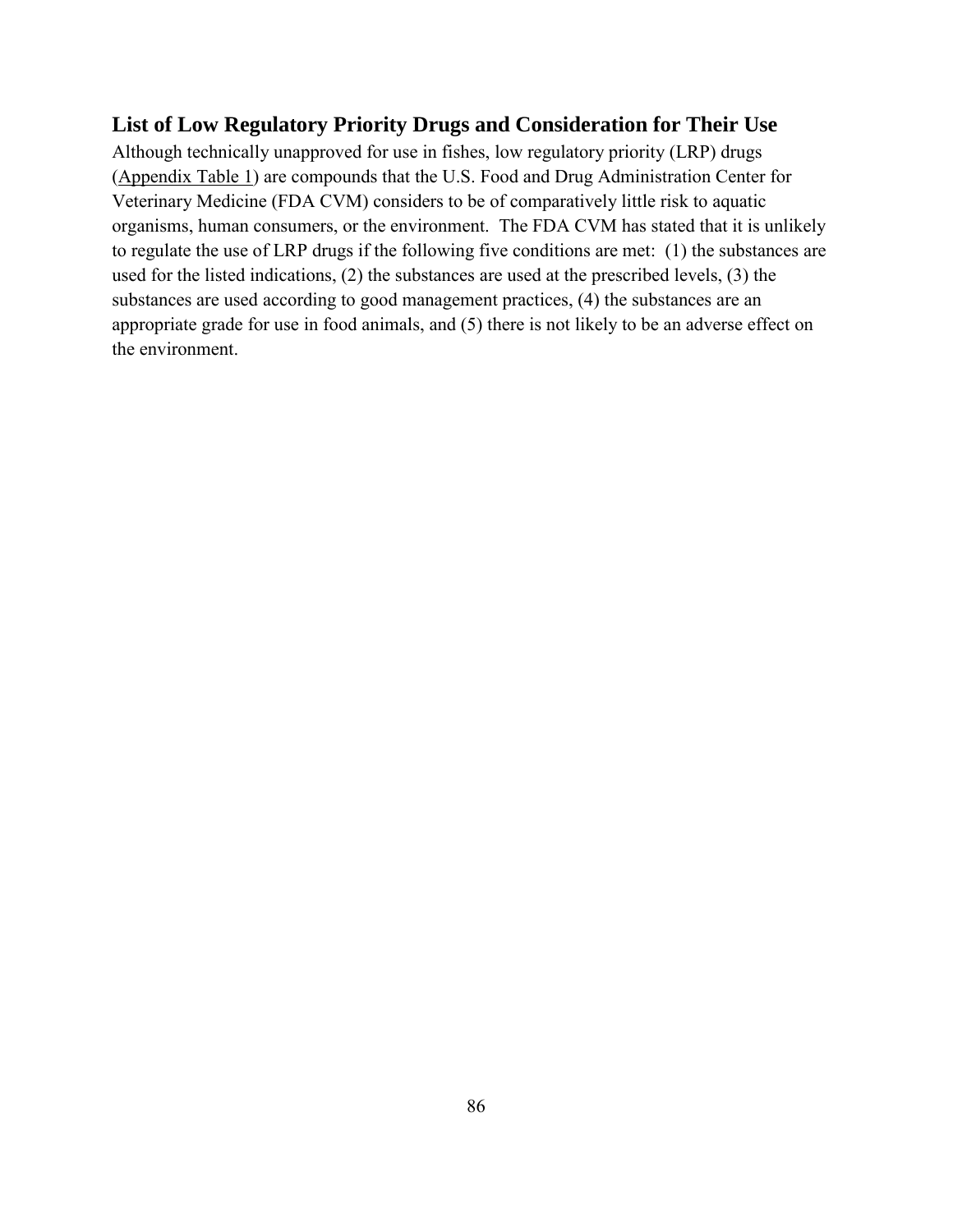<span id="page-101-0"></span>**Appendix Table 1. Low regulatory priority aquaculture drugs, indications, and doses**.

| Compound                        | Indication(s)                                                                    | <b>Dose</b>                                              |
|---------------------------------|----------------------------------------------------------------------------------|----------------------------------------------------------|
| Acetic acid                     | Parasiticide for fish                                                            | 1,000–2,000 ppm dip for $1-10$ min                       |
| CaCL <sub>2</sub>               | Used to aid in egg adhesion                                                      | 10-20 ppm $CaCO3$ (eggs)                                 |
|                                 | Used to aid in maintaining osmotic balance                                       | $\leq$ 150 ppm CaCO <sub>3</sub> , indefinitely          |
|                                 | during fish holding and transport                                                | (fish)                                                   |
| CaO                             | External protozoacide for fish                                                   | $2,000$ ppm dip for 5 sec                                |
| $\overline{CO}_2$ gas           | Anesthetic for fish                                                              |                                                          |
| Fuller's earth                  | Used to reduce the adhesiveness of fish eggs                                     |                                                          |
| Ice                             | Used to reduce the metabolic rate of fish during<br>transport                    |                                                          |
| MgSO <sub>4</sub>               | Used to treat external monogenic trematode or<br>crustacean infestations in fish | 30,000 ppm $MgSO_4 + 7,000$ ppm<br>NaCl dip for 5-10 min |
| Papain                          | Used to remove the gelatinous matrix from fish<br>egg masses                     | 0.2% solution                                            |
| KCl                             | Used to aid in osmoregulation, relieve stress,<br>and prevent shock of fish      | 10-2,000 ppm KCl                                         |
| Povidone iodine                 | Egg surface disinfectant                                                         | 100 ppm for 10 min during or after<br>water hardening    |
| NaHCO <sub>3</sub>              | Used to introduce $CO2$ into water to anesthetize<br>fish                        | 142–641 ppm for 5 min                                    |
| <b>NaCL</b>                     | Used as an osmoregulatory aid to relieve stress                                  | $0.5\% - 1.0\%$ indefinitely                             |
|                                 | and prevent shock in fish<br>Parasiticide for fish                               | 3% dip for 10-30 min                                     |
| Na <sub>2</sub> SO <sub>4</sub> | Used to improve hatchability of fish eggs                                        | 15% solution for 5-8 min                                 |
| Thiamine hydrochloride          | Used to prevent or treat thiamine deficiency in<br>salmonids                     | $\leq$ 100 ppm for $\leq$ 4 h during water<br>hardening  |
|                                 |                                                                                  | $\leq$ 1,000 ppm for $\leq$ 1h (sac-fry)                 |
| Urea or tannic acid             | Used to reduce the adhesiveness of fish eggs                                     | Immersion in 3 ppt urea $+4$ ppt                         |
|                                 |                                                                                  | NaCl for $\sim$ 6 min followed by                        |
|                                 |                                                                                  | separate immersion in 150 ppm                            |
|                                 |                                                                                  | tannic acid for $\sim$ 6 min (treats                     |
|                                 |                                                                                  | approximately 4,000,000 eggs)                            |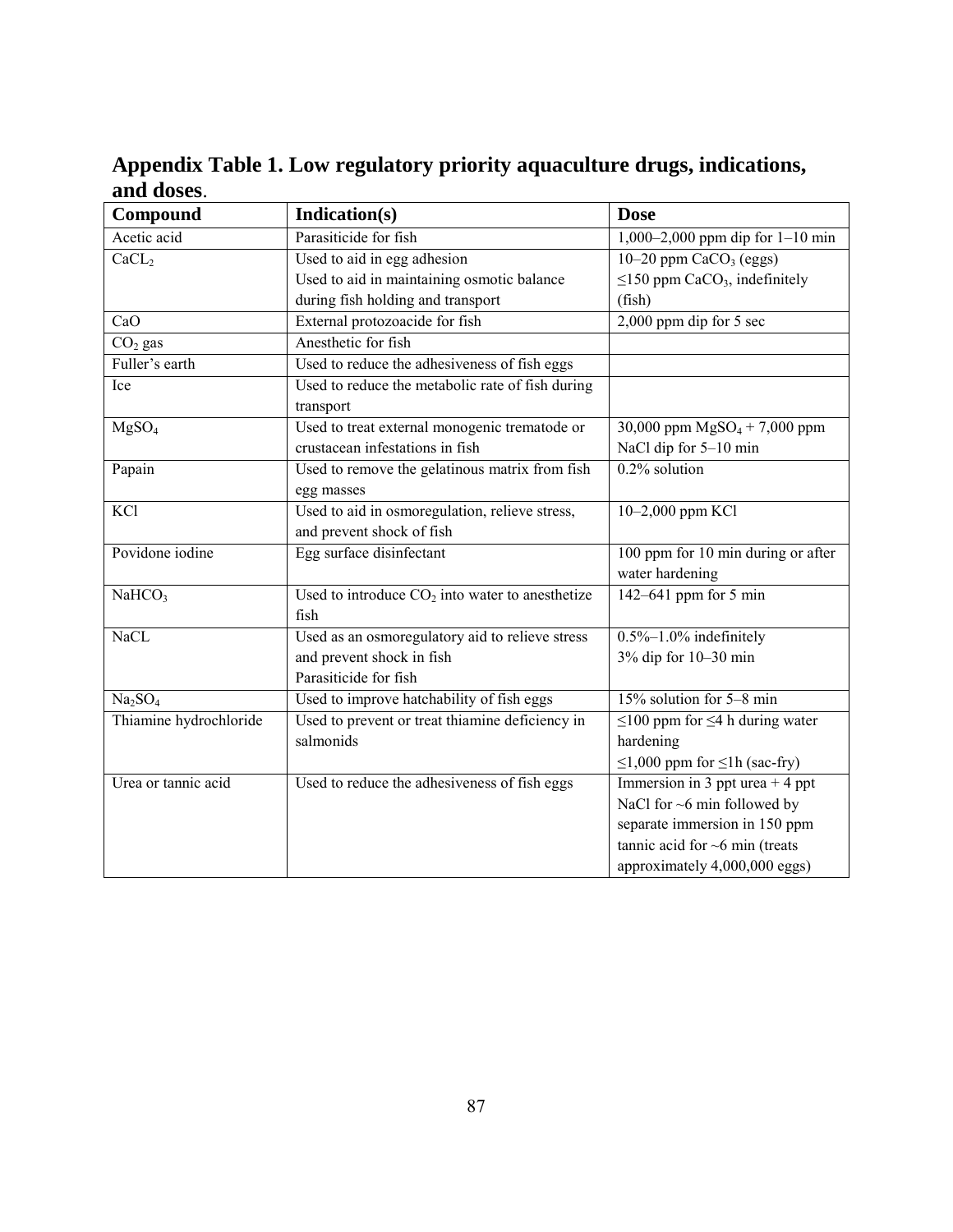# **Appendix Table 2. OIE-notifiable causative disease agents for fish and amphibians.**

## **Fish disease agents**

*Aphanomyces invadans* (fungus)

*Gyrodactylus salaris* (parasite)

Epizootic haematopoietic necrosis virus

Infectious haematopoietic necrosis virus

Infectious salmon anaemia virus

Koi herpes virus

Red sea bream iridovirus

Spring viraemia of carp virus

Viral haemorrhagic septicaemia virus

#### **Amphibian disease agents**

*Batrachochytrium dendrobatidis* 

Ranavirus

Office International des Epizooties publishes their current list online in the Aquatic Animal Health Code http://www.oie.int/index.php?id=171&L=0&htmfile=titre\_1.10.htm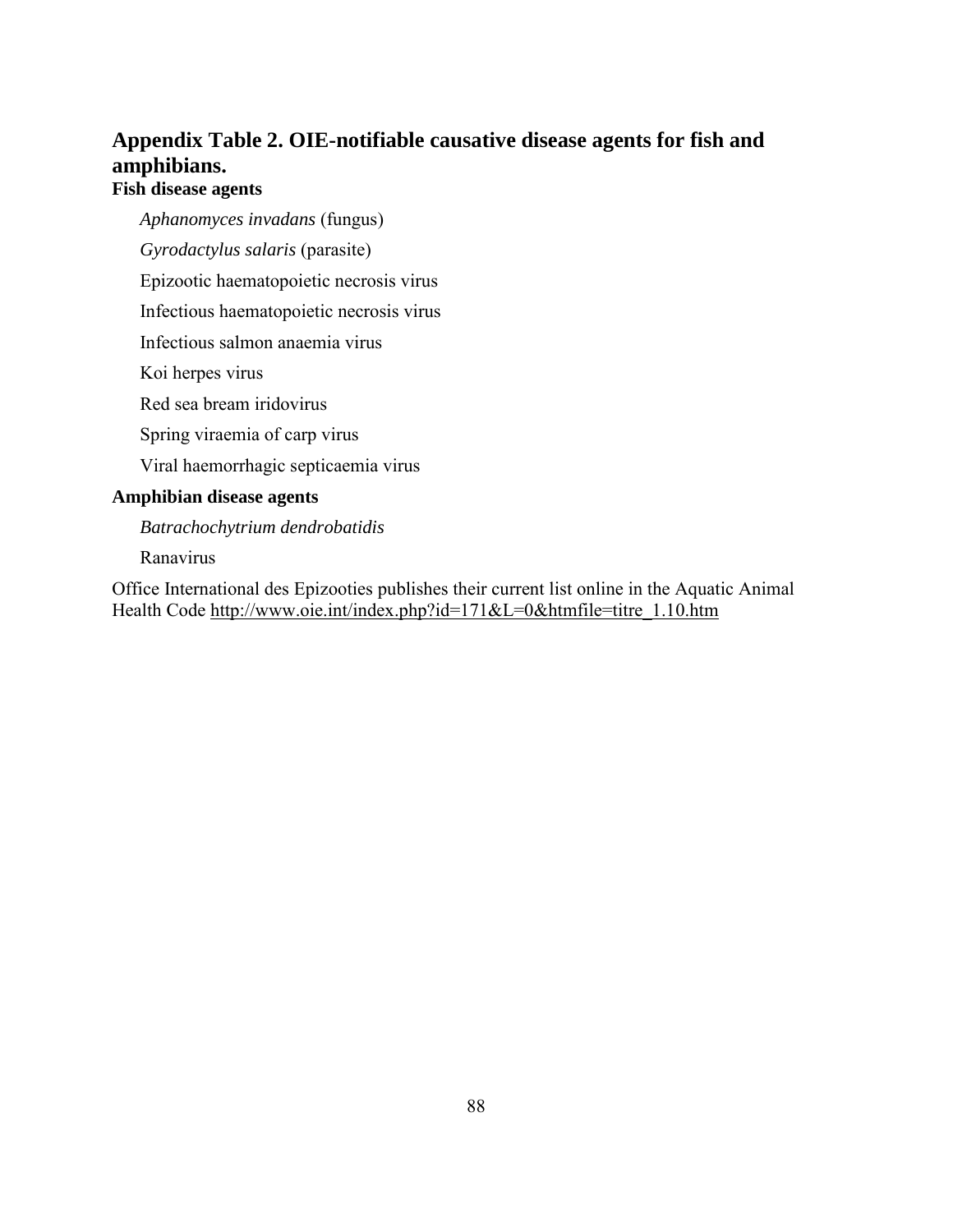# **Index of Terms and Acronyms**

| CITES (Convention on International Trade in Endangered Species of Wild Fauna and Flora)9, 14   |  |
|------------------------------------------------------------------------------------------------|--|
|                                                                                                |  |
|                                                                                                |  |
|                                                                                                |  |
|                                                                                                |  |
| FDA CVM (U.S. Food and Drug Administration Center for Veterinary Medicine) 52, 55, 85          |  |
| IACUC (Institutional Animal Care and Use Committee) xiii, 2, 3, 4, 13, 17, 18, 22, 47, 52, 53, |  |
| 59, 60, 85                                                                                     |  |
|                                                                                                |  |
|                                                                                                |  |
|                                                                                                |  |
|                                                                                                |  |
|                                                                                                |  |
|                                                                                                |  |
| OIE (World Organisation for Animal Health [formerly Office International des Epizooties])  9,  |  |
| 12, 44, 76                                                                                     |  |
|                                                                                                |  |
|                                                                                                |  |
|                                                                                                |  |
|                                                                                                |  |
|                                                                                                |  |
|                                                                                                |  |
|                                                                                                |  |
|                                                                                                |  |